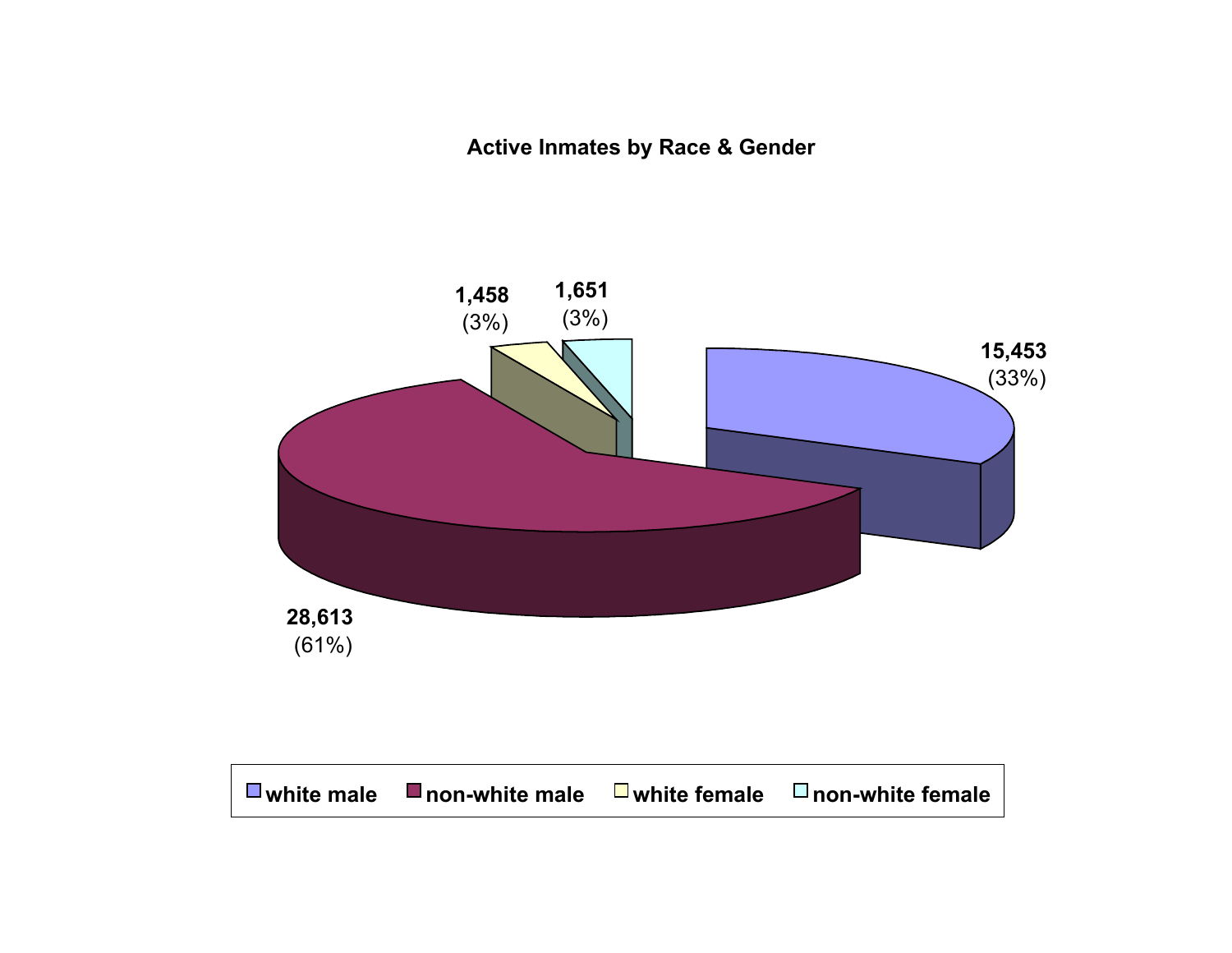**Active Inmates By Security Levels**

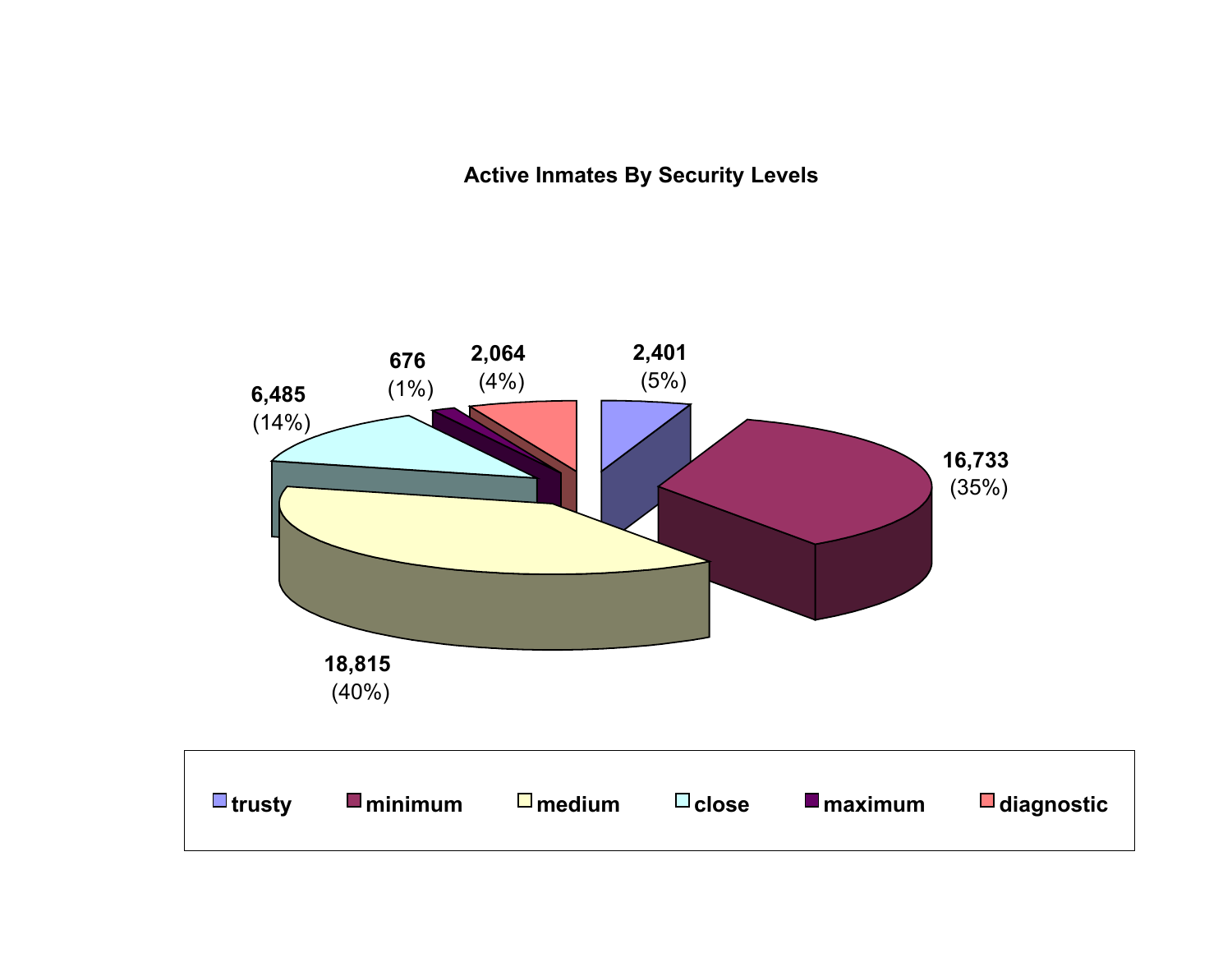#### **Active Inmates by Sentence Length**

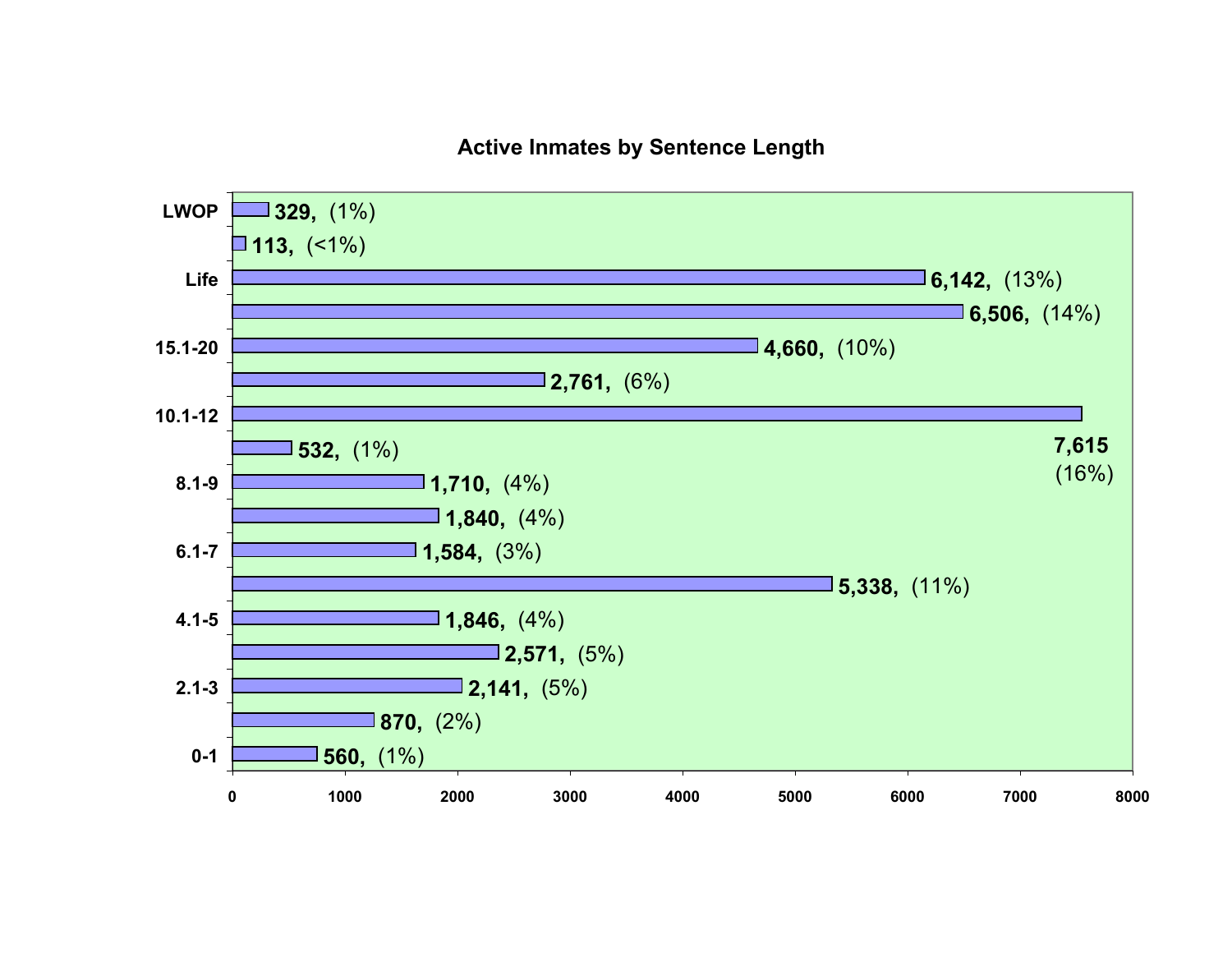**Active Inmates who have Probation to follow Prison**



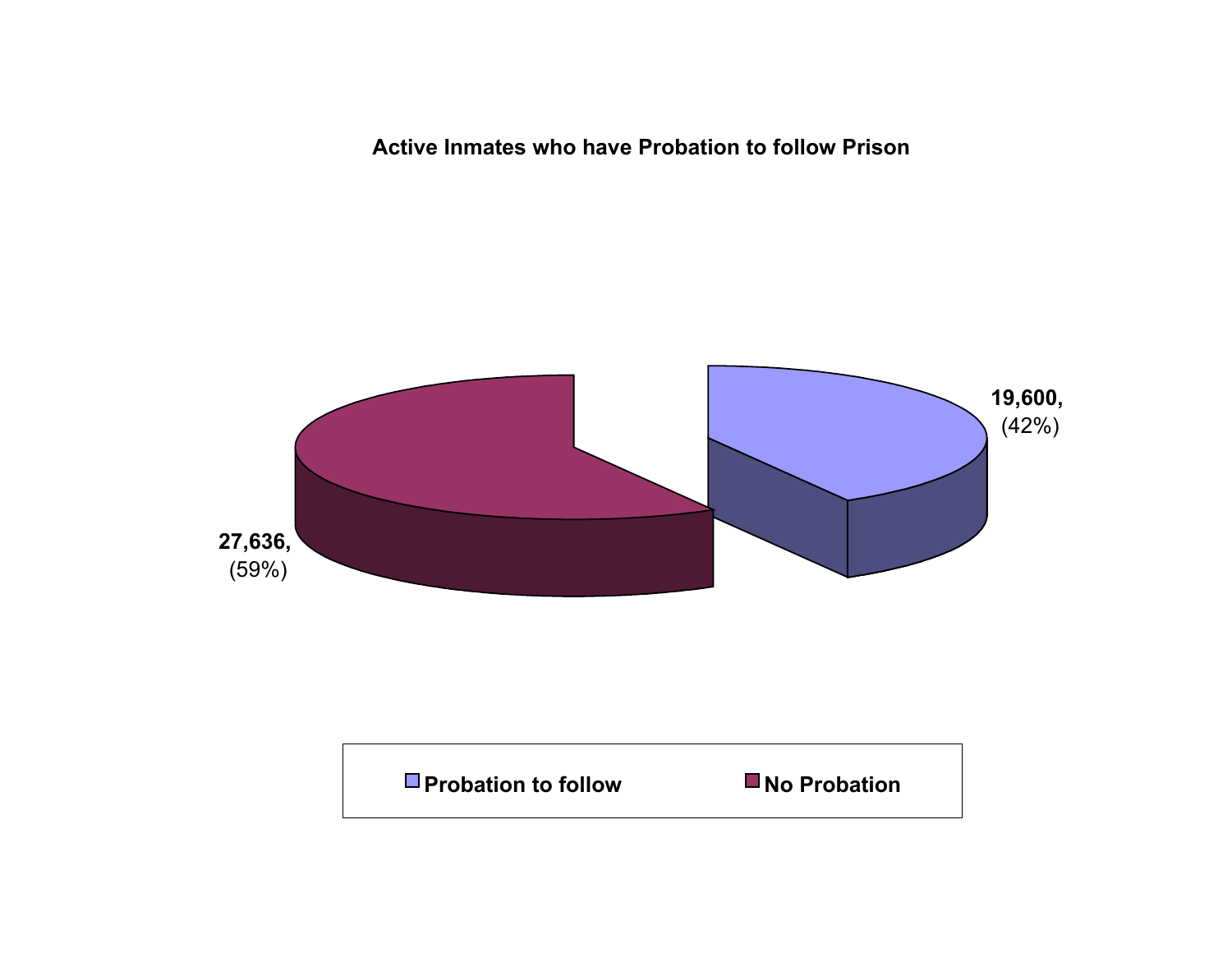### **Active Inmates by Institution**

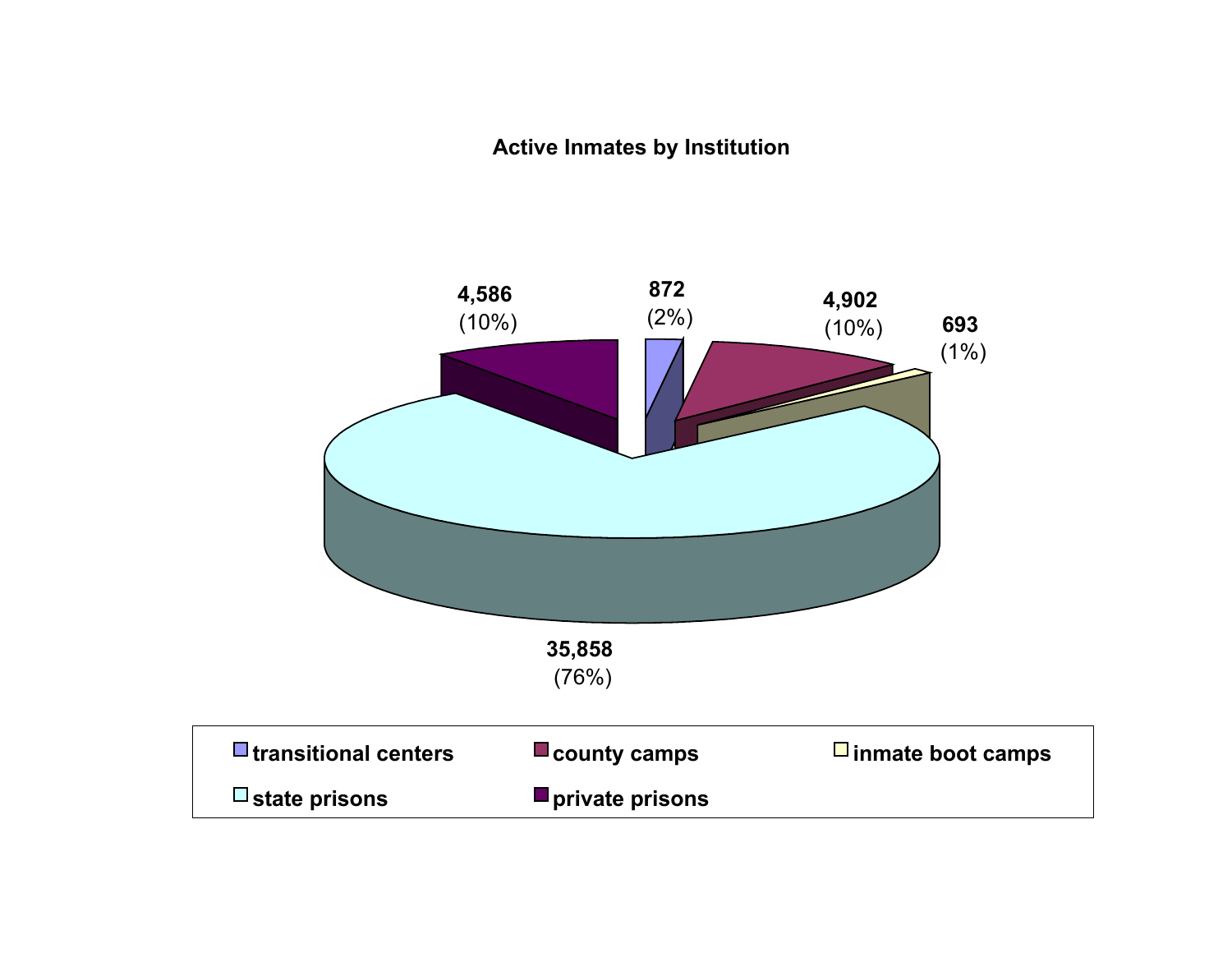### **Active Inmates by Crime Type**

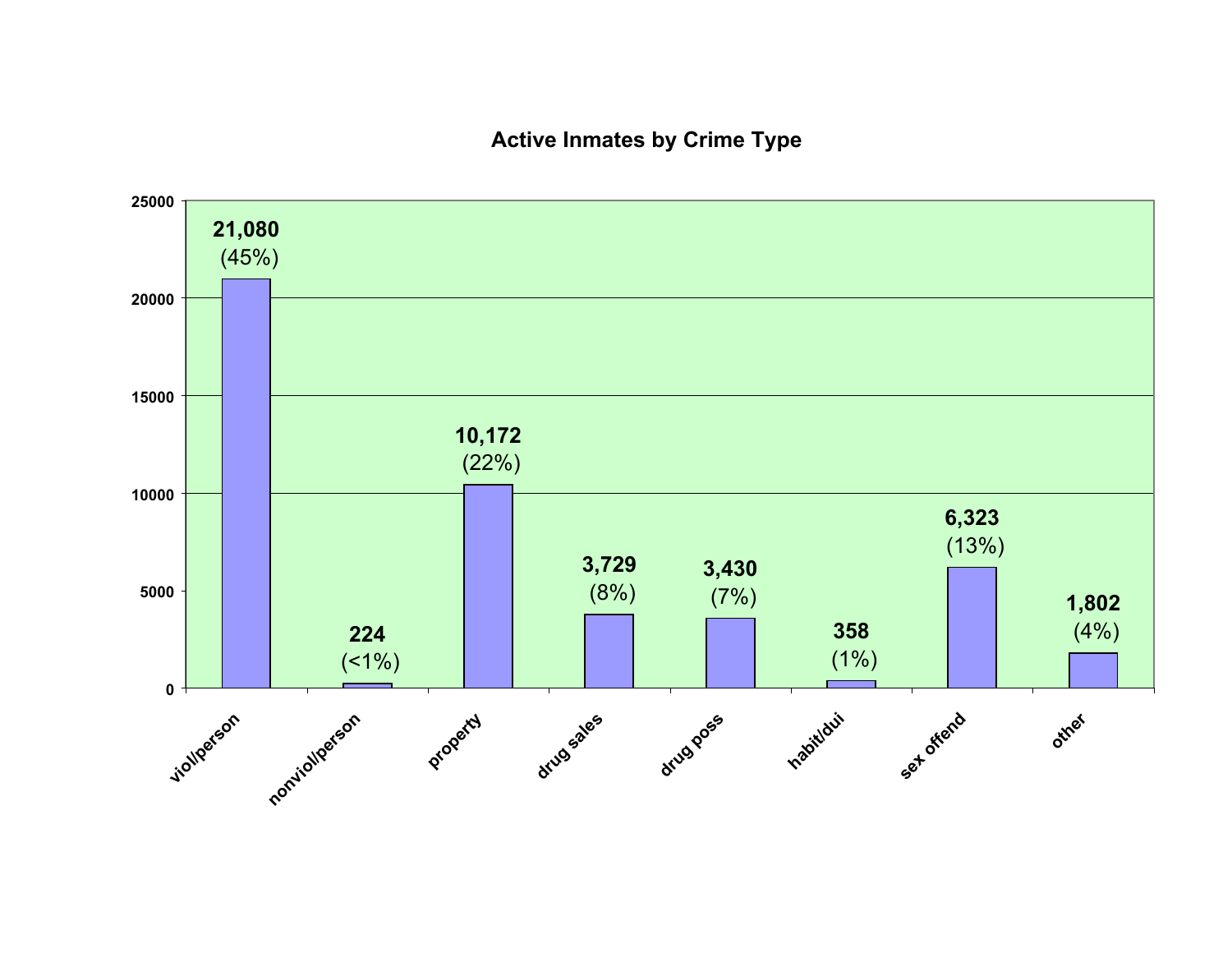Georgia Department of Corrections Page 1 Run 06/16/03 19:18 pm Decision Support

#### Inmate statistical profile

TABLE OF CONTENTS FOR ACTIVE PRISONERS EXCLUDING JAIL

Title PAGE ----- ---- RACE AND SEX............................ 2 Culture Fair IQ Scores.................. 3 Self-Rpt Socioeconomic Class............ 4 Self-Rpt Environment To Age 16.......... 5 Self-Rpt Education Level................ 6 Functional Reading Level (WRAT Scores).. 7 Functional Math Level (WRAT Scores)..... 8 Functional Spelling Level (WRAT Scores). 9 Self-Rpt Guardian Status To Age 16......10 Self-Rpt Employment Status Before Prison11 Self-Rpt Marital Status At Admission....12 Self-Rpt Number Of Children At Admission13 Self-Rpt Religious Affiliation..........14 Self-Rpt Family Behavior Patterns \*.....15 Inmate Diagnostic Behavior Problem \*....16 Physical Profile (General Condition)....17 Security Status..........................18 Number Of Sentences.....................19 Number Of Disciplinaries................20 Number Of Escapes........................21 Number Of Prior Georgia Incarcerations \*22 Number Of Transfers.....................23 County Of Conviction....................24 Circ Of Conviction........................29 Home County...............................31 Prison Sentence In Years.................36 Probation To Follow Prison..............37 Admission Type.............................38 Release Type..............................39 Inst By Group.............................40 Institution.............................41 Misdemeanors And Felonies...............44 Crimes By Group..........................45 Most Serious Offense....................46 Most Serious Crime Type..................52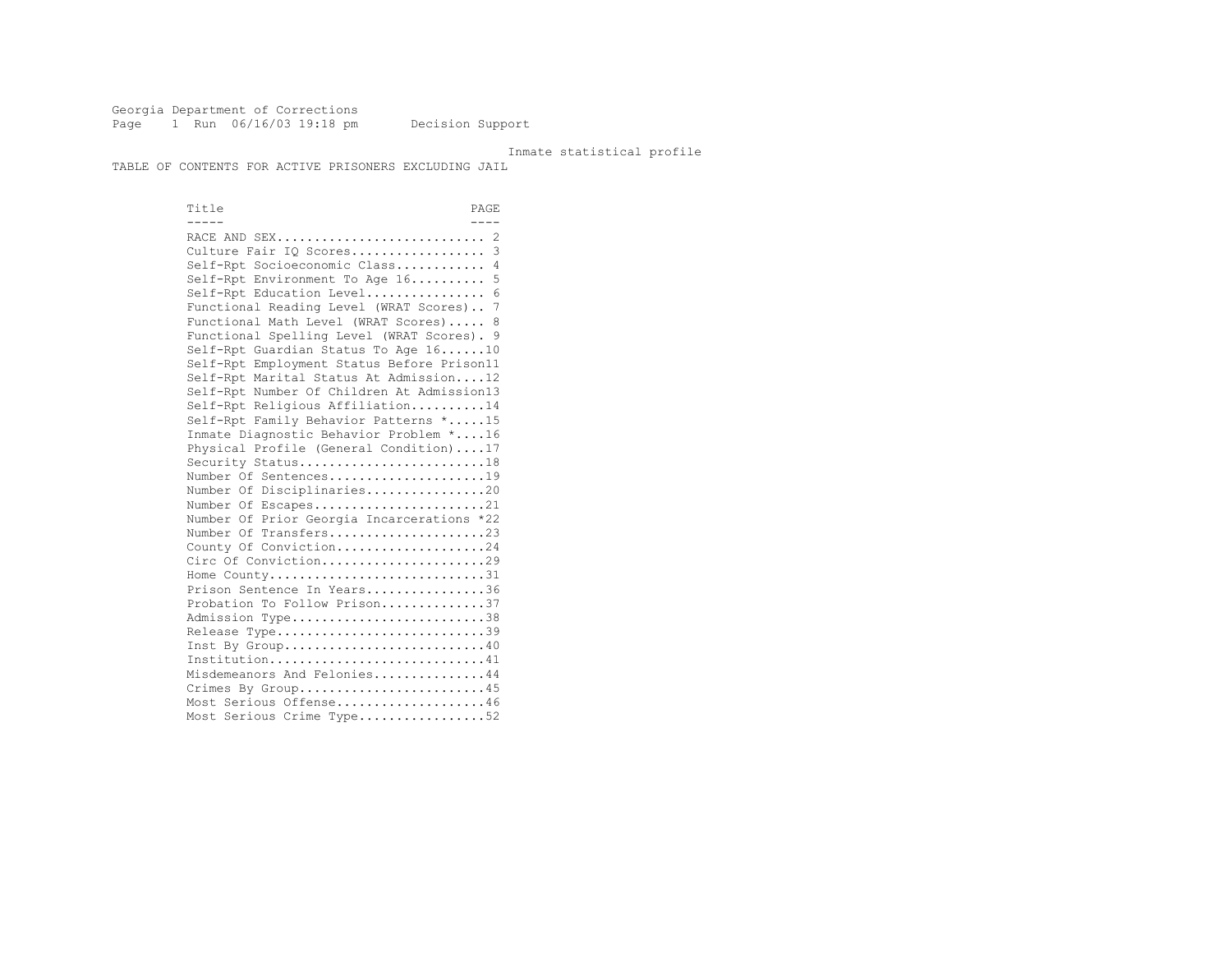Page 2 Run 06/16/03 19:18 pm Decision Support

Inmate statistical profile

Sample: ACTIVE PRISONERS EXCLUDING JAIL Requestor: DECISION SUPPORT Active inmates 06/16/2003

RACE AND SEX by current age & sex

|                                                                  |                                     |                                                   | M E N                                                  |                                                                |                                                          |                     |                                   |                            |                                       |                        | <b>WOMEN</b>                                                     |                    |                                         |          |                                            |                               |
|------------------------------------------------------------------|-------------------------------------|---------------------------------------------------|--------------------------------------------------------|----------------------------------------------------------------|----------------------------------------------------------|---------------------|-----------------------------------|----------------------------|---------------------------------------|------------------------|------------------------------------------------------------------|--------------------|-----------------------------------------|----------|--------------------------------------------|-------------------------------|
| RACE AND SEX                                                     | Age<br>$100 - 21$                   | Age<br>$8122 - 39$                                | Age<br>$8140 - 54$                                     | Aqe<br>$8155 - 99$                                             | Men<br>% Total                                           |                     | Aqe<br>$8100 - 21$                |                            | Aqe<br>$8122 - 39$                    | Aqe<br>$8140 - 54$     |                                                                  | Aqe<br>$8155 - 99$ | Women<br>% Total                        |          | Grand<br>%   Total                         | $\sim$ $\approx$              |
| WHITE MALE<br>NON WHITE MALE<br>WHITE FEMALE<br>NON WHITE FEMALE | 954<br>2388<br>$\Omega$<br>$\Omega$ | 29 8513<br>71 18000<br>0 <sub>1</sub><br>$\Omega$ | 4830<br>321<br>681<br>7342<br>0 <sub>1</sub><br>$\cap$ | 1156<br>401<br>883<br>601<br>0 <sub>1</sub><br>$\Omega$<br>0 I | 57115453<br>43128613<br>0 <sup>1</sup><br>0 <sub>1</sub> | 35<br>65<br>$\circ$ | 0<br>$\left( \right)$<br>66<br>88 | 01<br>$\circ$<br>43 <br>57 | $\mathbf{0}$<br>$\circ$<br>898<br>994 | 01<br>01<br>471<br>531 | $\Omega$<br>0<br>$\Omega$<br>$\circ$<br>442<br>451<br>551<br>532 | 52<br>37           | 01<br>0 I<br>1458<br>581<br>1651<br>421 | 47<br>53 | $0$ $15453$<br>$0$   28613<br>1458<br>1651 | 33<br>61<br>3<br>$\mathbf{B}$ |
| Total reported                                                   |                                     |                                                   | 3342 100 26513 100 12172 100                           |                                                                | 2039 100 44066 100                                       |                     | 154 100                           |                            | 1892 1001                             |                        | 974 1001                                                         | 89 100             | 3109 100                                |          | 47175 100                                  |                               |
| Percent reported                                                 |                                     | 100.0                                             | 100.0                                                  | 100.0                                                          | 100.0                                                    | 100.0               |                                   | 100.0                      |                                       | 100.0                  | 100.0                                                            |                    | 100.0                                   | $100.0$  |                                            | 100.0                         |
| NOT REPORTED                                                     |                                     |                                                   |                                                        |                                                                |                                                          |                     | O                                 |                            |                                       |                        | $\cap$                                                           |                    |                                         |          |                                            |                               |
| Total                                                            | 3342                                | 26513                                             | 12172                                                  | 2039                                                           | 144066                                                   |                     | 154                               |                            | 1892                                  |                        | 974                                                              | 89                 | 3109                                    |          | 47175                                      |                               |
| AVERAGE AGE                                                      | 19.92                               | 30.04                                             | 45.28                                                  | 60.46                                                          | 34.89                                                    |                     | 20.04                             |                            | 31.09                                 |                        | 44.76                                                            | 60.28              | 35.66                                   |          | 34.94                                      |                               |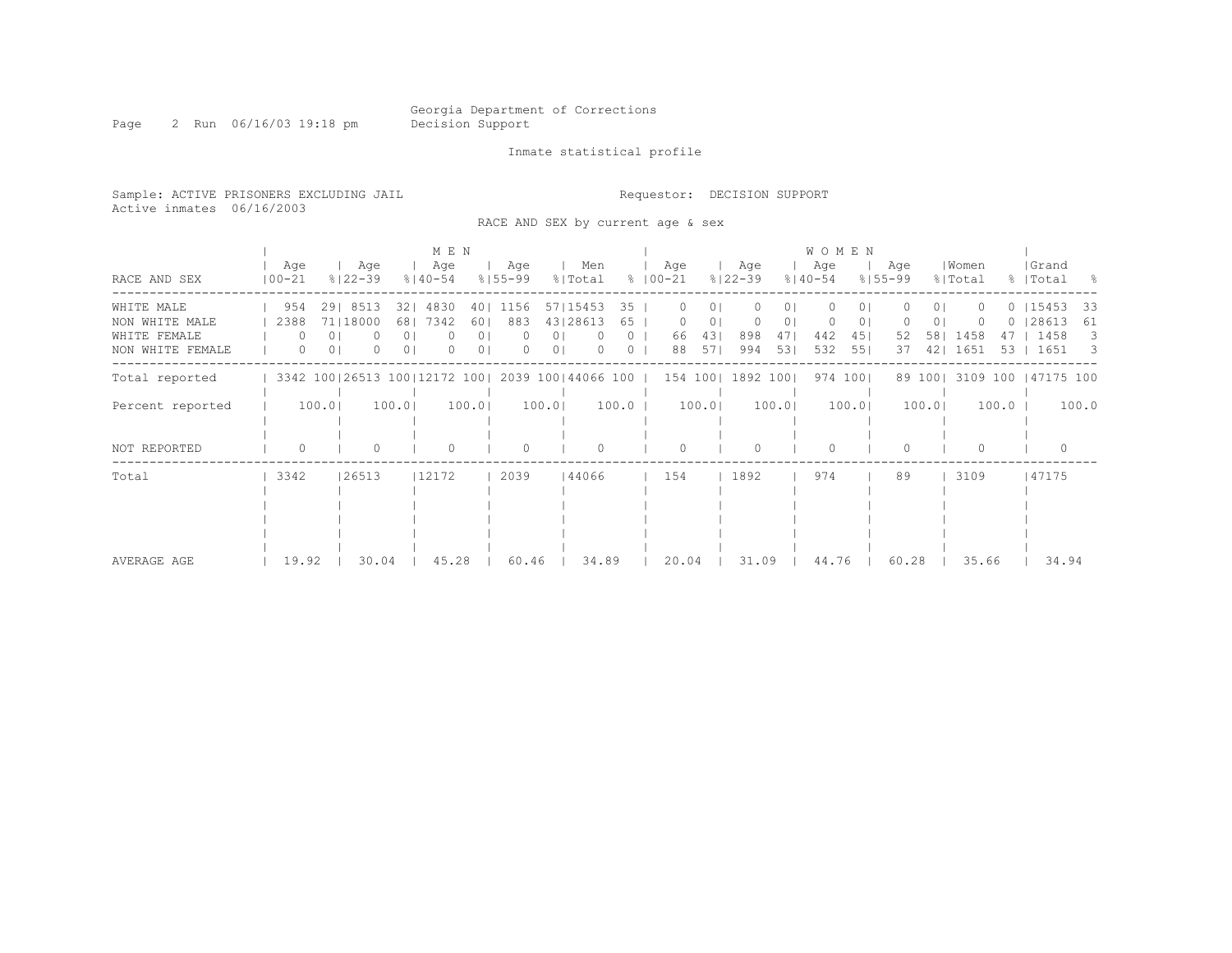Page 3 Run 06/16/03 19:18 pm Decision Support

Inmate statistical profile

| Sample: ACTIVE PRISONERS EXCLUDING JAIL<br>Active inmates | 06/16/2003     |                       |                                                         |                                             |                      |        | Requestor:       | DECISION SUPPORT                 |                      |                                    |            |                       |                  |      |                    |         |
|-----------------------------------------------------------|----------------|-----------------------|---------------------------------------------------------|---------------------------------------------|----------------------|--------|------------------|----------------------------------|----------------------|------------------------------------|------------|-----------------------|------------------|------|--------------------|---------|
|                                                           |                |                       |                                                         | Culture Fair IQ Scores by current age & sex |                      |        |                  |                                  |                      |                                    |            |                       |                  |      |                    |         |
| IQ Score                                                  | Age<br>  00-21 | Age<br>$8122 - 39$    | MEN<br>Age<br>$8140 - 54$                               | Age<br>୫∣55-99                              | Men<br>% Total       |        | Age<br>୫   00−21 | Age<br>$8122 - 39$               |                      | <b>WOMEN</b><br>Age<br>$8140 - 54$ | ୫∣55-99    | Aqe                   | Women<br>% Total |      | Grand<br>%   Total | - 옹     |
| LESS THAN 70<br>70 AND UP                                 | 82<br>2933     | 807<br>31<br>97123977 | 810<br>31<br>97   10517                                 | 7   110<br>93  1707                         | 6   1809<br>94 39134 | 41     | 96   134         | 153<br>1 <sup>1</sup><br>99 1597 | 9 <sub>1</sub><br>91 | 214<br>700                         | 231<br>771 | 27<br>34<br>661<br>53 | 395<br>2484      | 14   | 2204<br>86   41618 | 5<br>95 |
| Total reported                                            |                |                       | 3015 100   24784 100   11327 100   1817 100   40943 100 |                                             |                      |        |                  | 135 100  1750                    | 1001                 | 914 1001                           |            | 80 100                | 2879 100         |      | 143822 100         |         |
| Percent reported                                          |                | 90.21                 | 93.51                                                   | $93.1$                                      | 89.1                 | $92.9$ |                  | 87.7                             | 92.5                 |                                    | 93.81      | 89.9                  |                  | 92.6 |                    | 92.9    |
| NOT REPORTED                                              | 327            | 1729                  | 845                                                     | 222                                         | 3123                 |        | 19               | 142                              |                      | 60                                 |            | 9                     | 230              |      | 3353               |         |
| Total                                                     | 3342           | 26513                 | 12172                                                   | 2039                                        | 44066                |        | 154              | 1892                             |                      | 974                                |            | 89                    | 3109             |      | 47175              |         |

 | | | | | | | | | | | | | | | | | | | | | | AVERAGE IQ | 99.20 | 100.09 | 96.38 | 94.74 | 98.77 | 100.84 | 95.88 | 86.26 | 79.68 | 92.61 | 98.36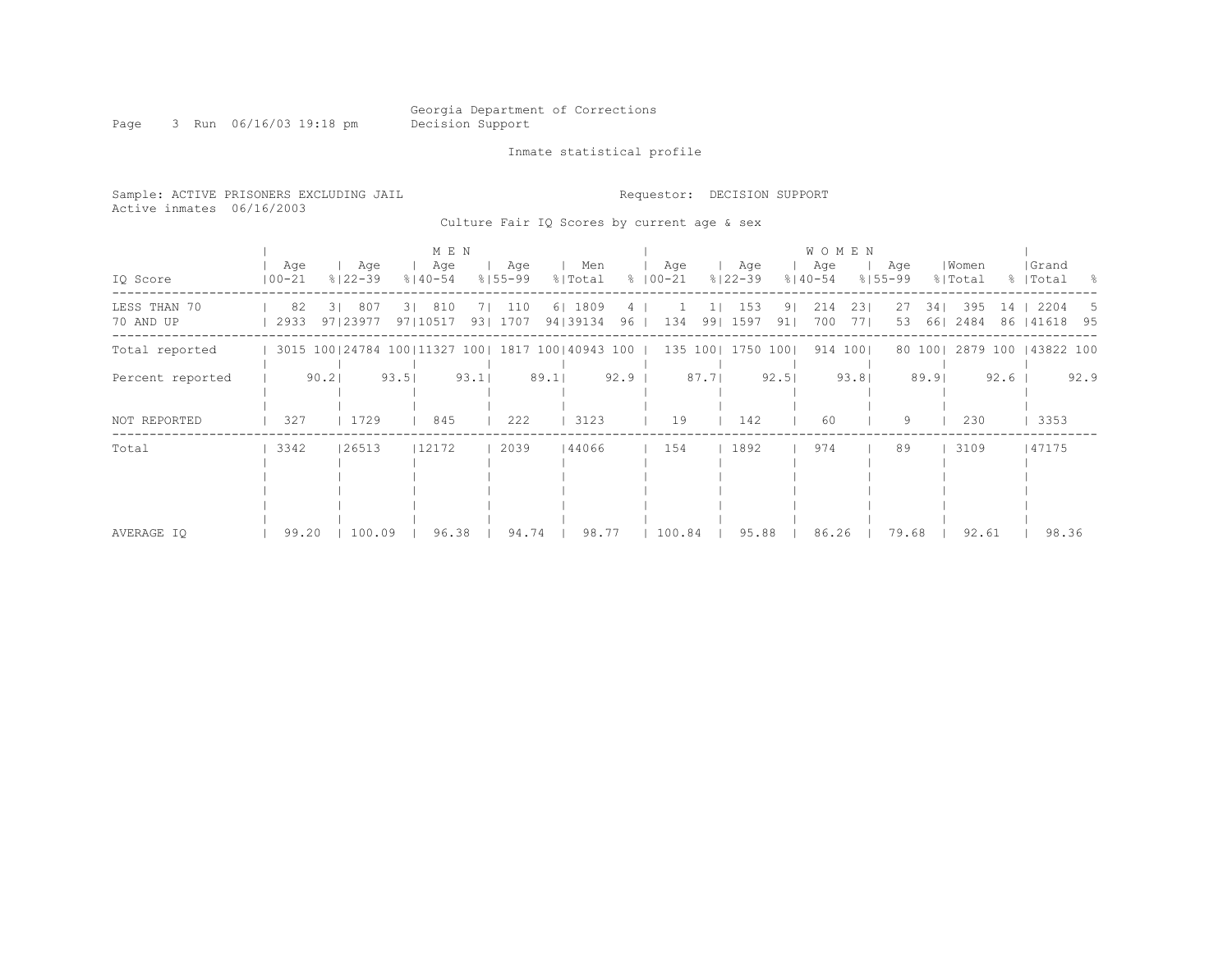Page 4 Run 06/16/03 19:18 pm Decision Support

Inmate statistical profile

Sample: ACTIVE PRISONERS EXCLUDING JAIL Requestor: DECISION SUPPORT Active inmates 06/16/2003 Self-Rpt Socioeconomic Class by current age & sex

|                            |      |                          |       |                | M E N |       |             |      |                    |      |             |                     |             |                | <b>WOMEN</b> |          |             |         |          |      |           |      |
|----------------------------|------|--------------------------|-------|----------------|-------|-------|-------------|------|--------------------|------|-------------|---------------------|-------------|----------------|--------------|----------|-------------|---------|----------|------|-----------|------|
|                            | Aqe  |                          | Aqe   |                | Age   |       | Age         |      | Men                |      | Age         |                     | Age         |                | Age          |          | Aqe         |         | Women    |      | Grand     |      |
| Socioeconomic Class 100-21 |      | $8122 - 39$              |       | $8140 - 54$    |       |       | $8155 - 99$ |      | % Total            |      | $8100 - 21$ |                     | $8122 - 39$ |                | $8140 - 54$  |          | $8155 - 99$ |         | % Total  |      | %   Total | - 옹  |
| WELFARE                    | 336  | 11                       | 2030  | 8 <sub>1</sub> | 838   | 71    | 104         |      | 5   3308           | 8    | 14          | 91                  | 258         | 141            | 100          | 10       | $\Omega$    | 0 I     | 372      | 12   | 3680      | -8   |
| OCC EMPLOY                 | 258  | -81                      | 1867  |                | 532   | 51    | 54          |      | 3 2711             | 6    |             |                     | 8           | 0              | h            |          |             |         | 16       |      | 2727      | 6    |
| MINIMUM STD                | 1448 | 46 11089                 |       | 431            | 5105  | 431   | 932         |      | 48   18574         | 44   | 42          | 27                  | 544         | 291            | 352          | 37       | 43          | 51      | 981      | 32.  | 19555     | -43  |
| MIDDLE                     | 1060 | 34110449                 |       | 41             | 5199  | 44    | 855         |      | 44   17563         | 41   | 91          | 591                 | 1015        | 551            | 485          | 50       | 37          | 441     | 1628     | 53   | 19191     | 42   |
| OTHER                      | 55   |                          | 250   |                | 103   |       | 15          |      | 423                |      |             | 3 <sup>1</sup><br>5 | 34          | 2 <sub>1</sub> | 18           |          | 3.          | 41      | 60       |      | 483       |      |
| Total reported             |      | 3157 100 25685 100 11777 |       |                |       | 1001  |             |      | 1960 100 42579 100 |      |             | 153 1001            | 1859        | 1001           |              | 961 1001 |             | 84 1001 | 3057 100 |      | 45636 100 |      |
|                            |      |                          |       |                |       |       |             |      |                    |      |             |                     |             |                |              |          |             |         |          |      |           |      |
| Percent reported           |      | 94.5                     |       | 96.91          |       | 96.81 |             | 96.1 |                    | 96.6 |             | 99.4                |             | 98.3           |              | 98.71    |             | 94.4    |          | 98.3 |           | 96.7 |
|                            |      |                          |       |                |       |       |             |      |                    |      |             |                     |             |                |              |          |             |         |          |      |           |      |
|                            |      |                          |       |                |       |       |             |      |                    |      |             |                     |             |                |              |          |             |         |          |      |           |      |
| NOT RPTD                   | 185  |                          | 828   |                | 395   |       | 79          |      | 1487               |      |             |                     | 33          |                | 1.3          |          | 5.          |         | 52       |      | 1539      |      |
| Total                      | 3342 |                          | 26513 |                | 12172 |       | 2039        |      | 44066              |      | 154         |                     | 1892        |                | 974          |          | 89          |         | 3109     |      | 47175     |      |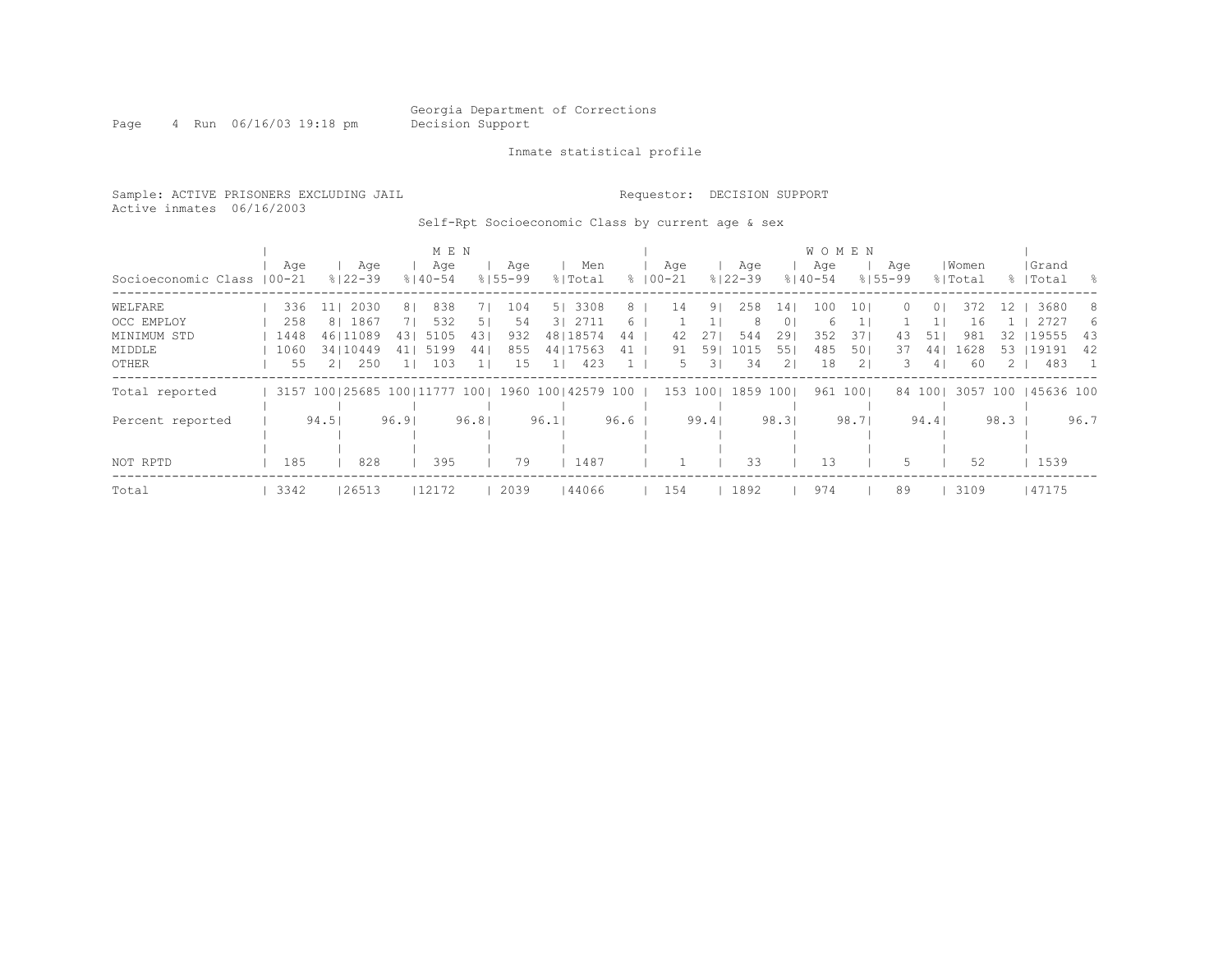Page 5 Run 06/16/03 19:18 pm Decision Support

Inmate statistical profile

Sample: ACTIVE PRISONERS EXCLUDING JAIL Requestor: DECISION SUPPORT Active inmates 06/16/2003

Self-Rpt Environment To Age 16 by current age & sex

|                        |                   |                            | M E N                        |                                      |                         |           |                    |                          |                  | <b>WOMEN</b>       |              |                    |                  |                         |                    |            |
|------------------------|-------------------|----------------------------|------------------------------|--------------------------------------|-------------------------|-----------|--------------------|--------------------------|------------------|--------------------|--------------|--------------------|------------------|-------------------------|--------------------|------------|
| Environment            | Age<br>$100 - 21$ | Aqe<br>$8122 - 39$         | Age<br>$8140 - 54$           | Aqe<br>$8155 - 99$                   | Men<br>% Total          |           | Age<br>$8100 - 21$ | Age<br>$8122 - 39$       |                  | Age<br>$8140 - 54$ |              | Aqe<br>$8155 - 99$ | Women<br>% Total |                         | Grand<br>%   Total | - 옹        |
| RURAL/FARM             | 36                | 550                        | 659<br>2 <sub>1</sub>        | 321<br>61                            | 16 <sub>1</sub><br>1566 | 4         |                    |                          | 41<br>21         | 34                 | 41           | 15                 | 181              | 91<br>3.                | 1657               | 4          |
| RURAL/NFARM<br>S.M.S.A | 76<br>978         | 1288<br>21<br>8799<br>301  | 775<br>51<br>3877<br>34      | 161<br>331<br>552                    | 8   2300<br>28   14206  | 5.<br>33  | 28<br>21           | 181<br>282<br>244<br>141 | 151<br>131       | 123<br>148         | 13<br>151    | 6.<br>16           | 19               | 439<br>14<br>429<br>14  | 2739<br>14635      | 6<br>32    |
| URBAN<br>SMALL TOWN    | 829<br>1294       | 5356<br>261<br>9814<br>401 | 2194<br>2 L I<br>4297<br>381 | 18 <sup>1</sup><br>252<br>361<br>692 | 13  8631<br>35   16097  | 2.0<br>37 | 62<br>39           | 41 <br>715<br>261        | 381<br>569<br>31 | 375<br>279         | 391<br>291   | 24<br>22           | 291<br>261       | 1176<br>38<br>909<br>30 | 9807<br>117006     | -21<br>-37 |
| OTHER                  | 16                | 147<br>$\Omega$            | 72                           | 9                                    | 0 <sub>1</sub><br>244   |           |                    | 1 <sup>1</sup>           | 10               | 5.                 | $\mathbf{1}$ |                    |                  | 17                      | 261                |            |
| Total reported         |                   |                            | 3229 100 25954 100 11874 100 |                                      | 1987 100 43044 100      |           | 152 100            | 1861                     | 1001             | 964                | 1001         | 84 100             |                  | 3061 100                | 46105 100          |            |
| Percent reported       |                   | 96.61                      | 97.91                        | 97.61                                | 97.4                    | 97.7      |                    | 98.71                    | 98.4             |                    | 99.01        |                    | 94.4             | 98.5                    |                    | 97.7       |
| NOT RPTD               | 113               | 559                        | 298                          | 52                                   | 1022                    |           | 2                  |                          | 31               | 10                 |              | 5                  |                  | 48                      | 1070               |            |
| Total                  | 3342              | 26513                      | 12172                        | 2039                                 | 44066                   |           | 154                | 1892                     |                  | 974                |              | 89                 |                  | 3109                    | 47175              |            |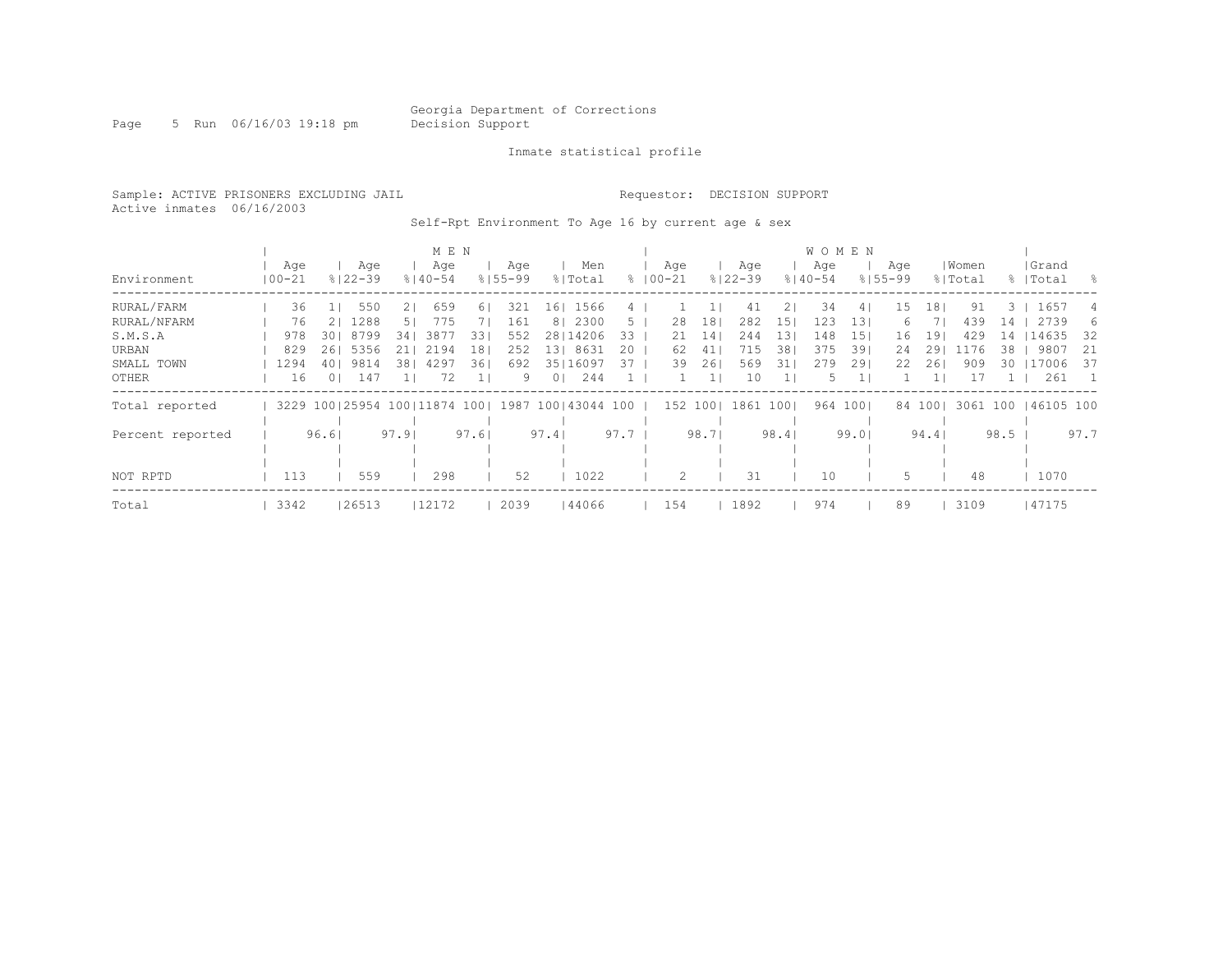Page 6 Run 06/16/03 19:18 pm Decision Support

#### Inmate statistical profile

Sample: ACTIVE PRISONERS EXCLUDING JAIL **Requestor: DECISION SUPPORT** Active inmates 06/16/2003

Self-Rpt Education Level by current age & sex

|                        |                   |                 |                                                     |      | MEN                |                 |                    |                 |                |            |                    |                |                    |                 | <b>WOMEN</b>       |          |                    |                 |                  |          |                    |      |
|------------------------|-------------------|-----------------|-----------------------------------------------------|------|--------------------|-----------------|--------------------|-----------------|----------------|------------|--------------------|----------------|--------------------|-----------------|--------------------|----------|--------------------|-----------------|------------------|----------|--------------------|------|
| Education Level        | Aqe<br>$100 - 21$ |                 | Aqe<br>$8122 - 39$                                  |      | Aqe<br>$8140 - 54$ |                 | Aqe<br>$8155 - 99$ |                 | Men<br>% Total |            | Aqe<br>$8100 - 21$ |                | Aqe<br>$8122 - 39$ |                 | Age<br>$8140 - 54$ |          | Aqe<br>$8155 - 99$ |                 | Women<br>% Total |          | Grand<br>%   Total | - 옹  |
| LESS THAN GRADE        | 60                | 21              | 575                                                 | 21   | 446                | 4               | 347                |                 | 17  1428       | 3.         |                    |                | 25                 |                 | 22                 | 21       | 12                 | 14 <sub>1</sub> | 60               | $2 \mid$ | 1488               | З.   |
| GRADE 7                | 90                | 31              | 591                                                 | 21   | 354                | 31              | 144                | 71              | 1179           | З.         |                    |                | 45                 | 21              | 26                 | 31       |                    | 61              | 78               |          | 1257               | З.   |
| GRADE 8                | 465               | 14 <sub>1</sub> | 2266                                                |      | 9   1048           | 9 <sub>1</sub>  | 225                | 11 <sub>1</sub> | 4004           | 9          | 17                 | 11             | 158                | 9 <sub>1</sub>  | 71                 | 81       | 6                  |                 | 252              |          | 4256               | 9    |
| GRADE 9                | 834               | 261             | 4252                                                | 161  | 1562               | 131             | 187                | 91              | 6835           | 16         | 34                 | 22             | 259                | 14 <sub>1</sub> | 91                 | 101      |                    | 51              | 388              | 13       | 7223               | 16   |
| GRADE 10               | 903               | 281             | 5836                                                | 221  | 1983               | 171             | 197                | 101             | 8919           | 21         | 36                 | 241            | 301                | 171             | 136                | 14       | 10                 | 121             | 483              | 16       | 9402               | 20   |
| GRADE 11               | 650               |                 | 20   5314                                           | 201  | 1629               | 14 <sub>1</sub> | 162                | 8 <sub>1</sub>  | 7755           | 18         | 43                 | 281            | 305                | 171             | 106                | 11       |                    | 81              | 461              | 15       | 8216               | 18   |
| GRADE 12               | 187               |                 | 6   4793                                            | 181  | 2921               | 251             | 399                | 201             | 8300           | 19         |                    | 5 <sub>1</sub> | 279                | 151             | 202                | 211      | 21                 | 251             | 509              | -17      | 8809               | 19   |
| MORE THAN GRADE<br>-12 | 35                |                 | 112331                                              |      | 91 1945            | 16              | 331                | 171             | 4642           |            | 12                 | 8 <sub>1</sub> | 445                | 241             | 290                | 31       | 19                 | 231             | 766              | 26       | 5408               | 12   |
| Total reported         |                   |                 | 3224 100 25958 100 11888 100   1992 100   43062 100 |      |                    |                 |                    |                 |                |            |                    |                | 152 100  1817 100  |                 |                    | 944 1001 |                    | 84 100          | 2997 100         |          | 146059 100         |      |
| Percent reported       | 96.5              |                 |                                                     | 97.9 |                    | 97.7            |                    | 97.7            |                | $97.7 \pm$ |                    | 98.71          |                    | 96.01           |                    | 96.9     |                    | 94.4            |                  | $96.4$   |                    | 97.6 |
| NOT REPORTED           | 118               |                 | 555                                                 |      | 284                |                 | 47                 |                 | 1004           |            | 2                  |                | 75                 |                 | 30                 |          | 5.                 |                 | 112              |          | 1116               |      |
| Total                  | 3342              |                 | 26513                                               |      | 12172              |                 | 2039               |                 | 144066         |            | 154                |                | 1892               |                 | 974                |          | 89                 |                 | 3109             |          | 147175             |      |
|                        |                   |                 |                                                     |      |                    |                 |                    |                 |                |            |                    |                |                    |                 |                    |          |                    |                 |                  |          |                    |      |
|                        |                   |                 |                                                     |      |                    |                 |                    |                 |                |            |                    |                |                    |                 |                    |          |                    |                 |                  |          |                    |      |
|                        |                   |                 |                                                     |      |                    |                 |                    |                 |                |            |                    |                |                    |                 |                    |          |                    |                 |                  |          |                    |      |
|                        |                   |                 |                                                     |      |                    |                 |                    |                 |                |            |                    |                |                    |                 |                    |          |                    |                 |                  |          |                    |      |
| AVG EDUCATION LEVEL    | 9.70              |                 | 10.84                                               |      | 11.49              |                 | 10.28              |                 | 10.91          |            | 11.36              |                | 13.14              |                 | 13.91              |          | 11.90              |                 | 13.26            |          | 11.06              |      |

\* NOTE: THE FIELD LABLED "LESS THAN GRADE 7" WAS CORRECTED IN MARCH 1989: MISSING DATA FOR INMATES STILL IN DIAGNOSTICS NOW HAS BEEN REMOVED FROM THIS FIELD AND IDENTIFIED AS "NOT REPORTED" INFORMATION.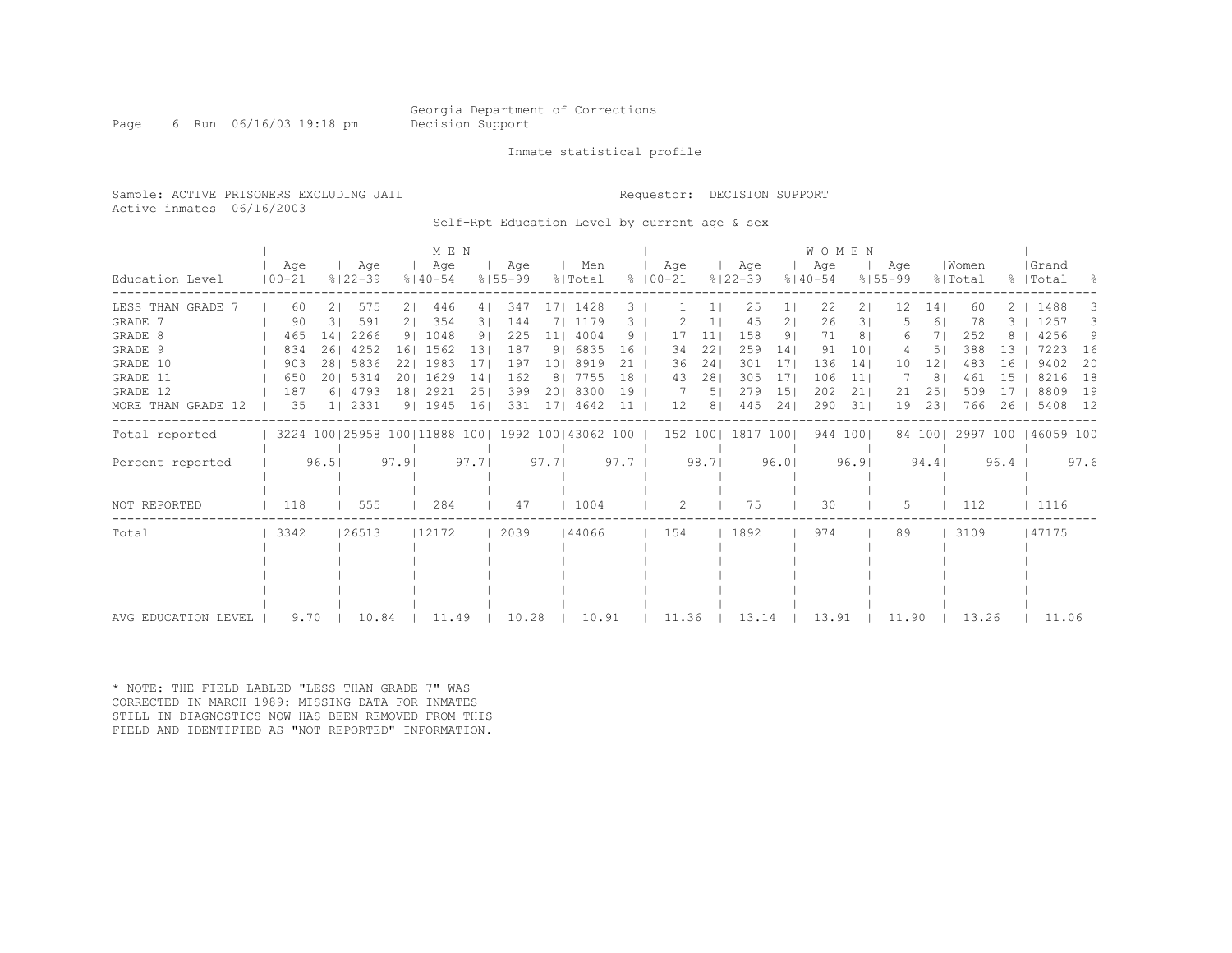Page 7 Run 06/16/03 19:18 pm Decision Support

Inmate statistical profile

Active inmates 06/16/2003

Sample: ACTIVE PRISONERS EXCLUDING JAIL Requestor: DECISION SUPPORT

Functional Reading Level (WRAT Scores) by current age & sex

|                    |                   |                 |                                                         |                |                    |      |                    |       |                |      | WOMEN                |                 |                    |                |                    |          |                    |        |                  |      |                    |      |
|--------------------|-------------------|-----------------|---------------------------------------------------------|----------------|--------------------|------|--------------------|-------|----------------|------|----------------------|-----------------|--------------------|----------------|--------------------|----------|--------------------|--------|------------------|------|--------------------|------|
| WRAT Reading Score | Aqe<br>$100 - 21$ |                 | Age<br>$8122 - 39$                                      |                | Age<br>$8140 - 54$ |      | Age<br>$8155 - 99$ |       | Men<br>% Total |      | Aqe<br>$8   00 - 21$ |                 | Aqe<br>$8122 - 39$ |                | Age<br>$8140 - 54$ |          | Aqe<br>$8155 - 99$ |        | Women<br>% Total |      | Grand<br>%   Total | - 옹  |
| LESS THAN GRADE 6  | 1185              | 39 <sub>1</sub> | 8821                                                    | 351            | 4864               | 431  | 839                |       | 46   15709     | 38   | 31                   | 231             | 414                | 241            | 259                | 281      | 27                 | 341    | 731              | 25   | 16440              | 37   |
| 6TH THRU 8TH GRADE | 693               |                 | 23  5597                                                | 231            | 2427               | 21   | 343                |       | 19  9060       | 22   | 39                   | 291             | 327                | 191            | 172                | 191      | 15                 | 191    | 553              | 19   | 9613               | 22   |
| GRADE 9            | 250               |                 | 8   2290                                                | 9 <sub>1</sub> | 840                |      | 138                |       | 7  3518        | 9    | 13                   | 10 <sub>1</sub> | 147                | 8 <sub>1</sub> | 61                 |          |                    | 91     | 228              |      | 3746               | 9    |
| GRADE 10           | 139               |                 | 5   1144                                                | 51             | 425                | 4    | 67                 |       | 4   1775       |      |                      | 5 <sub>1</sub>  | 73                 | 4 I            | 34                 | 41       |                    | 41     | 117              |      | 1892               |      |
| GRADE 11           | 145               |                 | 5   1127                                                | 5              | 427                | 4    | 65                 | 4     | 1764           |      |                      | 0 <sub>1</sub>  | 76                 | 41             | 39                 | 41       |                    | 4      | 118              |      | 1882               | 4    |
| GRADE 12           | 401               | 131             | 3839                                                    | 151            | 1805               | 161  | 321                |       | 6366           | 16   |                      | 5.              | 157                | 9 <sub>1</sub> | 64                 |          |                    | 101    | 236              |      | 6602               | 15   |
| MORE THAN GRADE 12 | 212               |                 | 2048                                                    | 8 <sub>1</sub> | 543                | 51   | 68                 | 4     | 2871           |      | 38                   | 28              | 557                | 32             | 284                | 31       | 17                 | 2.1    | 896              | 31   | 3767               | 9    |
| Total reported     |                   |                 | 3025 100   24866 100   11331 100   1841 100   41063 100 |                |                    |      |                    |       |                |      |                      |                 | 135 100  1751 100  |                |                    | 913 1001 |                    | 80 100 | 2879 100         |      | 143942 100         |      |
| Percent reported   |                   | 90.5            |                                                         | 93.81          |                    | 93.1 |                    | 90.31 |                | 93.2 |                      | 87.7            |                    | 92.5           |                    | 93.71    |                    | 89.9   |                  | 92.6 |                    | 93.1 |
| NOT REPORTED       | 317               |                 | 1647                                                    |                | 841                |      | 198                |       | 3003           |      | 19                   |                 | 141                |                | 61                 |          | 9                  |        | 230              |      | 3233               |      |
| Total              | 3342              |                 | 26513                                                   |                | 12172              |      | 2039               |       | 144066         |      | 154                  |                 | 1892               |                | 974                |          | 89                 |        | 3109             |      | 47175              |      |
|                    |                   |                 |                                                         |                |                    |      |                    |       |                |      |                      |                 |                    |                |                    |          |                    |        |                  |      |                    |      |
|                    |                   |                 |                                                         |                |                    |      |                    |       |                |      |                      |                 |                    |                |                    |          |                    |        |                  |      |                    |      |
|                    |                   |                 |                                                         |                |                    |      |                    |       |                |      |                      |                 |                    |                |                    |          |                    |        |                  |      |                    |      |
|                    |                   |                 |                                                         |                |                    |      |                    |       |                |      |                      |                 |                    |                |                    |          |                    |        |                  |      |                    |      |
|                    |                   |                 |                                                         |                |                    |      |                    |       |                |      |                      |                 |                    |                |                    |          |                    |        |                  |      |                    |      |
| AVG READING SCORE  | 7.62              |                 | 7.93                                                    |                | 7.25               |      | 7.01               |       | 7.68           |      | 8.97                 |                 | 9.31               |                | 8.90               |          | 8.13               |        | 9.13             |      | 7.78               |      |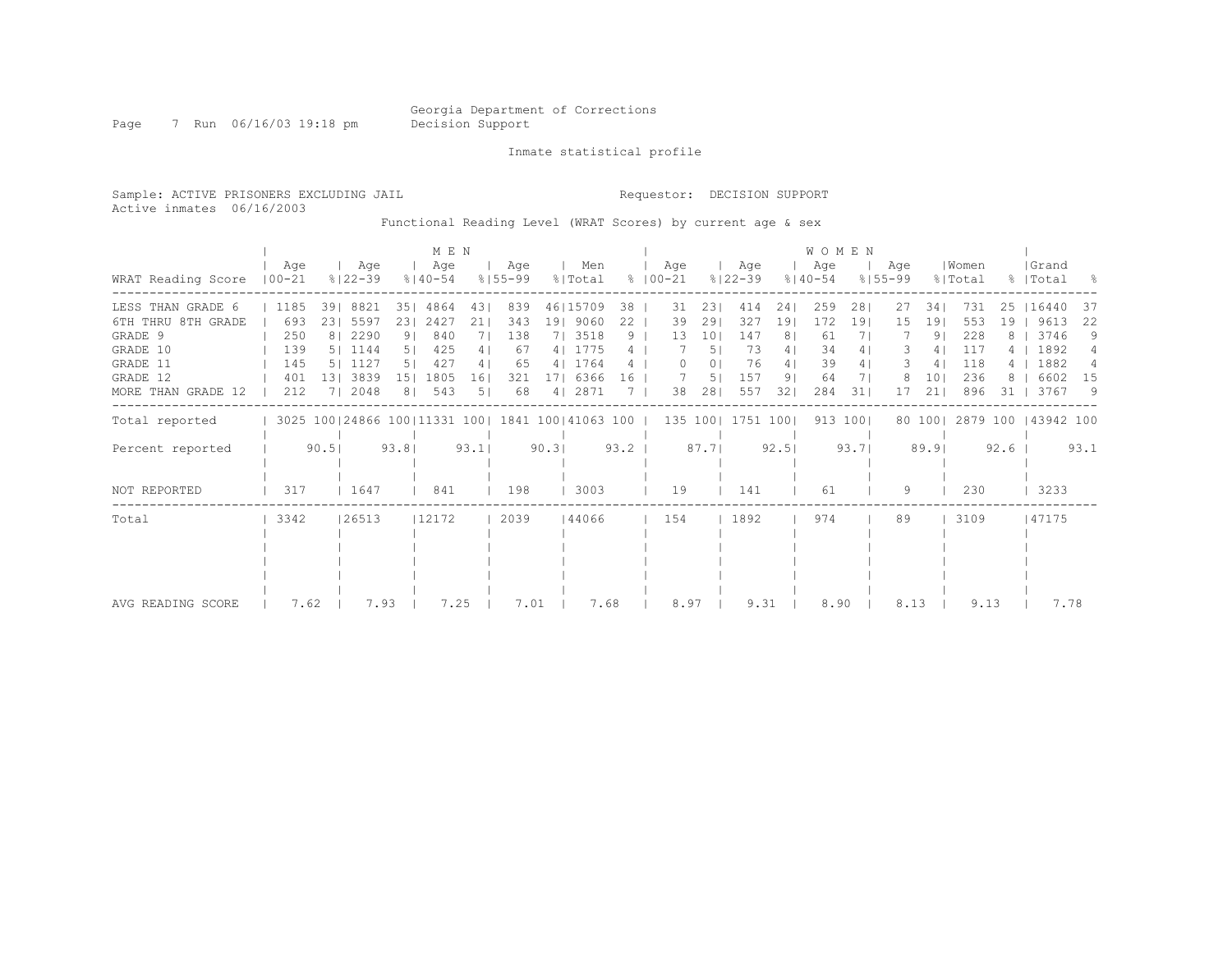Page 8 Run 06/16/03 19:18 pm Decision Support

Inmate statistical profile

Sample: ACTIVE PRISONERS EXCLUDING JAIL Requestor: DECISION SUPPORT Active inmates 06/16/2003

Functional Math Level (WRAT Scores) by current age & sex

|                    | M E N             |                |                                                         |       |                    |      |                    |       |                |      |               |         |                 |                    |                | WOMEN              |          |                    |        |                  |      |                    |      |
|--------------------|-------------------|----------------|---------------------------------------------------------|-------|--------------------|------|--------------------|-------|----------------|------|---------------|---------|-----------------|--------------------|----------------|--------------------|----------|--------------------|--------|------------------|------|--------------------|------|
| WRAT Math Score    | Age<br>$100 - 21$ |                | Aqe<br>$8122 - 39$                                      |       | Age<br>$8140 - 54$ |      | Aqe<br>$8155 - 99$ |       | Men<br>% Total |      | $8   00 - 21$ | Aqe     |                 | Age<br>$8122 - 39$ |                | Age<br>$8140 - 54$ |          | Aqe<br>$8155 - 99$ |        | Women<br>% Total |      | Grand<br>%   Total | - 옹  |
| LESS THAN GRADE 6  | 1050              | 351            | 7257                                                    |       | 29   4433          | 391  | 858                |       | 47113598       | 33   |               | 31      | 23              | 368                | 21             | 329                | 361      | 37                 | 461    | 765              | 27   | 14363              | 33   |
| 6TH THRU 8TH GRADE | 1479              |                | 49   12331                                              | 501   | 4689               | 41   | 551                |       | 30   19050     | 46   |               | 65      | 48              | 838                | 48             | 365                | 40       | 22                 | 281    | 1290             | 45   | 120340             | 46   |
| GRADE 9            | 242               |                | 8   2379                                                | 101   | 847                |      | 137                |       | 7  3605        | 9    |               | 10      | 7 <sub>1</sub>  | 226                | 131            | 76                 | 81       |                    | 61     | 317              | 11   | 3922               | 9    |
| GRADE 10           | 132               |                | 4   1399                                                | 61    | 604                | 51   | 115                | 61    | 2250           | 5.   |               | 14      | 10 <sub>1</sub> | 143                | 8 <sup>1</sup> | 68                 |          |                    | 91     | 232              |      | 2482               | 6    |
| GRADE 11           | 69                |                | 824                                                     | 31    | 382                | 31   | 83                 | 51    | 1358           | 3.   |               | 5       | 4 <sub>1</sub>  | 91                 | 5 <sub>1</sub> | 31                 | 31       |                    | 61     | 132              |      | 1490               | 3    |
| GRADE 12           | 38                |                | 463                                                     | 21    | 316                | 31   | 77                 | 41    | 894            |      |               | 6       | 4               | 31                 | 21             | 19                 | 21       | 0                  | 01     | 56               |      | 950                | 2    |
| MORE THAN GRADE 12 | 15                | 0 <sub>1</sub> | 215                                                     |       | 72                 |      | 20                 |       | 322            |      |               |         | 31              | 54                 | 31             | 26                 | 31       | 4                  | 51     | 88               | 3.   | 410                |      |
| Total reported     |                   |                | 3025 100   24868 100   11343 100   1841 100   41077 100 |       |                    |      |                    |       |                |      |               | 135 100 |                 | 1751 1001          |                |                    | 914 1001 |                    | 80 100 | 2880 100         |      | 143957 100         |      |
| Percent reported   |                   | 90.5           |                                                         | 93.81 |                    | 93.2 |                    | 90.31 |                | 93.2 |               |         | 87.7            |                    | 92.51          |                    | 93.81    |                    | 89.9   |                  | 92.6 |                    | 93.2 |
| NOT REPORTED       | 317               |                | 1645                                                    |       | 829                |      | 198                |       | 2989           |      |               | 19      |                 | 141                |                | 60                 |          | 9                  |        | 229              |      | 3218               |      |
| Total              | 3342              |                | 26513                                                   |       | 12172              |      | 2039               |       | 144066         |      |               | 154     |                 | 1892               |                | 974                |          | 89                 |        | 3109             |      | 47175              |      |
|                    |                   |                |                                                         |       |                    |      |                    |       |                |      |               |         |                 |                    |                |                    |          |                    |        |                  |      |                    |      |
|                    |                   |                |                                                         |       |                    |      |                    |       |                |      |               |         |                 |                    |                |                    |          |                    |        |                  |      |                    |      |
|                    |                   |                |                                                         |       |                    |      |                    |       |                |      |               |         |                 |                    |                |                    |          |                    |        |                  |      |                    |      |
|                    |                   |                |                                                         |       |                    |      |                    |       |                |      |               |         |                 |                    |                |                    |          |                    |        |                  |      |                    |      |
| AVG MATH SCORE     | 6.78              |                | 7.13                                                    |       | 6.74               |      | 6.46               |       | 6.97           |      |               | 7.78    |                 | 7.72               |                | 7.07               |          | 6.51               |        | 7.48             |      | 7.00               |      |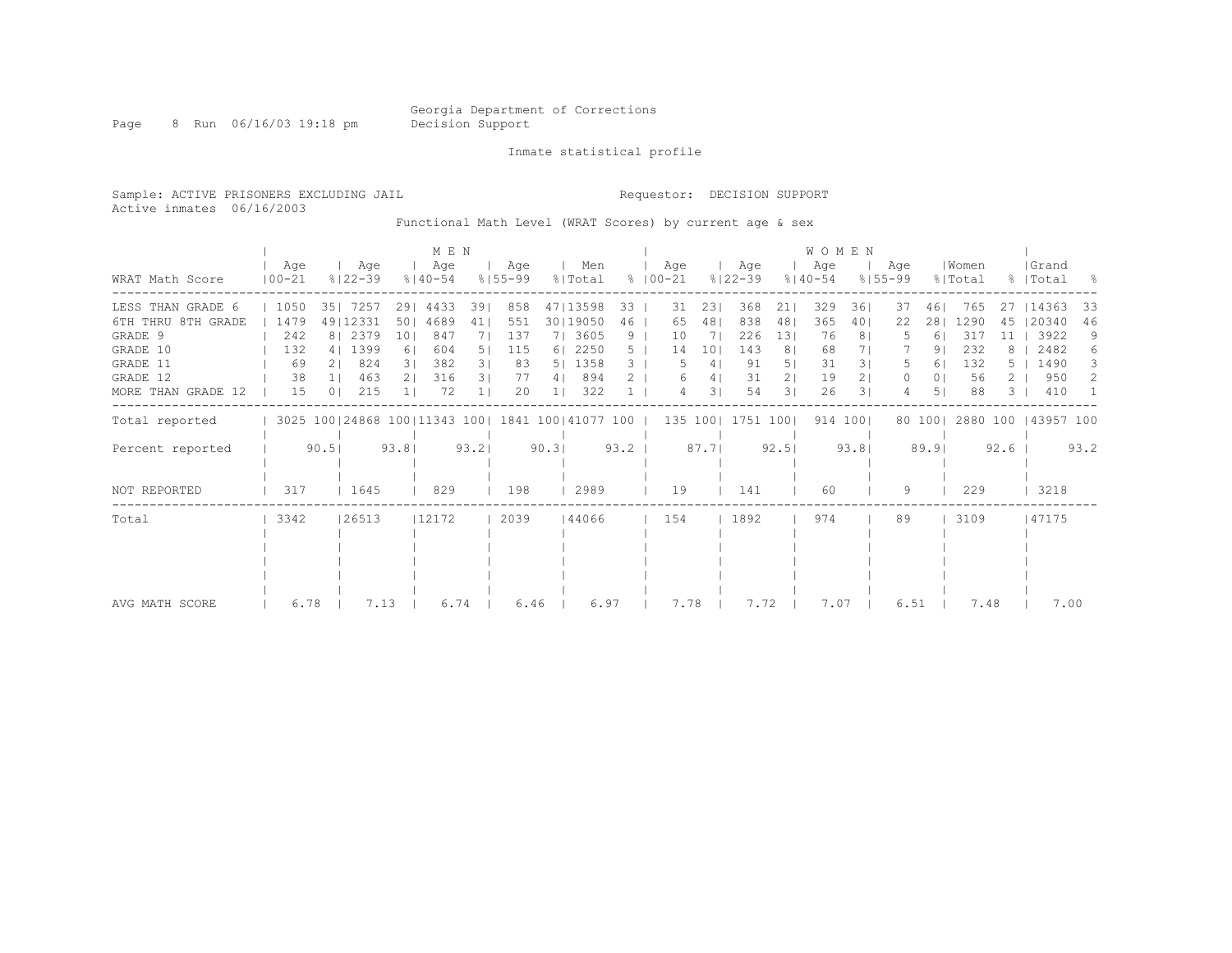Page 9 Run 06/16/03 19:18 pm Decision Support

Inmate statistical profile

Sample: ACTIVE PRISONERS EXCLUDING JAIL Requestor: DECISION SUPPORT Active inmates 06/16/2003 Functional Spelling Level (WRAT Scores) by current age & sex

 | M E N | W O M E N | | Age | Age | Age | Age | Men | Age | Age | Age | Age |Women |Grand WRAT Spelling Score |00-21 %|22-39 %|40-54 %|55-99 %|Total % |00-21 %|22-39 %|40-54 %|55-99 %|Total % |Total % ------------------------------------------------------------------------------------------------------------------------------------ LESS THAN GRADE 6 | 1316 44|10086 41| 6138 54| 1053 57|18593 45 | 25 19| 356 20| 267 29| 31 39| 679 24 |19272 44 6TH THRU 8TH GRADE | 941 31| 7550 30| 2677 24| 410 22|11578 28 | 43 32| 546 31| 281 31| 21 26| 891 31 |12469 28 GRADE 9 | 243 8 | 1918 8 | 601 5 | 76 4 | 2838 7 | 15 11 | 196 11 | 85 9 | 4 5 | 300 10 | 3138 7<br>| 211 7 | 1831 7 | 555 5 | 68 4 | 2665 6 | 12 9 | 203 12 | 63 7 | 6 8 | 284 10 | 2949 7 GRADE 10 | 211 7| 1831 7| 555 5| 68 4| 2665 6 | 12 9| 203 12| 63 7| 6 8| 284 10 | 2949 7 GRADE 11 | 93 3| 948 4| 300 3| 48 3| 1389 3 | 9 7| 109 6| 37 4| 6 8| 161 6 | 1550 4 GRADE 12 | 160 5| 1731 7| 805 7| 152 8| 2848 7 | 10 7| 86 5| 40 4| 1 1| 137 5 | 2985 7 MORE THAN GRADE 12 | 61 2| 800 3| 259 2| 34 2| 1154 3 | 21 16| 255 15| 141 15| 11 14| 428 15 | 1582 4 ------------------------------------------------------------------------------------------------------------------------------------ Total reported | 3025 100|24864 100|11335 100| 1841 100|41065 100 | 135 100| 1751 100| 914 100| 80 100| 2880 100 |43945 100 | | | | | | | | | | | Percent reported | 90.5| 93.8| 93.1| 90.3| 93.2 | 87.7| 92.5| 93.8| 89.9| 92.6 | 93.2<br>| | | | | | | | | | | | | | | | | | | | | | | | | | | | | | | | | | | | | | NOT REPORTED | 317 | 1649 | 837 | 198 | 3001 | 19 | 141 | 60 | 9 | 229 | 3230 ------------------------------------------------------------------------------------------------------------------------------------ Total | 3342 |26513 |12172 | 2039 |44066 | 154 | 1892 | 974 | 89 | 3109 |47175 | | | | | | | | | | | | | | | | | | | | | | | | | | | | | | | | | | | | | | | | | | | | | | | | | | | | | | | AVG SPELLING SCORE | 6.75 | 7.03 | 6.11 | 5.79 | 6.70 | 9.01 | 8.67 | 8.09 | 7.16 | 8.46 | 6.81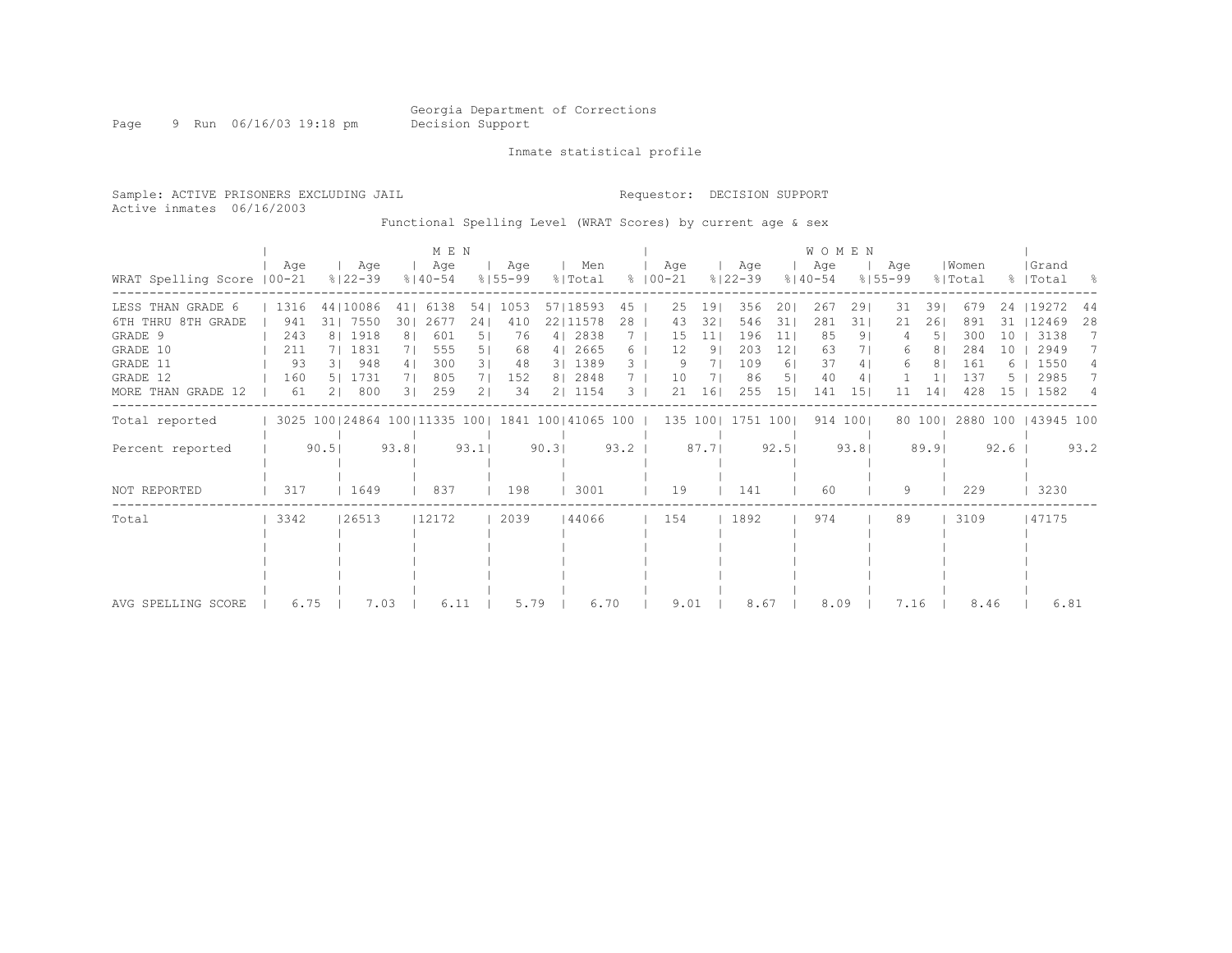Page 10 Run 06/16/03 19:18 pm Decision Support

#### Inmate statistical profile

Sample: ACTIVE PRISONERS EXCLUDING JAIL Requestor: DECISION SUPPORT Active inmates 06/16/2003

Self-Rpt Guardian Status To Age 16 by current age & sex

|                  |            |                          |       |                | M E N              |                |                    |                |                  |      |                    |          |             |      |                | WOMEN              |       |                    |                |          |      |           |                |
|------------------|------------|--------------------------|-------|----------------|--------------------|----------------|--------------------|----------------|------------------|------|--------------------|----------|-------------|------|----------------|--------------------|-------|--------------------|----------------|----------|------|-----------|----------------|
|                  | Age        | $8122 - 39$              | Age   |                | Age<br>$8140 - 54$ |                | Age<br>$8155 - 99$ |                | Men              |      | Age<br>$8100 - 21$ |          |             | Age  |                | Age<br>$8140 - 54$ |       | Age<br>$8155 - 99$ |                | Women    |      | Grand     | $\frac{6}{10}$ |
| Guardian Status  | $100 - 21$ |                          |       |                |                    |                |                    |                | % Total          |      |                    |          | $8122 - 39$ |      |                |                    |       |                    |                | % Total  |      | %   Total |                |
| ORPHANAGE        |            | 0                        | 26    | 0 <sup>1</sup> | 25                 | 0 <sub>1</sub> | 11                 |                | 63               |      |                    |          | 0           |      | 0.             |                    | 0     |                    | $\circ$        |          | ()   | 65        |                |
| FATHER ONLY      | 135        | 4 <sub>1</sub>           | 743   | 31             | 322                | 31             | 39                 | 21             | 1239             | 3    |                    |          | 3           | 48   | 31             | 30                 | 31    |                    | 31             | 85       | 3.   | 1324      | 3              |
| FTR MTR HD       | 225        | 7  1599                  |       | 61             | 751                | 61             | 114                | 6 <sub>1</sub> | 2689             | 6    | 11                 |          |             | 114  | 61             | 62                 | 6     |                    | 0 <sub>1</sub> | 187      | 6.   | 2876      | 6              |
| MOTHER ONLY      | 1647       | 51 11784                 |       | 45             | 3915               | 33             | 462                |                | 23   17808       | 41   |                    | 35<br>53 |             | 675  | 36             | 257                | 27    | 23                 |                | 1008     | 33   | 18816     | 41             |
| MTR FTR HD       | 682        | 211                      | 7735  | 301            | 5229               | 44             | 1103               |                | 55   14749       | 34   |                    | 32<br>49 |             | 696  | 37             | 495                | 52    | 49                 |                | 1289     | 42   | 16038     | 35             |
| OTH FEMALE       | 76         |                          | 570   |                | 264                |                | 57                 | 31             | 967              |      |                    |          | 31          | 42   | $\overline{2}$ | 21                 |       |                    |                | 70       |      | 1037      | $\mathcal{L}$  |
| OTH MALE         | 23         |                          | 100   | 0 <sub>1</sub> | 48                 | 0 <sub>1</sub> | 8                  | 0              | 179              |      |                    |          | $\circ$     | 6    | 01             |                    | 0     |                    |                | 9        | 0    | 188       | $\Omega$       |
| STEP-PARNTS      | 30         |                          | 402   | 21             | 155                | 11             | 26                 |                | 613              |      |                    |          | 0           | 3    | 0              | 6                  |       |                    | $\circ$        |          |      | 622       |                |
| FOSTER HOME      | 33         |                          | 272   | 1 <sup>1</sup> | 127                |                | 22                 |                | 454              |      |                    |          | 3           | 44   | $\overline{2}$ | 12                 |       |                    |                | 61       |      | 515       |                |
| GRAND PRNTS      | 311        | 10                       | 2189  | 81             | 794                |                | 117                | 6              | 3411             | 8    |                    | 23<br>15 |             | 226  | 12             | 69                 |       |                    | 6              | 323      |      | 3734      |                |
| <b>OTHER</b>     | 71         |                          | 582   | 21             | 271                |                | 35                 | 2.             | 959              |      |                    |          | 3           | 11   |                | 6                  |       |                    | 2 <sub>1</sub> | 23       |      | 982       | $\mathcal{L}$  |
| Total reported   |            | 3234 100 26002 100 11901 |       |                |                    | 1001           |                    |                | 1994 100   43131 | 100  |                    | 153 100  |             | 1866 | 1001           | 961                | 1001  |                    | 86 100         | 3066 100 |      | 46197 100 |                |
|                  |            |                          |       |                |                    |                |                    |                |                  |      |                    |          |             |      |                |                    |       |                    |                |          |      |           |                |
| Percent reported |            | 96.8                     |       | 98.1           |                    | 97.8           |                    | 97.8           |                  | 97.9 |                    | 99.4     |             |      | 98.61          |                    | 98.71 |                    | 96.61          |          | 98.6 |           | 97.9           |
|                  |            |                          |       |                |                    |                |                    |                |                  |      |                    |          |             |      |                |                    |       |                    |                |          |      |           |                |
| NOT RPTD         | 108        |                          | 511   |                | 271                |                | 45                 |                | 935              |      |                    |          |             | 26   |                | 13                 |       | 3                  |                | 43       |      | 978       |                |
| Total            | 3342       |                          | 26513 |                | 12172              |                | 2039               |                | 144066           |      | 154                |          |             | 1892 |                | 974                |       | 89                 |                | 3109     |      | 47175     |                |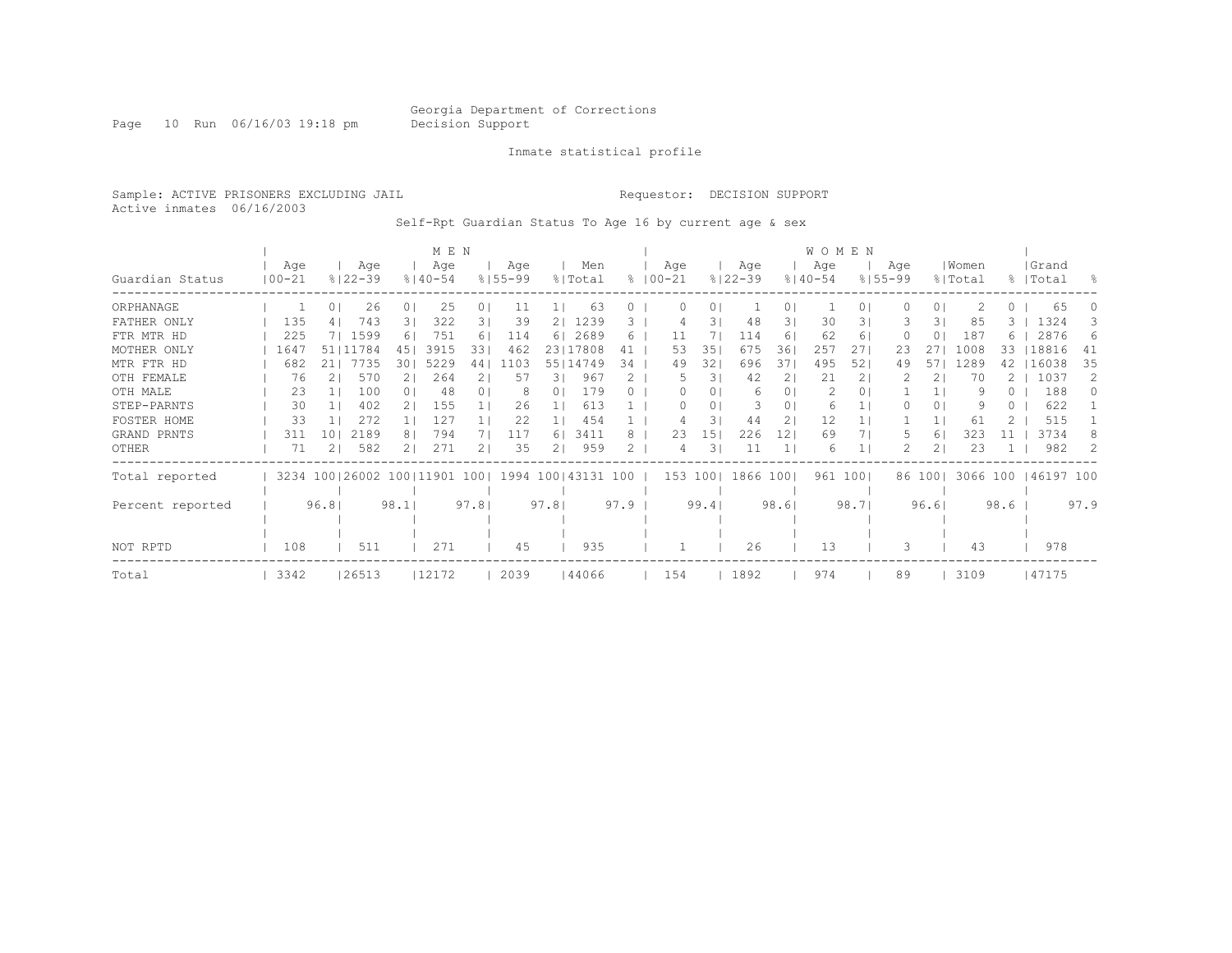Page 11 Run 06/16/03 19:18 pm Decision Support

Inmate statistical profile

Active inmates 06/16/2003

#### Sample: ACTIVE PRISONERS EXCLUDING JAIL Requestor: DECISION SUPPORT

Self-Rpt Employment Status Before Prison by current age & sex

|                            |                   |                |                                             | M E N                  |                    |                       |                    |                                   |                    |         |             |         |              |                    | <b>WOMEN</b> |                    |                      |                    |                       |                  |                  |                    |           |
|----------------------------|-------------------|----------------|---------------------------------------------|------------------------|--------------------|-----------------------|--------------------|-----------------------------------|--------------------|---------|-------------|---------|--------------|--------------------|--------------|--------------------|----------------------|--------------------|-----------------------|------------------|------------------|--------------------|-----------|
| Employment                 | Age<br>$100 - 21$ |                | Age<br>$8122 - 39$                          |                        | Aqe<br>$8140 - 54$ |                       | Age<br>$8155 - 99$ |                                   | Men<br>% Total     |         | $8100 - 21$ | Aqe     |              | Age<br>$8122 - 39$ |              | Age<br>$8140 - 54$ |                      | Age<br>$8155 - 99$ |                       | Women<br>% Total |                  | Grand<br>%   Total | - 옹       |
| FULL TIME<br>PART TIME     | 480               | 863<br>161     | 28   12934<br>2474                          | 531<br>10 <sup>1</sup> | 6468<br>719        | 57 <sub>1</sub><br>61 | 837<br>103         | 61                                | 45   21102<br>3776 | 52<br>9 |             | 41<br>9 | 36<br>8      | 684<br>77          | 48<br>5.     | 324<br>36          | 421<br>5             | 22                 | 291                   | 1071<br>123      | 45               | 22173<br>3899      | -51<br>9  |
| UNEMPL < 6M<br>UNEMPL > 6M | 281<br>384        | 131            | 2955<br>9 <sub>1</sub><br>3644              | $\mathcal{L}$          | 1184<br>2040       | 10<br>181             | 203<br>372         | 11<br>201                         | 4623<br>6440       | 16      |             | 14      | L2<br>6      | 156<br>245         | ŦΤ           | 88<br>1 6.3        | 11<br>21             |                    | 16                    | 432              | 18               | 4893<br>6872       | -11<br>16 |
| NEVER WORKD<br>STUDENT     | 929               | 301<br>100     | 1865<br>249<br>31                           | 81                     | 189<br>14          | () I                  | 13<br>3            | 01                                | 2996<br>366        |         |             | 27      | 24<br>10     | 151<br>18          |              | 31                 | 4<br>0               |                    | 5.<br>01              | 213<br>31        | 9.               | 3209<br>397        |           |
| INCAPABLE<br>OTHER         |                   | 20<br>$\Omega$ | 456<br>0<br>$\Omega$                        | 0 <sup>1</sup>         | 715<br>0           | 61<br>0 <sub>1</sub>  | 309                | 17 <sub>1</sub><br>0 <sub>1</sub> | 1500<br>0          | 0       |             | 0       | 4<br>$\circ$ | 107<br>$\Omega$    | 01           | L 32               | 17<br>0 <sub>1</sub> | 20                 | 261<br>0 <sup>1</sup> | 263              | $\left( \right)$ | 1763<br>$\Omega$   | $\cap$    |
| Total reported             | 3057              |                | 100 24577 100 11329 100  1840 100 40803 100 |                        |                    |                       |                    |                                   |                    |         |             | 113     | 1001         | 1438               | 1001         | 776                | $100$                |                    | 76 100                | 2403 100         |                  | 143206 100         |           |
| Percent reported           |                   | 91.5           |                                             | 92.7                   |                    | 93.1                  |                    | 90.2                              |                    | 92.6    |             |         | 73.4         |                    | 76.01        |                    | 79.71                |                    | 85.4                  |                  | 77.3             |                    | 91.6      |
| NOT RPTD                   |                   | 285            | 1936                                        |                        | 843                |                       | 199                |                                   | 3263               |         |             | 41      |              | 454                |              | 198                |                      | 13                 |                       | 706              |                  | 3969               |           |
| Total                      | 3342              |                | 26513                                       |                        | 12172              |                       | 2039               |                                   | 144066             |         |             | 154     |              | 1892               |              | 974                |                      | 89                 |                       | 3109             |                  | 47175              |           |

\* NOTE: THE FIELD LABELD "OTHER" WAS CORRECTED IN APRIL 1989; INMATES CODED "PRE-OTIS NOT REPORTED" NOW HAVE BEEN REMOVED FROM THIS FIELD AND IDENTIFIED AS "NOT REPORTED".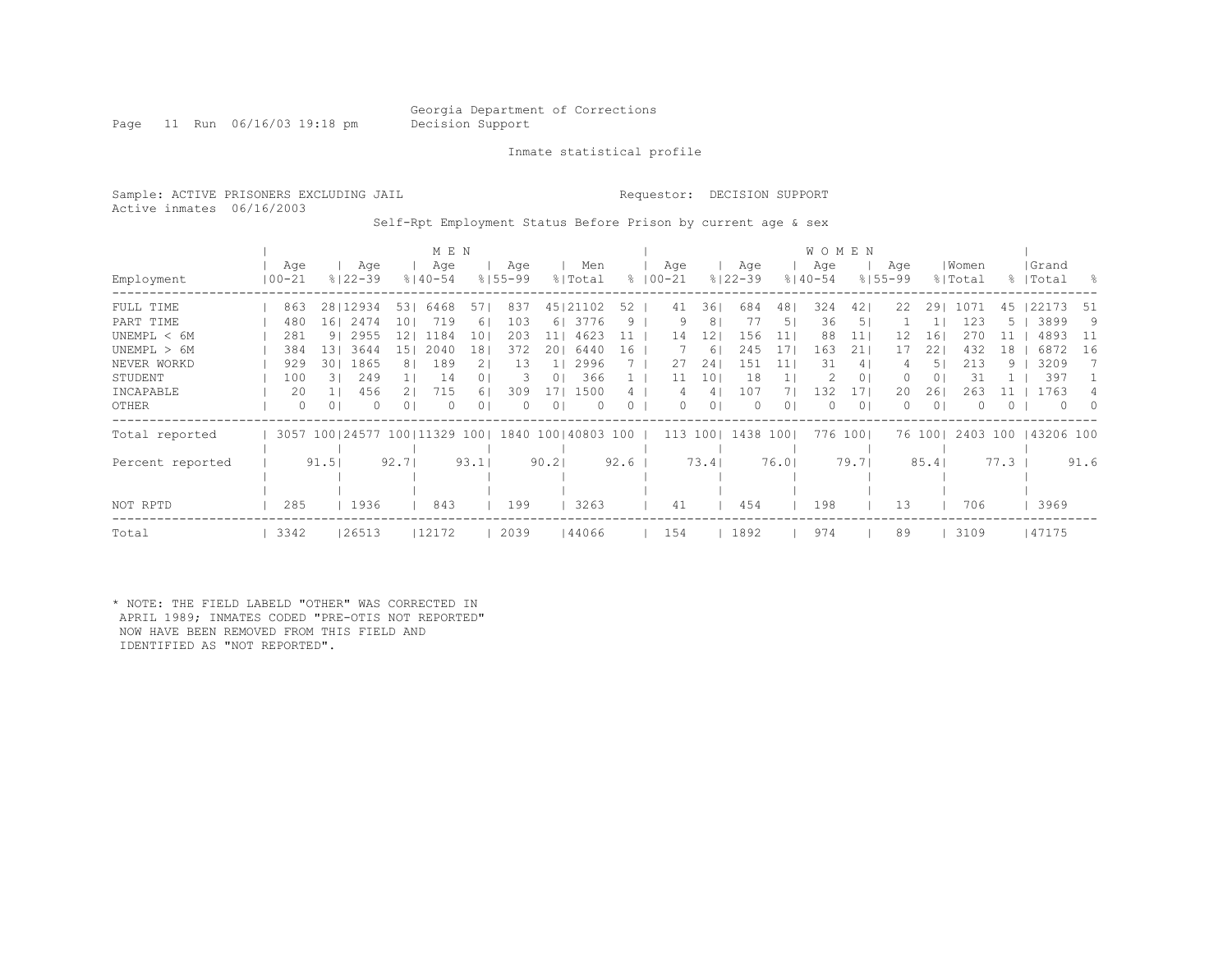Page 12 Run 06/16/03 19:18 pm Decision Support

Inmate statistical profile

Sample: ACTIVE PRISONERS EXCLUDING JAIL Requestor: DECISION SUPPORT Active inmates 06/16/2003

Self-Rpt Marital Status At Admission by current age & sex

|                  |            |                |             |                          | M E N      |             |                |                    |          |             |         |             |                | <b>WOMEN</b> |       |             |        |         |      |           |          |
|------------------|------------|----------------|-------------|--------------------------|------------|-------------|----------------|--------------------|----------|-------------|---------|-------------|----------------|--------------|-------|-------------|--------|---------|------|-----------|----------|
|                  | Age        |                | Age         |                          | Age        | Aqe         |                | Men                |          | Age         |         | Age         |                | Age          |       | Age         |        | Women   |      | Grand     |          |
| Marital Status   | $100 - 21$ |                | $8122 - 39$ | $8140 - 54$              |            | $8155 - 99$ |                | % Total            |          | $8100 - 21$ |         | $8122 - 39$ |                | $8140 - 54$  |       | $8155 - 99$ |        | % Total |      | %   Total | - 옹      |
| SINGLE           | 3086       | 95   17888     |             | 69                       | 4590<br>39 | 344         | 17             | 25908              | 60       | 138         | 90      | 106         | 59             | 363          | 38    |             | . 3 I  | 1618    | 53   | 27526     | 59       |
| MARRIED          | 53         | 2   2768       |             |                          | 2124<br>18 | 548         | 27             | 5493               | -3       |             | 3       | 262         | 14             | 166          | 17    | 16          | 19     | 449     | 15   | 5942      | 13       |
| SEPARATED        | 9          | 0 <sup>1</sup> | 1022        | 4                        | 1040<br>91 | 207         | 10             | 2278               | h        | 6           | 4       | 200         |                | 135          | 14    |             | 8      | 348     |      | 2626      | -6       |
| DIVORCED         | 8          | 0 <sup>1</sup> | 1730        |                          | 2611<br>22 | 588         | 29             | 4937               |          |             |         | 195         | 10.            | 182          | 19    | 20          | 231    | 399     | 13   | 5336      | 12       |
| WIDOWED          | 3          |                | 89          | UΙ                       | 241        | 140         |                | 473                |          |             | 0       | 34          | 2.             | 68           |       | 31          | 36     | 133     |      | 606       |          |
| COMMON LAW       | 75         |                | 2528        | 10                       | 1310       | 172         | 91             | 4085               | 9.       |             |         | 70          | 4              | 50           | 5     |             |        | 123     |      | 4208      | 9        |
| OTHER            | $\Omega$   | 01             | 14          | 0 <sup>1</sup>           | 4          | 4           | 0 <sub>1</sub> | 22                 | $\Omega$ | 0           | $\circ$ |             | 0 <sub>1</sub> | $\Omega$     | 0     |             | 01     |         | ()   | 23        | $\Omega$ |
| Total reported   |            |                |             | 3234 100 26039 100 11920 | 1001       |             |                | 2003 100 43196 100 |          | 153         | 1001    | 1868        | 1001           | 964          | 1001  |             | 86 100 | 3071    | 100  | 46267 100 |          |
| Percent reported |            | 96.81          |             | 98.21                    | 97.91      |             | 98.21          |                    | 98.0     |             | 99.4    |             | 98.71          |              | 99.01 |             | 96.6   |         | 98.8 |           | 98.1     |
|                  |            |                |             |                          |            |             |                |                    |          |             |         |             |                |              |       |             |        |         |      |           |          |
|                  |            |                |             |                          |            |             |                |                    |          |             |         |             |                |              |       |             |        |         |      |           |          |
| NOT RPTD         | 108        |                | 474         |                          | 252        | 36          |                | 870                |          |             |         | 24          |                | 10           |       |             |        | 38      |      | 908       |          |
| Total            | 3342       |                | 26513       | 12172                    |            | 2039        |                | 144066             |          | 154         |         | 1892        |                | 974          |       | 89          |        | 3109    |      | 47175     |          |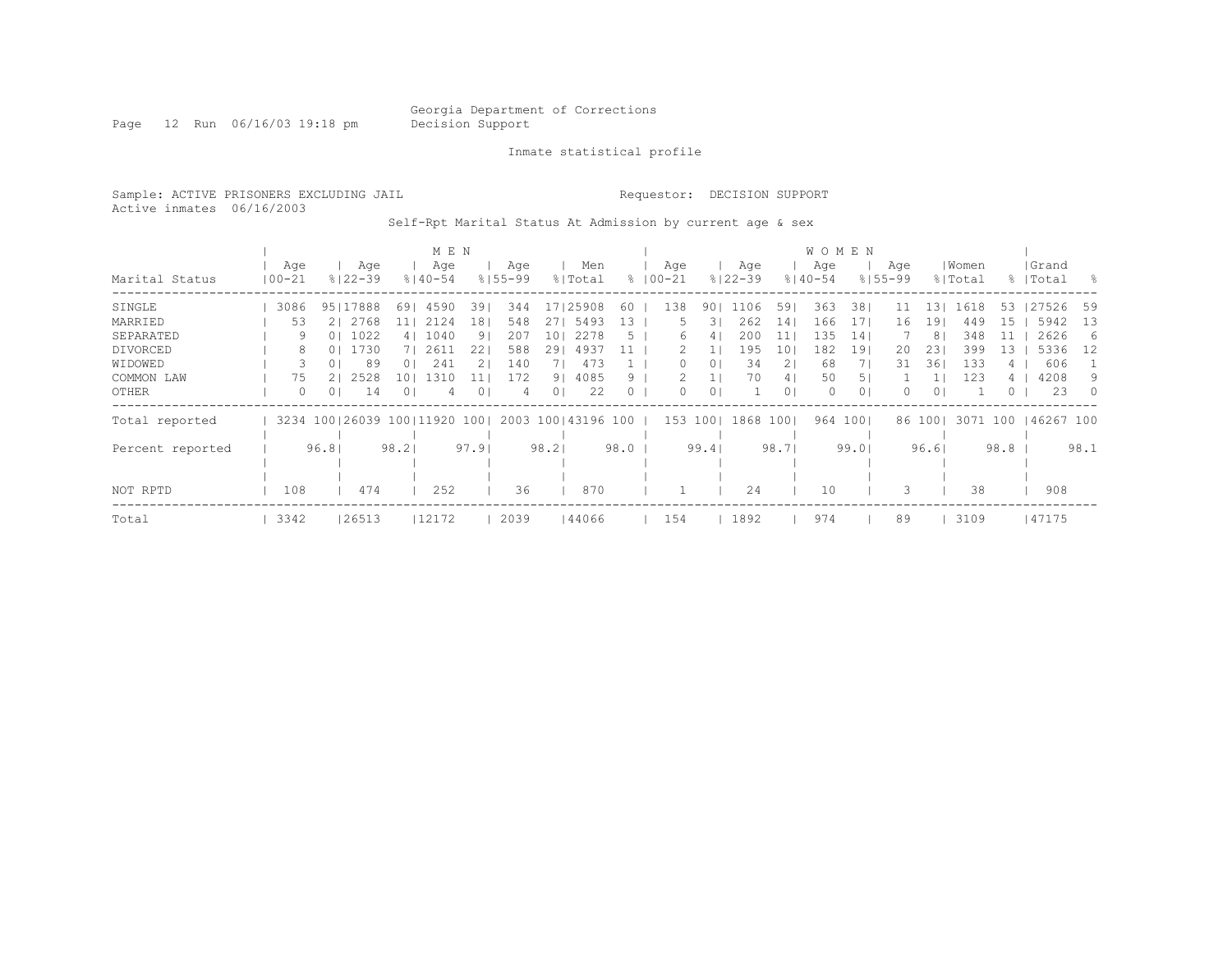Page 13 Run 06/16/03 19:18 pm Decision Support

Inmate statistical profile

Active inmates 06/16/2003

#### Sample: ACTIVE PRISONERS EXCLUDING JAIL Requestor: DECISION SUPPORT

Self-Rpt Number Of Children At Admission by current age & sex

|                      |                   |                |                                                       |                 | MEN                |                |                    |                 |                |        |               |          |                |                    |       | <b>WOMEN</b>       |          |                    |         |                  |      |                    |      |
|----------------------|-------------------|----------------|-------------------------------------------------------|-----------------|--------------------|----------------|--------------------|-----------------|----------------|--------|---------------|----------|----------------|--------------------|-------|--------------------|----------|--------------------|---------|------------------|------|--------------------|------|
| Number Of Children   | Aqe<br>$100 - 21$ |                | Age<br>$8122 - 39$                                    |                 | Age<br>$8140 - 54$ |                | Age<br>$8155 - 99$ |                 | Men<br>% Total |        | $8   00 - 21$ | Age      |                | Age<br>$8122 - 39$ |       | Aqe<br>$8140 - 54$ |          | Age<br>$8155 - 99$ |         | Women<br>% Total |      | Grand<br>%   Total | - 옹  |
| NO CHILDREN          | 0                 | 0 <sub>1</sub> | 550                                                   | 4               | 486                | 61             | 78                 |                 | 5   1114       | 4      |               | $\Omega$ | 0              | 4                  |       |                    |          |                    |         | 12               |      | 1126               |      |
| ONE CHILD            | 595               | 751            | 6503                                                  | 421             | 2676               | 31             | 324                |                 | 19 10098       | 38     |               | 38       | 62             | 383                | 26    | 161                | 19       | 13                 | 18      | 595              | 24   | 10693              | 37   |
| TWO CHILDREN         | 159               | 201            | 4203                                                  | 271             | 2428               | 281            | 410                |                 | 24   7200      | 27     |               | 17       | 281            | 449                | 301   | 276                | 331      | 17                 | 231     | 759              | 31   | 7959               | -27  |
| THREE CHILDREN       | 33                | 4              | 2280                                                  | 151             | 1553               | 181            | 351                | 211             | 4217           | 16     |               | 4        |                | 352                | 241   | 219                | 261      | 20                 | 271     | 595              | 24   | 4812               | 17   |
| FOUR CHILDREN        |                   |                | 1  1056                                               | 7 <sub>1</sub>  | 804                | 9 <sub>1</sub> | 207                | 12 <sub>1</sub> | 2074           | 8      |               |          | 2 <sub>1</sub> | 171                | 11    | 106                | 131      | 10                 | 14      | 288              | 12   | 2362               | 8    |
| FIVE CHILDREN        | $\Omega$          | 0 <sub>1</sub> | 474                                                   | $\overline{3}1$ | 455                | 5 <sub>1</sub> | 137                |                 | 8   1066       | 4      |               | $\Omega$ | 0 <sup>1</sup> | 78                 | 51    | 32                 | 4        |                    |         | 111              |      | 1177               | 4    |
| MORE THAN 5 CHILDREN |                   | 0 <sub>1</sub> | 335                                                   | 21              | 365                | 4 <sup>1</sup> | 181                | 111             | 882            | 3      |               |          | 2 <sub>1</sub> | 58                 | 4     | 45                 | 51       | 11                 | 151     | 115              |      | 997                | 3    |
| Total reported       |                   |                | 795 100   15401 100   8767 100   1688 100   26651 100 |                 |                    |                |                    |                 |                |        |               |          | 61 100         | 1495 1001          |       |                    | 846 1001 |                    | 73 1001 | 2475 100         |      | 29126 100          |      |
| Percent reported     |                   | 23.8           |                                                       | 58.1            |                    | 72.01          |                    | 82.81           |                | $60.5$ |               |          | 39.61          |                    | 79.01 |                    | 86.91    |                    | 82.01   |                  | 79.6 |                    | 61.7 |
| NOT REPORTED         | 2547              |                | 11112                                                 |                 | 3405               |                | 351                |                 | 17415          |        |               | 93       |                | 397                |       | 128                |          | 16                 |         | 634              |      | 18049              |      |
| Total                | 3342              |                | 26513                                                 |                 | 12172              |                | 2039               |                 | 144066         |        |               | 154      |                | 1892               |       | 974                |          | 89                 |         | 3109             |      | 47175              |      |
|                      |                   |                |                                                       |                 |                    |                |                    |                 |                |        |               |          |                |                    |       |                    |          |                    |         |                  |      |                    |      |
|                      |                   |                |                                                       |                 |                    |                |                    |                 |                |        |               |          |                |                    |       |                    |          |                    |         |                  |      |                    |      |
| AVG NUM CHILDREN     | 1.32              |                | 2.01                                                  |                 | 2.32               |                | 3.03               |                 | 2.15           |        |               | 1.54     |                | 2.54               |       | 2.67               |          | 3.16               |         | 2.58             |      | 2.19               |      |

\* NOTE: THE FIELD LABLED "NO CHILDREN" WAS CORRECTED IN MARCH 1989: MISSING DATA FOR INMATES STILL IN DIAGNOSTICS NOW HAS BEEN REMOVED FROM THIS FIELD AND IDENTIFIED AS "NOT REPORTED" INFORMATION.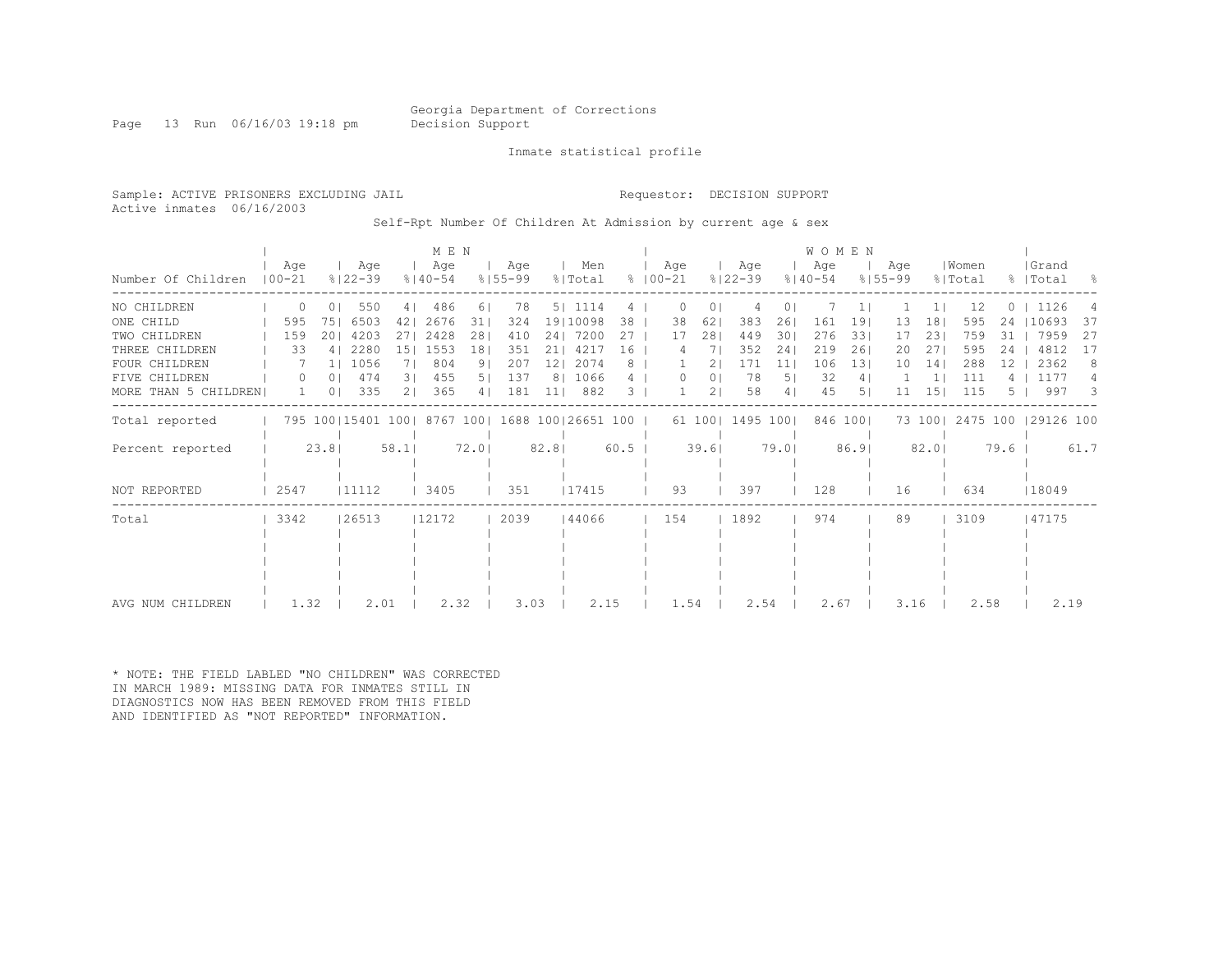Page 14 Run 06/16/03 19:18 pm Decision Support

#### Inmate statistical profile

Sample: ACTIVE PRISONERS EXCLUDING JAIL Requestor: DECISION SUPPORT Active inmates 06/16/2003

Self-Rpt Religious Affiliation by current age & sex

|                  |                |                |                                                         |                | M E N       |                |             |                |          |          |                |                |             |                 | <b>WOMEN</b> |                 |             |                |          |               |            |              |
|------------------|----------------|----------------|---------------------------------------------------------|----------------|-------------|----------------|-------------|----------------|----------|----------|----------------|----------------|-------------|-----------------|--------------|-----------------|-------------|----------------|----------|---------------|------------|--------------|
|                  | Age            |                | Age                                                     |                | Age         |                | Age         |                | Men      |          | Age            |                | Age         |                 | Age          |                 | Age         |                | Women    |               | Grand      |              |
| Religion         | $100 - 21$     |                | $8122 - 39$                                             |                | $8140 - 54$ |                | $8155 - 99$ |                | % Total  |          | $8100 - 21$    |                | $8122 - 39$ |                 | $8140 - 54$  |                 | $8155 - 99$ |                | % Total  |               | %   Total  | 욲            |
| ISLAM            | 67             | 21             | 916                                                     | 41             | 366         | 31             | 36          |                | 2   1385 | 3        | 2              | 1 <sup>1</sup> | 14          | ı.              | 5            | $\mathbf{1}$    | $\Omega$    | 0 I            | 21       | $\mathbf{1}$  | 1406       | 3            |
| CATHOLIC         | 137            |                | 4   1147                                                | 4 <sup>1</sup> | 414         | 4              | 83          |                | 4   1781 | 4        | 6              | 4              | 94          | 5.              | 46           | 5               | 4           | 51             | 150      |               | 1931       | 4            |
| BAPTIST          | 1197           |                | 38111491                                                | 451            | 6650        | 571            | 1118        |                | 57120456 | 48       | 85             | 56             | 1095        | 591             | 586          | 61              | 56          | 671            | 1822     | 60            | 22278      | 49           |
| METHODIST        | 40             | 11             | 450                                                     | 21             | 401         | 31             | 117         |                | 6   1008 | 2        | 3              | 2              | 60          | 31              | 56           | 6               | 6           | 71             | 125      | 4             | 1133       | 2            |
| EPISCOPLN        | 3              | 0 <sup>1</sup> | 41                                                      | 0 <sub>1</sub> | 25          | 0 <sub>1</sub> | 11          | 1 <sub>1</sub> | 80       | 0        | -1             | 1 <sup>1</sup> | 3           | $\circ$         | 5            | 1 <sup>1</sup>  | 0           | 0 <sup>1</sup> | 9        | $\Omega$      | 89         | $\Omega$     |
| PRESBYTRN        |                | 0 <sub>1</sub> | 45                                                      | 0 <sub>1</sub> | 41          | 0 <sub>1</sub> | 15          | 1 <sub>1</sub> | 108      | 0        | 0              | 0              | $\circ$     | 0 <sub>1</sub>  | $\mathbf{1}$ | $\circ$         | 2           | 21             | 3        | $\Omega$      | 111        | 0            |
| CHC OF GOD       | 35             | $\mathbf{1}$   | 256                                                     | 1 <sup>1</sup> | 159         | 1 <sup>1</sup> | 39          | 2 <sub>1</sub> | 489      |          |                | $\mathbf{1}$   | 32          | 21              | 17           | $\overline{2}$  | 3           | 4              | 54       | 2             | 543        |              |
| HOLINESS         | 51             | 2              | 796                                                     | 31             | 549         | 5 <sub>1</sub> | 103         | 51             | 1499     | 4        | 4              | 31             | 159         | 91              | 97           | 10              | 5           | 61             | 265      | 9             | 1764       | 4            |
| JEWISH           |                | $\Omega$       | 16                                                      | 0 <sub>1</sub> | 13          | 0 <sub>1</sub> | 3           | 0              | 34       | 0        | O              | 0              | 2           | $\Omega$        | -1           | 0               | 0           | 0 <sup>1</sup> | 3        | 0             | 37         | 0            |
| ANGLICAN         | $\Omega$       | 0              | 3                                                       | 0 <sub>1</sub> | 3           | 0 <sub>1</sub> | $\Omega$    | $\Omega$       | 6        | O        | O              | $\Omega$       | 2           | $\Omega$ I      | $\Omega$     | $\circ$         | $\Omega$    | 0 <sup>1</sup> | 2        | 0             | 8          | U            |
| GRK ORTHDX       |                | 0              | 2                                                       | 0 <sub>1</sub> | 2           | 0 <sub>1</sub> | $\Omega$    | 0              |          | 0        | O              | $\Omega$       | 0           | $\Omega$        | $\Omega$     | 0               | 0           | 0 <sup>1</sup> | 0        | 0             | 5          | 0            |
| HINDU            | $\Omega$       | 0              | 3                                                       | $\Omega$       |             | 0 <sub>1</sub> | -1          | $\Omega$       |          | $\Omega$ | O              | $\Omega$       | 0           | $\Omega$        | $\Omega$     | $\Omega$        | $\Omega$    | 0 <sup>1</sup> | 0        | $\Omega$      | 5          | <sup>n</sup> |
| <b>BUDDHIST</b>  | 6              | 0 <sup>1</sup> | 28                                                      | 0 <sub>1</sub> |             | 0 <sub>1</sub> | $\Omega$    | 0 <sub>1</sub> | 41       | $\Omega$ | 0              | $\Omega$       | 1           | 0 <sub>1</sub>  | 0            | $\circ$         | 0           | 0 <sup>1</sup> |          | 0             | 42         | U            |
| TAOIST           |                | 0 <sup>1</sup> | 0                                                       | $\Omega$ 1     |             | 0 <sub>1</sub> | $\Omega$    | 0 <sub>1</sub> |          | $\Omega$ | O              | $\Omega$       | 0           | 01              | 0            | $\Omega$        | 0           | 0 <sup>1</sup> | $\Omega$ | 0             |            | U            |
| SHINTOIST        |                | $\Omega$       | 5                                                       | 0              | 5           | 0 <sub>1</sub> | $\Omega$    | $\Omega$       | 11       | $\Omega$ | O              | $\Omega$       | $\Omega$    | 0.              | 0            | 0               | $\Omega$    | 0 <sup>1</sup> | $\Omega$ | 0             | 11         | 0            |
| SEVEN D AD       | 11             | $\Omega$       | 54                                                      | 0 <sub>1</sub> | 41          | 0 <sub>1</sub> | 10          | 1 <sub>1</sub> | 116      | 0        | O              | $\Omega$       | 9           | $\Omega$        | 4            | $\Omega$        | $\Omega$    | 0 <sup>1</sup> | 13       | $\Omega$      | 129        | 0            |
| JEHOVAH WT       | 19             |                | 218                                                     | 1 <sup>1</sup> | 104         | 1 <sub>1</sub> | 8           | 0              | 349      |          |                | 31             | 11          | $1\,$           | 7            | $1\vert$        | $\Omega$    | 0 <sup>1</sup> | 22       | 1.            | 371        |              |
| LATR DAY S       | $\overline{4}$ | 0              | 22                                                      | 0 <sup>1</sup> | 14          | 0 <sub>1</sub> | 4           | 0              | 44       | $\Omega$ | O              | 0              | 2           | 01              | -1           | 0               | 0           | 0 <sup>1</sup> | 3        | 0             | 47         | 0            |
| OUAKER           | $\Omega$       | 0              | $\Omega$                                                | 0 <sup>1</sup> | $\Omega$    | 0 <sub>1</sub> | $\Omega$    | 0              | $\Omega$ | 0        | 0              | 0              | $\circ$     | $\circ$         | $\circ$      | 0               | 0           | 0 <sup>1</sup> | $\circ$  | $\Omega$      | $\bigcap$  | $\Omega$     |
| OTHER PROD       | 520            | 161            | 2976                                                    | 12             | 737         | 61             | 120         | 6              | 4353     | 10       | 39             | 25             | 271         | 15 <sub>1</sub> | 99           | 10 <sup>°</sup> | 4           | 5              | 413      | 14            | 4766       | 10           |
| <b>NONE</b>      | 667            | 211            | 4496                                                    | 18             | 1289        | 11             | 153         | 8              | 6605     | 16       | 5              | 3              | 51          | 3 <sup>1</sup>  | 12           | $1\vert$        | 0           | 0 <sup>1</sup> | 68       | $\mathcal{D}$ | 6673       | 15           |
| OTHER            | 423            | 131            | 2611                                                    | 101            | 830         | 71             | 128         | 7 <sub>1</sub> | 3992     | 9        | $\overline{c}$ | $\mathbf{1}$   | 48          | 31              | 22           | $\overline{2}$  | 3           | $\overline{4}$ | 75       | 2             | 4067       | 9            |
| Total reported   |                |                | 3191 100   25576 100   11652 100   1949 100   42368 100 |                |             |                |             |                |          |          |                | 153 100        | 1854 1001   |                 |              | 959 1001        |             | 83 100         | 3049 100 |               | 145417 100 |              |
|                  |                |                |                                                         |                |             |                |             |                |          |          |                |                |             |                 |              |                 |             |                |          |               |            |              |
| Percent reported |                | 95.5           |                                                         | 96.5           |             | 95.7           |             | 95.6           |          | 96.1     |                | 99.41          |             | 98.0            |              | 98.5            |             | 93.31          |          | 98.1          |            | 96.3         |
|                  |                |                |                                                         |                |             |                |             |                |          |          |                |                |             |                 |              |                 |             |                |          |               |            |              |
| NOT RPTD         | 151            |                | 937                                                     |                | 520         |                | 90          |                | 1698     |          |                |                | 38          |                 | 15           |                 | 6           |                | 60       |               | 1758       |              |
| Total            | 3342           |                | 26513                                                   |                | 12172       |                | 2039        |                | 144066   |          | 154            |                | 1892        |                 | 974          |                 | 89          |                | 3109     |               | 47175      |              |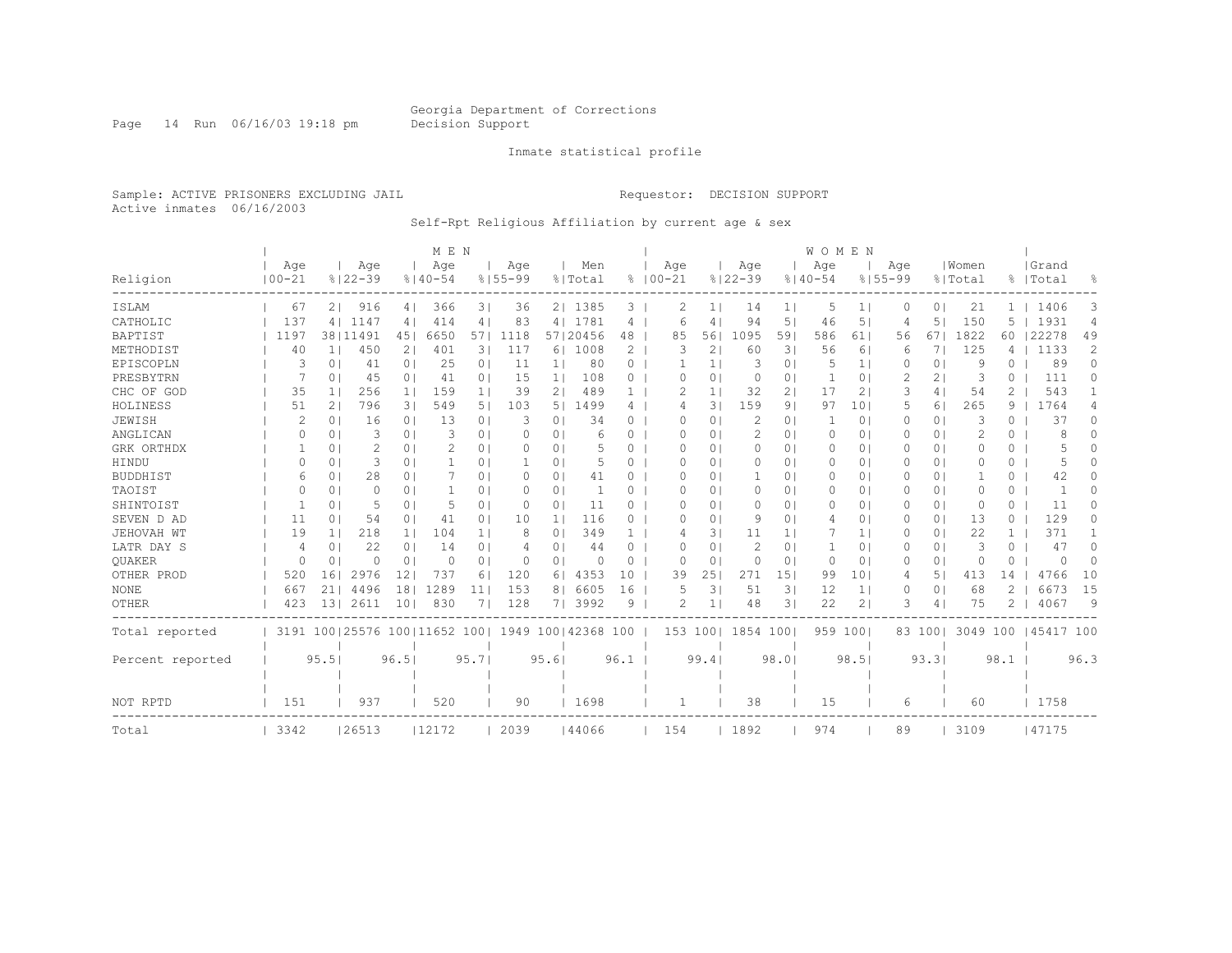Page 15 Run 06/16/03 19:18 pm Decision Support

Inmate statistical profile

Sample: ACTIVE PRISONERS EXCLUDING JAIL **Requestor: DECISION SUPPORT** Active inmates 06/16/2003

Self-Rpt Family Behavior Patterns \* by current age & sex

|                  |            |                                                         |             |                | M E N       |                |             |                 |          |      |             |          |                |             |       | <b>WOMEN</b> |                 |             |                 |          |      |           |           |
|------------------|------------|---------------------------------------------------------|-------------|----------------|-------------|----------------|-------------|-----------------|----------|------|-------------|----------|----------------|-------------|-------|--------------|-----------------|-------------|-----------------|----------|------|-----------|-----------|
|                  | Age        |                                                         | Age         |                | Age         |                | Age         |                 | Men      |      |             | Age      |                | Age         |       | Age          |                 | Age         |                 | Women    |      | Grand     |           |
| Family Behavior  | $100 - 21$ |                                                         | $8122 - 39$ |                | $8140 - 54$ |                | $8155 - 99$ |                 | % Total  |      | $8100 - 21$ |          |                | $8122 - 39$ |       | $8140 - 54$  |                 | $8155 - 99$ |                 | % Total  |      | %   Total | $\approx$ |
| CRIMINLTY        | 1035       | 22                                                      | 7624        | 22             | 3369        | 24             | 438         |                 | 24112466 | 23   |             | 63       | 191            | 651         | 181   | 359          | 21              | 18          | 14 <sub>1</sub> | 1091     | 19   | 13557     | 22        |
| ALCOHOLISM       | 507        | 11                                                      | 4273        | 12             | 2369        | 17             | 333         | 18 <sub>1</sub> | 7482     | 14   |             | 40       | 12             | 485         | 131   | 263          | 15 <sub>1</sub> | 24          | 181             | 812      | 14   | 8294      | 14        |
| DRUG ABUSE       | 431        | 91                                                      | 2638        | 8              | 930         |                | 88          | 5               | 4087     |      |             | 39       | 12             | 364         | 10    | 163          | 9               | 10          | 8               | 576      | 10   | 4663      | 8         |
| DOMINERING       |            | 0                                                       | 73          | 0 <sup>1</sup> | 55          | 0 <sub>1</sub> | 4           | 01              | 139      | 0    |             | 15       | 51             | 309         | 81    | 192          | 11              | 20          | 15 <sub>1</sub> | 536      | 9.   | 675       |           |
| MIGRANT          | 20         | 0                                                       | 193         |                | 127         |                | 14          |                 | 354      |      |             |          |                | 11          |       |              | $\circ$         |             | 0 <sub>1</sub>  | 17       |      | 371       |           |
| INFL BTGS        | 72         |                                                         | 894         | 31             | 601         |                | 116         | 6               | 1683     | 3    |             | 22       |                | 272         |       | 161          | 9               | 11          | 8 <sup>1</sup>  | 466      |      | 2149      | 4         |
| PERMISSIVE       | 8          |                                                         | 49          | 0 <sup>1</sup> | 33          | 0              |             | 01              | 97       | 0    |             | 20       | 61             | 192         | 51    | 68           | 4               | 3           | 2 <sub>1</sub>  | 283      |      | 380       |           |
| FATH ABSNT       | 2121       | 441                                                     | 14506       |                | 4797        | 35             | 584         | 321             | 22008    | 40   |             | 68       | 21             | 832         | 23    | 288          | 17              | 24          | -81             |          |      | 23220     | 38        |
| MOTH ABSNT       | 580        | 12 <sub>1</sub>                                         | 3687        |                | 1376        | 10             | 198         | $\pm 1 +$       | 5841     |      |             | 29       | 91             | 248         |       | 88           | 5.              | 12          | 91              | 377      | h    | 6218      | 10        |
| NONE             | 18         |                                                         | 370         |                | 179         |                | 37          | 2 <sub>1</sub>  | 604      |      |             | 26       | 8 <sub>1</sub> | 297         | 81    | 148          | 9.              | 9           |                 | 480      |      | 1084      | -2        |
| Total reported   |            | 4799 100   34307 100   13836 100   1819 100   54761 100 |             |                |             |                |             |                 |          |      |             | 324 1001 |                | 3661        | $100$ | 1734         | 1001            | 131         | 1001            | 5850 100 |      | 60611 100 |           |
| Percent reported |            | 78.1                                                    |             | 74.01          |             | 66.01          |             | 56.41           |          | 71.3 |             |          | 81.2           |             | 79.1  |              | 76.81           |             | 62.91           |          | 78.0 |           | 71.7      |
|                  |            |                                                         |             |                |             |                |             |                 |          |      |             |          |                |             |       |              |                 |             |                 |          |      |           |           |
| OTHER            | 732        |                                                         | 6906        |                | 4137        |                | 888         |                 | 12663    |      |             | 29       |                | 395         |       | 226          |                 | 33          |                 | 683      |      | 13346     |           |
| Total            | 3342       |                                                         | 26513       |                | 12172       |                | 2039        |                 | 144066   |      |             | 154      |                | 1892        |       | 974          |                 | 89          |                 | 3109     |      | 47175     |           |

\* NOTE: SINCE THERE CAN BE UP TO FIVE BEHAVIOR CODES PER INMATE, THE NUMBER OF CASES REPORTED IN THE DETAIL LINES AND THE TOTAL REPORTED LINE MAY EXCEED THE TOTAL NUMBER OF CASES. IN SHORT, THIS TABLE COUNTS THE NUMBER OF BEHAVIOR PROBLEMS, NOT INMATES.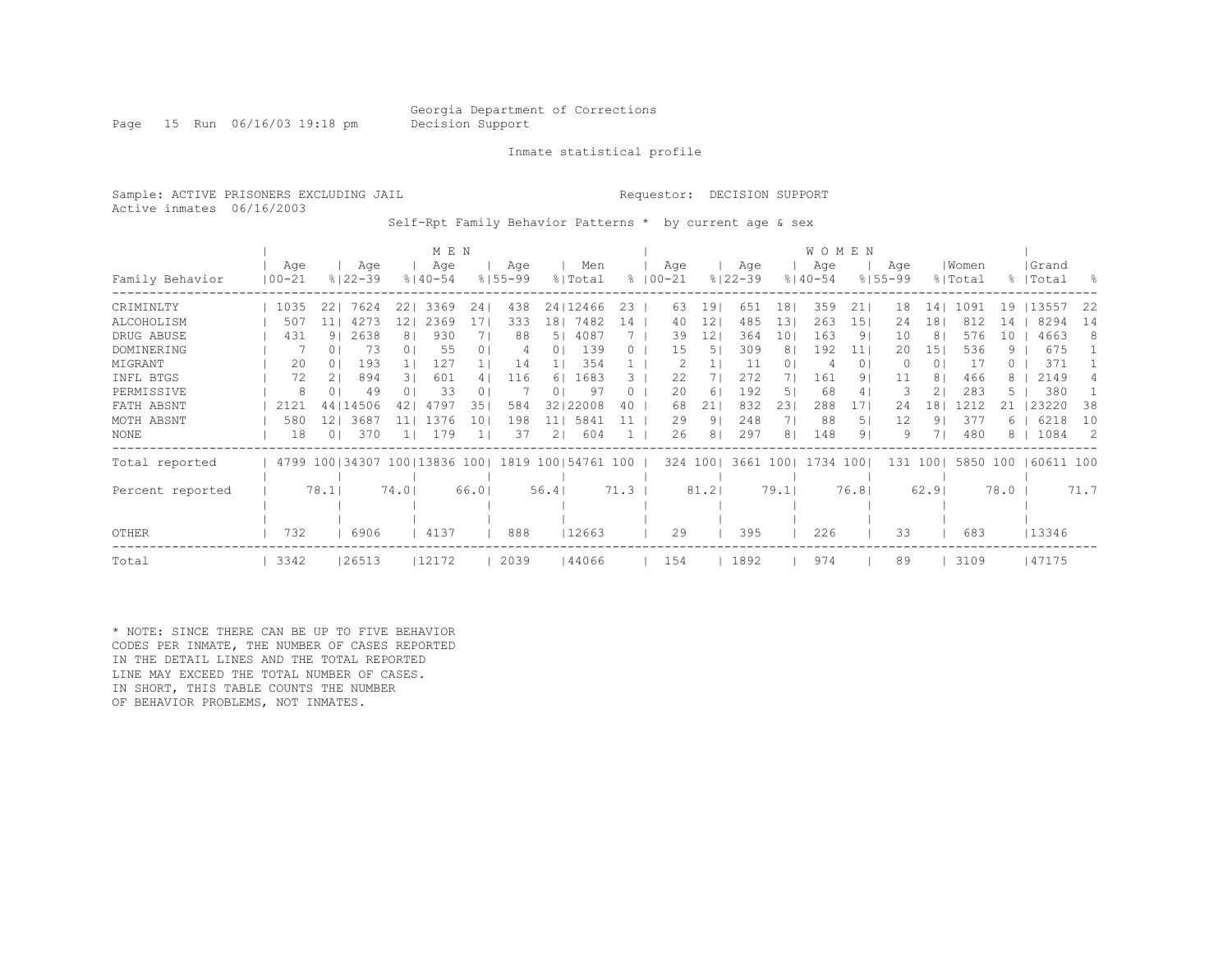Page 16 Run 06/16/03 19:18 pm Decision Support

#### Inmate statistical profile

Sample: ACTIVE PRISONERS EXCLUDING JAIL Requestor: DECISION SUPPORT Active inmates 06/16/2003

Inmate Diagnostic Behavior Problem \* by current age & sex

|                    |            |                |                         |                | M E N       |                 |             |                |                    |               |            |                |             |                | WOMEN       |                |             |                          |          |       |            |                |
|--------------------|------------|----------------|-------------------------|----------------|-------------|-----------------|-------------|----------------|--------------------|---------------|------------|----------------|-------------|----------------|-------------|----------------|-------------|--------------------------|----------|-------|------------|----------------|
|                    | Age        |                | Age                     |                | Age         |                 | Age         |                | Men                |               | Aqe        |                | Age         |                | Age         |                | Age         |                          | Women    |       | Grand      |                |
| Diagnostic Problem | $100 - 21$ |                | $8122 - 39$             |                | $8140 - 54$ |                 | $8155 - 99$ |                | % Total            | $\approx$     | $100 - 21$ |                | $8122 - 39$ |                | $8140 - 54$ |                | $8155 - 99$ |                          | % Total  | 昙     | Total      | $\frac{6}{10}$ |
| ALCOHOLIC          | 119        | 2 <sup>1</sup> | 1266                    |                | 3   1041    | 4               | 208         |                | 6 2634             | 3             | 8          | 31             | 143         | 51             | 124         | 7 I            | 11          | 81                       | 286      | 6.    | 2920       | 3              |
| ALCOH ABSE         | 711        | 11             | 6324                    | 131            | 3656        | 15 <sub>1</sub> | 522         |                | 16 11213           | 13            |            | $\mathbf{1}$   | 173         | 61             | 132         | 8              | 10          | 8 <sub>1</sub>           | 317      |       | 6   11530  | 13             |
| DRUG EXP           | 975        | 161            | 8510                    | 171            | 3356        | 141             | 292         |                | 9113133            | 16            | 22         | 9              | 262         | 8              | 154         | 9              | 6           | 5 <sub>1</sub>           | 444      | 9.    | 113577     | 15             |
| DRUG ABSE          | 1327       | 21             | 9409                    | 191            | 4567        | 191             | 295         |                | 9115598            | 19            | 63         | 25             | 874         | 28             | 485         | 28             | 13          | 101                      | 1435     | 28    | 117033     | 19             |
| NARC ADDCT         | 45         |                | 657                     |                | 477         | 2               | 34          |                | 1  1213            |               |            | 0              | 50          | 2              | 51          | 31             |             | $\overline{2}$           | 105      |       | 1318       |                |
| EPILEPTIC          | 20         | $\Omega$       | 257                     |                | 208         |                 | 32          | $1\vert$       | 517                |               |            | 31             | 78          | 31             | 61          | 4              |             | 21                       | 149      |       | 666        |                |
| MANIPULTVE         | 1082       | 17             | 6622                    | 13             | 2308        | 101             | 258         |                | 8110270            | 12            |            | $\Omega$<br>O  | 47          | 2.             | 22          | $\mathbf{1}$   | 3           | 2                        | 72       |       | 10342      | 12             |
| ASSAULTIVE         | 1364       |                | 22111084                | 22             | 4812        | 20              | 852         |                | 26 18112           | 22            | 72         | 29             | 620         | 20             | 301         | 17             | 23          | 18                       | 1016     | 20    | 19128      | 22             |
| ESCPE TEND         | 73         |                | 1  1053                 | $\overline{2}$ | 742         | 31              | 144         |                | 4   2012           | 2             | 4          | $\overline{2}$ | 78          | 31             | 39          | $\overline{2}$ |             | $\mathbf{1}$             | 122      |       | 2134       | 2              |
| SUICIDAL           | 100        |                | 2   1033                | 21             | 545         | 21              | 74          | 21             | 1752               | $\mathcal{L}$ | 12         | 5.             | 174         | 61             | 90          | 51             |             | 51                       | 283      | 5     | 2035       | $\mathcal{L}$  |
| WITHDRAWN          | 13         | 0 <sub>1</sub> | 176                     | $\Omega$       | 108         | 0 <sub>1</sub>  | 28          | 11             | 325                | 0             |            | 31             | 96          | 31             | 41          | $\overline{2}$ | 4           | $\overline{\mathcal{E}}$ | 148      | 3     | 473        |                |
| PR RLTY CT         | 67         |                | 413                     | 1 <sup>1</sup> | 276         | 1 <sub>1</sub>  | 49          | 1 <sub>1</sub> | 805                |               | 8          | 3              | 74          | 2 <sub>1</sub> | 32          | $\overline{2}$ | 6           | 51                       | 120      |       | 925        |                |
| HOMOSEXUAL         | 8          | 0 <sup>1</sup> | 137                     | 0 <sub>1</sub> | 85          | 0 <sub>1</sub>  | 23          | 1 <sub>1</sub> | 253                | 0             | 17         | 71             | 119         | 4              | 36          | $\overline{2}$ | 3           | 21                       | 175      | 3     | 428        | $\Omega$       |
| <b>NONE</b>        | 89         |                | 1084                    | 2 <sub>1</sub> | 664         | 31              | 217         | 71             | 2054               |               | $\Omega$   | $\Omega$       | 17          | 11             | 22          | $\mathbf{1}$   | 9           | 7 I                      | 48       |       | 2102       | 2              |
| OTHER              | 36         |                | 509                     | 1 <sup>1</sup> | 351         |                 | 93          | 31             | 989                |               | $\Omega$   | $\Omega$       | 14          | $\Omega$       | 9           | $\mathbf{1}$   | 6           | 5 <sub>1</sub>           | 29       |       | 1018       |                |
| NOT RPTD           | 222        | 4              | 1697                    | 31             | 599         | 3 <sub>1</sub>  | 192         | 6.             | 2710               | 3             | 25         | 10             | 280         | 9              | 121         |                | 22          | 17                       | 448      | q     | 3158       | 4              |
| Total reported     | 6257       |                | 100 50315 100 23815 100 |                |             |                 |             |                | 3318 100183705 100 |               |            | 248 100        | 3099 1001   |                | 1721 100    |                | 130 100     |                          | 5198 100 |       | 188903 100 |                |
|                    |            |                |                         |                |             |                 |             |                |                    |               |            |                |             |                |             |                |             |                          |          |       |            |                |
| Percent reported   |            | 99.81          |                         | 99.71          |             | 99.81           |             | 99.81          |                    | 99.7          |            | 100.01         |             | 100.01         |             | 99.9           |             | 100.01                   |          | 100.0 |            | 99.8           |
|                    |            |                |                         |                |             |                 |             |                |                    |               |            |                |             |                |             |                |             |                          |          |       |            |                |
| UNKNOWN            | 6          |                | 84                      |                | 20          |                 | 5           |                | 115                |               | $\Omega$   |                | $\Omega$    |                |             |                | $\Omega$    |                          |          |       | 116        |                |
|                    |            |                |                         |                |             |                 |             |                |                    |               |            |                |             |                |             |                |             |                          |          |       |            |                |
| Total              | 3342       |                | 26513                   |                | 12172       |                 | 2039        |                | 144066             |               | 154        |                | 1892        |                | 974         |                | 89          |                          | 3109     |       | 147175     |                |

\* NOTE: SINCE THERE CAN BE UP TO FIVE BEHAVIOR CODES PER INMATE, THE NUMBER OF CASES REPORTED IN THE DETAIL LINES AND THE TOTAL REPORTED LINE MAY EXCEED THE TOTAL NUMBER OF CASES. IN SHORT, THIS TABLE COUNTS THE NUMBER OF BEHAVIOR PROBLEMS, NOT INMATES.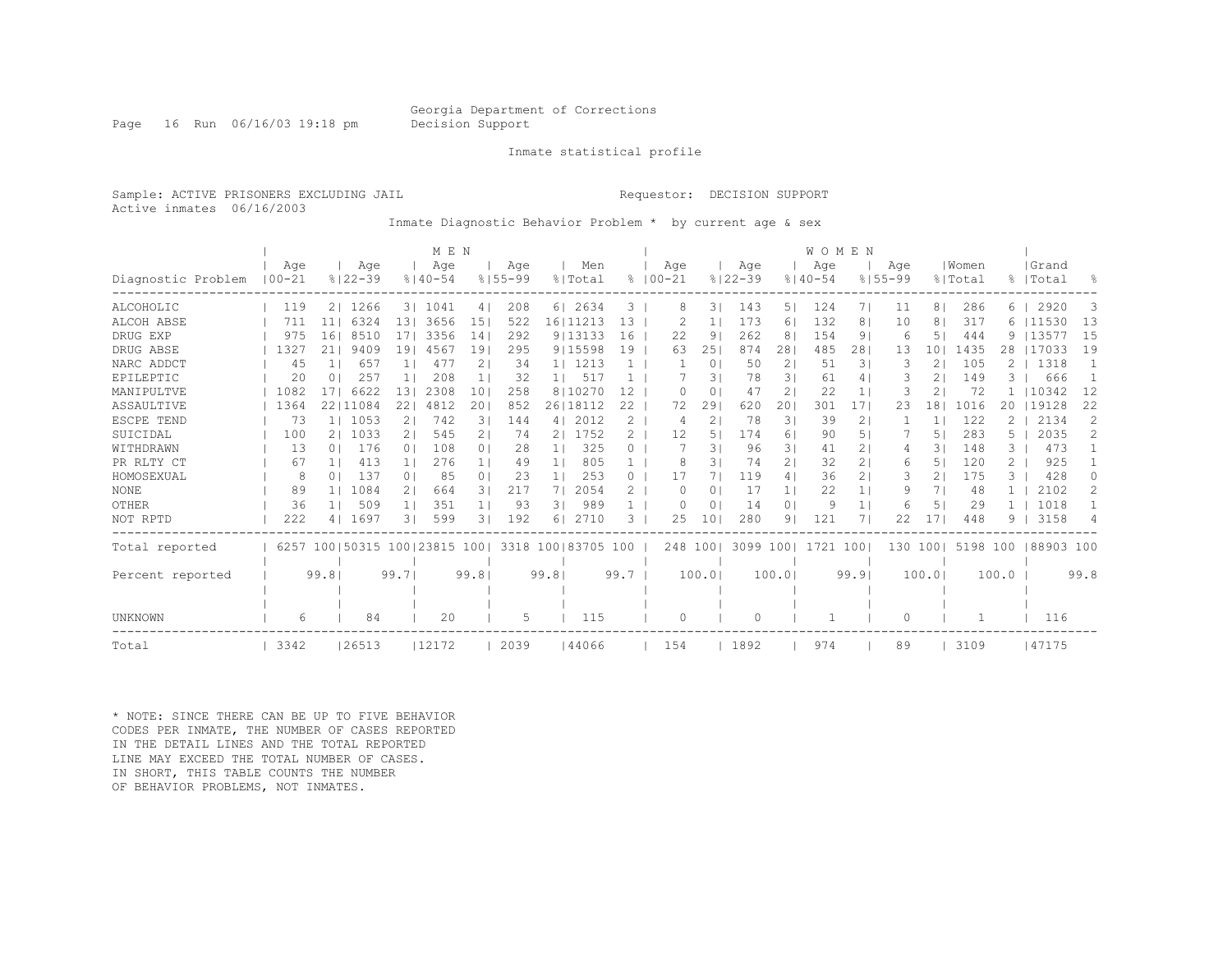Page 17 Run 06/16/03 19:18 pm Decision Support

Inmate statistical profile

Sample: ACTIVE PRISONERS EXCLUDING JAIL Requestor: DECISION SUPPORT Active inmates 06/16/2003 Physical Profile (General Condition) by current age & sex | M E N | W O M E N | W O M E N | |

| Physical Profile                                                                  | Age<br>$100 - 21$ |                                                         | Age<br>$8122 - 39$                  | $8140 - 54$                                              | Age         |                    | Age<br>$8155 - 99$       |                | Men<br>% Total                           |                  | Age<br>$8100 - 21$    |                       | Age<br>$8122 - 39$     |                        | Age<br>$8140 - 54$     |                | Age<br>$8155 - 99$ |                                       | Women<br>% Total         |               | Grand<br>%   Total           | - 옹                                |
|-----------------------------------------------------------------------------------|-------------------|---------------------------------------------------------|-------------------------------------|----------------------------------------------------------|-------------|--------------------|--------------------------|----------------|------------------------------------------|------------------|-----------------------|-----------------------|------------------------|------------------------|------------------------|----------------|--------------------|---------------------------------------|--------------------------|---------------|------------------------------|------------------------------------|
| NO LIMITATION<br>DEFECT NO MAJOR LIMT!<br>DEFECT MAJOR LIMIT<br>VERY MAJOR DEFECT | 2980<br>185<br>65 | 2<br>0 <sub>1</sub>                                     | 92120436<br>6 3126<br>21 2361<br>39 | 791 6397<br>12 <sub>1</sub><br>91 2565<br>0 <sup>1</sup> | 2844<br>101 | 54  <br>241<br>221 | 440<br>584<br>811<br>168 | 8 <sup>1</sup> | 22130253<br>29 6739<br>40   580 2<br>310 | 70<br>16<br>- 13 | 121<br>18<br>$\Omega$ | 861<br>131<br>$\circ$ | 1275<br>419<br>87<br>5 | 71.<br>231<br>51<br>01 | 444<br>385<br>103<br>6 | 47<br>41<br>11 | 34<br>34<br>5.     | $\perp$ 3 $\perp$<br>401<br>401<br>61 | 1851<br>856<br>225<br>16 | 63<br>29<br>8 | 32104<br>7595<br>6027<br>326 | - 70<br>16<br>13<br>$\overline{1}$ |
| Total reported                                                                    |                   | 3232 100   25962 100   11907 100   2003 100   43104 100 |                                     |                                                          |             |                    |                          |                |                                          |                  | 140 1001              |                       | 1786 1001              |                        |                        | 938 1001       |                    | 84 1001                               | 2948 100                 |               | 146052 100                   |                                    |
| Percent reported                                                                  |                   | 96.71                                                   |                                     | 97.91                                                    |             | 97.81              |                          | 98.21          |                                          | 97.8             |                       | 90.91                 |                        | 94.4                   |                        | 96.31          |                    | 94.41                                 |                          | 94.8          |                              | 97.6                               |
| NOT REPORTED                                                                      | 110               |                                                         | 551                                 |                                                          | 265         |                    | 36                       |                | 962                                      |                  | 14                    |                       | 106                    |                        | 36                     |                | 5.                 |                                       | 161                      |               | 1123                         |                                    |
| Total                                                                             | 3342              |                                                         | 26513                               |                                                          | 12172       |                    | 2039                     |                | 44066                                    |                  | 154                   |                       | 1892                   |                        | 974                    |                | 89                 |                                       | 3109                     |               | 147175                       |                                    |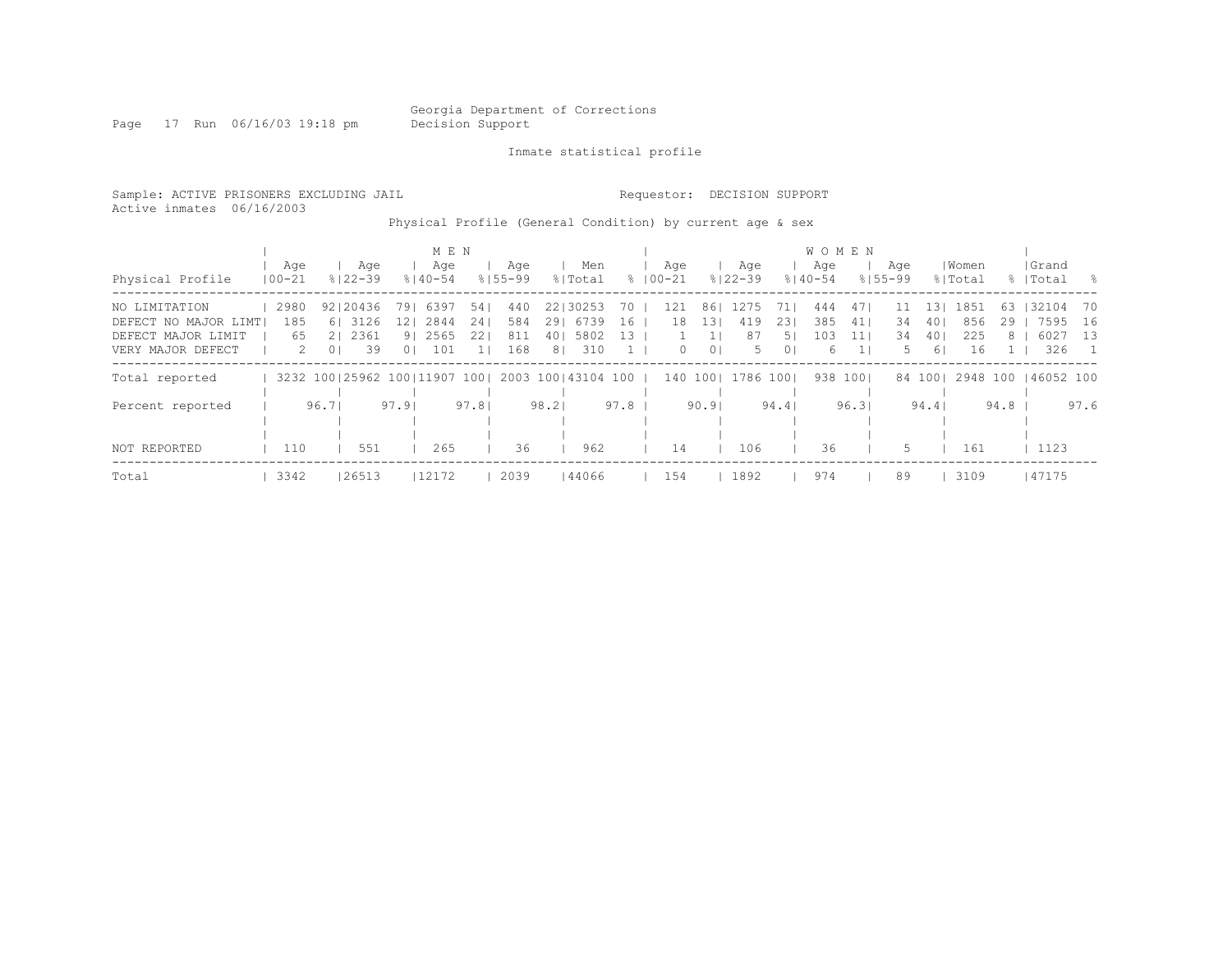Page 18 Run 06/16/03 19:18 pm Decision Support

#### Inmate statistical profile

Sample: ACTIVE PRISONERS EXCLUDING JAIL Requestor: DECISION SUPPORT Active inmates 06/16/2003

Security Status by current age & sex

|                  |                   |        |                    |                | M E N                        |       |                    |       |                    |       |                    |        |                    |        | <b>WOMEN</b>       |          |                    |                |                  |       |                    |               |
|------------------|-------------------|--------|--------------------|----------------|------------------------------|-------|--------------------|-------|--------------------|-------|--------------------|--------|--------------------|--------|--------------------|----------|--------------------|----------------|------------------|-------|--------------------|---------------|
| Security         | Age<br>$100 - 21$ |        | Age<br>$8122 - 39$ |                | Age<br>$8140 - 54$           |       | Age<br>$8155 - 99$ |       | Men<br>% Total     |       | Age<br>$8100 - 21$ |        | Age<br>$8122 - 39$ |        | Age<br>$8140 - 54$ |          | Age<br>$8155 - 99$ |                | Women<br>% Total |       | Grand<br>%   Total | $\approx$     |
|                  |                   |        |                    |                |                              |       |                    |       |                    |       |                    |        |                    |        |                    |          |                    |                |                  |       |                    |               |
| DIAG INCOM       |                   | 0      |                    | $\cup$ 1       |                              |       |                    |       |                    |       |                    | 0      |                    | 01     |                    | 01       |                    | 01             |                  |       |                    |               |
| WRK RELEAS       |                   | 0      |                    | 01             |                              |       |                    | 0     |                    |       |                    | 0      |                    | 01     |                    | 01       |                    | 01             |                  |       |                    |               |
| TRUSTY           | 33                |        | 1270               | 5 <sub>1</sub> | 890                          |       | 71                 | 31    | 2264               | 5.    |                    |        | 63                 | 31     | 66                 |          | რ                  |                | 137              |       | 2401               | $\mathcal{D}$ |
| MINIMUM          | 945               | 281    | 8751               | 331            | 4468                         | 37    | 750                | 371   | 14914              | 34    | 58                 | 38     | 1088               | 58     | 616                | 63       | 57                 | 64             | 1819             | 59    | 16733              | 35            |
| MEDIUM           | 1468              |        | 44   10761         |                | 4868                         | 40    | 964                | 471   | 18061              | 41    | 55                 | 361    | 480                | 251    | 199                | 201      | 20                 | 22             | 754              | 24    | 18815              | 40            |
| CLOSE            | 613               | 181    | 4170               | L 6 I          | 1318                         | 11    | 188                | 91    | 6289               | 14    | 21                 | 14     | 136                |        | 38                 | 4        |                    |                | 196              | 6     | 6485               | 14            |
| MAXIMUM          | 25                | 11     | 459                | 21             | 166                          |       | 20                 |       | 670                |       | 0                  | 0      | .5                 | 01     |                    | 01       |                    | 0 <sub>1</sub> | 6                |       | 676                |               |
| DIAGNOSTIC       | 257               |        | 8   1102           | 41             | 461                          | 4     | 46                 | 21    | 1866               |       | 18                 | 12     | 120                | 61     | 54                 | 6        |                    | 61             | 197              | 6.    | 2063               | 4             |
| Total reported   |                   |        |                    |                | 3341 100 26513 100 12172 100 |       |                    |       | 2039 100 44065 100 |       | 154 100            |        | 1892               | $100$  |                    | 974 1001 |                    | 89 1001        | 3109 100         |       | 47174 100          |               |
|                  |                   |        |                    |                |                              |       |                    |       |                    |       |                    |        |                    |        |                    |          |                    |                |                  |       |                    |               |
| Percent reported |                   | 100.01 |                    | 100.01         |                              | 100.0 |                    | 100.0 |                    | 100.0 |                    | 100.01 |                    | 100.01 |                    | 100.0    |                    | 100.01         |                  | 100.0 |                    | 100.0         |
|                  |                   |        |                    |                |                              |       |                    |       |                    |       |                    |        |                    |        |                    |          |                    |                |                  |       |                    |               |
|                  |                   |        |                    |                |                              |       |                    |       |                    |       |                    |        |                    |        |                    |          |                    |                |                  |       |                    |               |
| NOT RPTD         |                   |        |                    |                | 0                            |       | 0                  |       |                    |       |                    |        |                    |        |                    |          |                    |                |                  |       |                    |               |
| Total            | 3342              |        | 26513              |                | 12172                        |       | 2039               |       | 44066              |       | 154                |        | 1892               |        | 974                |          | 89                 |                | 3109             |       | 47175              |               |

\* NOTE: BEGINNING IN JULY 1987, THE FACILITIES DIVISION NO LONGER CODED INMATES AS BEING WORK RELEASE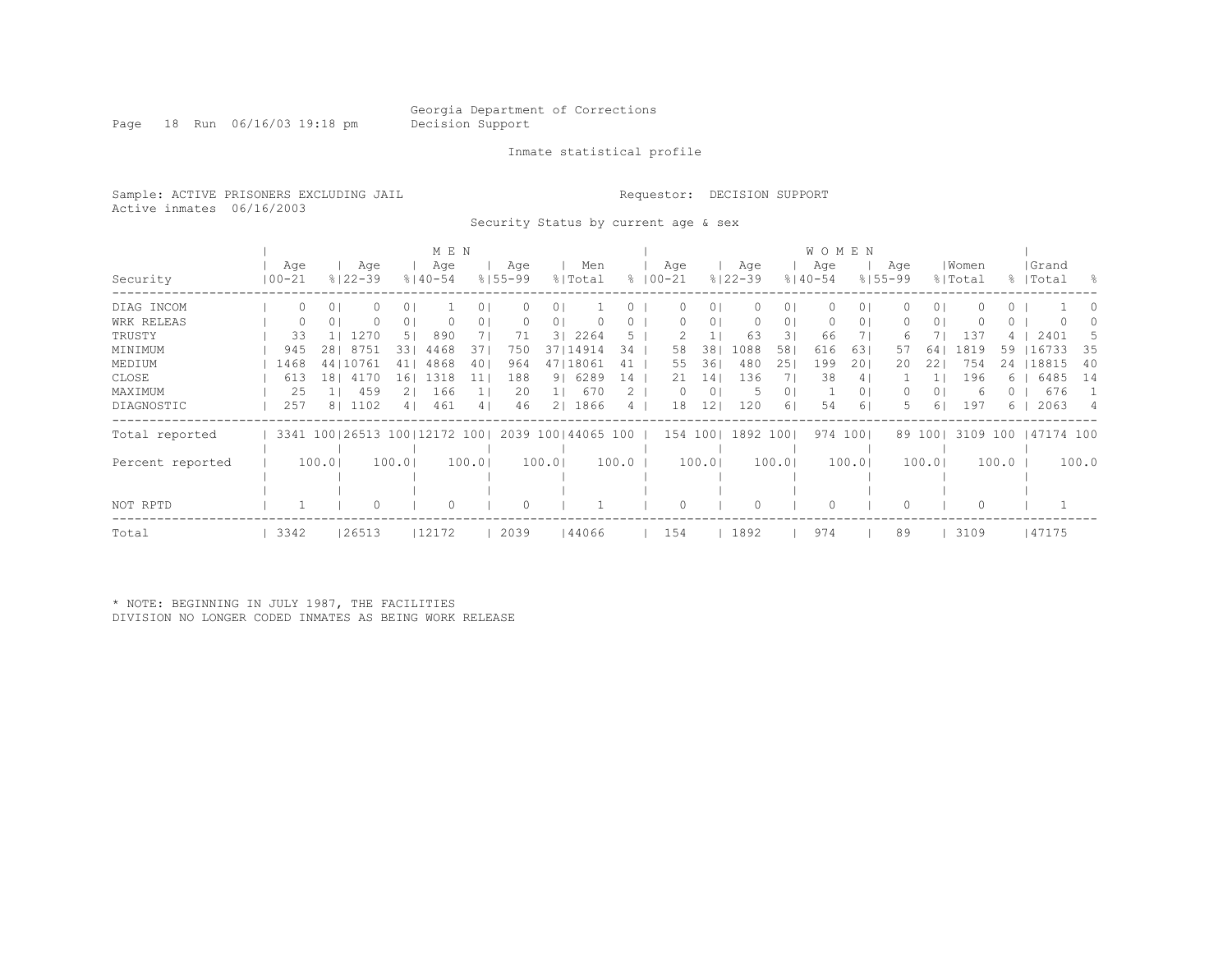Page 19 Run 06/16/03 19:18 pm Decision Support

#### Inmate statistical profile

Sample: ACTIVE PRISONERS EXCLUDING JAIL Requestor: DECISION SUPPORT Active inmates 06/16/2003

Number Of Sentences by current age & sex

|                             |      |       |                              |      | M E N              |                   |                    |       |                    |      |                    |       |                    |      | <b>WOMEN</b>       |         |                    |         |                  |      |                    |      |
|-----------------------------|------|-------|------------------------------|------|--------------------|-------------------|--------------------|-------|--------------------|------|--------------------|-------|--------------------|------|--------------------|---------|--------------------|---------|------------------|------|--------------------|------|
| Number Of Sentences   00-21 | Age  |       | Age<br>$8122 - 39$           |      | Age<br>$8140 - 54$ |                   | Age<br>$8155 - 99$ |       | Men<br>% Total     |      | Age<br>$8100 - 21$ |       | Age<br>$8122 - 39$ |      | Age<br>$8140 - 54$ |         | Age<br>$8155 - 99$ |         | Women<br>% Total |      | Grand<br>%   Total | - 옹  |
| ONE                         | 1480 |       | 44   8427                    |      | 32   3921          | 321               | 822                |       | 40114650           | 33   | 81                 | 53    | 765                | 41   | 392                | 401     | 46                 | 521     | 1284             | 42   | 15934              | 34   |
| TWO                         | 889  | 27    | 6368                         | 241  | 2936               | 241               | 487                |       | 24   10680         | 24   | 40                 | 26    | 486                | 26   | 252                | 261     | 21                 | 24      | 799              | 26   | 11479              | 24   |
| THREE                       | 463  | 14    | 4176                         | 161  | 1887               | 161               | 298                | 151   | 6824               | 15   | 21                 | 14    | 267                | 14   | 140                | 14      | 13                 | 151     | 441              | 14   | 7265               | 15   |
| <b>FOUR</b>                 | 239  |       | 2666                         | 101  | 1181               | 10.               | 155                |       | 8   4241           | 10   | 3.                 | 21    | 140                |      | 74                 | 8       | 6                  |         | 223              |      | 4464               | 9    |
| FIVE                        | 97   |       | 3   1711                     |      | 737                | 61                | 90                 |       | 4   2635           | 6    |                    | 21    | 83                 | 41   | 35                 | 4       |                    |         | 123              |      | 2758               | 6    |
| MORE THAN FIVE              | 167  |       | 5 3137                       | 121  | 1509               | $12 \overline{ }$ | 187                |       | 9   5000           |      | 6                  |       | 134                |      | 77                 | 8       |                    |         | 218              |      | 5218               | - 11 |
| Total reported              |      |       | 3335 100 26485 100 12171 100 |      |                    |                   |                    |       | 2039 100 44030 100 |      | 154 100            |       | 1875 100           |      |                    | 970 100 |                    | 89 1001 | 3088 100         |      | 147118 100         |      |
| Percent reported            |      | 99.81 |                              | 99.9 |                    | 100.0             |                    | 100.0 |                    | 99.9 |                    | 100.0 |                    | 99.1 |                    | 99.61   |                    | 100.0   |                  | 99.3 |                    | 99.9 |
| NOT REPORTED                |      |       | 28                           |      |                    |                   |                    |       | 36                 |      | U                  |       | 17                 |      |                    |         | 0                  |         | 21               |      | 57                 |      |
| Total                       | 3342 |       | 26513                        |      | 12172              |                   | 2039               |       | 144066             |      | 154                |       | 1892               |      | 974                |         | 89                 |         | 3109             |      | 47175              |      |
|                             |      |       |                              |      |                    |                   |                    |       |                    |      |                    |       |                    |      |                    |         |                    |         |                  |      |                    |      |
|                             |      |       |                              |      |                    |                   |                    |       |                    |      |                    |       |                    |      |                    |         |                    |         |                  |      |                    |      |
|                             |      |       |                              |      |                    |                   |                    |       |                    |      |                    |       |                    |      |                    |         |                    |         |                  |      |                    |      |
|                             |      |       |                              |      |                    |                   |                    |       |                    |      |                    |       |                    |      |                    |         |                    |         |                  |      |                    |      |
| AVG NUM SENTENCES           | 2.22 |       | 2.96                         |      | 3.00               |                   | 2.63               |       | 2.90               |      | 1.97               |       | 2.46               |      | 2.51               |         | 1.88               |         | 2.43             |      | 2.87               |      |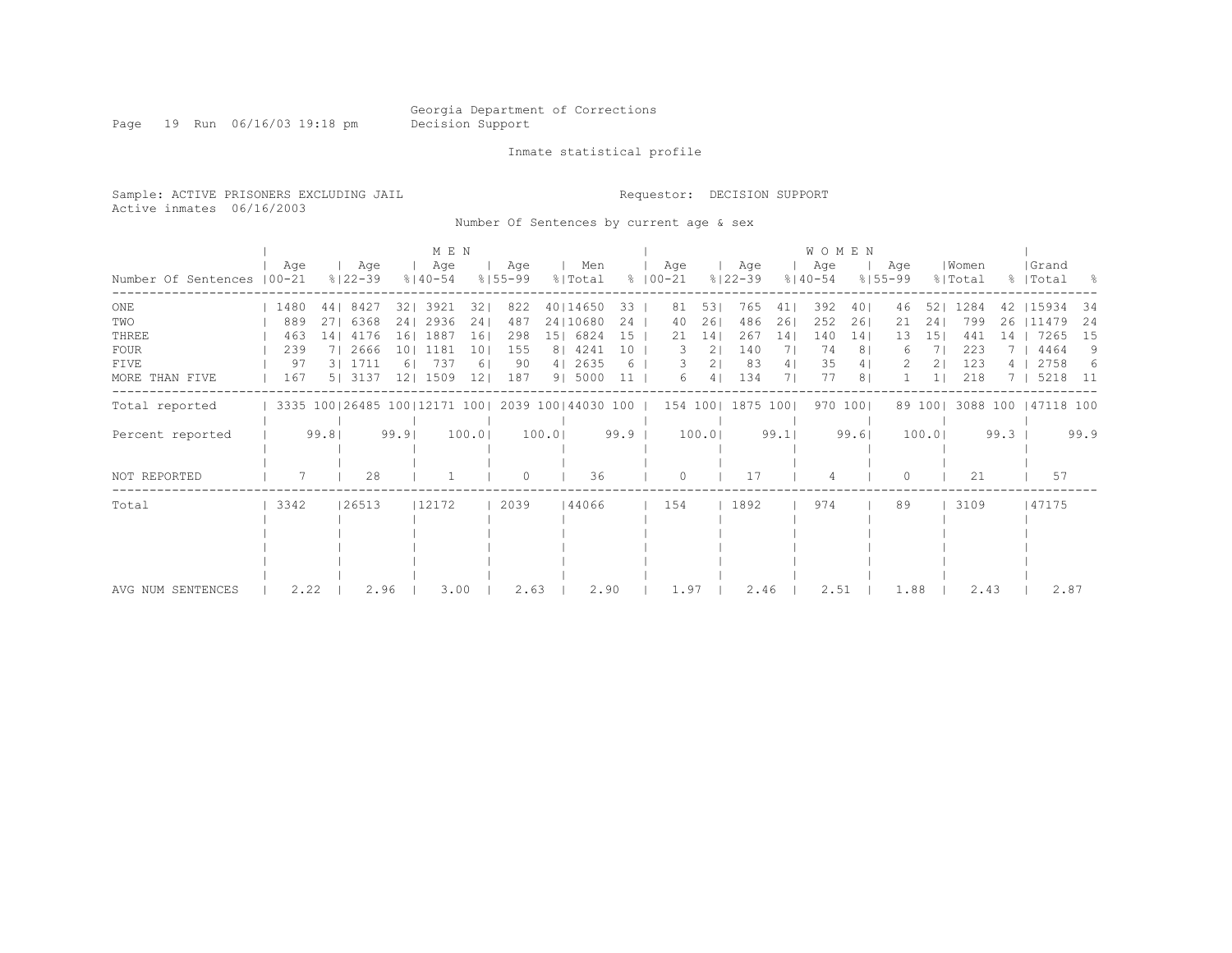Page 20 Run 06/16/03 19:18 pm Decision Support

Inmate statistical profile

Sample: ACTIVE PRISONERS EXCLUDING JAIL Requestor: DECISION SUPPORT Active inmates 06/16/2003

Number Of Disciplinaries by current age & sex

|                  |                   |       |                              |                | M E N              |       |                    |        |                    |       |               |      |                 |                    |                | <b>WOMEN</b>       |          |                    |                |                  |       |                    |       |
|------------------|-------------------|-------|------------------------------|----------------|--------------------|-------|--------------------|--------|--------------------|-------|---------------|------|-----------------|--------------------|----------------|--------------------|----------|--------------------|----------------|------------------|-------|--------------------|-------|
| Disciplinaries   | Age<br>$100 - 21$ |       | Age<br>$8122 - 39$           |                | Age<br>$8140 - 54$ |       | Age<br>$8155 - 99$ |        | Men<br>% Total     |       | $8   00 - 21$ | Age  |                 | Age<br>$8122 - 39$ |                | Age<br>$8140 - 54$ |          | Age<br>$8155 - 99$ |                | Women<br>% Total |       | Grand<br>%   Total | - 양   |
| ZERO             | 1146              |       | 34   8391                    | 321            | 4962               | 411   | 957                |        | 47   15456         | 35    |               | 81   | 531             | 906                | 481            | 535                | 551      | 60                 | 671            | 1582             | 51    | 17038              | 36    |
| ONE              | 433               | 131   | 3511                         | 131            | 1831               | 151   | 348                | 171    | 6123               | 14    |               | 17   | 11 <sup>1</sup> | 283                | 151            | 172                | 181      | 12                 | 131            | 484              | 16    | 6607               | 14    |
| TWO              | 319               | 101   | 2288                         | 9 <sub>1</sub> | 1046               | 91    | 192                |        | 9 3845             | 9     |               | 11   |                 | 151                | 8 <sub>1</sub> | 68                 |          | 6                  |                | 236              | 8     | 4081               | 9     |
| THREE            | 191               |       | 6 1553                       | 61             | 687                | 61    | 121                | 61     | 2552               | 6.    |               | 9    | 61              | 111                | 61             | 46                 | 51       |                    | 31             | 169              |       | 2721               | 6     |
| <b>FOUR</b>      | 149               |       | 4   1225                     | 5 <sub>1</sub> | 540                | 4     | 75                 |        | 4   1989           | 5.    |               |      | 51              | 87                 | 5              | 37                 | 41       |                    | 21             | 133              |       | 2122               | 4     |
| FIVE             | 142               |       | 4   1048                     | 4              | 386                | 31    | 46                 |        | 2   1622           |       |               |      | 31              | 49                 | 31             | 17                 | 21       | 0                  | 0 <sub>1</sub> | 70               |       | 1692               |       |
| MORE THAN FIVE   | 962               |       | 29  8497                     | 321            | 2720               | 22    | 300                |        | 15 12479           | 28    |               | 25   | 161             | 305                | 161            | 99                 | 101      | 6                  |                | 435              | 14    | 12914              | 27    |
| Total reported   |                   |       | 3342 100 26513 100 12172 100 |                |                    |       |                    |        | 2039 100 44066 100 |       |               |      |                 | 154 100   1892 100 |                |                    | 974 1001 |                    | 89 100         | 3109 100         |       | 47175 100          |       |
| Percent reported |                   | 100.0 |                              | 100.01         |                    | 100.0 |                    | 100.01 |                    | 100.0 |               |      | 100.0           |                    | 100.0          |                    | 100.0    |                    | 100.01         |                  | 100.0 |                    | 100.0 |
| NOT REPORTED     | $\Omega$          |       | 0                            |                | $\Omega$           |       | $\Omega$           |        | $\cap$             |       |               | U    |                 |                    |                | $\bigcap$          |          | ∩                  |                | $\Omega$         |       | $\bigcap$          |       |
| Total            | 3342              |       | 26513                        |                | 12172              |       | 2039               |        | 144066             |       |               | 154  |                 | 1892               |                | 974                |          | 89                 |                | 3109             |       | 47175              |       |
|                  |                   |       |                              |                |                    |       |                    |        |                    |       |               |      |                 |                    |                |                    |          |                    |                |                  |       |                    |       |
|                  |                   |       |                              |                |                    |       |                    |        |                    |       |               |      |                 |                    |                |                    |          |                    |                |                  |       |                    |       |
|                  |                   |       |                              |                |                    |       |                    |        |                    |       |               |      |                 |                    |                |                    |          |                    |                |                  |       |                    |       |
|                  |                   |       |                              |                |                    |       |                    |        |                    |       |               |      |                 |                    |                |                    |          |                    |                |                  |       |                    |       |
| AVG NUM DISCIP   | 4.99              |       | 6.89                         |                | 5.00               |       | 3.21               |        | 6.05               |       |               | 2.62 |                 | 3.47               |                | 2.50               |          | 1.27               |                | 3.06             |       | 5.86               |       |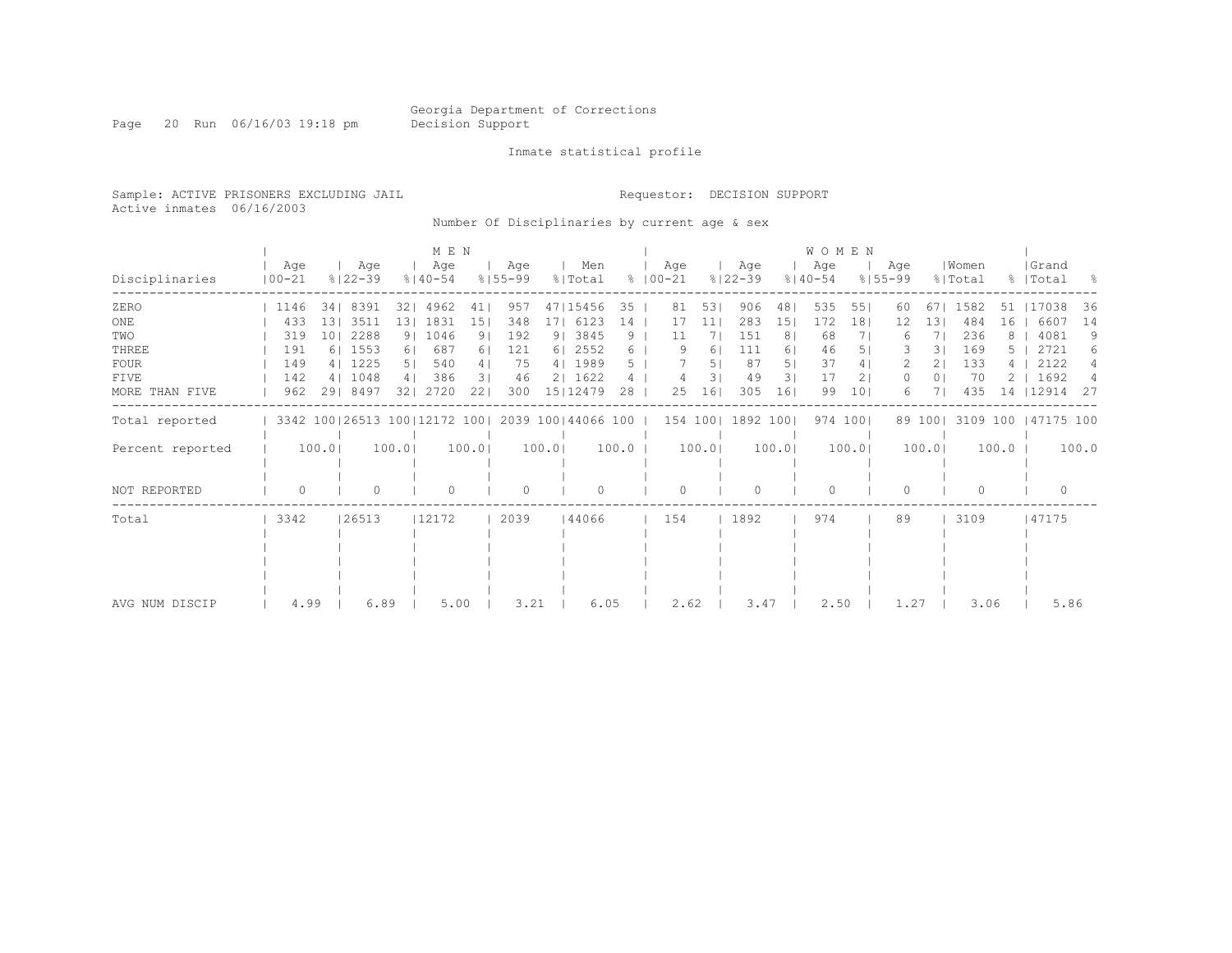Page 21 Run 06/16/03 19:18 pm Decision Support

Inmate statistical profile

Sample: ACTIVE PRISONERS EXCLUDING JAIL Requestor: DECISION SUPPORT Active inmates 06/16/2003

Number Of Escapes by current age & sex

|                  |                   |                |                              |                | M E N              |                |                    |          |                    |          |                      |                |                    |                | W O M E N          |          |                    |                |                  |          |                    |                  |
|------------------|-------------------|----------------|------------------------------|----------------|--------------------|----------------|--------------------|----------|--------------------|----------|----------------------|----------------|--------------------|----------------|--------------------|----------|--------------------|----------------|------------------|----------|--------------------|------------------|
| Escapes          | Age<br>$100 - 21$ |                | Age<br>$8122 - 39$           |                | Age<br>$8140 - 54$ |                | Age<br>$8155 - 99$ |          | Men<br>% Total     |          | Age<br>$8   00 - 21$ |                | Age<br>$8122 - 39$ |                | Age<br>$8140 - 54$ |          | Age<br>$8155 - 99$ |                | Women<br>% Total |          | Grand<br>%   Total | - 8              |
| ZERO             |                   |                | 3337 100 26347               |                | 99 12028           | 991            | 2005               |          | 98   43717         | 99       | 154 1001             |                | 1888 1001          |                |                    | 971 1001 |                    | 89 1001        | 3102             | 100      | 46819              | 99               |
| ONE              |                   | 0 <sub>1</sub> | 164                          | 11             | 126                |                | 24                 | 11       | 319                |          |                      | Ü              |                    | 0              |                    | $\circ$  |                    | 01             |                  | 0        | 326                |                  |
| TWO              |                   |                | 2                            | 0 <sub>1</sub> | 14                 | 0 <sub>1</sub> |                    | 01       | 23                 |          |                      | ΟI             | 0                  | 0              | 0                  | $\circ$  |                    | 0 <sub>1</sub> |                  | ()       | 23                 | $\left( \right)$ |
| THREE            | 0                 |                |                              | 0 <sub>1</sub> |                    | 01             |                    | O.       |                    |          |                      | 0              |                    | 0              | $\circ$            | ΟI       |                    | 0 <sub>1</sub> |                  | 0        |                    |                  |
| FOUR             | 0                 | 0 <sup>1</sup> | 0.                           | 0 <sub>1</sub> | O                  | 0 <sup>1</sup> |                    | $\Omega$ |                    | 0.       |                      | 0 <sub>1</sub> | $\Omega$           | 0 <sub>1</sub> | $\Omega$           | $\circ$  | 0                  | 0 <sub>1</sub> |                  | 0        |                    |                  |
| <b>FIVE</b>      | 0                 | 0 <sub>1</sub> | 0.                           | 0 <sub>1</sub> | 0                  | 01             | $\Omega$           | 0        |                    | 0        |                      | 0 <sub>1</sub> | 0                  | 0 <sub>1</sub> | $\circ$            | 01       | 0                  | 0 <sub>1</sub> |                  | 0        |                    |                  |
| MORE THAN FIVE   | $\Omega$          | 0 <sub>1</sub> | 0                            | 0 <sub>1</sub> | $\Omega$           | 0 <sub>1</sub> | $\Omega$           | 01       |                    | $\Omega$ |                      | $\circ$        | $\Omega$           | 01             | $\Omega$           | $\circ$  |                    | 0 <sup>1</sup> |                  | $\Omega$ |                    |                  |
| Total reported   |                   |                | 3342 100 26513 100 12172 100 |                |                    |                |                    |          | 2039 100 44066 100 |          | 154 100              |                | 1892 100           |                |                    | 974 100  |                    | 89 100         | 3109 100         |          | 47175 100          |                  |
| Percent reported |                   | 100.0          |                              | 100.0          |                    | 100.0          |                    | 100.0    |                    | 100.0    |                      | 100.0          |                    | 100.01         |                    | 100.0    |                    | 100.0          |                  | 100.0    |                    | 100.0            |
| NOT REPORTED     | $\circ$           |                | U                            |                | $\Omega$           |                | $\circ$            |          | $\cap$             |          | $\cap$               |                | $\Omega$           |                | $\Omega$           |          | $\Omega$           |                | $\Omega$         |          |                    | $\Omega$         |
| Total            | 3342              |                | 26513                        |                | 12172              |                | 2039               |          | 44066              |          | 154                  |                | 1892               |                | 974                |          | 89                 |                | 3109             |          | 47175              |                  |
|                  |                   |                |                              |                |                    |                |                    |          |                    |          |                      |                |                    |                |                    |          |                    |                |                  |          |                    |                  |
|                  |                   |                |                              |                |                    |                |                    |          |                    |          |                      |                |                    |                |                    |          |                    |                |                  |          |                    |                  |
|                  |                   |                |                              |                |                    |                |                    |          |                    |          |                      |                |                    |                |                    |          |                    |                |                  |          |                    |                  |
|                  |                   |                |                              |                |                    |                |                    |          |                    |          |                      |                |                    |                |                    |          |                    |                |                  |          |                    |                  |
| AVG NUM ESCAPES  |                   | .00            | .01                          |                | .01                |                | .02                |          | .01                |          | .00                  |                | .00                |                |                    | .00      | .00                |                | .00              |          |                    | .01              |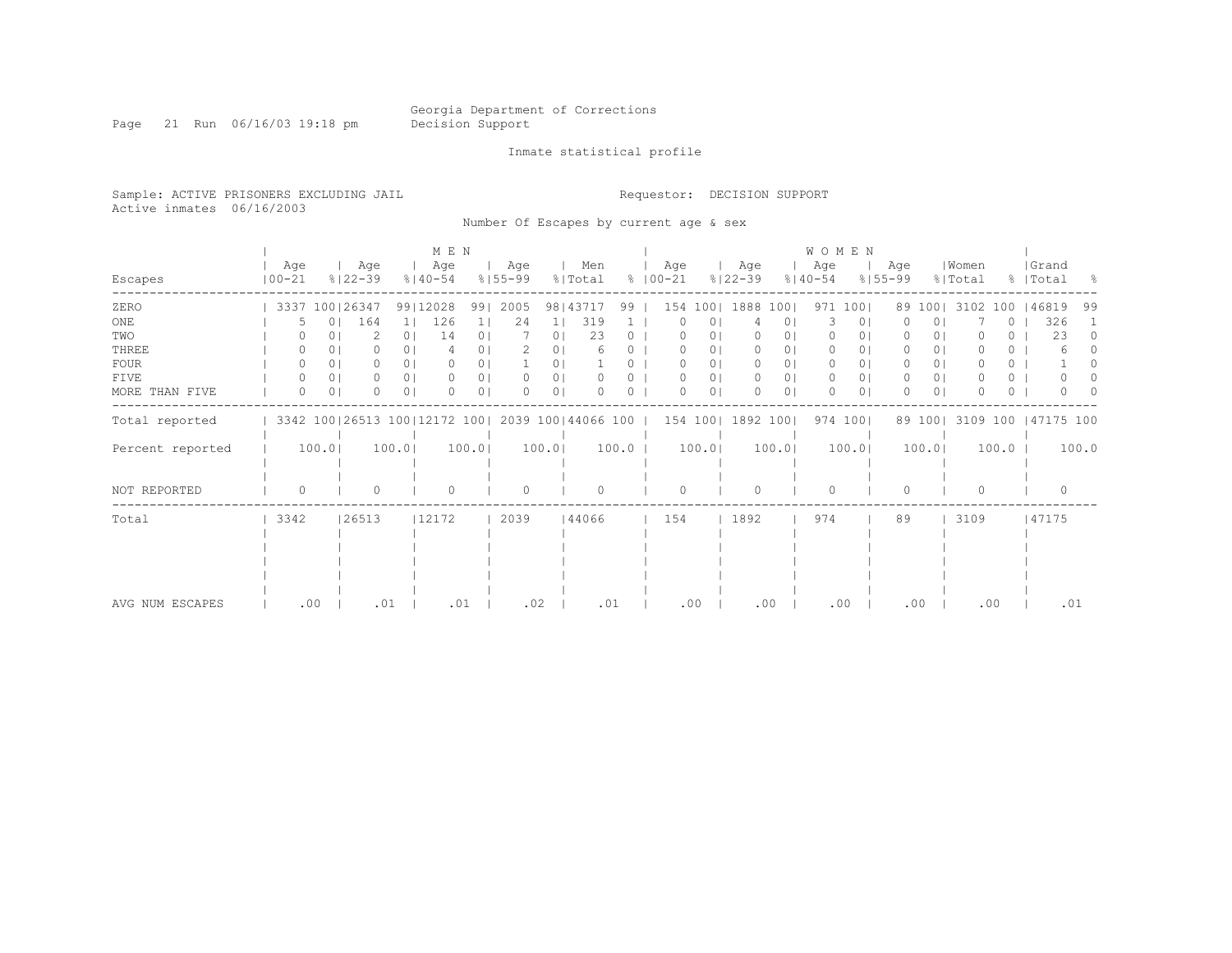Page 22 Run 06/16/03 19:18 pm Decision Support

Inmate statistical profile

| Sample: ACTIVE PRISONERS EXCLUDING JAIL<br>Active inmates 06/16/2003                   |        |     |              |     | Number Of Prior Georgia Incarcerations * by current age & sex                                  | Requestor: DECISION SUPPORT |     |                     |             |     |       |                            |  |
|----------------------------------------------------------------------------------------|--------|-----|--------------|-----|------------------------------------------------------------------------------------------------|-----------------------------|-----|---------------------|-------------|-----|-------|----------------------------|--|
| Prior Incarcerations 00-21 % 32-39 % 340-54 % 355-99 % Total % 100-21 % 32-39 % 340-54 | Aae    | Aqe | M E N<br>Aqe | Aqe | Men                                                                                            | Aae                         | Aqe | <b>WOMEN</b><br>Aae | $8155 - 99$ | Aae | Women | Grand<br>% Total % Total % |  |
| ZERO<br>$\bigcap\mathcal{M}$                                                           | 1.0.0. |     |              |     | 3137 94 15755 59  4851 40  1148 56 24891 56   147 95  1296 68  552 57  70 79  2065 66 26956 57 |                             |     |                     |             |     |       |                            |  |

| ZERO                 | 3137     | 94   15755                   | 59    | 4851  | 40             | 1148 |                 | 56   248 91        | 56          | 147      | 951            | 1296      | 68             | 552  | 57       | 70  | 79.     | 2065      | 66    | 26956     | -57   |
|----------------------|----------|------------------------------|-------|-------|----------------|------|-----------------|--------------------|-------------|----------|----------------|-----------|----------------|------|----------|-----|---------|-----------|-------|-----------|-------|
| ONE                  | 199      | 6 5085                       | 191   | 2188  | 18             | 363  | 18 <sub>1</sub> | 7835               | 18          |          | 51             | 302       | 16             | 146  | 15       | 11  | 12      | 466       | 15    | 8301      | 18    |
| TWO                  | 6        | 01 2710                      | 101   | 1560  | 13             | 219  | 11              | 4495               | 10          |          | 0.             | 147       |                | 103  | 11       |     | 3 I     | 253       |       | 4748      | 10    |
| THREE                |          | 0   1508                     | 61    | 1210  | 10             | 140  |                 | 7  2858            | 6           |          | ΟI             | 85        |                | 57   | 6        |     | 2.      | 144       |       | 3002      | 6     |
| <b>FOUR</b>          |          | 802<br>0 <sup>1</sup>        | 31    | 928   | 8              | 82   |                 | 4   1812           | 4           |          | 01             | 34        | $\overline{2}$ | 41   | 41       |     | 01      | 75        |       | 1887      |       |
| FIVE                 | $\Omega$ | 411<br>0 <sup>1</sup>        | 21    | 607   | 5 <sub>1</sub> | 33   |                 | 2   1051           | $2^{\circ}$ | $\Omega$ | 0 <sub>1</sub> | 15        |                | 27   | 31       |     |         | 43        |       | 1094      | 2.    |
| MORE THAN FIVE       | 0        | 242<br>0 <sup>1</sup>        |       | 828   | 71             | 54   |                 | 3   1124           | 3           | $\Omega$ | 0 <sub>1</sub> | 13        |                | 48   | 5        |     | 21      | 63        |       | 1187      | 3     |
| Total reported       |          | 3342 100 26513 100 12172 100 |       |       |                |      |                 | 2039 100 44066 100 |             |          | 154 100        | 1892 1001 |                |      | 974 1001 |     | 89 1001 | 3109 100  |       | 47175 100 |       |
|                      |          |                              |       |       |                |      |                 |                    |             |          |                |           |                |      |          |     |         |           |       |           |       |
| Percent reported     |          | 100.0                        | 100.0 |       | 100.01         |      | 100.0           |                    | $100.0$     |          | 100.0          |           | 100.01         |      | 100.0    |     | 100.0   |           | 100.0 |           | 100.0 |
|                      |          |                              |       |       |                |      |                 |                    |             |          |                |           |                |      |          |     |         |           |       |           |       |
|                      |          |                              |       |       |                |      |                 |                    |             |          |                |           |                |      |          |     |         |           |       |           |       |
| NOT REPORTED         | $\Omega$ |                              |       |       |                |      |                 |                    |             |          |                |           |                |      |          |     |         | $\bigcap$ |       |           |       |
| Total                | 3342     | 26513                        |       | 12172 |                | 2039 |                 | 144066             |             | 154      |                | 1892      |                | 974  |          | 89  |         | 3109      |       | 47175     |       |
|                      |          |                              |       |       |                |      |                 |                    |             |          |                |           |                |      |          |     |         |           |       |           |       |
|                      |          |                              |       |       |                |      |                 |                    |             |          |                |           |                |      |          |     |         |           |       |           |       |
|                      |          |                              |       |       |                |      |                 |                    |             |          |                |           |                |      |          |     |         |           |       |           |       |
|                      |          |                              |       |       |                |      |                 |                    |             |          |                |           |                |      |          |     |         |           |       |           |       |
|                      |          |                              |       |       |                |      |                 |                    |             |          |                |           |                |      |          |     |         |           |       |           |       |
| AVG # INCARCERATIONS | .06      |                              | .82   | 1.76  |                | 1.03 |                 | 1.03               |             |          | .05            | .61       |                | 1.19 |          | .46 |         | .76       |       | 1.02      |       |

\* This data counts a parole revocation on an existing sentenCE AS A prior incarceration. Also, this data counts, for any cohort of inmates, the total number of Georgia incarcerations the inmate has had during his entire criminal career. For example, if an inmate was admitted to prison first in FY72, and then re-admitted in FY79 and FY85, he had two prior incarcerations before the FY85 admission. This inmate's records show two prior incarcerations in all three of his records since he has had two prior incarcerations in his criminal career. If the cohort of FY72 admissions is selected for analysis, two prior incarcerations will be listed for this inmate even though in FY72, he had no prior incarcerations.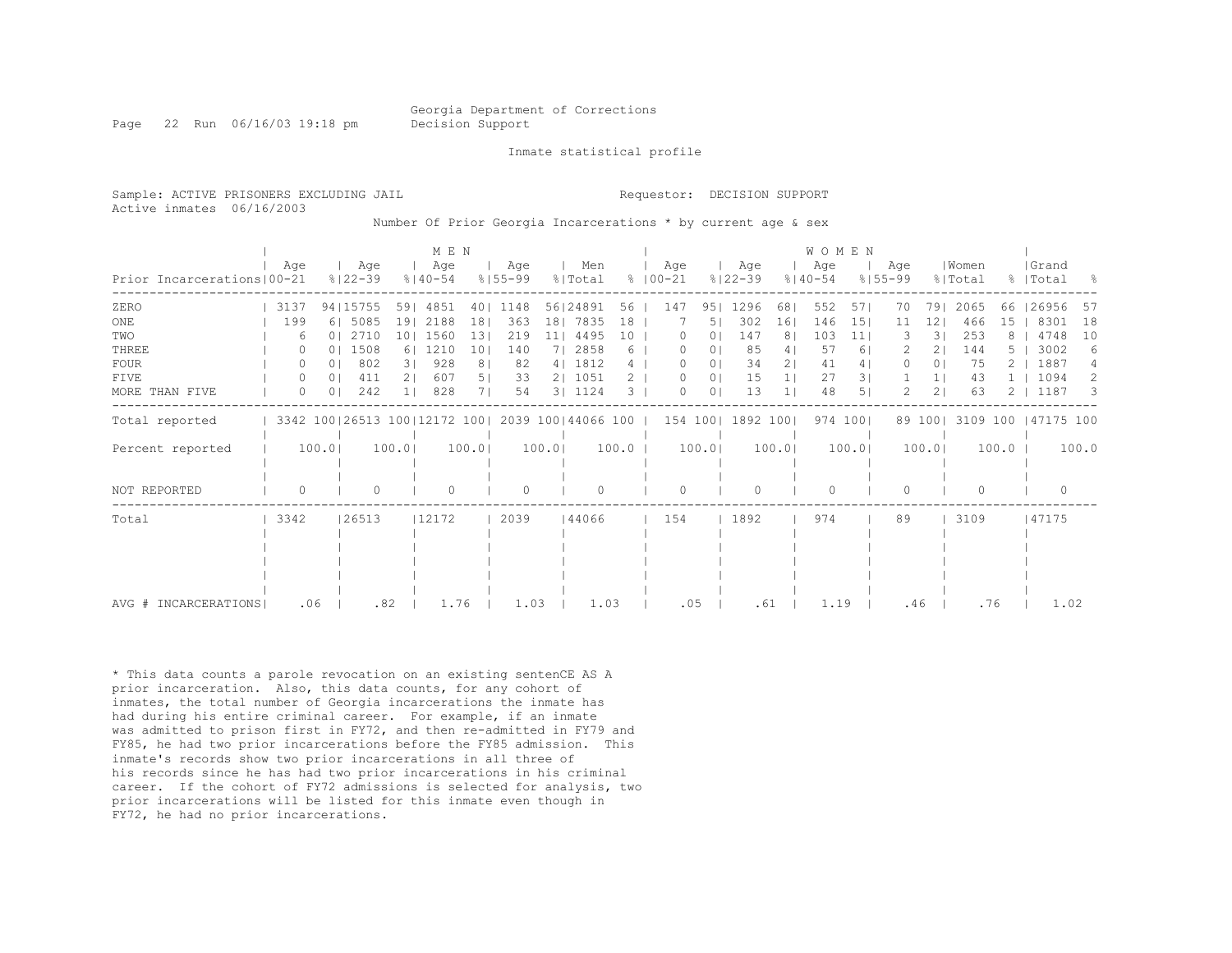Page 23 Run 06/16/03 19:18 pm Decision Support

#### Inmate statistical profile

Sample: ACTIVE PRISONERS EXCLUDING JAIL Requestor: DECISION SUPPORT Active inmates 06/16/2003

Number Of Transfers by current age & sex

|                   |                                                  |       |                    |                | M E N              |       |                    |                |                |                 |                      |                |                    |                 | <b>WOMEN</b>       |                |                    |         |                  |         |                      |       |
|-------------------|--------------------------------------------------|-------|--------------------|----------------|--------------------|-------|--------------------|----------------|----------------|-----------------|----------------------|----------------|--------------------|-----------------|--------------------|----------------|--------------------|---------|------------------|---------|----------------------|-------|
| Transfers         | Age<br>$100 - 21$                                |       | Age<br>$8122 - 39$ |                | Age<br>$8140 - 54$ |       | Age<br>$8155 - 99$ |                | Men<br>% Total |                 | Aqe<br>$8   00 - 21$ |                | Aqe<br>$8122 - 39$ |                 | Age<br>$8140 - 54$ |                | Aqe<br>$8155 - 99$ |         | Women<br>% Total |         | Grand<br>%   Total   | - 옹   |
| ZERO              | 756                                              |       | 23   2368          |                | 9   1058           | 91    | 122                | 6 <sup>1</sup> | 4304           | 10              | 32                   | 21             | 372                | 201             | 194                | 201            | 15                 | 171     | 613              | 20      | 4917                 | 10    |
| ONE               | 1686                                             |       | 50   10225         | 391            | 4335               | 36    | 764                |                | 37 17010       | 39              | 107                  | 691            | 1043               | 551             | 482                | 491            | 39                 | 441     | 1671             | 54      | 18681                | 40    |
| TWO               | 583                                              |       | 171 5874           | 221            | 2314               | 191   | 389                | 191            | 9160           | 21              | 11                   |                | 259                | 14 <sub>1</sub> | 136                | 14             | 15                 |         | 421              | 14      | 9581                 | 20    |
| THREE             | 195                                              |       | 6 3279             | 121            | 1408               | 121   | 224                | 11             | 5106           | 12 <sup>°</sup> |                      | 31             | 122                | 61              | 82                 | 8 <sup>1</sup> |                    | 12      | 219              |         | 5325                 | -11   |
| <b>FOUR</b>       | 70                                               |       | 2   1859           | 71             | 899                |       | 170                | 8 <sub>1</sub> | 2998           |                 | $\Omega$             | 0 <sup>1</sup> | 58                 | 3 <sup>1</sup>  | 42                 | 4              |                    | 21      | 102              |         | 3100                 | 7     |
| FIVE              | 22                                               |       | 1   1100           | 4 <sub>1</sub> | 650                | 51    | 102                | 5              | 1874           | 4               | $\Omega$             | 0 <sub>1</sub> | 20                 | 1 <sub>1</sub>  | 12                 | 1 <sub>1</sub> |                    | 61      | 37               |         | 1911                 | 4     |
| MORE THAN FIVE    | 30                                               |       | 1  1808            |                | 7  1508            | 121   | 268                | 13             | 3614           | 8               | 0                    | $\Omega$       | 18                 |                 | 26                 | 31             | $\mathcal{L}$      | 21      | 46               |         | 3660                 | - 8   |
| Total reported    | 3342 100 26513 100 12172 100  2039 100 44066 100 |       |                    |                |                    |       |                    |                |                |                 |                      |                | 154 100   1892 100 |                 |                    | 974 1001       |                    | 89 1001 |                  |         | 3109 100   47175 100 |       |
| Percent reported  |                                                  | 100.0 |                    | 100.0          |                    | 100.0 |                    | 100.0          |                | 100.0           |                      | 100.0          |                    | 100.0           |                    | 100.0          |                    | 100.0   |                  | $100.0$ |                      | 100.0 |
| NOT REPORTED      | 0                                                |       |                    |                | $\Omega$           |       | 0                  |                | $\Omega$       |                 | 0                    |                |                    |                 | $\bigcap$          |                |                    |         | $\Omega$         |         | $\mathbf{0}$         |       |
| Total             | $ 3342\rangle$                                   |       | 26513              |                | 12172              |       | 2039               |                | 144066         |                 | 154                  |                | 1892               |                 | 974                |                | 89                 |         | 3109             |         | 47175                |       |
|                   |                                                  |       |                    |                |                    |       |                    |                |                |                 |                      |                |                    |                 |                    |                |                    |         |                  |         |                      |       |
|                   |                                                  |       |                    |                |                    |       |                    |                |                |                 |                      |                |                    |                 |                    |                |                    |         |                  |         |                      |       |
| AVG NUM TRANSFERS | 1.22                                             |       | 2.24               |                | 2.73               |       | 2.83               |                | 2.32           |                 |                      | .92            | 1.26               |                 | 1.47               |                | 1.67               |         | 1.32             |         | 2.26                 |       |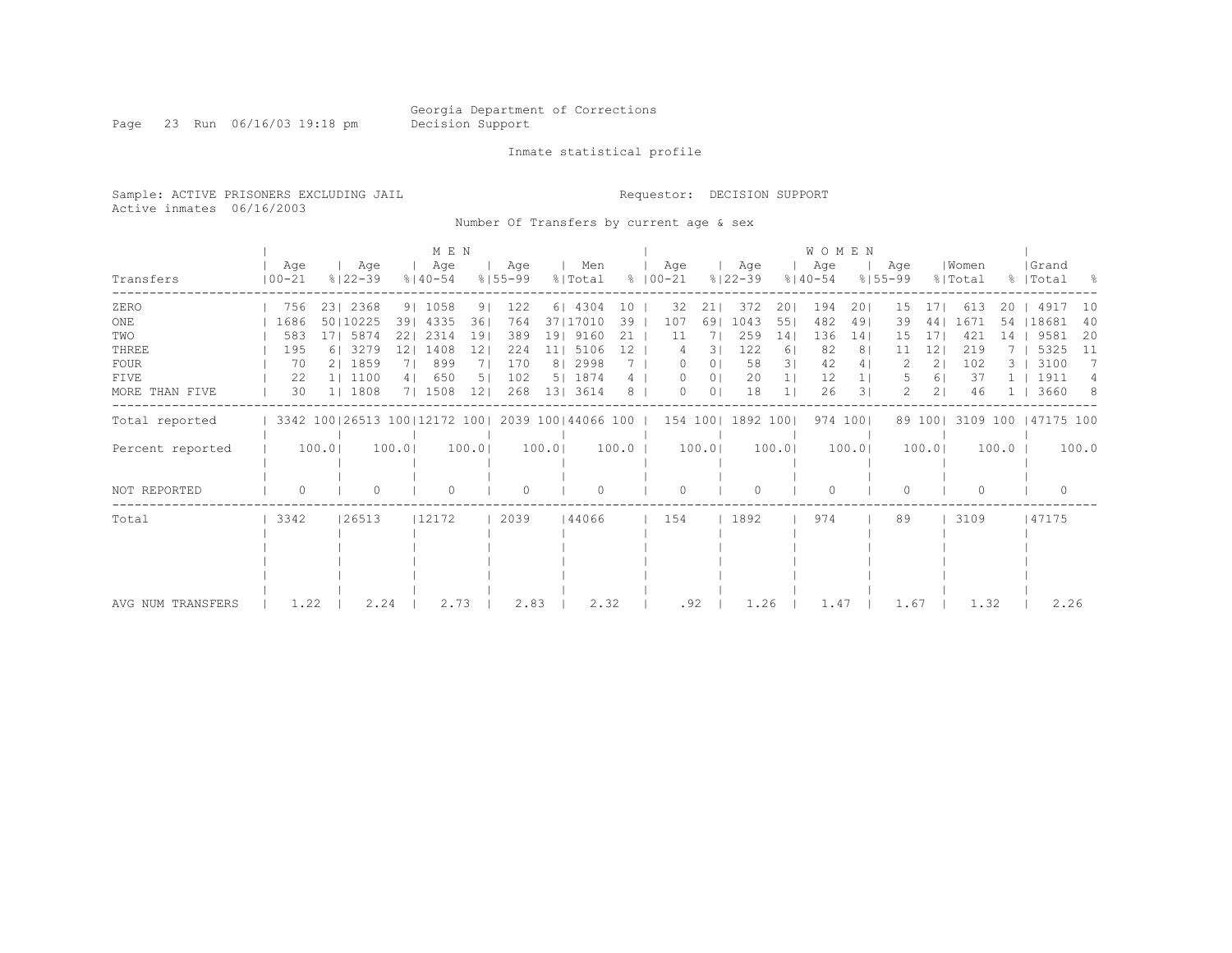Page 24 Run 06/16/03 19:18 pm Decision Support

#### Inmate statistical profile

Sample: ACTIVE PRISONERS EXCLUDING JAIL Requestor: DECISION SUPPORT Active inmates 06/16/2003

County Of Conviction by current age & sex

|                              |                |                |                    |                | M E N              |                |                    |                       |                |                |                    |                |                    |                | <b>WOMEN</b>       |                |                    |                |                  |                |                    |                |
|------------------------------|----------------|----------------|--------------------|----------------|--------------------|----------------|--------------------|-----------------------|----------------|----------------|--------------------|----------------|--------------------|----------------|--------------------|----------------|--------------------|----------------|------------------|----------------|--------------------|----------------|
| County Of Conviction   00-21 | Age            |                | Age<br>$8122 - 39$ |                | Age<br>$8140 - 54$ |                | Aqe<br>$8155 - 99$ |                       | Men<br>% Total |                | Age<br>$8100 - 21$ |                | Age<br>$8122 - 39$ |                | Age<br>$8140 - 54$ |                | Age<br>$8155 - 99$ |                | Women<br>% Total |                | Grand<br>%   Total | 옹              |
| Appling                      | 2              | 0 <sub>1</sub> | 57                 | 0 <sub>1</sub> | 25                 | 0 <sub>1</sub> |                    | 0 <sub>1</sub>        | 91             | 0              | $\circ$            | 0 <sub>1</sub> | $\overline{2}$     | 0 <sub>1</sub> | 1                  | 0 <sub>1</sub> | 0                  | 0 <sub>1</sub> | 3                | $\Omega$       | 94                 | $\circ$        |
| Atkinson                     | $\mathbf{2}$   | 0 <sub>1</sub> | 21                 | 0 <sub>1</sub> | 14                 | 0 <sup>1</sup> | 4                  | 0 <sub>1</sub>        | 41             | $\circ$        | $\circ$            | 0 <sub>1</sub> | $\mathbf{1}$       | 0 <sup>1</sup> | $\overline{c}$     | 0 <sub>1</sub> | 0                  | 0 <sub>1</sub> | 3                | 0              | 44                 | $\circ$        |
| Bacon                        | 5              | 0 <sub>1</sub> | 33                 | 0 <sub>1</sub> | 21                 | 0 <sub>1</sub> | $\Omega$           | 0 <sub>1</sub>        | 59             | $\overline{0}$ | $\Omega$           | 0 <sub>1</sub> | $\circ$            | 0 <sub>1</sub> | $\overline{c}$     | 0 <sub>1</sub> | $\Omega$           | 0 <sub>1</sub> | $\overline{c}$   | $\circ$        | 61                 | $\circ$        |
| Baker                        | $\circ$        | 0 <sub>1</sub> | 11                 | 0 <sub>1</sub> | 8                  | 0 <sup>1</sup> | $\Omega$           | 0                     | 19             | 0              | $\bigcap$          | 0 <sup>1</sup> | 3                  | 0 <sup>1</sup> | $\Omega$           | $\circ$        | $\Omega$           | 0 <sub>1</sub> | 3                | 0              | 22                 | $\circ$        |
| Baldwin                      | 28             | 1 <sup>1</sup> | 206                | 1 <sub>1</sub> | 102                | 1 <sub>1</sub> | 9                  | 0                     | 345            | $\mathbf{1}$   | 1                  | $\mathbf{1}$   | 12                 | 1 <sub>1</sub> | 3                  | $\circ$        | 1                  | 1 <sup>1</sup> | 17               | $\mathbf{1}$   | 362                | $\mathbf{1}$   |
| Banks                        | 9              | 0 <sub>1</sub> | 37                 | 0 <sub>1</sub> | 16                 | 0 <sub>1</sub> | 9                  | 0 <sub>1</sub>        | 71             | 0              | $\circ$            | 0 <sub>1</sub> | 5                  | 0 <sub>1</sub> | 2                  | 0 <sub>1</sub> | 0                  | 0 <sub>1</sub> | 7                | 0              | 78                 | 0              |
| Barrow                       | 7              | 0 <sub>1</sub> | 117                | 0 <sub>1</sub> | 63                 | 1 <sub>1</sub> | 13                 | 1 <sub>1</sub>        | 200            | $\circ$        | 1                  | 1 <sup>1</sup> | 13                 | 1 <sub>1</sub> | 6                  | 1              | 2                  | 21             | 22               | $\mathbf{1}$   | 222                | 0              |
| Bartow                       | 22             | 1              | 226                | 1 <sup>1</sup> | 110                | 1              | 36                 | 2 <sub>1</sub>        | 394            | 1 <sup>1</sup> | 1                  | 1 <sup>1</sup> | 27                 | 1 <sub>1</sub> | 8                  | 1 <sub>1</sub> | 0                  | 0 <sub>1</sub> | 36               | $\mathbf{1}$   | 430                | $\mathbf{1}$   |
| Ben Hill                     | 15             | 0 <sub>1</sub> | 117                | 0 <sub>1</sub> | 56                 | 0 <sub>1</sub> | 10                 | 0 <sub>1</sub>        | 198            | 0              | 1                  | 1 <sup>1</sup> | 9                  | 0 <sub>1</sub> | 5                  | 1 <sub>1</sub> | 0                  | 0 <sub>1</sub> | 15               | 0              | 213                | $\circ$        |
| Berrien                      | 5              | 0 <sub>1</sub> | 46                 | 0 <sub>1</sub> | 23                 | 0 <sub>1</sub> | 3                  | 0                     | 77             | 0              | 1                  | $\mathbf{1}$   | $\overline{4}$     | 0 <sup>1</sup> | $\Omega$           | 0 <sub>1</sub> | $\Omega$           | 0 <sub>1</sub> | 5                | 0              | 82                 | 0              |
| <b>Bibb</b>                  | 58             | 2 <sub>1</sub> | 568                | 2 <sub>1</sub> | 314                | 3 <sup>1</sup> | 49                 | $\mathbf{2}^{\prime}$ | 989            | $\overline{2}$ | 5                  | 31             | 21                 | 1 <sub>1</sub> | 19                 | 21             | 2                  | 21             | 47               | 2              | 1036               | $\overline{c}$ |
| Bleckley                     | 9              | 0 <sub>1</sub> | 83                 | 0 <sub>1</sub> | 21                 | 0 <sub>1</sub> | 5                  | 0 <sub>1</sub>        | 118            | 0              | $\circ$            | 0 <sub>1</sub> | 5                  | 0 <sub>1</sub> | 3                  | 0 <sub>1</sub> | 0                  | 0 <sub>1</sub> | 8                | 0              | 126                | 0              |
| Brantley                     | 3              | 0 <sup>1</sup> | 18                 | 0 <sub>1</sub> | 11                 | 0 <sub>1</sub> | 5                  | 0 <sub>1</sub>        | 37             | $\circ$        | $\circ$            | 0 <sub>1</sub> | $\circ$            | 0 <sub>1</sub> | 1                  | 0 <sub>1</sub> | 1                  | 1 <sup>1</sup> | $\overline{c}$   | 0              | 39                 | $\Omega$       |
| <b>Brooks</b>                | $\overline{c}$ | 0 <sub>1</sub> | 56                 | 0 <sub>1</sub> | 18                 | 0 <sub>1</sub> | 5                  | 0 <sub>1</sub>        | 81             | 0              | $\Omega$           | $\Omega$       | $\mathbf{1}$       | 0 <sup>1</sup> | $\overline{c}$     | 0 <sub>1</sub> | $\mathbf{0}$       | 0 <sub>1</sub> | 3                | $\Omega$       | 84                 | $\circ$        |
| Bryan                        | 3              | 0 <sub>1</sub> | 43                 | 0 <sub>1</sub> | 28                 | 0 <sub>1</sub> | 4                  | 0 <sub>1</sub>        | 78             | 0              | $\circ$            | 0 <sub>1</sub> | 3                  | 0 <sup>1</sup> | $\mathbf{1}$       | 0 <sub>1</sub> | 1                  | 1 <sub>1</sub> | 5                | 0              | 83                 | $\circ$        |
| Bulloch                      | 35             | 1 <sub>1</sub> | 242                | 1 <sub>1</sub> | 81                 | 1 <sub>1</sub> | 16                 | 1 <sub>1</sub>        | 374            | 1              | $\overline{c}$     | $\mathbf{1}$   | 19                 | 1 <sub>1</sub> | 8                  | 1 <sub>1</sub> | $\overline{c}$     | 2 <sub>1</sub> | 31               | $\mathbf{1}$   | 405                | $\mathbf{1}$   |
| Burke                        | 15             | 0 <sub>1</sub> | 136                | 1 <sup>1</sup> | 56                 | 0 <sup>1</sup> | 8                  | 0                     | 215            | 0              | $\mathbf{1}$       | 1 <sup>1</sup> | $\overline{4}$     | $\Omega$       | 5                  | 1 <sub>1</sub> | $\Omega$           | 0 <sub>1</sub> | 10               | 0              | 225                | 0              |
| <b>Butts</b>                 | 11             | 0 <sub>1</sub> | 75                 | 0 <sub>1</sub> | 35                 | 0 <sub>1</sub> | 9                  | 0                     | 130            | $\overline{0}$ | -1                 | 1 <sup>1</sup> | 3                  | 0 <sup>1</sup> | 3                  | 0 <sub>1</sub> | $\Omega$           | 0 <sub>1</sub> | 7                | 0              | 137                | 0              |
| Calhoun                      | $\mathbf{2}$   | 0 <sub>1</sub> | 27                 | 0 <sub>1</sub> | 12                 | 0 <sub>1</sub> | 3                  | 0 <sub>1</sub>        | 44             | $\overline{0}$ | $\circ$            | 0 <sub>1</sub> | 3                  | 0 <sub>1</sub> | 1                  | 0 <sub>1</sub> | 0                  | 0 <sub>1</sub> | 4                | 0              | 48                 | 0              |
| Camden                       | 4              | 0 <sub>1</sub> | 61                 | 0 <sub>1</sub> | 29                 | 0 <sub>1</sub> | $\overline{c}$     | 0 <sub>1</sub>        | 96             | $\overline{0}$ | $\Omega$           | 0 <sub>1</sub> | $\overline{4}$     | 0 <sup>1</sup> | $\overline{c}$     | 0 <sub>1</sub> | 1                  | 1              | 7                | 0              | 103                | 0              |
| Candler                      | 6              | 0 <sub>1</sub> | 52                 | 0 <sub>1</sub> | 22                 | 0 <sub>1</sub> | $\Omega$           | 0 <sub>1</sub>        | 80             | 0 <sub>1</sub> | $\circ$            | 0 <sub>1</sub> | $\mathbf{2}$       | 0 <sup>1</sup> | $\mathbf{1}$       | 0 <sub>1</sub> | $\mathbf{0}$       | 0 <sub>1</sub> | 3                | 0              | 83                 | $\circ$        |
| Carroll                      | 38             | 1 <sub>1</sub> | 309                | 1 <sub>1</sub> | 132                | 1 <sup>1</sup> | 38                 | 2 <sub>1</sub>        | 517            | $\mathbf{1}$   |                    | 1 <sup>1</sup> | 45                 | 2 <sub>1</sub> | 15                 | 2 <sub>1</sub> | 0                  | 0 <sub>1</sub> | 61               | 2              | 578                | $\mathbf{1}$   |
| Catoosa                      | 11             | 0 <sub>1</sub> | 117                | 0 <sub>1</sub> | 65                 | 1 <sup>1</sup> | 15                 | 1 <sub>1</sub>        | 208            | 0              | $\Omega$           | 0 <sup>1</sup> | 16                 | 1 <sub>1</sub> | 8                  | 1 <sub>1</sub> | 1                  | 1 <sub>1</sub> | 25               | $\mathbf{1}$   | 233                | 0              |
| Charlton                     | $\overline{c}$ | 0 <sub>1</sub> | 29                 | 0 <sub>1</sub> | 16                 | 0 <sub>1</sub> | 3                  | 0                     | 50             | 0              | $\mathbf{0}$       | 0 <sup>1</sup> | 3                  | 0 <sup>1</sup> | $\circ$            | 0 <sub>1</sub> | $\Omega$           | 0 <sub>1</sub> | 3                | $\Omega$       | 53                 | $\Omega$       |
| Chatham                      | 201            | 61             | 1326               | 5 <sub>1</sub> | 531                | 4              | 79                 | 4                     | 2137           | 5              |                    | 51             | 97                 | 5 <sub>1</sub> | 37                 | 4              | 1                  | 1 <sub>1</sub> | 142              | 5              | 2279               | 5              |
| Chattahoochee                | 5              | 0 <sub>1</sub> | 16                 | 0 <sub>1</sub> | 8                  | 0 <sub>1</sub> | $\mathbf 0$        | 0 <sub>1</sub>        | 29             | $\overline{0}$ | $\mathbf{0}$       | 0 <sub>1</sub> | $\circ$            | 0 <sub>1</sub> | $\circ$            | 0 <sub>1</sub> | $\Omega$           | 0 <sub>1</sub> | $\mathbf{0}$     | 0              | 29                 | 0              |
| Chattooga                    | 6              | 0 <sub>1</sub> | 111                | 0 <sub>1</sub> | 72                 | 1              | 8                  | 0 <sub>1</sub>        | 197            | 0              | 1                  | 1 <sup>1</sup> | 6                  | 0 <sub>1</sub> | $\overline{4}$     | 0 <sub>1</sub> | 1                  | 1 <sub>1</sub> | 12.              | $\Omega$       | 209                | $\circ$        |
| Cherokee                     | 25             | 1 <sub>1</sub> | 257                | 1 <sup>1</sup> | 171                | 1 <sub>1</sub> | 26                 | 1 <sub>1</sub>        | 479            | $\mathbf{1}$   | 5                  | 31             | 37                 | 2 <sub>1</sub> | 19                 | 2 <sub>1</sub> | 1                  | 1 <sub>1</sub> | 62               | $\overline{c}$ | 541                | $\mathbf{1}$   |
| Clarke                       | 29             | 1 <sub>1</sub> | 295                | 1 <sup>1</sup> | 130                | 1 <sub>1</sub> | 19                 | 1 <sub>1</sub>        | 473            | $\mathbf{1}$   | 1                  | $\mathbf{1}$   | 18                 | 1 <sub>1</sub> | 7                  | 1 <sub>1</sub> | 3                  | 31             | 29               | $\mathbf{1}$   | 502                | $\mathbf{1}$   |
| Clay                         | 3              | 0 <sub>1</sub> | 18                 | 0 <sub>1</sub> | 4                  | 0 <sup>1</sup> | 1                  | $\Omega$              | 26             | 0              | $\Omega$           | 0 <sup>1</sup> | $\mathbf{1}$       | 0 <sup>1</sup> | $\circ$            | $\circ$        | $\Omega$           | 0 <sub>1</sub> | $\mathbf{1}$     | $\Omega$       | 27                 | $\Omega$       |
| Clayton                      | 215            | 61             | 1089               | 4              | 405                | 3 <sup>1</sup> | 52                 | 3 <sub>1</sub>        | 1761           | 41             | 13                 | 8 <sup>1</sup> | 96                 | 5 <sub>1</sub> | 53                 | 5 <sub>1</sub> | 4                  | 4              | 166              | 5              | 1927               | 4              |
| Clinch                       | 3              | 0 <sub>1</sub> | 38                 | 0 <sub>1</sub> | 13                 | 0 <sub>1</sub> | $\mathbf{1}$       | 0 <sub>1</sub>        | 55             | 0              | $\circ$            | 0 <sup>1</sup> | $\overline{2}$     | 0 <sub>1</sub> | 1                  | 0 <sub>1</sub> | 0                  | 0 <sub>1</sub> | 3                | $\circ$        | 58                 | 0              |
| Cobb                         | 176            | 5 <sub>1</sub> | 1210               | 5 <sub>1</sub> | 611                | 5 <sub>1</sub> | 85                 | 4 <sub>1</sub>        | 2082           | $5-1$          | 10                 | 61             | 107                | 6              | 61                 | 6 <sub>1</sub> | 2                  | $\overline{2}$ | 180              | 6              | 2262               | 5              |
| Coffee                       | 18             | 11             | 151                | 1              | 61                 | 1 <sub>1</sub> | 4                  | 0 <sub>1</sub>        | 234            | 1 <sup>1</sup> | $\Omega$           | 0 <sub>1</sub> | 8                  | 0 <sup>1</sup> | 4                  | 0 <sub>1</sub> | 1                  | 1 <sub>1</sub> | 13               | 0              | 247                | $\mathbf{1}$   |
| Colquit                      | 33             | 1 <sub>1</sub> | 178                | 1 <sub>1</sub> | 79                 | 1 <sub>1</sub> | 22                 | 1 <sub>1</sub>        | 312            | $\mathbf{1}$   |                    | 1              | 7                  | 01             | $\overline{c}$     | 0 <sub>1</sub> | 1                  | 1 <sub>1</sub> | 11               | 0              | 323                | 1              |
| Columbia                     | 17             | 1 <sup>1</sup> | 145                | 1 <sup>1</sup> | 66                 | 1 <sup>1</sup> | 9                  | $\Omega$              | 237            | 1 <sup>1</sup> | 1                  | 1 <sup>1</sup> | 13                 | 1 <sub>1</sub> | 12                 | 1 <sub>1</sub> | $\Omega$           | 0 <sub>1</sub> | 26               | 1.             | 263                | $\mathbf{1}$   |
|                              |                |                |                    |                |                    |                |                    |                       |                |                |                    |                |                    |                |                    |                |                    |                |                  |                |                    |                |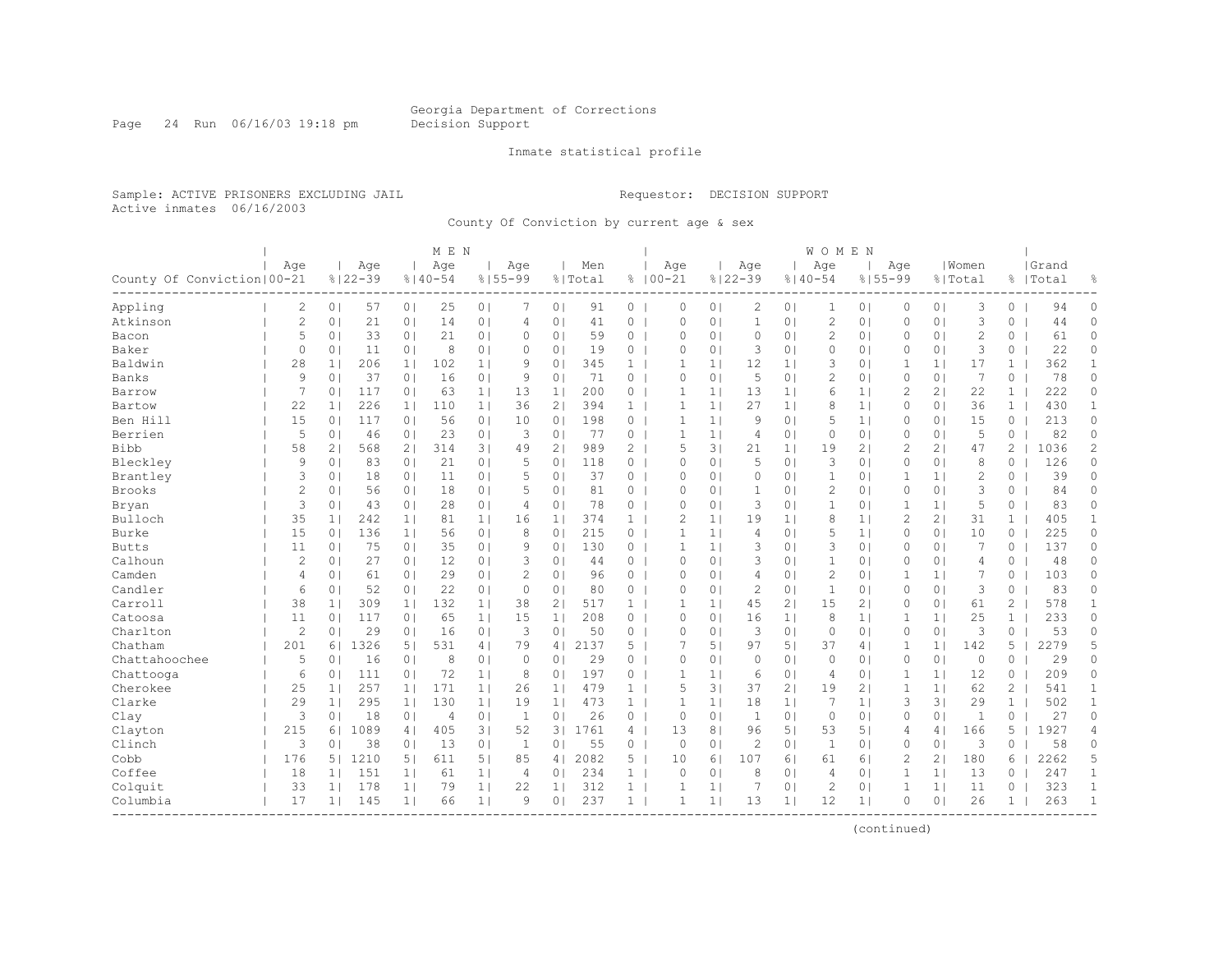Page 25 Run 06/16/03 19:18 pm Decision Support

Inmate statistical profile

Active inmates 06/16/2003

Sample: ACTIVE PRISONERS EXCLUDING JAIL Requestor: DECISION SUPPORT

County Of Conviction by current age & sex (continued)

|                                      |                |                |             |                | M E N          |                 |                |                       |         |                       |                |                 |                |                | WOMEN        |                |                |                 |                |                       |           |                |
|--------------------------------------|----------------|----------------|-------------|----------------|----------------|-----------------|----------------|-----------------------|---------|-----------------------|----------------|-----------------|----------------|----------------|--------------|----------------|----------------|-----------------|----------------|-----------------------|-----------|----------------|
|                                      | Age            |                | Age         |                | Age            |                 | Aqe            |                       | Men     |                       | Age            |                 | Age            |                | Age          |                | Age            |                 | Women          |                       | Grand     |                |
| County Of Conviction   00-21         |                |                | $8122 - 39$ |                | $8140 - 54$    |                 | $8155 - 99$    |                       | % Total |                       | $8100 - 21$    |                 | $8122 - 39$    |                | $8140 - 54$  |                | $8155 - 99$    |                 | % Total        |                       | %   Total | 욲              |
| Cook                                 | 8              | 0 <sub>1</sub> | 77          | 0 <sub>1</sub> | 44             | 0 <sub>1</sub>  | 5              | 0 <sub>1</sub>        | 134     | 0                     | $\Omega$       | 0 <sup>1</sup>  | 8              | 0 <sub>1</sub> |              | 1 <sub>1</sub> | 0              | 0 <sub>1</sub>  | 15             | 0                     | 149       | 0              |
| Coweta                               | 34             | 1 <sub>1</sub> | 264         | 1 <sub>1</sub> | 103            | 1 <sub>1</sub>  | 16             | 1 <sub>1</sub>        | 417     | $\mathbf{1}$          | $\Omega$       | $\circ$         | 17             | 1 <sub>1</sub> | 6            | 1 <sub>1</sub> | 0              | 0 <sub>1</sub>  | 23             | $\mathbf{1}$          | 440       | 1              |
| Crawford                             | 0              | 0 <sub>1</sub> | 15          | 0 <sub>1</sub> | 3              | 0 <sup>1</sup>  | $\circ$        | 0 <sub>1</sub>        | 18      | 0                     |                | $\mathbf{1}$    | 1              | 0 <sub>1</sub> | 1            | 0 <sub>1</sub> | $\Omega$       | 0 <sub>1</sub>  | 3              | $\circ$               | 21        | 0              |
| Crisp                                | 23             | 1 <sub>1</sub> | 160         | 1 <sub>1</sub> | 71             | 1 <sub>1</sub>  | 9              | 0 <sub>1</sub>        | 263     | $\mathbf{1}$          | 1              | 1 <sup>1</sup>  | 13             | 1 <sub>1</sub> | 3            | 0 <sub>1</sub> | 1              | 1 <sub>1</sub>  | 18             | $\mathbf{1}$          | 281       | $\mathbf{1}$   |
| Dade                                 | 3              | 0 <sub>1</sub> | 53          | 0 <sub>1</sub> | 43             | 0 <sup>1</sup>  | 9              | 0 <sub>1</sub>        | 108     | $\overline{0}$        | $\Omega$       | 0 <sub>1</sub>  | $\mathbf{2}$   | 0 <sup>1</sup> | 0            | 0 <sub>1</sub> | $\mathbf{0}$   | 0 <sub>1</sub>  | $\overline{2}$ | $\circ$               | 110       | $\circ$        |
| Dawson                               | 4              | 0 <sub>1</sub> | 37          | 0 <sub>1</sub> | 26             | 0 <sub>1</sub>  |                | 0 <sub>1</sub>        | 74      | 0                     | $\circ$        | 0 <sub>1</sub>  | 3              | 0 <sub>1</sub> | 1            | 0 <sub>1</sub> | 0              | 0 <sub>1</sub>  | $\overline{4}$ | 0                     | 78        | 0              |
| Decatur                              | 22             | 1 <sub>1</sub> | 187         | 1 <sub>1</sub> | 72             | 1 <sub>1</sub>  | 8              | 0                     | 289     | $\mathbf{1}$          |                | $\mathbf{1}$    | 20             | 1 <sub>1</sub> | 5            | 1 <sub>1</sub> | $\Omega$       | 0 <sub>1</sub>  | 26             | 1                     | 315       | 1              |
| DeKalb                               | 262            | 8              | 1759        | 7 <sub>1</sub> | 714            | 6 <sup>1</sup>  | 97             | 5 <sub>1</sub>        | 2832    | 6                     | 16             | 10 <sup>°</sup> | 84             | 41             | 45           | 5 <sub>1</sub> |                | 8 <sub>1</sub>  | 152            | 5                     | 2984      | 6              |
| Dodge                                | 13             | 0 <sub>1</sub> | 116         | 0 <sub>1</sub> | 63             | 1 <sub>1</sub>  | 5              | 0                     | 197     | 0                     | $\Omega$       | 0               | 12             | 1 <sub>1</sub> | 5            | 1 <sub>1</sub> | $\Omega$       | 0 <sub>1</sub>  | 17             | 1                     | 214       | 0              |
| Dooly                                | 6              | 0 <sub>1</sub> | 76          | 0 <sub>1</sub> | 37             | 0 <sup>1</sup>  | 1              | 0                     | 120     | 0                     | $\Omega$       | 0 <sup>1</sup>  | 2              | 0 <sup>1</sup> | $\mathbf{1}$ | $\circ$        | 0              | 0 <sub>1</sub>  | 3              | 0                     | 123       | 0              |
| Dougherty                            | 43             | 1 <sub>1</sub> | 592         | 2 <sub>1</sub> | 235            | 2 <sub>1</sub>  | 36             | 2                     | 906     | $\overline{2}$        |                | $\mathbf{1}$    | 36             | 2 <sub>1</sub> | 23           | 2 <sub>1</sub> | $\overline{c}$ | 21              | 62             | $\mathbf{2}^-$        | 968       | $\overline{c}$ |
| Douglas                              | 42             | 1 <sub>1</sub> | 475         | 2 <sub>1</sub> | 204            | 2 <sub>1</sub>  | 31             | $\mathbf{2}^{\prime}$ | 752     | $\overline{2}$        | $\overline{c}$ | 1 <sup>1</sup>  | 37             | 2 <sub>1</sub> | 28           | 31             | $\overline{c}$ | 21              | 69             | $\mathbf{2}^{\prime}$ | 821       | $\overline{c}$ |
| Early                                | 6              | 0 <sub>1</sub> | 49          | 0 <sub>1</sub> | 14             | 0 <sub>1</sub>  | 5              | 0 <sub>1</sub>        | 74      | 0                     | $\Omega$       | $\Omega$        | 3              | 0 <sub>1</sub> | $\mathbf{1}$ | 0 <sub>1</sub> | $\Omega$       | 0 <sub>1</sub>  | 4              | 0                     | 78        | $\Omega$       |
| Echols                               | 1              | 0 <sub>1</sub> | 7           | 0 <sub>1</sub> | $\overline{c}$ | 0 <sub>1</sub>  | $\mathcal{D}$  | 0 <sub>1</sub>        | 12      | $0-1$                 | $\Omega$       | $\Omega$        | $\circ$        | $\Omega$       | $\Omega$     | 0 <sub>1</sub> | 0              | 0 <sub>1</sub>  | $\Omega$       | $\Omega$              | 12        | 0              |
| Effingham                            | 23             | 1 <sup>1</sup> | 86          | 0 <sub>1</sub> | 32             | 0 <sub>1</sub>  | 5              | 0 <sub>1</sub>        | 146     | $\overline{0}$        | $\mathcal{D}$  | 1 <sup>1</sup>  | $\overline{4}$ | 0 <sub>1</sub> | 5            | 1 <sub>1</sub> | 1              | 1 <sup>1</sup>  | 12             | 0                     | 158       | 0              |
| Elbert                               | 6              | 0 <sub>1</sub> | 105         | 0 <sub>1</sub> | 51             | 0 <sub>1</sub>  | 9              | 0 <sub>1</sub>        | 171     | $\circ$               | $\Omega$       | 0 <sub>1</sub>  | 8              | 0 <sub>1</sub> | 5            | 1 <sub>1</sub> | 0              | 0 <sub>1</sub>  | 13             | 0                     | 184       | 0              |
| Emanuel                              | 18             | 1 <sub>1</sub> | 94          | 0 <sub>1</sub> | 39             | 0 <sup>1</sup>  |                | 0                     | 158     | 0                     | $\Omega$       | 0 <sup>1</sup>  | 5              | 0 <sup>1</sup> | 1            | $\circ$        | 0              | 0 <sub>1</sub>  | 6              | 0                     | 164       | 0              |
| Evans                                | 5              | 0 <sub>1</sub> | 60          | 0 <sub>1</sub> | 12             | 0 <sup>1</sup>  | $\overline{2}$ | 0                     | 79      | 0                     | $\Omega$       | 0 <sup>1</sup>  | 1              | 0 <sup>1</sup> | $\mathbf{1}$ | $\circ$        | $\Omega$       | 0 <sub>1</sub>  | $\overline{2}$ | $\Omega$              | 81        | $\Omega$       |
| Fannin                               | 5              | 0 <sub>1</sub> | 72          | 0 <sub>1</sub> | 43             | 0 <sub>1</sub>  | 10             | 0                     | 130     | 0                     |                | $\mathbf{1}$    | 5              | 0 <sup>1</sup> | 5            | 1 <sub>1</sub> | 1              | 1 <sup>1</sup>  | 12             | 0                     | 142       | 0              |
| Fayette                              | 19             | 1 <sub>1</sub> | 139         | 1 <sub>1</sub> | 76             | 1 <sub>1</sub>  | 17             | 1 <sub>1</sub>        | 251     | 1                     |                | $\mathbf{1}$    | 11             | 1 <sub>1</sub> | 12           | 1 <sub>1</sub> | 1              | 1               | 25             | 1                     | 276       | 1              |
| Floyd                                | 50             | 1 <sub>1</sub> | 451         | 2 <sub>1</sub> | 194            | 2 <sub>1</sub>  | 39             | $\mathbf{2}^{\prime}$ | 734     | $\overline{2}$        |                | 5 <sub>1</sub>  | 48             | 3 <sub>1</sub> | 30           | 31             | 3              | 3 <sup>1</sup>  | 88             | 3                     | 822       | $\overline{c}$ |
| Forsyth                              | 8              | 0 <sub>1</sub> | 113         | 0 <sub>1</sub> | 55             | 0 <sup>1</sup>  | 19             | 11                    | 195     | $\overline{0}$        | $\mathbf{0}$   | 0 <sub>1</sub>  | 8              | 0 <sup>1</sup> | 6            | 1 <sub>1</sub> | $\mathbf{1}$   | 1 <sup>1</sup>  | 15             | $\circ$               | 210       | $\circ$        |
| Franklin                             | 8              | 0 <sub>1</sub> | 69          | 0 <sub>1</sub> | 40             | 0 <sup>1</sup>  | 7              | 0 <sub>1</sub>        | 124     | $\overline{0}$        | $\bigcap$      | 0 <sub>1</sub>  | $\mathbf{1}$   | 0 <sup>1</sup> | 5            | 11             | $\mathbf{0}$   | 0 <sub>1</sub>  | 6              | $\circ$               | 130       | 0              |
| Fulton                               | 245            | 71             | 2294        | 9 <sub>1</sub> | 1185           | 10 <sup>1</sup> | 204            | 101                   | 3928    | 9                     | 5              | 31              | 83             | 41             | 65           | 71             | 10             | 11 <sup>1</sup> | 163            | 5                     | 4091      | 9              |
| Gilmer                               | 6              | 0 <sub>1</sub> | 96          | 0 <sub>1</sub> | 49             | 0 <sup>1</sup>  | 20             | 1 <sub>1</sub>        | 171     | 0                     | $\Omega$       | 0 <sup>1</sup>  | 5              | 0 <sup>1</sup> | 5            | 1 <sub>1</sub> | 1              | 1               | 11             | 0                     | 182       | 0              |
| Glascock                             | 1              | 0 <sub>1</sub> | 5           | 0 <sup>1</sup> | 2              | 0               | 1              | 0                     | 9       | 0                     | $\Omega$       | 0 <sup>1</sup>  | 1              | 01             | $\Omega$     | $\circ$        | $\Omega$       | 0 <sub>1</sub>  | 1              | 0                     | 10        | 0              |
| Glynn                                | 26             | 1 <sub>1</sub> | 290         | 1 <sup>1</sup> | 146            | 1 <sub>1</sub>  | 26             | 1 <sup>1</sup>        | 488     | 1                     | $\Omega$       | $\Omega$        | 17             | 1 <sub>1</sub> | 5            | 1 <sub>1</sub> | 1              | 1               | 23             | $\mathbf{1}$          | 511       | $\mathbf{1}$   |
| Gordon                               | 15             | 0 <sub>1</sub> | 158         | 1 <sub>1</sub> | 79             | 1 <sub>1</sub>  | 19             | 1 <sub>1</sub>        | 271     | $\mathbf{1}$          | 3              | $\overline{2}$  | 19             | 1 <sup>1</sup> | 7            | 1 <sub>1</sub> | $\mathbf{1}$   | 1 <sup>1</sup>  | 30             | $\mathbf{1}$          | 301       | $\mathbf{1}$   |
| Grady                                | 21             | 1 <sub>1</sub> | 158         | 1 <sup>1</sup> | 59             | 0 <sub>1</sub>  | 10             | 0 <sub>1</sub>        | 248     | $\mathbf{1}$          |                | $\mathbf{1}$    | 18             | 1 <sub>1</sub> | $\mathbf{2}$ | 0 <sub>1</sub> | 1              | 1               | 22             | $\mathbf{1}$          | 270       | $\mathbf{1}$   |
| Greene                               | 16             | 0 <sub>1</sub> | 84          | 0 <sub>1</sub> | 21             | 0 <sub>1</sub>  | $\overline{4}$ | 0 <sub>1</sub>        | 125     | 0                     | $\circ$        | 0 <sup>1</sup>  | $\overline{c}$ | 0 <sub>1</sub> | 3            | 0 <sub>1</sub> | $\mathbf{1}$   | 1               | 6              | $\circ$               | 131       | 0              |
| Gwinnett                             | 118            | 4              | 786         | 3              | 341            | 3 <sup>1</sup>  | 74             | 4 <sub>1</sub>        | 1319    | 3 <sup>1</sup>        | $\overline{4}$ | 31              | 70             | 4 <sub>1</sub> | 42           | 4              | 2              | 21              | 118            | 4                     | 1437      | 3              |
| Habersham                            | 7              | 0 <sub>1</sub> | 50          | 0 <sub>1</sub> | 33             | 0 <sub>1</sub>  | $\mathbf{1}$   | 0                     | 91      | 0                     | $\mathbf{0}$   | 0 <sup>1</sup>  | 3              | 0 <sup>1</sup> | 3            | 0 <sub>1</sub> | $\mathbf{0}$   | 0 <sub>1</sub>  | 6              | $\circ$               | 97        | 0              |
| Hall                                 | 45             | 1 <sub>1</sub> | 352         | 1 <sub>1</sub> | 226            | 2 <sub>1</sub>  | 42             | 2 <sub>1</sub>        | 665     | $\mathbf{2}^{\prime}$ | $\overline{c}$ | 1 <sub>1</sub>  | 39             | 2 <sub>1</sub> | 16           | 2 <sub>1</sub> | 3              | 3 <sub>1</sub>  | 60             | $\overline{c}$        | 725       | 2              |
| Hancock                              | $\overline{c}$ | 0 <sub>1</sub> | 13          | 0 <sub>1</sub> | 12             | 0 <sub>1</sub>  | $\overline{c}$ | 0                     | 29      | 0                     | $\Omega$       | 0 <sub>1</sub>  | 1              | 0 <sub>1</sub> | 1            | 0 <sub>1</sub> | 0              | 0 <sub>1</sub>  | $\overline{c}$ | 0                     | 31        | $\circ$        |
| Haralson<br>________________________ | 6              | 0 <sub>1</sub> | 60          | 0 <sub>1</sub> | 29             | 0 <sub>1</sub>  | 5              | 0 <sub>1</sub>        | 100     | $\circ$               | $\Omega$       | 0 <sub>1</sub>  | $\overline{1}$ | 0 <sub>1</sub> | 1            | 0 <sub>1</sub> | $\Omega$       | 0 <sub>1</sub>  | $\overline{c}$ | 0                     | 102       | $\circ$        |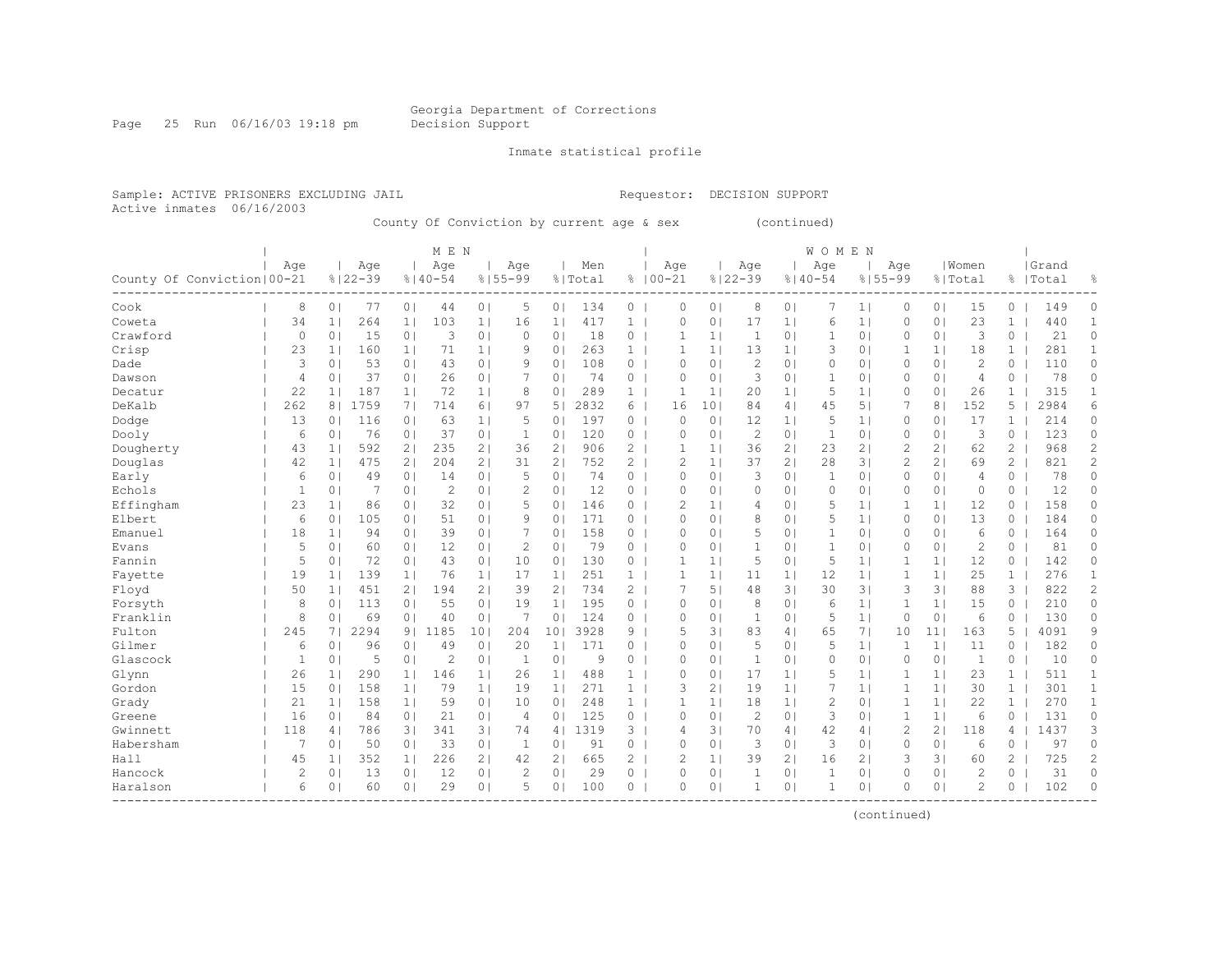Page 26 Run 06/16/03 19:18 pm Decision Support

Inmate statistical profile

Active inmates 06/16/2003

Sample: ACTIVE PRISONERS EXCLUDING JAIL Requestor: DECISION SUPPORT

County Of Conviction by current age & sex (continued)

|                              |                |                |             |                | M E N       |                |                |                |         |                |                |                |                |                | <b>WOMEN</b>   |                |                |                |                |              |           |              |
|------------------------------|----------------|----------------|-------------|----------------|-------------|----------------|----------------|----------------|---------|----------------|----------------|----------------|----------------|----------------|----------------|----------------|----------------|----------------|----------------|--------------|-----------|--------------|
|                              | Age            |                | Age         |                | Age         |                | Aqe            |                | Men     |                | Age            |                | Age            |                | Age            |                | Age            |                | Women          |              | Grand     |              |
| County Of Conviction   00-21 |                |                | $8122 - 39$ |                | $8140 - 54$ |                | $8155 - 99$    |                | % Total |                | $8100 - 21$    |                | $8122 - 39$    |                | $8140 - 54$    | $8155 - 99$    |                |                | % Total        |              | %   Total | 욲            |
| Harris                       | 8              | 0 <sup>1</sup> | 64          | 0 <sub>1</sub> | 28          | 0 <sub>1</sub> | 3              | 0 <sub>1</sub> | 103     | $\circ$        | 0              | 0 <sup>1</sup> | 2              | 0 <sub>1</sub> | 0              | 0 <sub>1</sub> | 0              | 0 <sub>1</sub> | $\overline{c}$ | 0            | 105       | 0            |
| Hart                         | 7              | 0 <sub>1</sub> | 59          | 0 <sub>1</sub> | 23          | 0 <sup>1</sup> | 5              | 0 <sub>1</sub> | 94      | 0              | $\Omega$       | 0 <sub>1</sub> | 4              | 0 <sup>1</sup> | 2              | 0 <sub>1</sub> | $\Omega$       | 0 <sub>1</sub> | 6              | $\Omega$     | 100       | 0            |
| Heard                        | $\mathbf{1}$   | 0 <sup>1</sup> | 20          | 0 <sub>1</sub> | 13          | 0 <sub>1</sub> | 9              | 0 <sub>1</sub> | 43      | 0              | 1              | 1 <sup>1</sup> | $\overline{2}$ | 0 <sub>1</sub> | 1              | 0 <sub>1</sub> | $\Omega$       | 0 <sub>1</sub> | 4              | $\circ$      | 47        | 0            |
| Henry                        | 19             | 1              | 230         | 11             | 98          | 1 <sup>1</sup> | 17             | 1 <sub>1</sub> | 364     | $\mathbf{1}$   | $\mathcal{D}$  | 1 <sup>1</sup> | 18             | 1 <sub>1</sub> | 6              | 1 <sub>1</sub> | 1              | 1              | 27             | $\mathbf{1}$ | 391       | $\mathbf{1}$ |
| Houston                      | 37             | 1 <sup>1</sup> | 282         | 1 <sup>1</sup> | 145         | 1 <sup>1</sup> | 7              | 0 <sub>1</sub> | 471     | $\mathbf{1}$   | $\overline{c}$ | 1 <sup>1</sup> | 22             | 1 <sub>1</sub> | 13             | 1 <sub>1</sub> | $\mathbf{1}$   | 11             | 38             | $\mathbf{1}$ | 509       | $\mathbf{1}$ |
| Irwin                        | 6              | 0 <sub>1</sub> | 50          | 0 <sub>1</sub> | 21          | 0 <sub>1</sub> | 4              | 0 <sub>1</sub> | 81      | 0              |                | 1 <sup>1</sup> | $\circ$        | 0 <sub>1</sub> | 1              | 0 <sub>1</sub> | 0              | 0 <sub>1</sub> | $\overline{2}$ | 0            | 83        | $\circ$      |
| Jackson                      | 6              | 0 <sub>1</sub> | 112         | 0 <sub>1</sub> | 79          | 1 <sub>1</sub> | 11             | 1 <sub>1</sub> | 208     | 0              | $\Omega$       | 0 <sup>1</sup> | 9              | 01             | 1              | $\circ$        | 1              | 1 <sub>1</sub> | 11             | 0            | 219       | 0            |
| Jasper                       | 3              | 0 <sub>1</sub> | 36          | 0 <sub>1</sub> | 9           | 0 <sup>1</sup> | $\overline{c}$ | 0              | 50      | 0              | $\Omega$       | 0 <sup>1</sup> | $\circ$        | 0 <sup>1</sup> | $\overline{2}$ | $\circ$        | $\Omega$       | 0 <sub>1</sub> | $\overline{2}$ | 0            | 52        | $\Omega$     |
| Jeff Davis                   | 6              | 0 <sub>1</sub> | 29          | 0 <sub>1</sub> | 20          | 0 <sup>1</sup> | 2              | $\Omega$       | 57      | 0              | $\Omega$       | $\Omega$       | 1              | $\Omega$       | $\mathbf{2}$   | 0 <sub>1</sub> | $\Omega$       | 0 <sub>1</sub> | 3              | 0            | 60        | $\Omega$     |
| Jefferson                    | 9              | 0 <sub>1</sub> | 67          | 0 <sub>1</sub> | 24          | 0 <sub>1</sub> | 5              | 0 <sub>1</sub> | 105     | $\circ$        | $\Omega$       | $\Omega$       | $\overline{2}$ | 0 <sup>1</sup> | 1              | 0 <sub>1</sub> | $\Omega$       | 0 <sub>1</sub> | 3              | 0            | 108       | 0            |
| Jenkins                      | 10             | 0 <sub>1</sub> | 70          | 0 <sub>1</sub> | 24          | 0 <sub>1</sub> | 5              | 0 <sub>1</sub> | 109     | $\circ$        | $\Omega$       | $\Omega$       | $\mathbf{2}$   | 0 <sub>1</sub> | $\mathbf{2}$   | 0 <sub>1</sub> | $\Omega$       | 0 <sub>1</sub> | 4              | 0            | 113       | 0            |
| Johnson                      | 3              | 0 <sub>1</sub> | 33          | 0 <sub>1</sub> | 13          | 0 <sub>1</sub> | 3              | 0              | 52      | 0              | $\Omega$       | 0 <sub>1</sub> | $\overline{c}$ | $\Omega$       | 0              | 0 <sub>1</sub> | $\Omega$       | 0 <sub>1</sub> | $\overline{c}$ | 0            | 54        | $\Omega$     |
| Jones                        | 8              | 0 <sub>1</sub> | 78          | 0 <sub>1</sub> | 24          | 0 <sub>1</sub> | 5              | 0 <sub>1</sub> | 115     | $\overline{0}$ | $\overline{c}$ | 1 <sup>1</sup> | 5              | 0 <sup>1</sup> | 0              | 0 <sub>1</sub> | 0              | 0 <sub>1</sub> | $\overline{7}$ | 0            | 122       | 0            |
| Lamar                        | 3              | 0 <sub>1</sub> | 50          | 0 <sub>1</sub> | 36          | 0 <sub>1</sub> | 6              | 0 <sub>1</sub> | 95      | 0              | $\Omega$       | 0 <sub>1</sub> | $\overline{c}$ | 0 <sub>1</sub> | 4              | 0 <sub>1</sub> | 0              | 0 <sub>1</sub> | 6              | 0            | 101       | 0            |
| Lanier                       | 4              | 0 <sub>1</sub> | 28          | 0 <sub>1</sub> | 5           | 0 <sub>1</sub> | $\overline{4}$ | 0 <sub>1</sub> | 41      | $\overline{0}$ | $\Omega$       | 0 <sub>1</sub> | $\circ$        | 0 <sub>1</sub> | 1              | 0 <sub>1</sub> | 0              | 0 <sub>1</sub> | 1              | 0            | 42        | 0            |
| Laurens                      | 13             | 0 <sub>1</sub> | 148         | 1 <sub>1</sub> | 65          | 1 <sub>1</sub> | 8              | 0 <sub>1</sub> | 234     | $\mathbf{1}$   | $\Omega$       | 0 <sup>1</sup> | 8              | 0 <sup>1</sup> | 5              | 1 <sub>1</sub> | $\Omega$       | 0 <sub>1</sub> | 13             | 0            | 247       | 1            |
| Lee                          | $\mathbf{2}$   | 0 <sub>1</sub> | 31          | 0 <sub>1</sub> | 16          | 0 <sub>1</sub> | 3              | $\Omega$       | 52      | 0              | $\Omega$       | $\Omega$       | $\mathbf{1}$   | $\circ$        | $\Omega$       | 0 <sub>1</sub> | $\Omega$       | 0 <sub>1</sub> | 1              | $\Omega$     | 53        | $\Omega$     |
| Liberty                      | 20             | 1 <sub>1</sub> | 175         | 1 <sub>1</sub> | 47          | 0 <sub>1</sub> | 10             | $\Omega$       | 252     | $\mathbf{1}$   | $\mathcal{D}$  | 1 <sup>1</sup> | 9              | 0 <sup>1</sup> | 6              | 1 <sub>1</sub> | 1              | 1 <sup>1</sup> | 18             | $\mathbf{1}$ | 270       | 1            |
| Lincoln                      | 3              | 0 <sub>1</sub> | 22          | 0 <sub>1</sub> | 13          | 0 <sub>1</sub> | $\overline{c}$ | 0 <sub>1</sub> | 40      | 0              | $\circ$        | 0 <sub>1</sub> | $\circ$        | 0 <sub>1</sub> | 1              | 0 <sub>1</sub> | $\Omega$       | 0 <sub>1</sub> | 1              | $\Omega$     | 41        | $\Omega$     |
| Long                         | 7              | 0 <sup>1</sup> | 40          | 0 <sub>1</sub> | 16          | 0 <sub>1</sub> | $\overline{c}$ | 0 <sub>1</sub> | 65      | 0              | $\circ$        | 0 <sub>1</sub> | 3              | 0 <sub>1</sub> | 1              | 0 <sub>1</sub> | 0              | 0 <sub>1</sub> | 4              | 0            | 69        | 0            |
| Lowndes                      | 42             | 1 <sub>1</sub> | 338         | 1 <sup>1</sup> | 152         | 1 <sub>1</sub> | 22             | 1 <sub>1</sub> | 554     | $\mathbf{1}$   | $\Omega$       | 0 <sub>1</sub> | 20             | 1 <sup>1</sup> | 11             | 1 <sub>1</sub> | 1              | 1 <sup>1</sup> | 32             | $\mathbf{1}$ | 586       | $\mathbf{1}$ |
| Lumpkin                      | $\overline{c}$ | 0 <sub>1</sub> | 35          | 0 <sub>1</sub> | 18          | 0 <sub>1</sub> | 8              | 0 <sub>1</sub> | 63      | 0              | $\Omega$       | $\Omega$       | 3              | $\Omega$       | $\mathbf{1}$   | 0 <sub>1</sub> | $\mathbf{0}$   | 0 <sub>1</sub> | 4              | $\Omega$     | 67        | $\circ$      |
| Macon                        | 3              | 0 <sub>1</sub> | 43          | 0 <sub>1</sub> | 18          | 0 <sub>1</sub> | $\overline{4}$ | 0 <sub>1</sub> | 68      | 0              | $\Omega$       | 0 <sub>1</sub> | $\circ$        | 0 <sup>1</sup> | 3              | 0 <sub>1</sub> | $\Omega$       | 0 <sub>1</sub> | 3              | 0            | 71        | $\circ$      |
| Madison                      | 5              | 0 <sub>1</sub> | 70          | 0 <sub>1</sub> | 25          | 0 <sub>1</sub> | 10             | 0 <sub>1</sub> | 110     | $\circ$        | $\Omega$       | 0 <sup>1</sup> | 5              | 01             | $\overline{c}$ | 0 <sub>1</sub> | 0              | 0 <sub>1</sub> | 7              | 0            | 117       | 0            |
| Marion                       | $\overline{4}$ | 0 <sub>1</sub> | 21          | 0 <sub>1</sub> | 12          | 0 <sup>1</sup> | 3              | 0              | 40      | 0              | $\Omega$       | 0 <sup>1</sup> | $\circ$        | 0              | 1              | $\circ$        |                | 1 <sub>1</sub> | $\overline{2}$ | 0            | 42        | 0            |
| McDuffie                     | 11             | 0 <sub>1</sub> | 119         | 0 <sub>1</sub> | 49          | 0 <sup>1</sup> | 14             | 1 <sup>1</sup> | 193     | 0              | $\Omega$       | 0 <sup>1</sup> | 5              | 0 <sup>1</sup> | 1              | 0 <sub>1</sub> | $\Omega$       | 0 <sub>1</sub> | 6              | $\Omega$     | 199       | $\Omega$     |
| McIntosh                     | $\overline{4}$ | 0 <sub>1</sub> | 40          | 0 <sub>1</sub> | 27          | 0 <sup>1</sup> | 3              | 0              | 74      | 0              | $\Omega$       | 0 <sup>1</sup> | $\circ$        | 0 <sup>1</sup> | $\mathbf{1}$   | 0 <sub>1</sub> | $\Omega$       | 0 <sub>1</sub> | 1              | 0            | 75        | $\Omega$     |
| Meriwether                   | 14             | 0 <sub>1</sub> | 119         | 0 <sub>1</sub> | 55          | 0 <sub>1</sub> | 15             | 1 <sub>1</sub> | 203     | 0              | 2              | 1 <sup>1</sup> | 10             | 1 <sub>1</sub> | 5              | 1 <sub>1</sub> | 1              | 1 <sub>1</sub> | 18             | $\mathbf{1}$ | 221       | 0            |
| Miller                       | $\mathbf{1}$   | 0 <sub>1</sub> | 20          | 0 <sub>1</sub> | 8           | 0 <sub>1</sub> | $\mathbf{1}$   | 0 <sub>1</sub> | 30      | $\circ$        | 0              | 0 <sub>1</sub> | $\mathbf{1}$   | 0 <sup>1</sup> | $\Omega$       | 0 <sub>1</sub> | $\Omega$       | 0 <sub>1</sub> | 1              | 0            | 31        | 0            |
| Mitchell                     | 12             | 0 <sub>1</sub> | 137         | 1 <sup>1</sup> | 50          | 0 <sub>1</sub> | 7              | 0 <sub>1</sub> | 206     | 0              | 1              | 1 <sup>1</sup> | 10             | 1 <sub>1</sub> | 5              | 1 <sub>1</sub> | $\Omega$       | 0 <sub>1</sub> | 16             | $\mathbf{1}$ | 222       | 0            |
| Monroe                       | 11             | 0 <sub>1</sub> | 62          | 0 <sub>1</sub> | 47          | 0 <sub>1</sub> | 8              | 0 <sub>1</sub> | 128     | 0 <sub>1</sub> | $\Omega$       | 0 <sub>1</sub> | 4              | 0 <sup>1</sup> | $\overline{c}$ | 0 <sub>1</sub> | 0              | 0 <sub>1</sub> | 6              | $\Omega$     | 134       | $\circ$      |
| Montgomery                   | 4              | 0 <sub>1</sub> | 29          | 0 <sub>1</sub> | 12          | 0 <sub>1</sub> | 3              | 0              | 48      | $\overline{0}$ | $\Omega$       | 0 <sub>1</sub> | $\circ$        | 0 <sup>1</sup> | 2              | 0 <sub>1</sub> | 0              | 0 <sub>1</sub> | $\overline{c}$ | 0            | 50        | 0            |
| Morgan                       | 9              | 0 <sub>1</sub> | 73          | 0 <sub>1</sub> | 22          | 0 <sub>1</sub> | 8              | 0 <sub>1</sub> | 112     | $\circ$        | $\Omega$       | 0 <sub>1</sub> | 7              | 0 <sub>1</sub> | 1              | 0 <sub>1</sub> | 0              | 0 <sub>1</sub> | 8              | 0            | 120       | 0            |
| Murray                       | 13             | 0 <sub>1</sub> | 91          | 0 <sup>1</sup> | 43          | 0 <sup>1</sup> | 17             | 1 <sub>1</sub> | 164     | 0              | $\Omega$       | $\circ$        | 6              | $\circ$        | 3              | $\circ$        | 0              | 0 <sub>1</sub> | 9              | 0            | 173       | 0            |
| Muscogee                     | 120            | 4              | 902         | $\overline{3}$ | 426         | 4 <sup>1</sup> | 55             | 3 <sub>1</sub> | 1503    | $\overline{3}$ | $\overline{4}$ | 31             | 69             | 4 <sub>1</sub> | 32             | 31             | $\mathfrak{D}$ | 21             | 107            | 3            | 1610      | 3            |
|                              |                |                |             |                |             |                |                |                |         |                |                |                |                |                |                |                |                |                |                |              |           |              |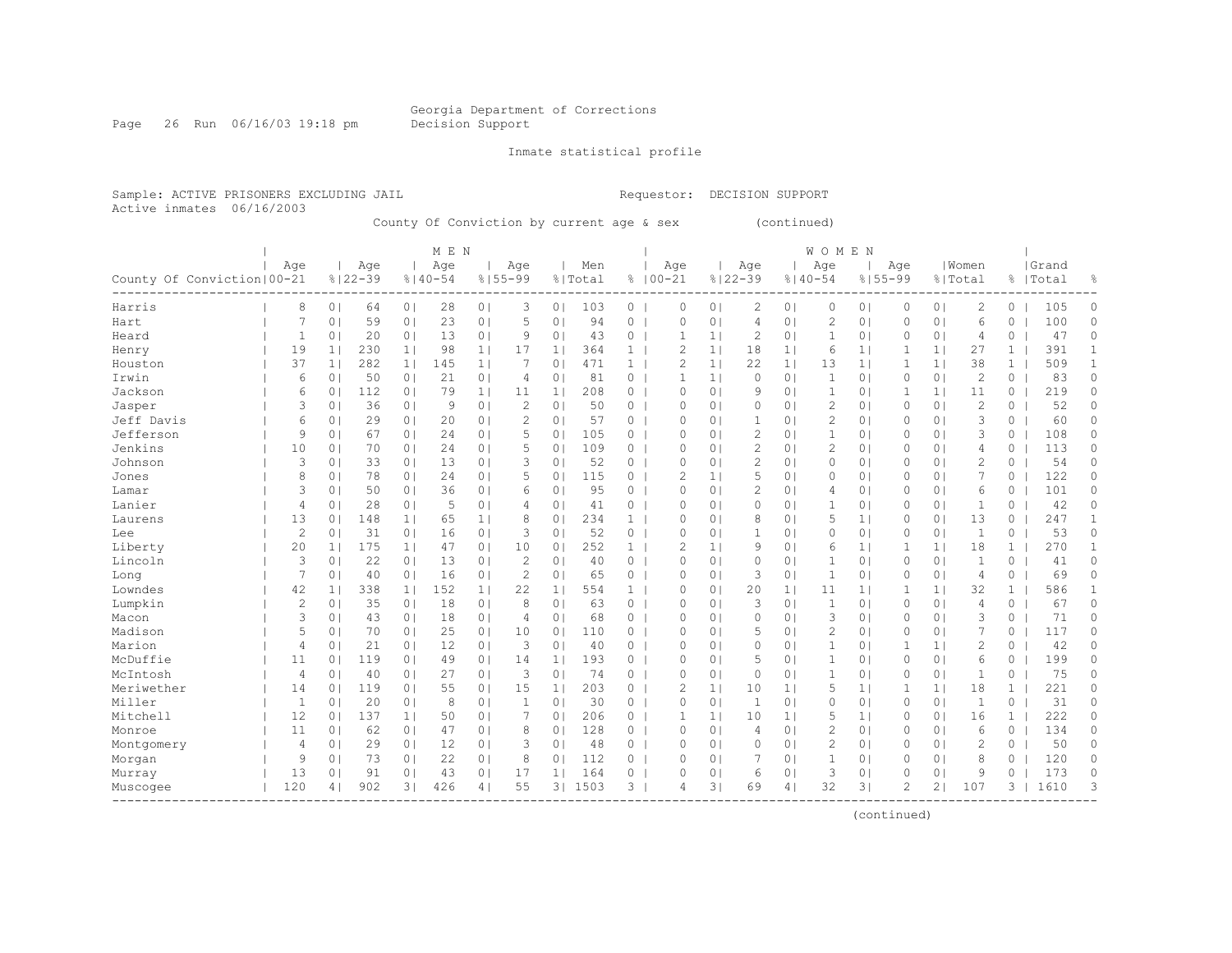Page 27 Run 06/16/03 19:18 pm Decision Support

Inmate statistical profile

Sample: ACTIVE PRISONERS EXCLUDING JAIL Requestor: DECISION SUPPORT Active inmates 06/16/2003

County Of Conviction by current age & sex (continued)

|                              |                |                |                |                | M E N       |                |                |                |         |                |                |                |                |                | <b>WOMEN</b>   |                |                |                |                |                |           |              |
|------------------------------|----------------|----------------|----------------|----------------|-------------|----------------|----------------|----------------|---------|----------------|----------------|----------------|----------------|----------------|----------------|----------------|----------------|----------------|----------------|----------------|-----------|--------------|
|                              | Age            |                | Age            |                | Age         |                | Aqe            |                | Men     |                | Age            |                | Age            |                | Age            |                | Age            |                | Women          |                | Grand     |              |
| County Of Conviction   00-21 |                |                | $8122 - 39$    |                | $8140 - 54$ |                | $8155 - 99$    |                | % Total |                | $8100 - 21$    |                | $8122 - 39$    |                | $8140 - 54$    | $8155 - 99$    |                |                | % Total        |                | %   Total | 욲            |
| Newton                       | 16             | 0 <sup>1</sup> | 229            | 1 <sub>1</sub> | 112         | 1 <sub>1</sub> | 18             | 1 <sub>1</sub> | 375     | $\mathbf{1}$   | 2              | 1 <sub>1</sub> | 18             | 1              | 7              | 1 <sub>1</sub> | 1              | 1 <sub>1</sub> | 28             | 1              | 403       | 1            |
| Oconee                       | $\mathbf{2}$   | 0 <sub>1</sub> | 35             | 0 <sub>1</sub> | 12          | 0 <sup>1</sup> | 3              | 0 <sub>1</sub> | 52      | 0              | $\circ$        | 0 <sup>1</sup> | $\overline{2}$ | 0 <sup>1</sup> | 2              | 0 <sub>1</sub> | $\Omega$       | 0 <sub>1</sub> | 4              | 0              | 56        | 0            |
| Oqlethorpe                   | 4              | 0 <sub>1</sub> | 35             | 0 <sub>1</sub> | 18          | 0 <sub>1</sub> | 2              | 0 <sub>1</sub> | 59      | 0              | $\mathbf 0$    | 0 <sub>1</sub> | 3              | 0 <sub>1</sub> | 1              | 0 <sub>1</sub> | 0              | 0 <sub>1</sub> | $\overline{4}$ | 0              | 63        | $\circ$      |
| Paulding                     | 19             | 1              | 89             | 0 <sub>1</sub> | 65          | 1 <sub>1</sub> | 9              | 0 <sub>1</sub> | 182     | 0              | $\Omega$       | 0 <sub>1</sub> | 6              | 0 <sub>1</sub> | 5              | 1 <sub>1</sub> | 2              | 21             | 13             | 0              | 195       | 0            |
| Peach                        | 5              | 0 <sub>1</sub> | 52             | 0 <sub>1</sub> | 36          | 0 <sub>1</sub> | 1              | 0 <sup>1</sup> | 94      | $\circ$        | 1              | 1 <sup>1</sup> | $\mathbf{1}$   | 0 <sup>1</sup> | $\mathbf{2}$   | 0 <sub>1</sub> | 0              | 0 <sub>1</sub> | 4              | 0              | 98        | $\Omega$     |
| Pickens                      | 3              | 0 <sub>1</sub> | 53             | 0 <sub>1</sub> | 34          | 0 <sub>1</sub> | 5              | 0 <sub>1</sub> | 95      | $\circ$        | $\Omega$       | 0 <sub>1</sub> | 3              | 0 <sub>1</sub> | 1              | 0 <sub>1</sub> | 0              | 0 <sub>1</sub> | 4              | 0              | 99        | 0            |
| Pierce                       | $\overline{4}$ | 0 <sub>1</sub> | 32             | 0 <sub>1</sub> | 20          | 0 <sub>1</sub> | 3              | 0 <sub>1</sub> | 59      | $\overline{0}$ | $\Omega$       | 0 <sub>1</sub> | $\circ$        | 0 <sub>1</sub> | 0              | 0 <sub>1</sub> | 0              | 0 <sub>1</sub> | $\circ$        | $\circ$        | 59        | 0            |
| Pike                         | 4              | 0 <sub>1</sub> | 16             | 0 <sub>1</sub> | 12          | 0 <sub>1</sub> | 5              | 0              | 37      | $\circ$        | $\Omega$       | 0 <sup>1</sup> | $\circ$        | 0 <sub>1</sub> | 3              | 0 <sub>1</sub> | 0              | 0 <sub>1</sub> | 3              | 0              | 40        | 0            |
| Polk                         | 9              | 0 <sub>1</sub> | 98             | 0 <sub>1</sub> | 46          | 0 <sub>1</sub> | 8              | 0 <sub>1</sub> | 161     | 0              | $\bigcap$      | 0 <sup>1</sup> | 5              | 0 <sup>1</sup> | $\mathbf{1}$   | 0 <sub>1</sub> | $\Omega$       | 0 <sub>1</sub> | 6              | 0              | 167       | 0            |
| Pulaski                      | 11             | 0 <sub>1</sub> | 67             | 0 <sub>1</sub> | 24          | 0 <sub>1</sub> | $\overline{4}$ | 0              | 106     | $\overline{0}$ | 1              | $\mathbf{1}$   | 6              | 0 <sup>1</sup> | $\overline{c}$ | 0 <sub>1</sub> | $\mathbf{1}$   | 1 <sub>1</sub> | 10             | 0              | 116       | 0            |
| Putnam                       | 9              | 0 <sub>1</sub> | 76             | 0 <sub>1</sub> | 36          | 0 <sub>1</sub> | 7              | 0 <sub>1</sub> | 128     | $\overline{0}$ | $\circ$        | 0 <sub>1</sub> | 3              | 0 <sub>1</sub> | $\overline{c}$ | 0 <sub>1</sub> | $\Omega$       | 0 <sub>1</sub> | 5              | 0              | 133       | 0            |
| Ouitman                      | $\mathbf{1}$   | 0 <sub>1</sub> | 9              | 0 <sub>1</sub> | $\circ$     | 0 <sub>1</sub> | 0              | 0 <sub>1</sub> | 10      | $\circ$        | $\mathbf 0$    | 0 <sub>1</sub> | $\circ$        | 0 <sub>1</sub> | $\mathbf{1}$   | 0 <sub>1</sub> | $\Omega$       | 0 <sub>1</sub> | $\mathbf{1}$   | 0              | 11        | 0            |
| Rabun                        | 6              | 0 <sub>1</sub> | 31             | 0 <sub>1</sub> | 18          | 0 <sub>1</sub> | $\mathbf{1}$   | 0 <sub>1</sub> | 56      | 0              | $\mathbf{0}$   | 0 <sub>1</sub> | $\mathbf{1}$   | 0 <sup>1</sup> | $\mathbf{1}$   | 0 <sub>1</sub> | 0              | 0 <sub>1</sub> | $\overline{2}$ | 0              | 58        | $\circ$      |
| Randolph                     | 4              | 0 <sup>1</sup> | 38             | 0 <sub>1</sub> | 14          | 0 <sub>1</sub> | 3              | 0 <sup>1</sup> | 59      | 0 <sub>1</sub> | $\Omega$       | 0 <sub>1</sub> | 3              | 0 <sup>1</sup> | $\mathbf{1}$   | 0 <sub>1</sub> | $\mathbf{1}$   | 1 <sub>1</sub> | 5              | $\circ$        | 64        | $\circ$      |
| Richmond                     | 162            | 5 <sub>1</sub> | 1086           | 4 <sub>1</sub> | 485         | 4              | 71             | 3 <sup>1</sup> | 1804    | 41             | 7              | 51             | 85             | 5 <sub>1</sub> | 44             | 51             | 3              | 31             | 139            | 5              | 1943      | 4            |
| Rockdale                     | 21             | 1 <sub>1</sub> | 168            | 1 <sup>1</sup> | 103         | 1 <sup>1</sup> | 13             | 1 <sub>1</sub> | 305     | $\mathbf{1}$   | 1              | 1 <sup>1</sup> | 16             | 1 <sub>1</sub> | 6              | 1 <sub>1</sub> | 0              | 0 <sub>1</sub> | 23             | 1              | 328       | $\mathbf{1}$ |
| Schley                       | $\mathbf{1}$   | 0 <sub>1</sub> | 17             | 0 <sub>1</sub> | 3           | 0 <sub>1</sub> | $\mathbf{1}$   | 0              | 22      | 0              | $\Omega$       | 0 <sup>1</sup> | $\mathbf{1}$   | 0 <sup>1</sup> | $\Omega$       | $\circ$        | 0              | 0 <sub>1</sub> | 1              | 0              | 23        | 0            |
| Screven                      | 15             | 0 <sub>1</sub> | 95             | 0 <sub>1</sub> | 33          | 0 <sup>1</sup> | 5              | 0              | 148     | 0              | $\overline{c}$ | 1 <sup>1</sup> | 11             | 1 <sub>1</sub> | 2              | 0 <sub>1</sub> | 0              | 0 <sub>1</sub> | 15             | 0              | 163       | 0            |
| Seminole                     | 5              | 0 <sub>1</sub> | 39             | 0 <sub>1</sub> | 22          | 0 <sub>1</sub> | 6              | 0              | 72      | $\circ$        | $\mathbf{0}$   | 0 <sub>1</sub> | $\overline{4}$ | 0 <sup>1</sup> | 3              | 0 <sub>1</sub> | $\Omega$       | 0 <sub>1</sub> | 7              | 0              | 79        | 0            |
| Spalding                     | 68             | 21             | 416            | 2 <sub>1</sub> | 172         | 1 <sub>1</sub> | 29             | 1 <sub>1</sub> | 685     | $\overline{2}$ | 3              | 21             | 31             | 2 <sub>1</sub> | 16             | 2 <sub>1</sub> | $\overline{c}$ | 21             | 52             | $\mathbf{2}^-$ | 737       | 2            |
| Stephens                     | 12             | 0 <sub>1</sub> | 76             | 0 <sub>1</sub> | 35          | 0 <sub>1</sub> | 7              | 0 <sub>1</sub> | 130     | $\circ$        | 0              | 0 <sub>1</sub> | 6              | 0 <sub>1</sub> | $\mathbf{2}$   | 0 <sub>1</sub> | $\Omega$       | 0 <sub>1</sub> | 8              | 0              | 138       | 0            |
| Stewart                      | $\mathbf{1}$   | 0 <sub>1</sub> | 21             | 0 <sub>1</sub> | 8           | 0 <sub>1</sub> | $\overline{c}$ | 0 <sub>1</sub> | 32      | 0              | $\Omega$       | 0 <sub>1</sub> | $\overline{c}$ | 0 <sup>1</sup> | $\overline{c}$ | 0 <sub>1</sub> | $\Omega$       | 0 <sub>1</sub> | 4              | 0              | 36        | 0            |
| Sumter                       | 21             | 1 <sub>1</sub> | 122            | 0 <sub>1</sub> | 54          | 0 <sub>1</sub> | 5              | 0 <sub>1</sub> | 202     | $\circ$        | 1              | 1 <sup>1</sup> | 9              | $\Omega$       | 3              | 0 <sub>1</sub> | 0              | 0 <sub>1</sub> | 13             | $\Omega$       | 215       | $\Omega$     |
| Talbot                       | 4              | 0 <sub>1</sub> | 25             | 0 <sub>1</sub> | 9           | 0 <sub>1</sub> | $\Omega$       | 0 <sub>1</sub> | 38      | $\circ$        | $\Omega$       | 0 <sub>1</sub> | $\circ$        | 01             | 3              | 0 <sub>1</sub> | $\Omega$       | 0 <sub>1</sub> | 3              | $\Omega$       | 41        | 0            |
| Taliaferro                   | 1              | 0 <sub>1</sub> | $\overline{4}$ | 0 <sub>1</sub> | 3           | 0 <sub>1</sub> | 2              | 0 <sup>1</sup> | 10      | 0              | $\Omega$       | 0 <sub>1</sub> | $\circ$        | 0 <sup>1</sup> | 1              | 0 <sub>1</sub> | 0              | 0 <sub>1</sub> | 1              | 0              | 11        | 0            |
| Tattnall                     | 5              | 0 <sub>1</sub> | 69             | 0 <sup>1</sup> | 27          | 0 <sub>1</sub> | 6              | 0 <sub>1</sub> | 107     | $\circ$        | $\Omega$       | 0 <sup>1</sup> | 2              | 0 <sup>1</sup> | 5              | 1 <sub>1</sub> | $\Omega$       | 0 <sub>1</sub> | 7              | 0              | 114       | 0            |
| Taylor                       | 8              | 0 <sub>1</sub> | 52             | 0 <sup>1</sup> | 23          | 0 <sup>1</sup> | 1              | 0              | 84      | 0              | $\Omega$       | 0 <sup>1</sup> | $\overline{4}$ | 0 <sup>1</sup> | $\Omega$       | 0 <sub>1</sub> | $\Omega$       | 0 <sub>1</sub> | 4              | 0              | 88        | $\Omega$     |
| Telfair                      | 10             | 0 <sub>1</sub> | 82             | 0 <sup>1</sup> | 37          | 0 <sub>1</sub> | 2              | 0              | 131     | 0              | $\Omega$       | 0 <sup>1</sup> | 10             | 1 <sub>1</sub> | 6              | 1 <sub>1</sub> | $\Omega$       | 0 <sub>1</sub> | 16             | $\mathbf{1}$   | 147       | $\Omega$     |
| Terrell                      | 3              | 0 <sub>1</sub> | 64             | 0 <sub>1</sub> | 17          | 0 <sub>1</sub> | 3              | 0 <sub>1</sub> | 87      | 0              | $\circ$        | 0 <sub>1</sub> | $\overline{4}$ | 0 <sub>1</sub> | 0              | 0 <sub>1</sub> | $\Omega$       | 0 <sub>1</sub> | 4              | 0              | 91        | 0            |
| Thomas                       | 27             | 1 <sub>1</sub> | 195            | 1 <sub>1</sub> | 89          | 1              | 11             | 1 <sub>1</sub> | 322     | $\mathbf{1}$   | 0              | 0 <sup>1</sup> | 16             | 1 <sub>1</sub> | 6              | 1 <sub>1</sub> | $\Omega$       | 0 <sub>1</sub> | 22             | $\mathbf{1}$   | 344       | 1            |
| Tift                         | 21             | 1              | 197            | 1 <sub>1</sub> | 96          | 1              | 14             | 1 <sub>1</sub> | 328     | 1              | $\overline{c}$ | 1 <sub>1</sub> | 8              | 0 <sub>1</sub> | 8              | 1 <sub>1</sub> | 1              | 1 <sub>1</sub> | 19             | $\mathbf{1}$   | 347       | $\mathbf{1}$ |
| Toombs                       | 33             | 1              | 177            | 1 <sub>1</sub> | 56          | 0 <sub>1</sub> | 8              | 0 <sub>1</sub> | 274     | 1              | $\mathbf{2}$   | 1              | 18             | 1 <sub>1</sub> | 4              | 0 <sub>1</sub> | 0              | 0 <sub>1</sub> | 24             | $\mathbf{1}$   | 298       | $\mathbf{1}$ |
| Towns                        | $\mathbf{1}$   | 0 <sub>1</sub> | 12             | 0 <sub>1</sub> | 9           | 0 <sub>1</sub> | $\overline{c}$ | 0 <sub>1</sub> | 24      | $0-1$          | $\Omega$       | 0 <sub>1</sub> | 3              | 0 <sub>1</sub> | 0              | 0 <sub>1</sub> | 0              | 0 <sub>1</sub> | 3              | 0              | 27        | $\circ$      |
| Treutlen                     | $\overline{c}$ | 0              | 21             | 0 <sub>1</sub> | 17          | 0 <sub>1</sub> | $\Omega$       | 0              | 40      | 0              | $\Omega$       | 0 <sub>1</sub> | 0              | 0 <sub>1</sub> | 1              | 0 <sub>1</sub> | $\Omega$       | 0 <sub>1</sub> | 1              | 0              | 41        | $\circ$      |
| Troup                        | 55             | 2 <sub>1</sub> | 425            | 2 <sub>1</sub> | 162         | 1 <sub>1</sub> | 29             | 1 <sub>1</sub> | 671     | $\overline{2}$ | $\overline{c}$ | 1              | 28             | 1 <sub>1</sub> | 11             | 1 <sub>1</sub> |                | 1 <sub>1</sub> | 42             | $\mathbf{1}$   | 713       | 2            |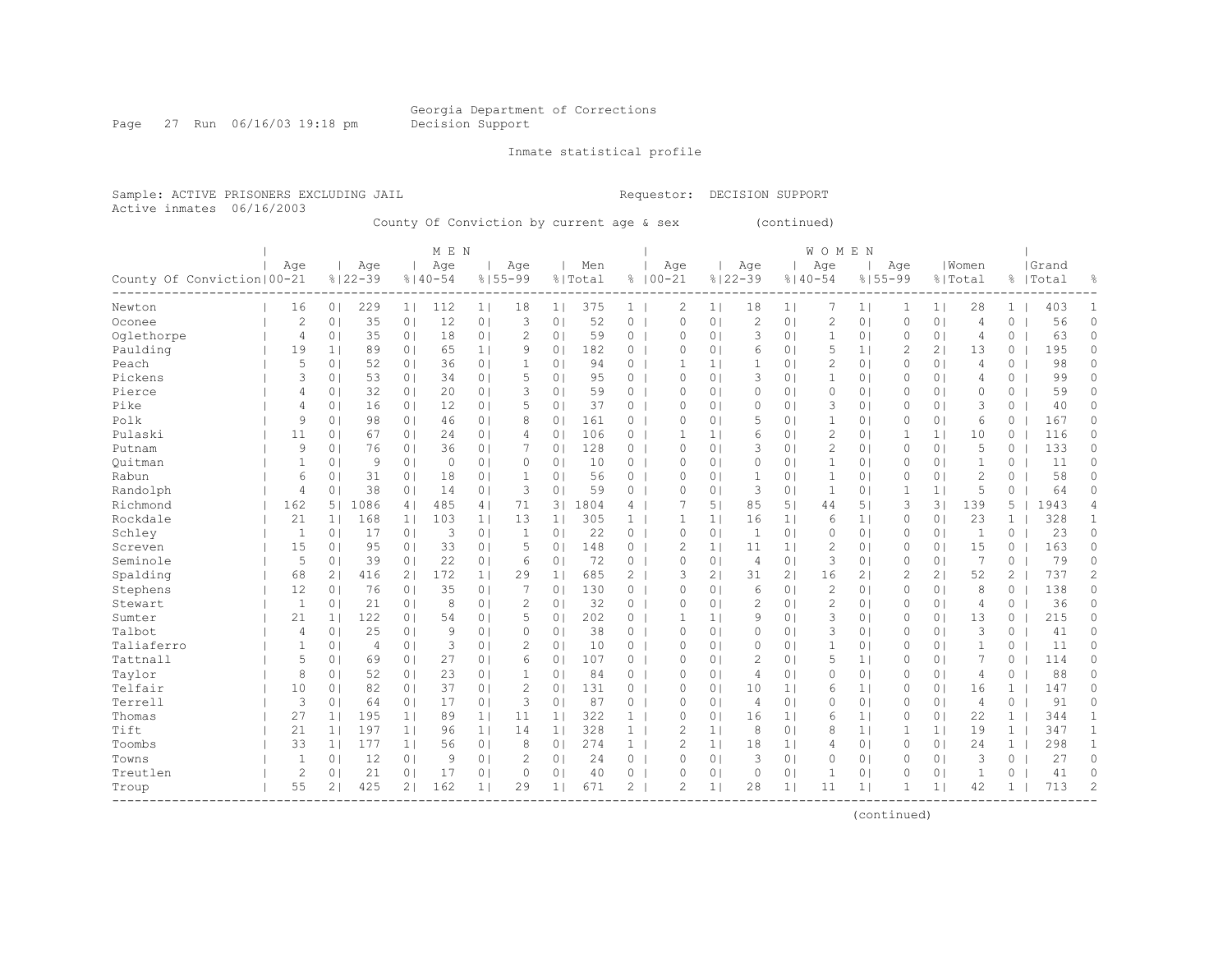Page 28 Run 06/16/03 19:18 pm Decision Support

Inmate statistical profile

Sample: ACTIVE PRISONERS EXCLUDING JAIL Requestor: DECISION SUPPORT Active inmates 06/16/2003

County Of Conviction by current age & sex (continued)

|                              |      |          |                       |                | M E N           |                |             |                |                      |              |             |          |                |                | <b>WOMEN</b> |                |             |                |          |              |            |          |
|------------------------------|------|----------|-----------------------|----------------|-----------------|----------------|-------------|----------------|----------------------|--------------|-------------|----------|----------------|----------------|--------------|----------------|-------------|----------------|----------|--------------|------------|----------|
|                              | Age  |          | Age                   |                | Age             |                | Age         |                | Men                  |              | Age         |          | Age            |                | Age          |                | Age         |                | Women    |              | Grand      |          |
| County Of Conviction   00-21 |      |          | $8122 - 39$           |                | $8140 - 54$     |                | $8155 - 99$ |                | % Total              |              | $8100 - 21$ |          | $8122 - 39$    |                | $8140 - 54$  |                | $8155 - 99$ |                | % Total  |              | %   Total  | ႜ        |
| Turner                       |      | 8        | 0 <sup>1</sup><br>51  | 0 <sub>1</sub> | 19              | 0 <sub>1</sub> | 4           | 0 <sup>1</sup> | 82                   | $\circ$      | 0           | $\circ$  | 1              | 0 <sub>1</sub> | 0            | 0 <sup>1</sup> | 0           | $\overline{0}$ |          | $\circ$      | 83         |          |
| Twiggs                       |      | 8        | 23<br>0.              | 0 <sub>1</sub> | 11              | 01             |             | 0              | 45                   | 0            | O           | $\circ$  | 0              | 01             | O            | 0 <sub>1</sub> |             | 0 <sup>1</sup> | O        | 0            | 45         | 0        |
| Union                        |      | 5        | 22<br>$\circ$         | 0 <sub>1</sub> | 14              | 0 <sub>1</sub> | 8           | 0 <sup>1</sup> | 49                   | 0            |             |          | 0              | $\Omega$       |              | 0 <sub>1</sub> | 0           | 0 <sup>1</sup> | 2        | $\circ$      | 51         | 0        |
| Upson                        |      | 19       | 111                   | 0 <sub>1</sub> | 51              | 0 <sub>1</sub> | 12          | $1\vert$       | 193                  | 0            |             | $\circ$  | 8              | 01             |              | 0 <sub>1</sub> | 0           | 0 <sub>1</sub> | 12       | 0            | 205        | 0        |
| Walker                       |      | 15       | 174<br>0 <sup>1</sup> | 1 <sub>1</sub> | 79              | 1              | 20          | $1\vert$       | 288                  | $\mathbf{1}$ |             |          | 16             | 1 <sup>1</sup> | 8            | 1 <sub>1</sub> | 0           | 0 <sup>1</sup> | 25       | $\mathbf{1}$ | 313        |          |
| Walton                       |      | 15       | 162<br>0 <sup>1</sup> | 1 <sub>1</sub> | 101             | 1 <sub>1</sub> | 10          | 0 <sup>1</sup> | 288                  | $\mathbf{1}$ | $\Omega$    | $\circ$  | 13             | 1 <sup>1</sup> | 5            | 1              |             | 1              | 19       | $\mathbf{1}$ | 307        |          |
| Ware                         |      | 24       | 241<br>11             | 1 <sub>1</sub> | 120             | 1 <sub>1</sub> | 19          | $1\vert$       | 404                  | 1.           |             |          | 19             | 1 <sup>1</sup> |              | 1 <sup>1</sup> | 0           | 0 <sup>1</sup> | 27       | $\mathbf{1}$ | 431        |          |
| Warren                       |      | 2        | 24<br>$\Omega$        | 0 <sub>1</sub> | 17              | 0              | 3           | 0              | 46                   | $\Omega$     | $\Omega$    | $\circ$  |                | 01             |              | 0 <sub>1</sub> | 0           | 0 <sup>1</sup> | 2        | $\circ$      | 48         | 0        |
| Washington                   |      | 8        | 62<br>0 <sup>1</sup>  | 0 <sub>1</sub> | 25              | 0 <sub>1</sub> | 3           | 0              | 98                   | 0            |             | $\Omega$ | 6              | 01             |              | 0 <sub>1</sub> | 0           | 0 <sup>1</sup> | 8        | 0            | 106        | 0        |
| Wayne                        |      | 15       | 83<br>0 <sub>1</sub>  | 0 <sub>1</sub> | 33              | 0 <sub>1</sub> | 4           | 0 <sup>1</sup> | 135                  | 0            |             |          | $\overline{4}$ | 0 <sup>1</sup> |              | 0 <sub>1</sub> |             | 1 <sup>1</sup> |          | $\circ$      | 142        | 0        |
| Webster                      |      | $\Omega$ | 0 <sup>1</sup><br>6   | 0 <sub>1</sub> | 4               | 0              | $\Omega$    | $\circ$        | 10                   | $\Omega$     | O           | $\Omega$ | 0              | 01             | $\Omega$     | 0 <sub>1</sub> | 0           | 0 <sub>1</sub> | $\Omega$ | $\Omega$     | 10         | 0        |
| Wheeler                      |      |          | 22<br>0               | 0 <sub>1</sub> | 13              | 01             |             | $\Omega$       | 44                   | $\Omega$     | ∩           | $\Omega$ | -1             | $\Omega$       | $\Omega$     | $\Omega$       |             | $\mathbf{1}$   | 2        | 0            | 46         |          |
| White                        |      | 3        | 41<br>0               | 0 <sub>1</sub> | 16              | 0 <sub>1</sub> |             | 0              | 62                   | 0            | ∩           | $\circ$  | 5              | 01             | 1            | $\circ$        | Ω           | 0 <sup>1</sup> | 6        | $\circ$      | 68         | 0        |
| Whitfield                    |      | 41       | 398                   | 2 <sub>1</sub> | 204             | 2 <sub>1</sub> | 40          | 2              | 683                  | 2            |             | 3        | 60             | 3 <sub>1</sub> | 22           | 2 <sub>1</sub> |             | 1              | 88       | 3            | 771        | 2        |
| Wilcox                       |      | 6        | 29<br>$\circ$         | 0 <sub>1</sub> | 16              | 0 <sub>1</sub> | 4           | 0              | 55                   | 0            |             |          | 3              | 0 <sub>1</sub> | $\Omega$     | 0 <sub>1</sub> | 0           | 0 <sup>1</sup> | 4        | 0            | 59         | 0        |
| Wilkes                       |      | 5        | 0 <sup>1</sup><br>44  | 0 <sub>1</sub> | 22              | 0 <sub>1</sub> |             | 0 <sup>1</sup> | 74                   | 0            |             |          | 2              | 0 <sub>1</sub> | 2            | 0 <sub>1</sub> | $\Omega$    | $\overline{0}$ | 5        | 0            | 79         | $\Omega$ |
| Wilkinson                    |      | 4        | 32<br>0               | 0 <sub>1</sub> | 11              | 0 <sub>1</sub> |             | 0 <sup>1</sup> | 49                   | 0            | ∩           | $\Omega$ | 4              | 0 <sup>1</sup> | $\Omega$     | 0 <sub>1</sub> | $\Omega$    | 0 <sup>1</sup> | 4        | $\Omega$     | 53         | 0        |
| Worth                        |      | 7        | 93<br>0               | 0 <sub>1</sub> | 41              | 01             | 8           | 0 <sup>1</sup> | 149                  | 0            | $\Omega$    | $\circ$  | 6              | 0 <sup>1</sup> | 1            | 0 <sub>1</sub> | O           | 0 <sup>1</sup> |          | 0            | 156        | $\Omega$ |
| Total reported               |      |          | 3335 100 26487        |                | 100   12171 100 |                |             |                | 2039 100   44032 100 |              |             | 154 100  | 1875 100       |                | 970 1001     |                |             | 89 1001        | 3088 100 |              | 147120 100 |          |
| Percent reported             |      | 99.8     |                       | 99.9           |                 | 100.01         |             | 100.01         |                      | 99.9         |             | 100.01   |                | 99.1           |              | 99.61          |             | 100.01         |          | 99.3         |            | 99.9     |
|                              |      |          |                       |                |                 |                |             |                |                      |              |             |          |                |                |              |                |             |                |          |              |            |          |
| Not reported                 |      | 7        | 26                    |                |                 |                | $\Omega$    |                | 34                   |              | $\Omega$    |          | 17             |                | 4            |                | 0           |                | 21       |              | 55         |          |
| Total                        | 3342 |          | 26513                 |                | 12172           |                | 2039        |                | 144066               |              | 154         |          | 1892           |                | 974          |                | 89          |                | 3109     |              | 47175      |          |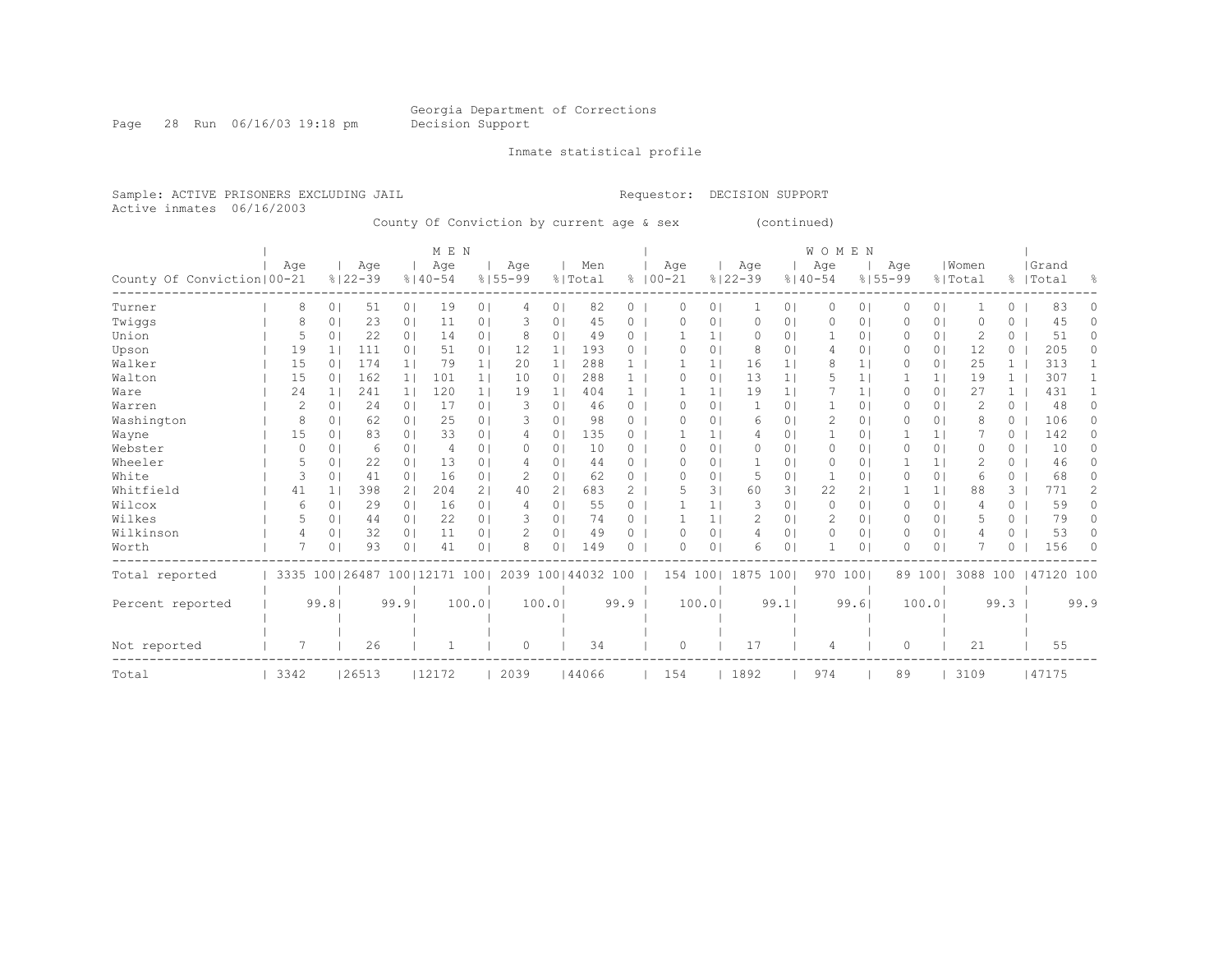Page 29 Run 06/16/03 19:18 pm Decision Support

#### Inmate statistical profile

Sample: ACTIVE PRISONERS EXCLUDING JAIL Requestor: DECISION SUPPORT Active inmates 06/16/2003

Circ Of Conviction by current age & sex

|                                 |                   |                |                    |                | M E N              |                |                    |                |                |                       |                    |                |                    |                | WOMEN              |                |                    |                 |                  |                |                    |                |
|---------------------------------|-------------------|----------------|--------------------|----------------|--------------------|----------------|--------------------|----------------|----------------|-----------------------|--------------------|----------------|--------------------|----------------|--------------------|----------------|--------------------|-----------------|------------------|----------------|--------------------|----------------|
| Circ Of Conviction              | Age<br>$100 - 21$ |                | Age<br>$8122 - 39$ |                | Aqe<br>$8140 - 54$ |                | Aqe<br>$8155 - 99$ |                | Men<br>% Total |                       | Age<br>$8100 - 21$ |                | Age<br>$8122 - 39$ |                | Age<br>$8140 - 54$ |                | Age<br>$8155 - 99$ |                 | Women<br>% Total |                | Grand<br>%   Total | 욲              |
| Alapaha                         | 22                | 11             | 210                | 1 <sub>1</sub> | 99                 | 1 <sub>1</sub> | 17                 | 1 <sub>1</sub> | 348            | 1 <sup>1</sup>        | 1                  | 1 <sub>1</sub> | 15                 | 1 <sup>1</sup> | 11                 | 1 <sub>1</sub> | $\circ$            | 0 <sub>1</sub>  | 27               | $\mathbf{1}$   | 375                | 1              |
| Alcovy                          | 31                | 1 <sub>1</sub> | 391                | 1 <sub>1</sub> | 213                | 2 <sub>1</sub> | 28                 | 1 <sub>1</sub> | 663            | $\mathbf{2}^{\prime}$ | $\overline{c}$     | 1              | 31                 | $\overline{2}$ | 12                 | 1              | $\overline{c}$     | 2 <sub>1</sub>  | 47               | 2              | 710                | $\overline{c}$ |
| Atlanta                         | 245               | 71             | 2294               | 9 <sub>1</sub> | 1185               | 101            | 204                | 101            | 3928           | 9                     | 5                  | 3 <sup>1</sup> | 83                 | 4              | 65                 | 7 <sub>1</sub> | 10                 | 11 <sup>1</sup> | 163              | 5              | 4091               | 9              |
| Atlantic                        | 44                | 1 <sub>1</sub> | 427                | 21             | 157                | 1 <sup>1</sup> | 27                 | 1 <sub>1</sub> | 655            | $\mathbf{1}$          | $\overline{c}$     | $\mathbf{1}$   | 18                 | 1 <sup>1</sup> | 15                 | 2 <sub>1</sub> | $\overline{c}$     | $\overline{2}$  | 37               | 1              | 692                | $\mathbf{1}$   |
| Augusta                         | 194               | 61             | 1367               | 51             | 607                | 51             | 88                 | 4 <sup>1</sup> | 2256           | 5.                    | 9                  | $6 \mid$       | 102                | 5 <sub>1</sub> | 61                 | 61             | 3                  | 31              | 175              | 6              | 2431               | 5              |
| Blue Ridge                      | 25                | 1 <sup>1</sup> | 257                | 1 <sup>1</sup> | 171                | 1 <sub>1</sub> | 26                 | 1 <sub>1</sub> | 479            | $\mathbf{1}$          | 5                  | 31             | 37                 | 21             | 19                 | 2 <sub>1</sub> | 1                  | 1 <sup>1</sup>  | 62               | 2              | 541                | $\mathbf{1}$   |
| Brunswick                       | 53                | 2 <sub>1</sub> | 520                | 21             | 253                | 2 <sub>1</sub> | 41                 | 2 <sub>1</sub> | 867            | $\mathbf{2}^{\prime}$ | $\mathbf{1}$       | 1 <sup>1</sup> | 28                 | 1 <sub>1</sub> | 11                 | 1 <sub>1</sub> | 3                  | 31              | 43               | $\mathbf{1}$   | 910                | $\overline{c}$ |
| Chattahoochee                   | 149               | 41             | 1080               | 4 <sub>1</sub> | 506                | 4 <sub>1</sub> | 62                 | 3 <sup>1</sup> | 1797           | 4                     | $\overline{4}$     | 31             | 75                 | 4 <sub>1</sub> | 36                 | 4 <sub>1</sub> | 3                  | 31              | 118              | 4              | 1915               | 4              |
| Cherokee                        | 37                | 1 <sup>1</sup> | 384                | 1 <sub>1</sub> | 189                | 21             | 55                 | 3 <sub>1</sub> | 665            | $\overline{2}$        | $\overline{4}$     | 31             | 46                 | 21             | 15                 | 2 <sub>1</sub> | 1                  | 1 <sup>1</sup>  | 66               | $\overline{c}$ | 731                | 2              |
| Clayton                         | 215               | 61             | 1089               | 4 <sub>1</sub> | 405                | 3 <sub>1</sub> | 52                 | 3 <sub>1</sub> | 1761           | 4                     | 13                 | 8              | 96                 | 5 <sub>1</sub> | 53                 | 5 <sub>1</sub> | 4                  | 5               | 166              | 5              | 1927               | $\overline{4}$ |
| Cobb                            | 176               | 51             | 1210               | 51             | 611                | 5 <sub>1</sub> | 85                 | 4              | 2082           | 5.                    | 10                 | 6              | 107                | 61             | 61                 | 61             | $\overline{c}$     | $\overline{2}$  | 180              | 6              | 2262               | 5              |
| Conasauga                       | 54                | 21             | 489                | 2 <sub>1</sub> | 247                | 2 <sub>1</sub> | 57                 | 3 <sub>1</sub> | 847            | $\overline{2}$        | 5                  | 31             | 66                 | 4 <sub>1</sub> | 25                 | 31             | 1                  | 1 <sup>1</sup>  | 97               | 3              | 944                | $\overline{c}$ |
| Cordele                         | 50                | 2 <sub>1</sub> | 382                | 1 <sup>1</sup> | 180                | 1 <sub>1</sub> | 24                 | 1 <sub>1</sub> | 636            | $\mathbf{1}$          | 3                  | $\overline{2}$ | 27                 | 1 <sup>1</sup> | 9                  | 1 <sub>1</sub> | $\mathbf 1$        | 1               | 40               | 1              | 676                | $\mathbf{1}$   |
| Coweta                          | 142               | 41             | 1137               | 4 <sub>1</sub> | 465                | 4              | 107                | 5 <sub>1</sub> | 1851           | 4                     | 6                  | $\overline{4}$ | 102                | 5 <sub>1</sub> | 38                 | 4              | $\overline{c}$     | 21              | 148              | 5              | 1999               | $\overline{4}$ |
| Dougherty                       | 43                | 1 <sup>1</sup> | 592                | 2 <sub>1</sub> | 235                | 2 <sub>1</sub> | 36                 | 2 <sub>1</sub> | 906            | 2                     | -1                 | 1 <sup>1</sup> | 36                 | 2 <sub>1</sub> | 23                 | 2 <sub>1</sub> | $\overline{2}$     | 21              | 62               | 2              | 968                | 2              |
| Dublin                          | 26                | 1 <sub>1</sub> | 225                | 1 <sub>1</sub> | 105                | 1 <sub>1</sub> | 14                 | 1 <sub>1</sub> | 370            | $\mathbf{1}$          | $\Omega$           | $\circ$        | 10                 | 1 <sub>1</sub> | 6                  | 1 <sub>1</sub> | 0                  | 0 <sub>1</sub>  | 16               | 1              | 386                | $\mathbf{1}$   |
| Eastern                         | 201               | 61             | 1326               | 51             | 531                | 4              | 79                 | 4 <sub>1</sub> | 2137           | 5.                    | 7                  | 5              | 97                 | 5 <sub>1</sub> | 37                 | 4 <sub>1</sub> | $\mathbf{1}$       | 1 <sup>1</sup>  | 142              | 5              | 2279               | 5              |
| Flint                           | 19                | 1 <sup>1</sup> | 230                | 1 <sub>1</sub> | 98                 | 1 <sub>1</sub> | 17                 | 1 <sub>1</sub> | 364            | 1 <sup>1</sup>        | 2                  | $\mathbf{1}$   | 18                 | 1 <sub>1</sub> | 6                  | 1 <sub>1</sub> | 1                  | 1               | 27               | 1              | 391                | $\mathbf{1}$   |
| Griffin                         | 110               | 31             | 682                | 3              | 311                | 3 <sub>1</sub> | 63                 | 3 <sub>1</sub> | 1166           | 3 <sup>1</sup>        | $\overline{4}$     | 3              | 50                 | 3 <sub>1</sub> | 35                 | 4              | 3                  | 31              | 92               | 3              | 1258               | 3              |
| Gwinnett                        | 118               | 4 <sub>1</sub> | 786                | 31             | 341                | 31             | 74                 | 4 <sub>1</sub> | 1319           | 3                     | $\overline{4}$     | 31             | 70                 | 4 <sub>1</sub> | 42                 | 4 <sub>1</sub> | $\overline{c}$     | $\overline{2}$  | 118              | 4              | 1437               | 3              |
| Houston                         | 37                | 11             | 282                | 11             | 145                | 1 <sub>1</sub> | 7                  | 0 <sup>1</sup> | 471            | $\mathbf{1}$          | $\mathcal{D}$      | 1 <sup>1</sup> | 22                 | 1 <sup>1</sup> | 13                 | 1 <sub>1</sub> | $\mathbf{1}$       | 11              | 38               | $\mathbf{1}$   | 509                | $\mathbf{1}$   |
| Lookout Mountain                | 35                | 1 <sup>1</sup> | 455                | 2 <sub>1</sub> | 259                | 2 <sub>1</sub> | 52                 | 3 <sub>1</sub> | 801            | $\mathbf{2}^{\prime}$ | $\overline{c}$     | 1 <sub>1</sub> | 40                 | 2 <sub>1</sub> | 20                 | 21             | $\overline{2}$     | 2 <sub>1</sub>  | 64               | 2              | 865                | $\overline{c}$ |
| Macon                           | 63                | 2 <sub>1</sub> | 635                | 2 <sub>1</sub> | 353                | 3 <sub>1</sub> | 50                 | 2 <sub>1</sub> | 1101           | 3                     | 7                  | 5 <sub>1</sub> | 23                 | 1 <sub>1</sub> | 22                 | 2 <sub>1</sub> | 2                  | 2 <sub>1</sub>  | 54               | 2              | 1155               | $\overline{c}$ |
| Middle                          | 74                | 21             | 452                | 2 <sub>1</sub> | 166                | 1 <sub>1</sub> | 23                 | 1 <sub>1</sub> | 715            | $\mathbf{2}^{\prime}$ | 2                  | 1 <sup>1</sup> | 33                 | 2 <sub>1</sub> | 9                  | 1 <sub>1</sub> | 0                  | 0 <sub>1</sub>  | 44               | $\mathbf{1}$   | 759                | $\overline{c}$ |
| Mountain                        | 25                | 1 <sup>1</sup> | 157                | 1 <sub>1</sub> | 86                 | 1 <sub>1</sub> | 9                  | 0 <sub>1</sub> | 277            | $\mathbf{1}$          | $\circ$            | $\circ$        | 10                 | 1 <sup>1</sup> | 6                  | 1 <sup>1</sup> | 0                  | 0 <sub>1</sub>  | 16               | $\mathbf{1}$   | 293                | $\mathbf{1}$   |
| Northeastern                    | 49                | 1              | 389                | 1 <sub>1</sub> | 252                | 2 <sub>1</sub> | 49                 | $\overline{c}$ | 739            | 2                     | $\overline{c}$     | 1              | 42                 | 2 <sub>1</sub> | 17                 | 2 <sub>1</sub> | 3                  | 3 <sub>1</sub>  | 64               | $\overline{c}$ | 803                | $\overline{c}$ |
| Northern                        | 30                | 11             | 338                | 1 <sub>1</sub> | 157                | 1 <sub>1</sub> | 33                 | 2 <sub>1</sub> | 558            | $\mathbf{1}$          | $\Omega$           | $\circ$        | 21                 | 1 <sup>1</sup> | 15                 | 21             | $\mathbf{0}$       | 0 <sub>1</sub>  | 36               | $\mathbf{1}$   | 594                | $\mathbf{1}$   |
| Ocmulgee                        | 79                | 21             | 598                | 2 <sub>1</sub> | 237                | 21             | 39                 | 2 <sub>1</sub> | 953            | 2                     | 3                  | $\overline{2}$ | 34                 | 2 <sub>1</sub> | 12                 | 1 <sub>1</sub> | $\overline{2}$     | 21              | 51               | 2              | 1004               | 2              |
| Oconee                          | 52                | 21             | 399                | 2 <sub>1</sub> | 170                | 1 <sub>1</sub> | 23                 | 1 <sup>1</sup> | 644            | 1                     | $\mathbf{1}$       | 1 <sup>1</sup> | 34                 | 21             | 18                 | 2 <sub>1</sub> | $\overline{c}$     | 21              | 55               | 2              | 699                | $\mathbf{1}$   |
| Ogeechee                        | 83                | 31             | 493                | 21             | 171                | 1 <sup>1</sup> | 31                 | $\overline{c}$ | 778            | $\overline{2}$        | 6                  | 4 <sub>1</sub> | 36                 | 21             | 17                 | 21             | 3                  | 31              | 62               | $\overline{2}$ | 840                | $\overline{c}$ |
| Pataula                         | 23                | 1 <sub>1</sub> | 237                | 1 <sub>1</sub> | 79                 | 1 <sub>1</sub> | 19                 | 1 <sub>1</sub> | 358            | $\mathbf{1}$          | $\Omega$           | 0 <sup>1</sup> | 16                 | 1 <sub>1</sub> | 6                  | 1 <sub>1</sub> | 1                  | 1               | 23               | $\mathbf{1}$   | 381                | $\mathbf{1}$   |
| Piedmont                        | 22                | 1 <sup>1</sup> | 266                | 1 <sub>1</sub> | 158                | 1 <sub>1</sub> | 33                 | 2 <sub>1</sub> | 479            | $\mathbf{1}$          | 1                  | 1 <sup>1</sup> | 27                 | 1 <sup>1</sup> | 9                  | 1 <sub>1</sub> | 3                  | 3 <sub>1</sub>  | 40               | $\mathbf{1}$   | 519                | $\mathbf{1}$   |
| Rome                            | 50                | 21             | 451                | 21             | 194                | 21             | 39                 | 21             | 734            | $2-1$                 | 7                  | 5 <sub>1</sub> | 48                 | 31             | 30                 | 31             | 3                  | 31              | 88               | 3              | 822                | $\mathbf{2}$   |
| South Georgia                   | 57                | 21             | 520                | 2 <sub>1</sub> | 201                | 2 <sub>1</sub> | 28                 | 1 <sub>1</sub> | 806            | $\overline{2}$        | 3                  | $\overline{2}$ | 54                 | 31             | 13                 | 1 <sub>1</sub> | 1                  | 1 <sub>1</sub>  | 71               | $\overline{c}$ | 877                | $\overline{c}$ |
| Southern                        | 105               | 31             | 774                | 31             | 340                | 3 <sup>1</sup> | 62                 | 3 <sub>1</sub> | 1281           | 3                     | $\mathbf{1}$       | $\mathbf{1}$   | 44                 | 2 <sub>1</sub> | 21                 | 21             | $\overline{2}$     | 2 <sub>1</sub>  | 68               | $\overline{c}$ | 1349               | 3              |
| Southwestern<br>--------------- | 28                | 1 <sup>1</sup> | 240                | 1 <sub>1</sub> | 103                | 1 <sub>1</sub> | 15                 | 1 <sub>1</sub> | 386            | 1 <sup>1</sup>        | 1                  | $\mathbf{1}$   | 13                 | 1 <sup>1</sup> | 8                  | 1 <sup>1</sup> | $\Omega$           | 0 <sub>1</sub>  | 22               | $\mathbf{1}$   | 408                | 1              |
|                                 |                   |                |                    |                |                    |                |                    |                |                |                       |                    |                |                    |                |                    |                |                    |                 |                  |                |                    |                |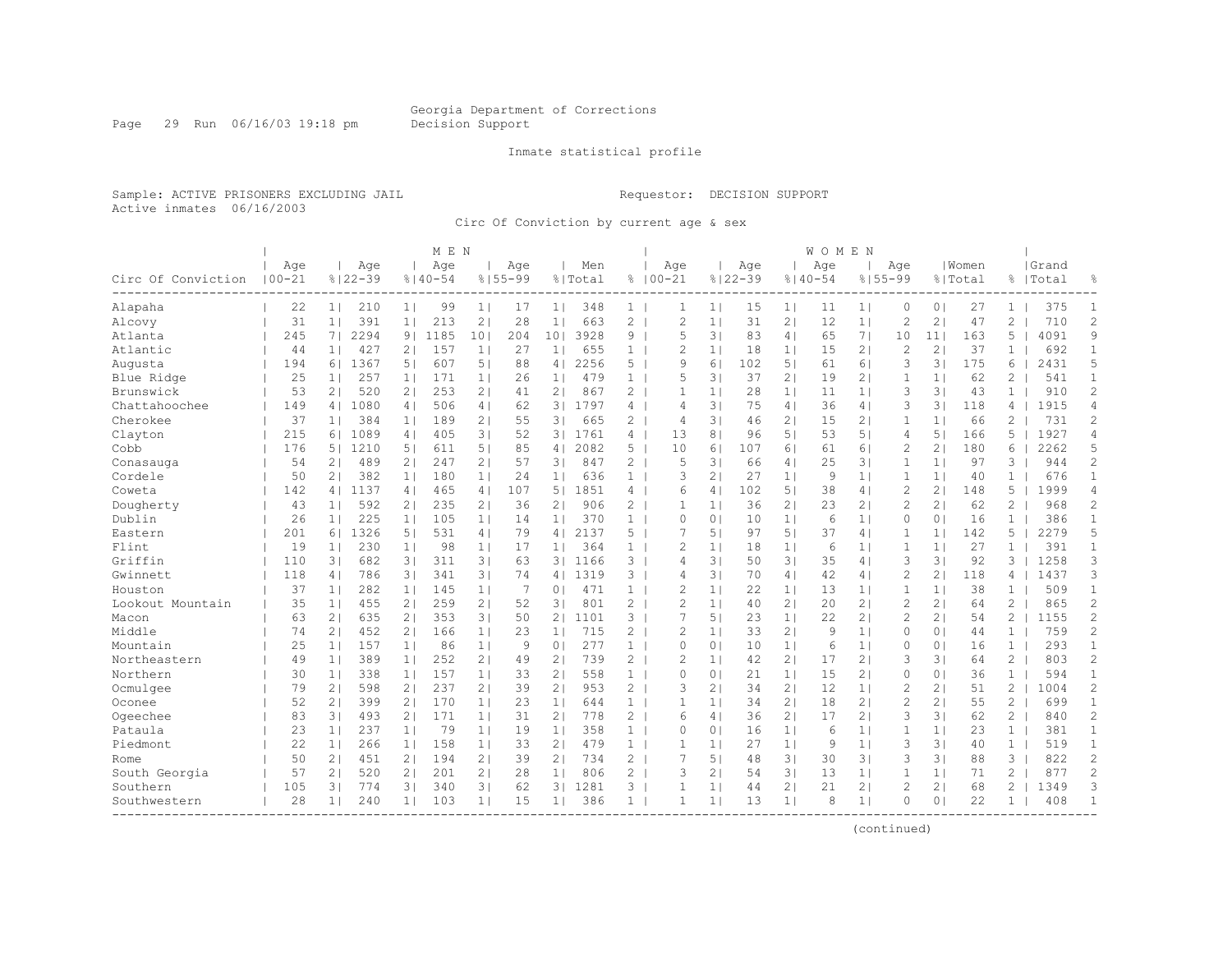Page 30 Run 06/16/03 19:18 pm Decision Support

Inmate statistical profile

Active inmates 06/16/2003

Sample: ACTIVE PRISONERS EXCLUDING JAIL Requestor: DECISION SUPPORT

Circ Of Conviction by current age & sex (continued)

|                    |                   |                |                    |                 | M E N              |                |                    |       |                      |      |              |     |                 |                    |                | WOMEN              |          |                    |                |                  |          |                    |                |
|--------------------|-------------------|----------------|--------------------|-----------------|--------------------|----------------|--------------------|-------|----------------------|------|--------------|-----|-----------------|--------------------|----------------|--------------------|----------|--------------------|----------------|------------------|----------|--------------------|----------------|
| Circ Of Conviction | Age<br>$100 - 21$ |                | Age<br>$8122 - 39$ |                 | Age<br>$8140 - 54$ |                | Age<br>$8155 - 99$ |       | Men<br>% Total       |      | $% 100 - 21$ | Age |                 | Age<br>$8122 - 39$ |                | Age<br>$8140 - 54$ |          | Age<br>$8155 - 99$ |                | Women<br>% Total |          | Grand<br>%   Total | $\frac{6}{10}$ |
| Stone Mountain     | 262               | 8 <sub>1</sub> | 1759               |                 | 714                | 6              | 97                 | 5.    | 2832                 | 6    |              | 16  | 10 <sup>°</sup> | 84                 | 41             | 45                 | 5.       |                    | 8 <sub>1</sub> | 152              | 5.       | 2984               | 6              |
| Tallapoosa         | 15                | 0              | 158                |                 | 75                 |                | 13                 |       | 261                  |      |              |     | $\circ$         | 6                  | 0              | 2                  | 0        |                    | $\circ$        | 8                | 0        | 269                |                |
| Tifton             | 42                |                | 391                |                 | 177                |                | 30                 | 1.    | 640                  |      |              |     | $\overline{2}$  | 15                 | 1              | 10                 |          |                    | 1 <sub>1</sub> | 29               |          | 669                |                |
| Toombs             | 23                |                | 218                | 1 <sub>1</sub>  | 106                |                | 25                 | 11    | 372                  |      |              |     |                 | 9                  | 01             | 6                  |          |                    | 0 <sub>1</sub> | 16               |          | 388                |                |
| Waycross           | 56                |                | 504                | $\overline{2}$  | 249                | 21             | 34                 | 2     | 843                  |      |              |     |                 | 30                 | 2 <sub>1</sub> | 14                 |          |                    | 2 <sub>1</sub> | 47               |          | 890                |                |
| Western            | 31                |                | 330                |                 | 142                |                | 22                 |       | 525                  |      |              |     |                 | 20                 |                | 9                  |          |                    | 31             | 33               |          | 558                |                |
| Rockdale           | 21                |                | 168                |                 | 103                |                | 13                 |       | 305                  |      |              |     |                 | 16                 |                | 6                  |          |                    | 0 <sub>1</sub> | 23               |          | 328                |                |
| Douglas            | 42                |                | 475                | 21              | 204                | $\overline{2}$ | 31                 | 2.    | 752                  |      |              |     |                 | 37                 | 2 <sub>1</sub> | 28                 | 3        |                    | 2 <sub>1</sub> | 69               |          | 821                | 2.             |
| Appalachian        | 14                |                | 221                |                 | 126                |                | 35                 | 2     | 396                  |      |              |     |                 | 13                 |                | 11                 |          |                    | 2 <sub>1</sub> | 27               |          | 423                |                |
| Enotah             | 11                |                | 110                | 0 <sub>1</sub>  | 57                 | 0 <sub>1</sub> | 20                 |       | 198                  | 0    |              |     |                 | 11                 |                | 3                  | $\Omega$ |                    | 0 <sub>1</sub> | 15               | $\Omega$ | 213                | 0              |
| Forsyth-Bell       | 8                 | $\Omega$       | 113                | 0 <sub>1</sub>  | 55                 | 0 <sub>1</sub> | 19                 |       | 195                  |      |              |     | $\circ$         | 8                  | 0 <sub>1</sub> | 6                  |          |                    |                | 15               | $\Omega$ | 210                |                |
| Towaliga           | 25                |                | 187                |                 | 118                |                | 23                 |       | 353                  |      |              |     |                 | 9                  | 0 <sub>1</sub> | 9                  |          |                    | 0 <sub>1</sub> | 19               |          | 372                |                |
| Total reported     | 3316 100 26398    |                |                    | 100   12106 100 |                    |                |                    |       | 2030 100   43850 100 |      |              | 154 | 1001            | 1869 1001          |                | 965                | 1001     | 87                 | 1001           | 3075 100         |          | 46925 100          |                |
| Percent reported   |                   | 99.2           |                    | 99.61           |                    | 99.51          |                    | 99.61 |                      | 99.5 |              |     | 100.01          |                    | 98.81          |                    | 99.1     |                    | 97.8           |                  | 98.9     |                    | 99.5           |
|                    |                   |                |                    |                 |                    |                |                    |       |                      |      |              |     |                 |                    |                |                    |          |                    |                |                  |          |                    |                |
|                    |                   |                |                    |                 |                    |                |                    |       |                      |      |              |     |                 |                    |                |                    |          |                    |                |                  |          |                    |                |
| Not reported       | 26                |                | 115                |                 | 66                 |                | 9                  |       | 216                  |      |              | O   |                 | 23                 |                | 9                  |          | 2                  |                | 34               |          | 250                |                |
| Total              | 3342              |                | 26513              |                 | 12172              |                | 2039               |       | 144066               |      |              | 154 |                 | 1892               |                | 974                |          | 89                 |                | 3109             |          | 47175              |                |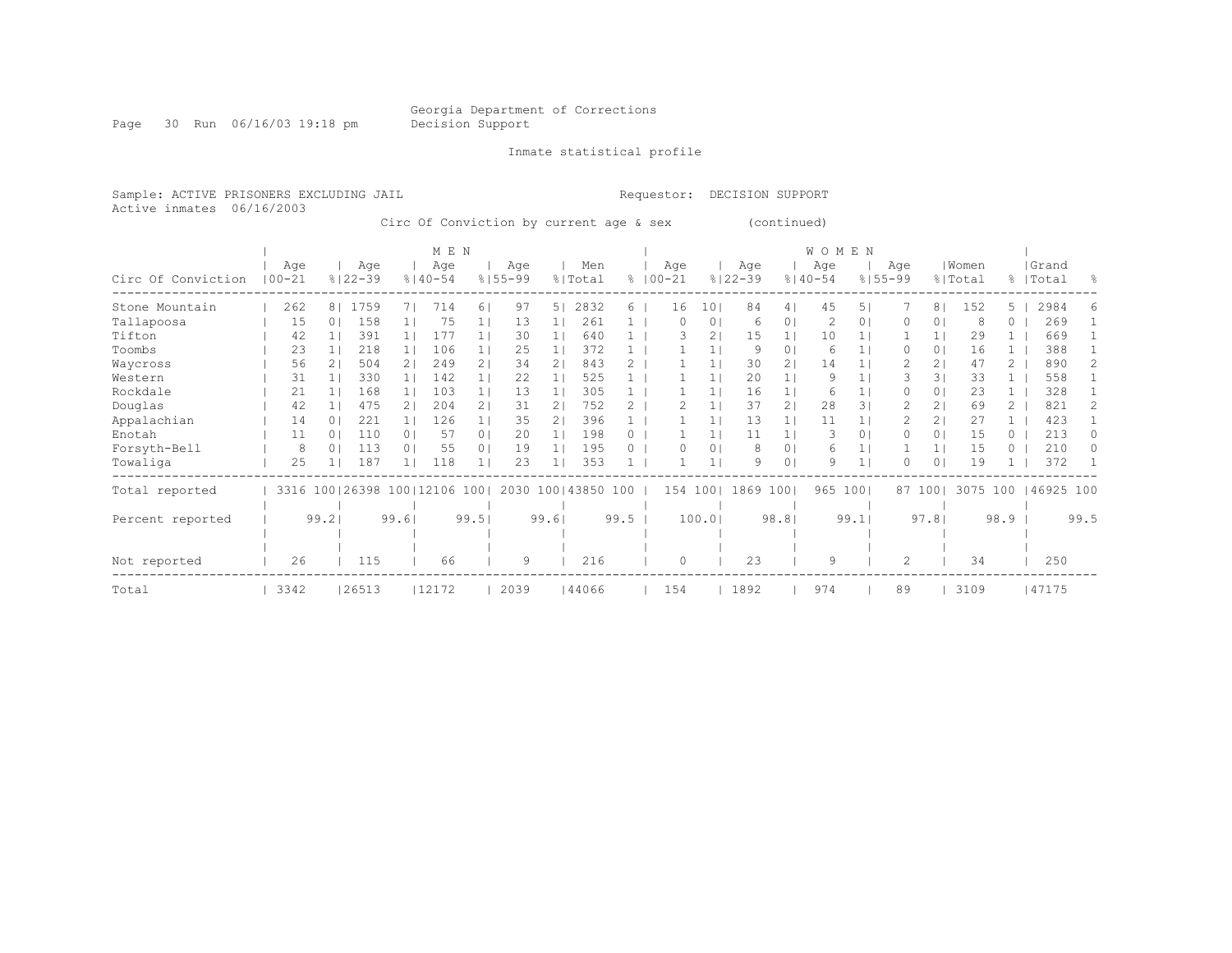Page 31 Run 06/16/03 19:18 pm Decision Support

#### Inmate statistical profile

Sample: ACTIVE PRISONERS EXCLUDING JAIL Requestor: DECISION SUPPORT Active inmates 06/16/2003

Home County by current age & sex

|               |                   |                |                    |                | M E N              |                |                    |                |                |                |                    |                |                    |                | WOMEN              |                |                |                |                  |                |                    |                |
|---------------|-------------------|----------------|--------------------|----------------|--------------------|----------------|--------------------|----------------|----------------|----------------|--------------------|----------------|--------------------|----------------|--------------------|----------------|----------------|----------------|------------------|----------------|--------------------|----------------|
| Home County   | Age<br>$100 - 21$ |                | Age<br>$8122 - 39$ |                | Age<br>$8140 - 54$ |                | Age<br>$8155 - 99$ |                | Men<br>% Total |                | Age<br>$8100 - 21$ |                | Age<br>$8122 - 39$ |                | Age<br>$8140 - 54$ | $8155 - 99$    | Age            |                | Women<br>% Total |                | Grand<br>%   Total | 昙              |
| Appling       | 7                 | 0 <sub>1</sub> | 55                 | 0 <sub>1</sub> | 27                 | 0 <sub>1</sub> | 6                  | 0 <sub>1</sub> | 95             | $\circ$        | $\circ$            | 0 <sub>1</sub> | $\overline{c}$     | 0 <sub>1</sub> | 1                  | 0 <sub>1</sub> | 0              | 0 <sub>1</sub> | 3                | 0              | 98                 | $\circ$        |
| Atkinson      | $\overline{c}$    | 0              | 22                 | 0 <sub>1</sub> | 12                 | 0              | 5                  | 0 <sup>1</sup> | 41             | 0              | $\Omega$           | $\circ$        | $\mathbf{1}$       | 0 <sub>1</sub> | $\mathbf{1}$       | 0 <sub>1</sub> | 0              | 0 <sub>1</sub> | $\mathbf{2}$     | $\circ$        | 43                 | 0              |
| Bacon         | 5                 | 0 <sup>1</sup> | 27                 | 0 <sub>1</sub> | 19                 | 0 <sup>1</sup> | $\mathbf{1}$       | 0 <sub>1</sub> | 52             | $0-1$          | $\Omega$           | 0 <sub>1</sub> | 1                  | 0 <sub>1</sub> | $\mathbf{1}$       | 0 <sub>1</sub> | 0              | 0 <sub>1</sub> | $\overline{c}$   | 0              | 54                 | 0              |
| Baker         | $\circ$           | 0              | 12                 | 0 <sub>1</sub> | 5                  | 0 <sub>1</sub> | $\mathbf{1}$       | 0 <sup>1</sup> | 18             | $\circ$        | $\Omega$           | $\circ$        | $\overline{c}$     | 0 <sub>1</sub> | $\Omega$           | 0 <sub>1</sub> | $\Omega$       | 0 <sub>1</sub> | $\overline{c}$   | 0              | 20                 | 0              |
| Baldwin       | 24                | 1 <sub>1</sub> | 179                | 1 <sub>1</sub> | 82                 | 1 <sub>1</sub> | 8                  | 0              | 293            | $\mathbf{1}$   | 1                  | $\mathbf{1}$   | 12                 | 1 <sub>1</sub> | 3                  | 0 <sub>1</sub> | $\overline{c}$ | 21             | 18               | $\mathbf{1}$   | 311                | $\mathbf{1}$   |
| Banks         | $\overline{c}$    | 0 <sub>1</sub> | 21                 | 0 <sub>1</sub> | 12                 | 0 <sub>1</sub> | 4                  | $\circ$        | 39             | 0              | $\circ$            | $\circ$        | $\overline{4}$     | 0 <sub>1</sub> | 1                  | 0 <sub>1</sub> | 0              | 0 <sub>1</sub> | 5                | 0              | 44                 | 0              |
| Barrow        | 8                 | 0 <sub>1</sub> | 112                | 0 <sub>1</sub> | 66                 | 1 <sub>1</sub> | 15                 | 1 <sub>1</sub> | 201            | 1 <sup>1</sup> | 0                  | 0 <sub>1</sub> | 11                 | 1 <sub>1</sub> | 5                  | 1 <sub>1</sub> | 1              | 1 <sub>1</sub> | 17               | $\mathbf{1}$   | 218                | $\mathbf{1}$   |
| Bartow        | 16                | 1 <sup>1</sup> | 218                | 11             | 106                | 1 <sub>1</sub> | 36                 | 2 <sub>1</sub> | 376            | 1 <sup>1</sup> | $\mathbf{1}$       | 1 <sup>1</sup> | 33                 | 2 <sub>1</sub> | 10                 | 1 <sub>1</sub> | $\mathbf{0}$   | 0 <sub>1</sub> | 44               | $\overline{2}$ | 420                | $\mathbf{1}$   |
| Ben Hill      | 10                | 0 <sup>1</sup> | 97                 | 0 <sub>1</sub> | 44                 | 0 <sup>1</sup> | 9                  | 0 <sup>1</sup> | 160            | $\circ$        | $\mathbf{1}$       | 1 <sup>1</sup> | 9                  | 1 <sup>1</sup> | 6                  | 1 <sub>1</sub> | 0              | 0 <sub>1</sub> | 16               | $\mathbf{1}$   | 176                | $\circ$        |
| Berrien       | 5                 | 0 <sub>1</sub> | 41                 | 0 <sub>1</sub> | 19                 | 0 <sub>1</sub> | 4                  | 0              | 69             | $\circ$        | 1                  | 1 <sub>1</sub> | 3                  | 0 <sub>1</sub> | $\circ$            | 0 <sub>1</sub> | $\Omega$       | 0 <sub>1</sub> | 4                | $\circ$        | 73                 | 0              |
| Bibb          | 64                | 2 <sub>1</sub> | 624                | 31             | 339                | 3 <sub>1</sub> | 45                 | 2 <sub>1</sub> | 1072           | 3              | 6                  | $\overline{4}$ | 30                 | 2 <sub>1</sub> | 24                 | 3 <sup>1</sup> | 1              | 1 <sup>1</sup> | 61               | 2              | 1133               | 3              |
| Bleckley      | 8                 | 0 <sub>1</sub> | 77                 | 0 <sub>1</sub> | 20                 | 0 <sub>1</sub> | $\overline{4}$     | 0 <sup>1</sup> | 109            | $0-1$          | $\Omega$           | $\Omega$       | 6                  | 0 <sub>1</sub> | 3                  | 0 <sub>1</sub> | $\Omega$       | 0 <sub>1</sub> | 9                | $\circ$        | 118                | 0              |
| Brantley      | $\mathbf{2}$      | 0 <sub>1</sub> | 18                 | 0 <sub>1</sub> | 9                  | 0              | 2                  | 0 <sup>1</sup> | 31             | $0-1$          | $\Omega$           | 0 <sub>1</sub> | $\circ$            | 0 <sub>1</sub> | $\mathbf{1}$       | 0 <sub>1</sub> | $\Omega$       | 0 <sub>1</sub> | $\mathbf{1}$     | 0              | 32                 | 0              |
| <b>Brooks</b> | 3                 | 0 <sub>1</sub> | 55                 | 0 <sub>1</sub> | 16                 | 0 <sub>1</sub> | 5                  | 0 <sub>1</sub> | 79             | 0              | $\Omega$           | 0 <sub>1</sub> | $\circ$            | 0 <sub>1</sub> | 3                  | 0 <sub>1</sub> | $\Omega$       | 0 <sub>1</sub> | 3                | $\Omega$       | 82                 | $\circ$        |
| Bryan         | $\mathbf{1}$      | 0 <sub>1</sub> | 46                 | 0 <sub>1</sub> | 23                 | 0 <sub>1</sub> | 4                  | 0 <sub>1</sub> | 74             | $\circ$        | $\Omega$           | $\circ$        | 6                  | 0 <sub>1</sub> | $\mathbf{1}$       | 0 <sub>1</sub> | 0              | 0 <sub>1</sub> | 7                | 0              | 81                 | $\circ$        |
| Bulloch       | 25                | 1 <sub>1</sub> | 175                | 1 <sub>1</sub> | 76                 | 1 <sub>1</sub> | 12                 | 1 <sub>1</sub> | 288            | 1              |                    | $\mathbf{1}$   | 16                 | 1 <sub>1</sub> | 9                  | 1 <sub>1</sub> | $\overline{2}$ | 2 <sub>1</sub> | 28               | 1              | 316                | $\mathbf{1}$   |
| Burke         | 17                | 1 <sup>1</sup> | 114                | 0 <sub>1</sub> | 50                 | 01             | 11                 | 1 <sub>1</sub> | 192            | $\circ$        | $\bigcap$          | $\Omega$       | $\overline{4}$     | 0 <sub>1</sub> | 4                  | 0 <sub>1</sub> | $\Omega$       | 0 <sub>1</sub> | 8                | 0              | 200                | 0              |
| <b>Butts</b>  | 11                | 0              | 72                 | 0 <sub>1</sub> | 28                 | 0 <sub>1</sub> | 8                  | 0 <sup>1</sup> | 119            | $\circ$        | 1                  | $\mathbf{1}$   | 3                  | 0 <sub>1</sub> | 4                  | 0 <sub>1</sub> | $\Omega$       | 0 <sub>1</sub> | 8                | 0              | 127                | 0              |
| Calhoun       | 4                 | 0 <sub>1</sub> | 30                 | 0 <sub>1</sub> | 8                  | 0 <sub>1</sub> | $\overline{2}$     | 0 <sub>1</sub> | 44             | $0-1$          | $\Omega$           | 0 <sub>1</sub> | $\overline{c}$     | 0 <sub>1</sub> | 1                  | 0 <sub>1</sub> | $\Omega$       | 0 <sub>1</sub> | 3                | 0              | 47                 | 0              |
| Camden        | 2                 | 0 <sub>1</sub> | 61                 | 0 <sub>1</sub> | 25                 | 0 <sub>1</sub> | 3                  | 0 <sub>1</sub> | 91             | 0              | $\Omega$           | 0 <sup>1</sup> | 6                  | 0 <sub>1</sub> | 3                  | 0 <sub>1</sub> | $\Omega$       | 0 <sub>1</sub> | 9                | $\circ$        | 100                | 0              |
| Candler       | 5                 | 0 <sup>1</sup> | 52                 | 0 <sub>1</sub> | 18                 | 0 <sub>1</sub> | $\Omega$           | 0 <sub>1</sub> | 75             | $0-1$          | $\Omega$           | $\Omega$       | $\overline{2}$     | 0 <sub>1</sub> | $\mathbf 0$        | 0 <sub>1</sub> | 0              | 0 <sub>1</sub> | $\overline{c}$   | 0              | 77                 | 0              |
| Carroll       | 32                | 1 <sub>1</sub> | 248                | 1 <sub>1</sub> | 123                | 1 <sub>1</sub> | 40                 | 2 <sub>1</sub> | 443            | $1 \mid$       |                    | 1 <sup>1</sup> | 33                 | 2 <sub>1</sub> | 14                 | 2 <sub>1</sub> | 0              | 0 <sub>1</sub> | 48               | $\overline{2}$ | 491                | $\mathbf{1}$   |
| Catoosa       | 7                 | 0 <sub>1</sub> | 71                 | 0 <sub>1</sub> | 44                 | 0 <sub>1</sub> | 10                 | 1 <sub>1</sub> | 132            | 0              | $\Omega$           | $\circ$        | 9                  | 1 <sup>1</sup> | $\overline{c}$     | 0 <sub>1</sub> | 0              | 0 <sub>1</sub> | 11               | 0              | 143                | 0              |
| Charlton      | 0                 | 01             | 26                 | 0 <sub>1</sub> | 9                  | 0 <sub>1</sub> | 1                  | 0              | 36             | $\circ$        | $\circ$            | $\circ$        | 2                  | 0 <sub>1</sub> | $\circ$            | 0 <sub>1</sub> | 0              | 0 <sub>1</sub> | $\overline{c}$   | 0              | 38                 | 0              |
| Chatham       | 196               | 61             | 1257               | 5 <sub>1</sub> | 477                | 4              | 76                 | 4 <sub>1</sub> | 2006           | $5-1$          | 6                  | 4 <sub>1</sub> | 76                 | 4              | 32                 | 4              | 2              | $\overline{2}$ | 116              | 4              | 2122               | 5              |
| Chattahoochee | 5                 | 0 <sub>1</sub> | 9                  | 0 <sub>1</sub> | 6                  | 0 <sub>1</sub> | $\circ$            | 0              | 20             | $\circ$        | $\mathbf 0$        | $\circ$        | $\mathbf{1}$       | 0 <sub>1</sub> | 0                  | 0 <sub>1</sub> | $\mathbf 0$    | 0 <sub>1</sub> | 1                | 0              | 21                 | 0              |
| Chattooga     | 6                 | 0 <sup>1</sup> | 109                | 0 <sub>1</sub> | 60                 | 1 <sup>1</sup> | 9                  | 0 <sup>1</sup> | 184            | $0-1$          | 1                  | 1 <sup>1</sup> | 7                  | 0 <sub>1</sub> | 3                  | 0 <sub>1</sub> | $\mathbf{1}$   | 1 <sup>1</sup> | 12               | $\circ$        | 196                | $\circ$        |
| Cherokee      | 21                | 1 <sup>1</sup> | 189                | 1 <sub>1</sub> | 131                | 1 <sub>1</sub> | 20                 | 1 <sub>1</sub> | 361            | 1              | $\overline{4}$     | 31             | 28                 | 2 <sub>1</sub> | 15                 | 2 <sub>1</sub> | 1              | 1 <sup>1</sup> | 48               | 2              | 409                | $\mathbf{1}$   |
| Clarke        | 31                | 1 <sup>1</sup> | 308                | 1 <sub>1</sub> | 131                | 1 <sub>1</sub> | 17                 | 1 <sub>1</sub> | 487            | $\mathbf{1}$   | 1                  | 1 <sup>1</sup> | 26                 | 1 <sub>1</sub> | 8                  | 1 <sub>1</sub> | 3              | 4 <sub>1</sub> | 38               | $\mathbf{1}$   | 525                | $\mathbf{1}$   |
| Clay          | $\mathbf{2}$      | 0              | 18                 | 0 <sub>1</sub> | $\overline{c}$     | 0 <sub>1</sub> | 1                  | 0              | 23             | $\circ$        | $\circ$            | $\circ$        | 1                  | 0 <sub>1</sub> | $\circ$            | 0 <sub>1</sub> | $\mathbf{0}$   | 0 <sub>1</sub> | $\mathbf{1}$     | $\circ$        | 24                 | 0              |
| Clayton       | 156               | 5              | 725                | 3              | 266                | 2 <sub>1</sub> | 41                 | 2 <sub>1</sub> | 1188           | 3 <sup>1</sup> | 5                  | 4 <sub>1</sub> | 60                 | 3 <sub>1</sub> | 31                 | 3              | 3              | 4              | 99               | 3              | 1287               | 3              |
| Clinch        | 3                 | 0 <sub>1</sub> | 38                 | 0 <sub>1</sub> | 10                 | 0 <sub>1</sub> | $\circ$            | $\circ$        | 51             | $\circ$        | $\Omega$           | 0 <sup>1</sup> | 1                  | 0 <sub>1</sub> | $\mathbf{1}$       | 0 <sub>1</sub> | $\Omega$       | 0 <sub>1</sub> | $\mathbf{2}$     | $\Omega$       | 53                 | $\Omega$       |
| Cobb          | 130               | 4              | 908                | 4 <sub>1</sub> | 470                | 4 <sub>1</sub> | 64                 | 4              | 1572           | 4              | 5                  | 4 <sub>1</sub> | 86                 | 51             | 35                 | 4              | $\circ$        | 0 <sup>1</sup> | 126              | 4              | 1698               | $\overline{4}$ |
| Coffee        | 18                | 11             | 131                | 1 <sub>1</sub> | 59                 | 1 <sub>1</sub> | 5                  | 0 <sub>1</sub> | 213            | $1 \mid$       | $\Omega$           | 0 <sup>1</sup> | 12                 | 1 <sub>1</sub> | 5                  | 1 <sub>1</sub> | $\overline{2}$ | 21             | 19               | $\mathbf{1}$   | 232                | $\mathbf{1}$   |
| Colquit       | 31                | 1 <sub>1</sub> | 176                | 1 <sub>1</sub> | 68                 | 1 <sub>1</sub> | 14                 | $1\vert$       | 289            | $\mathbf{1}$   | 1                  | 1 <sup>1</sup> | 6                  | 0 <sub>1</sub> | 1                  | 0 <sub>1</sub> | 0              | 0 <sub>1</sub> | 8                | 0              | 297                | $\mathbf{1}$   |
| Columbia      | 18                | 1 <sup>1</sup> | 114                | 0 <sub>1</sub> | 43                 | 0 <sup>1</sup> | 8                  | 0 <sub>1</sub> | 183            | $0-1$          | $\Omega$           | 0 <sub>1</sub> | 4                  | 0 <sub>1</sub> | 13                 | 1 <sub>1</sub> | $\Omega$       | 0 <sub>1</sub> | 17               | $\mathbf{1}$   | 200                | $\Omega$       |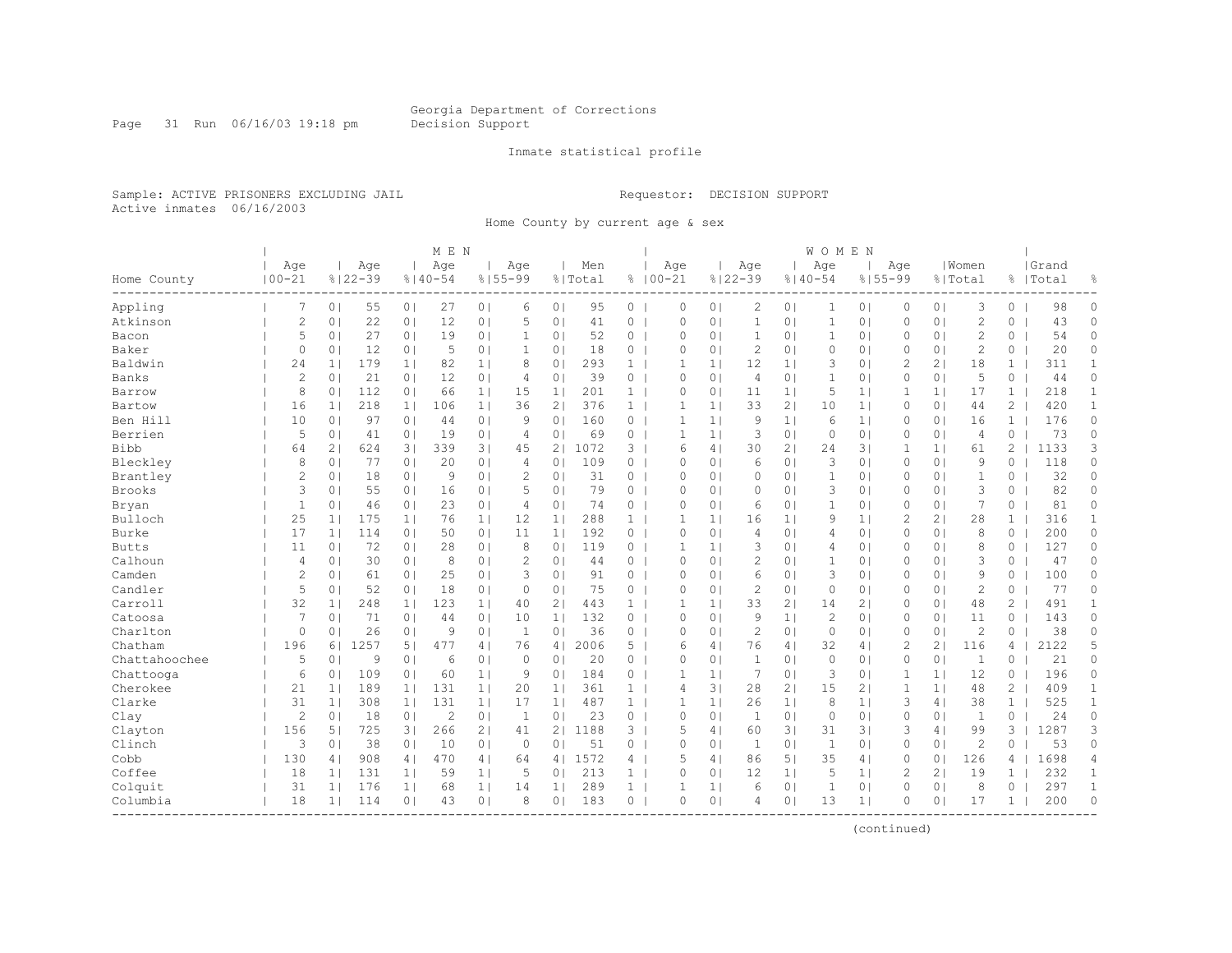Page 32 Run 06/16/03 19:18 pm Decision Support

#### Inmate statistical profile

Sample: ACTIVE PRISONERS EXCLUDING JAIL Requestor: DECISION SUPPORT Active inmates 06/16/2003

Home County by current age & sex (continued)

|                         |                |                 |              |                | M E N        |                |                |                |         |              |              |                |                |                | WOMEN          |                |                |                |                |                       |                |                |
|-------------------------|----------------|-----------------|--------------|----------------|--------------|----------------|----------------|----------------|---------|--------------|--------------|----------------|----------------|----------------|----------------|----------------|----------------|----------------|----------------|-----------------------|----------------|----------------|
|                         | Age            |                 | Age          |                | Age          |                | Age            |                | Men     |              | Age          |                | Age            |                | Age            |                | Age            |                | Women          |                       | Grand          |                |
| Home County<br>-------- | $100 - 21$     |                 | $8122 - 39$  |                | $8140 - 54$  |                | $8155 - 99$    |                | % Total |              | $8100 - 21$  |                | $8122 - 39$    |                | $8140 - 54$    |                | $8155 - 99$    |                | % Total        |                       | %   Total      | 욲              |
| Cook                    | $\overline{4}$ | 0 <sub>1</sub>  | 60           | 0 <sub>1</sub> | 37           | 0 <sub>1</sub> | 5              | 0 <sub>1</sub> | 106     | 0            | 1            | $1\vert$       | 4              | 0 <sub>1</sub> | 6              | 1 <sub>1</sub> | 0              | 0 <sub>1</sub> | 11             | $\circ$               | 117            | 0              |
| Coweta                  | 29             | 1 <sub>1</sub>  | 231          | 1              | 90           | 1 <sub>1</sub> | 12             | 1 <sub>1</sub> | 362     | $\mathbf{1}$ | $\mathbf 1$  | 1 <sup>1</sup> | 15             | 1              | 10             | 1              | 1              | 1 <sub>1</sub> | 27             | $\mathbf{1}$          | 389            | $\mathbf{1}$   |
| Crawford                | $\mathbf{1}$   | 0 <sub>1</sub>  | 12           | 0 <sub>1</sub> | 7            | 0 <sub>1</sub> | $\mathbf{1}$   | 0 <sub>1</sub> | 21      | 0            | $\circ$      | 0 <sub>1</sub> | $\circ$        | 0 <sub>1</sub> | $\mathbf{1}$   | 0 <sub>1</sub> | $\Omega$       | 0 <sub>1</sub> | $\mathbf{1}$   | 0                     | 22             | 0              |
| Crisp                   | 19             | 1 <sub>1</sub>  | 126          | 1              | 54           | 0 <sub>1</sub> | 10             | 1 <sub>1</sub> | 209     | $\mathbf{1}$ | $\mathbf{1}$ | 1              | 12             | 1 <sub>1</sub> | 3              | 0 <sub>1</sub> | 0              | 0 <sub>1</sub> | 16             | $\mathbf{1}$          | 225            | $\mathbf{1}$   |
| Dade                    | $\overline{2}$ | 0 <sub>1</sub>  | 25           | 0 <sub>1</sub> | 22           | 0 <sub>1</sub> | 8              | 0 <sub>1</sub> | 57      | 0            | $\circ$      | 0 <sup>1</sup> | 3              | 0 <sub>1</sub> | $\mathbf{0}$   | 0 <sub>1</sub> | 0              | 0 <sub>1</sub> | 3              | $\circ$               | 60             | $\circ$        |
| Dawson                  | 5              | 0 <sub>1</sub>  | 36           | 0 <sub>1</sub> | 29           | 0 <sub>1</sub> | $\overline{c}$ | 0 <sub>1</sub> | 72      | 0            | $\circ$      | 0 <sup>1</sup> | 4              | 0 <sub>1</sub> | 1              | 0 <sub>1</sub> | 0              | 0 <sub>1</sub> | 5              | 0                     | 77             | $\circ$        |
| Decatur                 | 17             | 1 <sub>1</sub>  | 169          | 1 <sup>1</sup> | 57           | 1 <sub>1</sub> | 5              | 0 <sub>1</sub> | 248     | $\mathbf{1}$ | $\mathbf{1}$ | 1              | 15             | 1 <sup>1</sup> | 4              | 0 <sub>1</sub> | 0              | $\circ$        | 20             | $\mathbf{1}$          | 268            | $\mathbf{1}$   |
| DeKalb                  | 197            | 61              | 1494         | 61             | 561          | 5 <sub>1</sub> | 93             | 5              | 2345    | 6            | 9            | 71             | 86             | 5 <sub>1</sub> | 35             | 4              | 7              | 8              | 137            | 5                     | 2482           | 6              |
| Dodge                   | 6              | $\Omega$        | 99           | 0 <sup>1</sup> | 55           | 1 <sub>1</sub> | 3              | $\circ$        | 163     | 0            | $\circ$      | 0 <sub>1</sub> | 8              | 0 <sub>1</sub> | 5              | 1 <sub>1</sub> | 0              | $\circ$        | 13             | $\Omega$              | 176            | 0              |
| Dooly                   | 6              | $\Omega$        | 60           | 0 <sup>1</sup> | 22           | 0 <sub>1</sub> | $\circ$        | 0 <sup>1</sup> | 88      | 0            | $\circ$      | $\circ$        | -1             | 0 <sub>1</sub> | 1              | 0 <sup>1</sup> | 0              | $\circ$        | $\overline{c}$ | 0                     | 90             | $\Omega$       |
| Dougherty               | 45             | 1 <sub>1</sub>  | 586          | 2 <sub>1</sub> | 223          | 2 <sub>1</sub> | 29             | 2 <sub>1</sub> | 883     | 2            | $\mathbf{1}$ | 1 <sup>1</sup> | 37             | 2 <sub>1</sub> | 18             | 2 <sub>1</sub> | 4              | 5 <sub>1</sub> | 60             | 2                     | 943            | $\overline{c}$ |
| Douglas                 | 37             | 1 <sub>1</sub>  | 256          | 1 <sub>1</sub> | 127          | 1 <sub>1</sub> | 22             | 1 <sub>1</sub> | 442     | $\mathbf{1}$ | 3            | 2 <sub>1</sub> | 23             | 1 <sub>1</sub> | 17             | 21             | 0              | 0 <sub>1</sub> | 43             | $\mathbf{1}$          | 485            | $\mathbf{1}$   |
| Early                   | 6              | 0 <sub>1</sub>  | 39           | 0 <sub>1</sub> | 17           | 0 <sub>1</sub> | $\overline{4}$ | 0 <sub>1</sub> | 66      | 0            | $\mathbf 0$  | 0 <sub>1</sub> | 1              | 0 <sub>1</sub> | $\mathbf{1}$   | 0 <sub>1</sub> | 0              | 0 <sub>1</sub> | $\overline{c}$ | $\circ$               | 68             | $\circ$        |
| Echols                  | $\mathbf{1}$   | 0 <sub>1</sub>  | $\mathbf{1}$ | 0 <sub>1</sub> | $\mathbf{1}$ | 0 <sub>1</sub> | $\mathbf{1}$   | 0 <sub>1</sub> | 4       | 0            | $\mathbf 0$  | 0 <sub>1</sub> | $\circ$        | 0 <sub>1</sub> | $\mathbf{0}$   | 0 <sub>1</sub> | 0              | 0 <sub>1</sub> | $\mathbf 0$    | 0                     | $\overline{4}$ | 0              |
| Effingham               | 13             | 0 <sub>1</sub>  | 71           | 0 <sub>1</sub> | 30           | 0 <sub>1</sub> | 4              | 0 <sub>1</sub> | 118     | 0            | 3            | 21             | 5              | 0 <sub>1</sub> | 5              | 1 <sup>1</sup> | $\mathbf{1}$   | 1 <sub>1</sub> | 14             | 0                     | 132            | $\circ$        |
| Elbert                  | 6              | 0 <sub>1</sub>  | 93           | 01             | 48           | 0 <sub>1</sub> | 8              | 0 <sub>1</sub> | 155     | 0            | $\circ$      | 0 <sub>1</sub> | 8              | 0 <sub>1</sub> | 5              | 1 <sup>1</sup> | 0              | 0 <sub>1</sub> | 13             | 0                     | 168            | 0              |
| Emanuel                 | 17             | 1 <sup>1</sup>  | 99           | 01             | 32           | 0 <sub>1</sub> | 8              | 0 <sub>1</sub> | 156     | 0            | $\circ$      | 0 <sub>1</sub> | 5              | 0 <sub>1</sub> | $\overline{c}$ | 0 <sub>1</sub> | $\Omega$       | 0 <sub>1</sub> | $\overline{7}$ | $\Omega$              | 163            | 0              |
| Evans                   | 5              | $\Omega$        | 47           | 01             | 8            | 0 <sup>1</sup> | $\mathbf{1}$   | $\circ$        | 61      | $\Omega$     | $\circ$      | 0 <sub>1</sub> | $\mathbf{1}$   | 0 <sub>1</sub> | 1              | 0 <sup>1</sup> | $\Omega$       | $\circ$        | $\overline{2}$ | $\Omega$              | 63             | $\Omega$       |
| Fannin                  | 5              | $\Omega$        | 59           | 01             | 36           | 0 <sup>1</sup> | 12             | 1 <sup>1</sup> | 112     | $\Omega$     | $\mathbf{1}$ | 1 <sup>1</sup> | 1              | 0 <sub>1</sub> | 2              | 0 <sub>1</sub> | 1              | 1 <sub>1</sub> | 5              | $\Omega$              | 117            | 0              |
| Fayette                 | 11             | 0 <sub>1</sub>  | 58           | 0 <sub>1</sub> | 36           | 0 <sub>1</sub> | 11             | 1 <sup>1</sup> | 116     | 0            | $\circ$      | 0 <sub>1</sub> | $\mathbf{2}$   | 0 <sub>1</sub> | 4              | 0 <sub>1</sub> | 0              | 0 <sub>1</sub> | 6              | 0                     | 122            | 0              |
| Floyd                   | 42             | 1 <sub>1</sub>  | 413          | 2 <sub>1</sub> | 170          | 21             | 26             | 1              | 651     | 2            | 5            | 4              | 43             | 2 <sub>1</sub> | 29             | 3              | 3              | 4              | 80             | 3                     | 731            | 2              |
| Forsyth                 | 5              | 0 <sub>1</sub>  | 85           | 0 <sub>1</sub> | 45           | 0 <sub>1</sub> | 7              | 0 <sub>1</sub> | 142     | $\circ$      | $\mathbf{1}$ | 1              | 4              | 0 <sub>1</sub> | 6              | 1              | 2              | 2 <sub>1</sub> | 13             | 0                     | 155            | 0              |
| Franklin                | 6              | 0               | 58           | 0 <sub>1</sub> | 33           | 0 <sub>1</sub> | 6              | 0 <sub>1</sub> | 103     | 0            | $\circ$      | 0 <sub>1</sub> | 5              | 0 <sub>1</sub> | $\mathbf{1}$   | 0 <sub>1</sub> | $\circ$        | 0 <sub>1</sub> | 6              | $\Omega$              | 109            | $\circ$        |
| Fulton                  | 359            | 12 <sup>°</sup> | 3209         | 131            | 1584         | 14             | 237            | 131            | 5389    | 13           | 16           | 12             | 144            | 8 <sub>1</sub> | 113            | 131            | 11             | 131            | 284            | 10                    | 5673           | 13             |
| Gilmer                  | 6              | $\circ$         | 67           | 0 <sup>1</sup> | 40           | 0 <sub>1</sub> | 17             | 1 <sup>1</sup> | 130     | 0            | $\mathbf{1}$ | 1              | 6              | 0 <sub>1</sub> | 3              | 0 <sub>1</sub> | 0              | 0 <sup>1</sup> | 10             | $\Omega$              | 140            | $\circ$        |
| Glascock                | $\mathbf{1}$   | 0 <sup>1</sup>  | 3            | 0 <sub>1</sub> | 3            | 0 <sub>1</sub> | $\circ$        | 0 <sub>1</sub> | 7       | 0            | $\Omega$     | 0 <sup>1</sup> | $\circ$        | 0 <sub>1</sub> | $\Omega$       | 0 <sub>1</sub> | $\Omega$       | $\circ$        | $\Omega$       | 0                     | 7              | $\circ$        |
| Glynn                   | 25             | 1 <sub>1</sub>  | 244          | 1 <sub>1</sub> | 114          | 1 <sub>1</sub> | 19             | 1 <sub>1</sub> | 402     | $\mathbf{1}$ | $\Omega$     | 0 <sub>1</sub> | 12             | 1 <sub>1</sub> | 5              | 1 <sub>1</sub> | 1              | 11             | 18             | $\mathbf{1}$          | 420            | $\mathbf{1}$   |
| Gordon                  | 14             | 0 <sup>1</sup>  | 162          | 1 <sup>1</sup> | 73           | 1 <sub>1</sub> | 14             | 1 <sup>1</sup> | 263     | $\mathbf{1}$ | $\mathbf{2}$ | 1 <sup>1</sup> | 17             | 1 <sub>1</sub> | 10             | 1 <sup>1</sup> | 1              | 1 <sub>1</sub> | 30             | $\mathbf{1}$          | 293            | $\mathbf{1}$   |
| Grady                   | 15             | 0 <sub>1</sub>  | 126          | 1 <sub>1</sub> | 52           | 0 <sub>1</sub> | 7              | 0 <sub>1</sub> | 200     | 0            | $\mathbf{1}$ | 1 <sup>1</sup> | 15             | 1 <sub>1</sub> | 3              | 0 <sub>1</sub> | 1              | 1 <sub>1</sub> | 20             | $\mathbf{1}$          | 220            | $\mathbf{1}$   |
| Greene                  | 8              | 0 <sub>1</sub>  | 72           | 0 <sub>1</sub> | 14           | 0 <sub>1</sub> | 5              | 0 <sub>1</sub> | 99      | $\Omega$     | $\circ$      | 0 <sup>1</sup> | $\overline{c}$ | 0 <sub>1</sub> | 4              | 0 <sub>1</sub> | 1              | 1 <sub>1</sub> | 7              | 0                     | 106            | 0              |
| Gwinnett                | 101            | 31              | 602          | 2 <sub>1</sub> | 267          | 2 <sub>1</sub> | 55             | 31             | 1025    | 3            | 5            | 4              | 59             | 3 <sup>1</sup> | 30             | 3              | 1              | 1 <sub>1</sub> | 95             | 3                     | 1120           | 3              |
| Habersham               | 8              | 0 <sub>1</sub>  | 54           | 0 <sub>1</sub> | 35           | 0 <sub>1</sub> | $\mathbf{1}$   | 0 <sub>1</sub> | 98      | 0            | $\mathbf 0$  | 0 <sub>1</sub> | $\overline{4}$ | 0 <sub>1</sub> | 3              | 0 <sub>1</sub> | 0              | 0 <sub>1</sub> | 7              | $\circ$               | 105            | $\circ$        |
| Hall                    | 41             | 1 <sub>1</sub>  | 313          | 1 <sup>1</sup> | 199          | 21             | 37             | 2 <sub>1</sub> | 590     | 1            | 4            | 31             | 38             | 21             | 18             | 21             | $\overline{2}$ | 21             | 62             | $\mathbf{2}^{\prime}$ | 652            | $\overline{c}$ |
| Hancock                 | $\overline{2}$ | 0 <sub>1</sub>  | 24           | 0 <sub>1</sub> | 20           | 0 <sub>1</sub> | 3              | 0 <sub>1</sub> | 49      | 0            | $\circ$      | 0 <sup>1</sup> | $\mathbf{1}$   | 0 <sub>1</sub> | $\mathbf 1$    | 0 <sub>1</sub> | 0              | 0 <sub>1</sub> | $\overline{2}$ | 0                     | 51             | $\circ$        |
| Haralson                | $\overline{4}$ | 0 <sub>1</sub>  | 65           | 0 <sub>1</sub> | 35           | 0 <sub>1</sub> | 7              | 0 <sub>1</sub> | 111     | 0            | $\circ$      | 0 <sub>1</sub> | 9              | 1 <sub>1</sub> | 3              | 0 <sub>1</sub> | 0              | 0 <sub>1</sub> | 12             | 0                     | 123            | $\circ$        |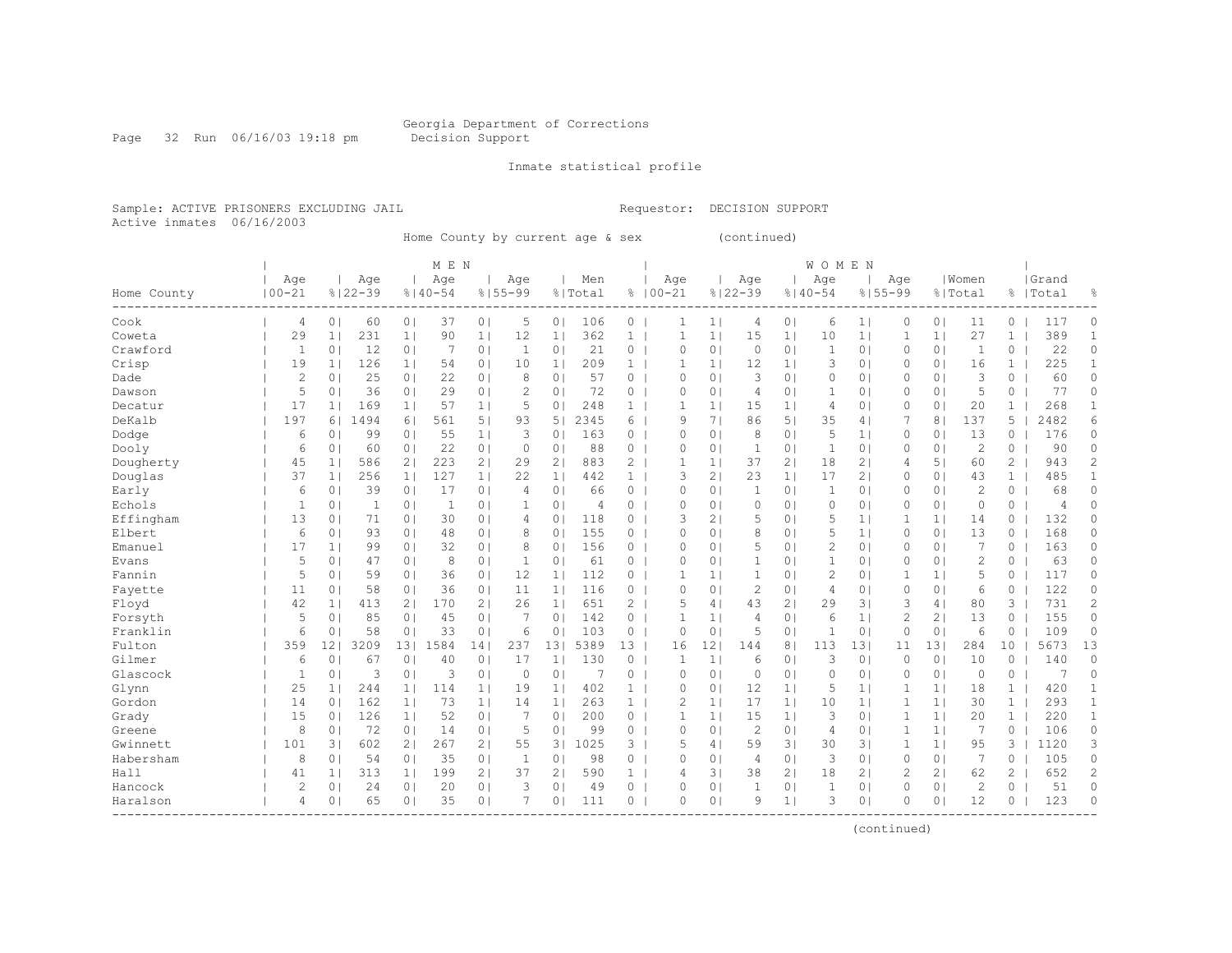Page 33 Run 06/16/03 19:18 pm Decision Support

Inmate statistical profile

Sample: ACTIVE PRISONERS EXCLUDING JAIL **Requestor: DECISION SUPPORT** Active inmates 06/16/2003

Home County by current age & sex (continued)

| M E N | W O M E N |

| Age | Age | Age | Age | Men | Age | Age | Age | Age |Women |Grand

| Home County | 00-21          |                | $8122 - 39$ |                | $8140 - 54$    |                | $8155 - 99$    |                | % Total | ိင           | $100 - 21$     |                | $8122 - 39$    |                | $8140 - 54$    | $8155 - 99$    |                |                | 응 Total        | ိင           | Total |              |
|-------------|----------------|----------------|-------------|----------------|----------------|----------------|----------------|----------------|---------|--------------|----------------|----------------|----------------|----------------|----------------|----------------|----------------|----------------|----------------|--------------|-------|--------------|
| Harris      | 8              | 0 <sub>1</sub> | 56          | 0 <sub>1</sub> | 26             | 0 <sub>1</sub> | 4              | 0 <sub>1</sub> | 94      | $\circ$      |                | 1 <sub>1</sub> |                | 0 <sub>1</sub> | $\Omega$       | 0 <sub>1</sub> | 0              | 0 <sub>1</sub> | 2              | 0            | 96    | 0            |
| Hart        | 8              | 0 <sup>1</sup> | 49          | 0 <sub>1</sub> | 22             | 0 <sub>1</sub> | 5              | 0 <sup>1</sup> | 84      | $\circ$      | $\Omega$       | 0 <sup>1</sup> | 3              | 0 <sub>1</sub> | $\overline{c}$ | 0 <sub>1</sub> | 0              | 0 <sub>1</sub> | 5              | 0            | 89    | $\circ$      |
| Heard       | $\overline{c}$ | 0 <sub>1</sub> | 19          | 0 <sub>1</sub> | 11             | 0 <sub>1</sub> | 9              | $\circ$        | 41      | 0            | $\Omega$       | 0 <sup>1</sup> | 5              | 0 <sub>1</sub> | $\circ$        | 0 <sub>1</sub> | 0              | 0 <sub>1</sub> | 5              | $\circ$      | 46    | $\circ$      |
| Henry       | 17             | 1 <sub>1</sub> | 198         | 1 <sub>1</sub> | 107            | 1 <sub>1</sub> | 18             | 1 <sub>1</sub> | 340     | $\mathbf{1}$ | $\overline{4}$ | 31             | 17             | 1 <sub>1</sub> | 13             | 1 <sub>1</sub> | $\mathbf{1}$   | 1 <sub>1</sub> | 35             | $\mathbf{1}$ | 375   | $\mathbf{1}$ |
| Houston     | 43             | 1 <sup>1</sup> | 262         | 1 <sub>1</sub> | 136            | 1 <sub>1</sub> | 12             | 1 <sub>1</sub> | 453     | $\mathbf{1}$ | $\mathcal{D}$  | 1 <sub>1</sub> | 22             | 1 <sub>1</sub> | 13             | 1 <sub>1</sub> | 0              | 0 <sub>1</sub> | 37             | $\mathbf{1}$ | 490   | 1            |
| Irwin       | 7              | 0 <sup>1</sup> | 47          | 0 <sub>1</sub> | 18             | 0 <sub>1</sub> | 3              | 0 <sup>1</sup> | 75      | 0            | $\mathbf{0}$   | 0 <sub>1</sub> | 1              | 0 <sub>1</sub> | $\mathbf{1}$   | 0 <sub>1</sub> | 0              | 0 <sup>1</sup> | $\mathbf{2}$   | 0            | 77    | $\circ$      |
| Jackson     | 9              | 0 <sub>1</sub> | 109         | 0 <sub>1</sub> | 69             | 1 <sub>1</sub> | 23             | $1\vert$       | 210     | $\mathbf{1}$ | $\mathbf 0$    | $\circ$        | 10             | 1 <sub>1</sub> | $\overline{c}$ | 0 <sub>1</sub> | $\overline{c}$ | 21             | 14             | 0            | 224   | 1            |
| Jasper      | 4              | 0 <sub>1</sub> | 35          | 0 <sub>1</sub> | 11             | 0 <sub>1</sub> | 5              | $\circ$        | 55      | 0            | 1              | 1 <sup>1</sup> | $\mathbf{2}$   | 0 <sub>1</sub> | $\mathbf{1}$   | 0 <sub>1</sub> | $\Omega$       | 0 <sub>1</sub> | $\overline{4}$ | 0            | 59    | $\circ$      |
| Jeff Davis  | 4              | 0 <sub>1</sub> | 37          | 0 <sub>1</sub> | 20             | 0              | $\overline{2}$ | 0 <sup>1</sup> | 63      | 0            | $\circ$        | $\circ$        | $\overline{c}$ | 0 <sub>1</sub> | 3              | 0 <sub>1</sub> | 0              | 0 <sub>1</sub> | 5              | $\Omega$     | 68    | 0            |
| Jefferson   | 8              | 0 <sub>1</sub> | 58          | 0 <sub>1</sub> | 23             | 0 <sub>1</sub> | 3              | 0 <sup>1</sup> | 92      | $\circ$      | 1              | 1 <sup>1</sup> | 3              | 0 <sub>1</sub> | 1              | 0 <sub>1</sub> | 0              | 0 <sub>1</sub> | 5              | $\Omega$     | 97    | $\Omega$     |
| Jenkins     | 9              | 0 <sub>1</sub> | 71          | 0 <sub>1</sub> | 24             | 0 <sub>1</sub> | $\overline{2}$ | 0 <sub>1</sub> | 106     | $\circ$      | $\Omega$       | 0 <sub>1</sub> | $\overline{c}$ | 0 <sub>1</sub> | $\overline{c}$ | 0 <sub>1</sub> | 0              | 0 <sub>1</sub> | 4              | 0            | 110   | 0            |
| Johnson     | 2              | 0 <sub>1</sub> | 25          | 0 <sub>1</sub> | 7              | 0 <sub>1</sub> | 2              | 0 <sup>1</sup> | 36      | 0            | $\Omega$       | $\circ$        | 3              | 0 <sub>1</sub> | $\circ$        | 0 <sub>1</sub> | 0              | 0 <sub>1</sub> | 3              | $\circ$      | 39    | 0            |
| Jones       | 5              | 0 <sub>1</sub> | 32          | 0 <sub>1</sub> | 14             | 0              | $\mathbf{1}$   | 0 <sup>1</sup> | 52      | 0            | 1              | 1 <sup>1</sup> | $\mathbf{1}$   | 0 <sub>1</sub> | $\circ$        | 0 <sub>1</sub> | 0              | 0 <sub>1</sub> | $\overline{c}$ | $\Omega$     | 54    | $\Omega$     |
| Lamar       | 6              | 0 <sub>1</sub> | 41          | 0 <sub>1</sub> | 25             | 0 <sub>1</sub> | 6              | 0 <sub>1</sub> | 78      | 0            | $\Omega$       | 0 <sub>1</sub> | $\overline{4}$ | 0 <sub>1</sub> | 5              | 1 <sub>1</sub> | 0              | 0 <sub>1</sub> | 9              | 0            | 87    | 0            |
| Lanier      | 2              | 0 <sub>1</sub> | 28          | 0 <sub>1</sub> | $\overline{4}$ | 0 <sub>1</sub> | 3              | 0 <sup>1</sup> | 37      | 0            | $\Omega$       | $\circ$        | $\circ$        | 0 <sub>1</sub> | 1              | 0 <sub>1</sub> | 0              | 0 <sub>1</sub> | 1              | 0            | 38    | $\Omega$     |
| Laurens     | 15             | 0 <sub>1</sub> | 144         | 1 <sub>1</sub> | 64             | 1              | 10             | 1 <sub>1</sub> | 233     | $\mathbf{1}$ | $\mathbf 0$    | $\circ$        | 8              | 0 <sub>1</sub> | 5              | 1 <sub>1</sub> | 0              | 0 <sub>1</sub> | 13             | 0            | 246   | 1            |
| Lee         | 2              | 0              | 25          | 0 <sub>1</sub> | 15             | 0 <sub>1</sub> | 3              | $\circ$        | 45      | 0            | 1              | 1 <sup>1</sup> | $\overline{c}$ | 0 <sub>1</sub> | 3              | 0 <sub>1</sub> | 0              | 0 <sub>1</sub> | 6              | $\circ$      | 51    | 0            |
| Liberty     | 21             | 1 <sup>1</sup> | 156         | 1 <sub>1</sub> | 30             | 0 <sub>1</sub> | 6              | 0 <sup>1</sup> | 213     | $\mathbf{1}$ | 1              | 1 <sup>1</sup> | 9              | 1 <sub>1</sub> | 6              | 1 <sub>1</sub> | 0              | 0 <sub>1</sub> | 16             | $\mathbf{1}$ | 229   | 1            |
| Lincoln     | 3              | 0 <sup>1</sup> | 20          | 0 <sub>1</sub> | 11             | 0              | $\mathbf{1}$   | 0 <sup>1</sup> | 35      | 0            | $\mathbf 0$    | 0 <sub>1</sub> | $\mathbf{1}$   | 0 <sub>1</sub> | $\circ$        | 0 <sub>1</sub> | 0              | 0 <sub>1</sub> | $\mathbf{1}$   | 0            | 36    | 0            |
| Long        | 2              | 0 <sup>1</sup> | 16          | 0 <sub>1</sub> | 12             | 0              | $\circ$        | 0              | 30      | 0            | 1              | 1 <sup>1</sup> | 3              | 0 <sub>1</sub> | 1              | 0 <sub>1</sub> | 0              | 0 <sub>1</sub> | 5              | 0            | 35    | $\Omega$     |
| Lowndes     | 37             | 1 <sub>1</sub> | 287         | 1 <sub>1</sub> | 140            | 1 <sub>1</sub> | 21             | 1 <sub>1</sub> | 485     | $\mathbf{1}$ | $\Omega$       | $\circ$        | 18             | 1 <sub>1</sub> | 10             | 1 <sub>1</sub> | 1              | 1 <sub>1</sub> | 29             | $\mathbf{1}$ | 514   | 1            |
| Lumpkin     | 3              | 0              | 38          | 0 <sub>1</sub> | 23             | 0 <sub>1</sub> | 7              | 0 <sub>1</sub> | 71      | 0            | $\Omega$       | $\circ$        | $\mathbf{2}$   | 0 <sub>1</sub> | $\circ$        | 0 <sub>1</sub> | 0              | 0 <sub>1</sub> | $\overline{2}$ | 0            | 73    | $\Omega$     |
| Macon       | 5              | 0              | 45          | 0 <sub>1</sub> | 18             | 0 <sub>1</sub> | 4              | 0 <sup>1</sup> | 72      | 0            | $\Omega$       | $\circ$        | $\circ$        | 0 <sub>1</sub> | 4              | 0 <sub>1</sub> | 0              | 0 <sub>1</sub> | 4              | 0            | 76    | $\Omega$     |
| Madison     | 2              | 0 <sub>1</sub> | 74          | 0 <sub>1</sub> | 25             | 0 <sub>1</sub> | 9              | 0 <sub>1</sub> | 110     | 0            | $\Omega$       | $\circ$        | $\overline{4}$ | 0 <sub>1</sub> | 2              | 0 <sub>1</sub> | 0              | 0 <sub>1</sub> | 6              | 0            | 116   | $\Omega$     |
| Marion      | 4              | 0 <sub>1</sub> | 22          | 0 <sub>1</sub> | 11             | 0              | $\mathbf{1}$   | 0              | 38      | $\circ$      | $\Omega$       | $\circ$        | 3              | 0 <sub>1</sub> | 0              | 0 <sub>1</sub> | 0              | 0 <sub>1</sub> | 3              | $\Omega$     | 41    | 0            |
| McDuffie    | 7              | 0 <sup>1</sup> | 81          | 0 <sub>1</sub> | 37             | 0              | 13             | 1 <sub>1</sub> | 138     | 0            | $\Omega$       | $\circ$        | 5              | 0 <sub>1</sub> | $\circ$        | 0 <sub>1</sub> | 0              | 0 <sub>1</sub> | 5              | 0            | 143   | $\Omega$     |
| McIntosh    | 4              | 0 <sup>1</sup> | 38          | 0 <sub>1</sub> | 21             | 0 <sub>1</sub> | $\mathbf{1}$   | 0              | 64      | 0            | $\Omega$       | $\circ$        | $\circ$        | 0 <sub>1</sub> | $\mathbf{1}$   | 0 <sub>1</sub> | 0              | 0 <sup>1</sup> | $\mathbf{1}$   | 0            | 65    | 0            |
| Meriwether  | 19             | 1 <sub>1</sub> | 115         | 0 <sub>1</sub> | 52             | 0              | 12             | 1 <sub>1</sub> | 198     | 0            | 1              | 1 <sup>1</sup> | 11             | 1 <sub>1</sub> | $\overline{c}$ | 0 <sub>1</sub> | 1              | 1              | 15             | $\mathbf{1}$ | 213   | 0            |
| Miller      | 1              | 0              | 18          | 0 <sub>1</sub> | 7              | 0 <sub>1</sub> | $\mathbf{1}$   | 0 <sup>1</sup> | 27      | 0            | $\Omega$       | $\circ$        | $\mathbf{1}$   | 0 <sub>1</sub> | $\circ$        | 0 <sub>1</sub> | 0              | 0 <sub>1</sub> | 1              | 0            | 28    | $\Omega$     |
| Mitchell    | 9              | 0 <sub>1</sub> | 118         | 0 <sub>1</sub> | 43             | 0 <sub>1</sub> | 8              | 0              | 178     | 0            | $\Omega$       | $\Omega$       | 9              | 1 <sub>1</sub> | 5              | 1 <sub>1</sub> | 0              | 0 <sub>1</sub> | 14             | $\Omega$     | 192   | $\Omega$     |
| Monroe      | 6              | 0              | 63          | 0 <sub>1</sub> | 33             | 0 <sub>1</sub> | 3              | 0              | 105     | 0            | $\Omega$       | $\circ$        | $\overline{4}$ | 0 <sub>1</sub> | $\circ$        | 0 <sub>1</sub> | 0              | 0 <sub>1</sub> | 4              | $\Omega$     | 109   | $\Omega$     |
| Montgomery  | 3              | 0 <sup>1</sup> | 28          | 0 <sub>1</sub> | 8              | 01             | 3              | $\circ$        | 42      | 0            | $\Omega$       | $\circ$        | $\overline{c}$ | 0 <sub>1</sub> | $\mathbf{1}$   | 0 <sub>1</sub> | 0              | 0 <sub>1</sub> | 3              | $\circ$      | 45    | 0            |
| Morgan      | 7              | 0 <sup>1</sup> | 47          | 0 <sub>1</sub> | 19             | 0 <sub>1</sub> | 5              | $\circ$        | 78      | 0            | $\Omega$       | $\circ$        |                | 0 <sub>1</sub> | $\overline{2}$ | 0 <sub>1</sub> | 0              | 0 <sup>1</sup> | 9              | $\circ$      | 87    | $\circ$      |
| Murray      | 9              | 0              | 93          | 0 <sub>1</sub> | 41             | 0 <sub>1</sub> | 17             | 1 <sub>1</sub> | 160     | 0            | $\mathbf{1}$   | 1 <sup>1</sup> | 10             | 1 <sub>1</sub> | 4              | 0 <sub>1</sub> | 0              | 0 <sub>1</sub> | 15             | 1            | 175   | 0            |
| Muscogee    | 104            | 31             | 804         | 3 <sup>1</sup> | 358            | 3 <sub>1</sub> | 51             | 3 <sub>1</sub> | 1317    | 3            | 5              | $\overline{4}$ | 59             | 3 <sub>1</sub> | 28             | 3 <sup>1</sup> | 3              | 4              | 95             | 3            | 1412  | 3            |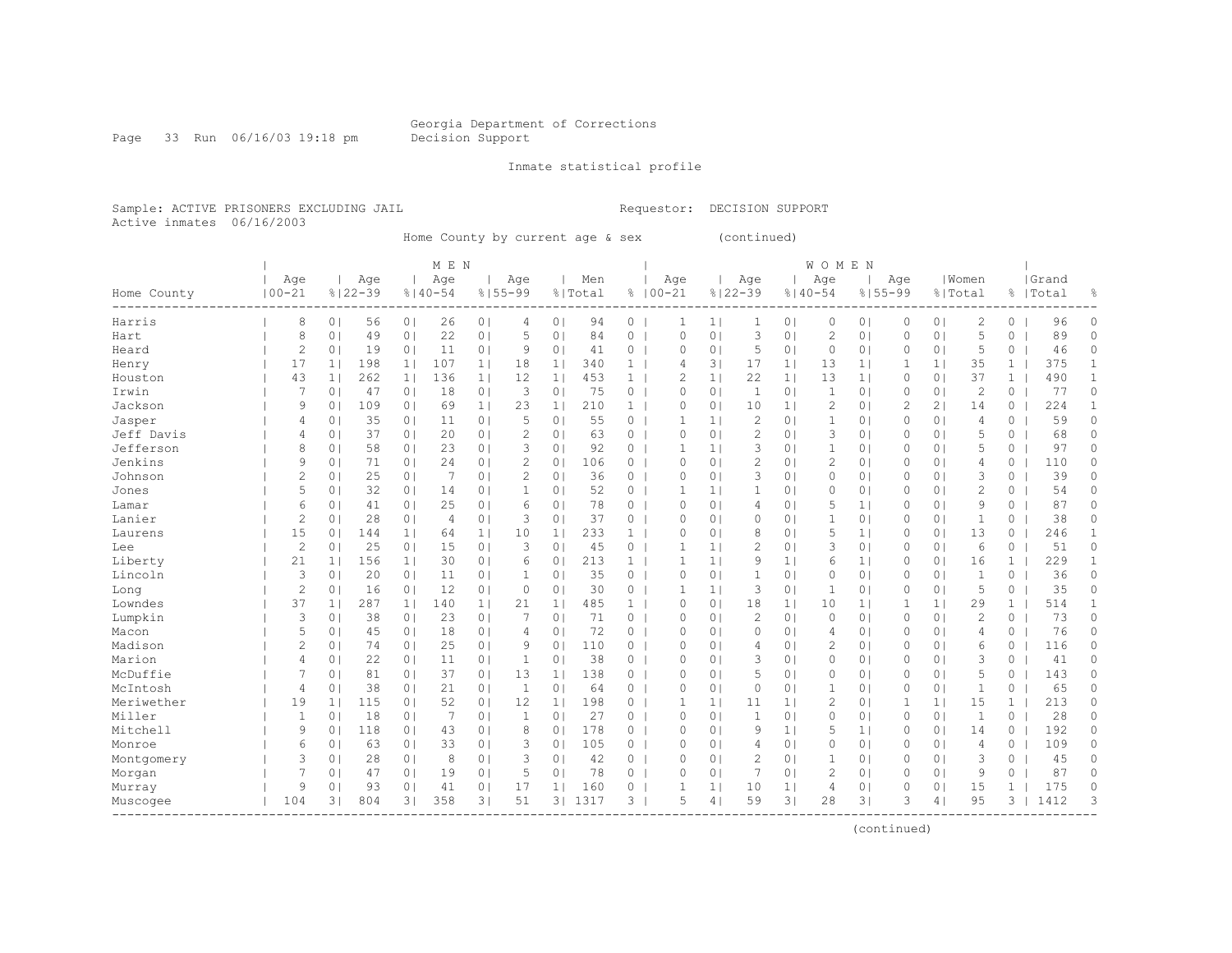Page 34 Run 06/16/03 19:18 pm Decision Support

Inmate statistical profile

| Age | Age | Age | Age | Men | Age | Age | Age | Age |Women |Grand

Sample: ACTIVE PRISONERS EXCLUDING JAIL CONTROL CONTROLLER Requestor: DECISION SUPPORT Active inmates 06/16/2003

Home County by current age & sex (continued)

| M E N | W O M E N |

Home County |00-21 %|22-39 %|40-54 %|55-99 %|Total % |00-21 %|22-39 %|40-54 %|55-99 %|Total % |Total % ------------------------------------------------------------------------------------------------------------------------------------ Newton | 22 1| 209 1| 92 1| 15 1| 338 1 | 0 0| 15 1| 3 0| 2 2| 20 1 | 358 1 Oconee | 0 0| 21 0| 8 0| 4 0| 33 0 | 0 0| 2 0| 1 0| 0 0| 3 0 | 36 0 Oglethorpe | 3 0| 37 0| 13 0| 2 0| 55 0 | 0 0| 4 0| 0 0| 0 0| 4 0 | 59 0 Paulding | 16 1| 101 0| 70 1| 9 0| 196 0 | 1 1| 9 1| 9 1| 3 4| 22 1 | 218 1 Peach | 6 0| 65 0| 36 0| 1 0| 108 0 | 1 1| 4 0| 2 0| 0 0| 7 0 | 115 0 Pickens | 3 0| 55 0| 39 0| 3 0| 100 0 | 0 0| 3 0| 4 0| 0 0| 7 0 | 107 0 Pierce | 5 0| 30 0| 17 0| 2 0| 54 0 | 0 0| 0 0| 2 0| 0 0| 2 0 | 56 0 Pike | 4 0| 18 0| 21 0| 2 0| 45 0 | 1 1| 2 0| 1 0| 0 0| 4 0 | 49 0 Polk | 9 0| 108 0| 51 0| 11 1| 179 0 | 1 1| 6 0| 2 0| 0 0| 9 0 | 188 0 Pulaski | 12 0| 58 0| 21 0| 2 0| 93 0 | 0 0| 4 0| 2 0| 1 1| 7 0 | 100 0 Putnam | 10 0| 55 0| 33 0| 6 0| 104 0 | 0 0| 2 0| 2 0| 0 0| 4 0 | 108 0 Quitman | 0 0| 7 0| 0 0| 0 0| 7 0 | 0 0| 0 0| 1 0| 0 0| 1 0 | 8 0 Rabun | 3 0| 27 0| 18 0| 0 0| 48 0 | 0 0| 1 0| 1 0| 0 0| 2 0 | 50 0 Randolph | 3 0| 36 0| 12 0| 1 0| 52 0 | 0 0| 3 0| 1 0| 1 1| 5 0 | 57 0 Richmond | 151 5| 1040 4| 456 4| 57 3| 1704 4 | 6 4| 91 5| 38 4| 3 4| 138 5 | 1842 4 Rockdale | 15 0| 128 1| 69 1| 12 1| 224 1 | 1 1| 17 1| 3 0| 1 1| 22 1 | 246 1 Schley | 0 0| 13 0| 2 0| 0 0| 15 0 | 0 0| 0 0| 0 0| 0 0| 0 0 | 15 0 Screven | 9 0 | 69 0 | 22 0 | 107 0 | 1 1 | 1 12 10 0 | 16 1 | 123 0 Seminole | 4 0| 34 0| 20 0| 4 0| 62 0 | 0 0| 3 0| 2 0| 0 0| 5 0 | 67 0 Spalding | 63 2| 378 2| 151 1| 26 1| 618 2 | 3 2| 28 2| 9 1| 2 2| 42 1 | 660 2 Stephens | 11 0| 83 0| 41 0| 6 0| 141 0 | 0 0| 6 0| 3 0| 0 0| 9 0 | 150 0 Stewart | 1 0| 20 0| 7 0| 1 0| 29 0 | 0 0| 1 0| 0 0| 0 0| 1 0 | 30 0 Sumter | 19 1| 118 0| 52 0| 6 0| 195 0 | 0 0| 7 0| 3 0| 0 0| 10 0 | 205 0 Talbot | 4 0| 32 0| 10 0| 0 0| 46 0 | 0 0| 1 0| 2 0| 0 0| 3 0 | 49 0 Taliaferro | 1 0| 9 0| 3 0| 1 0| 14 0 | 0 0| 0 0| 1 0| 0 0| 1 0 | 15 0

Tattnall | 7 0| 65 0| 20 0| 2 0| 94 0 | 0 0| 3 0| 5 1| 0 0| 8 0 | 102 0 Taylor | 5 0| 48 0| 18 0| 2 0| 73 0 | 0 0| 2 0| 2 0| 0 0| 4 0 | 77 0 Telfair | 8 0| 81 0| 31 0| 3 0| 123 0 | 0 0| 9 1| 4 0| 0 0| 13 0 | 136 0 Terrell | 2 0| 58 0| 11 0| 1 0| 72 0 | 0 0| 3 0| 0 0| 0 0| 3 0 | 75 0 Thomas | 32 1| 185 1| 80 1| 10 1| 307 1 | 0 0| 14 1| 5 1| 0 0| 19 1 | 326 1 Tift | 20 1| 166 1| 86 1| 16 1| 288 1 | 1 1| 9 1| 5 1| 1 1| 16 1 | 304 1 Toombs | 32 1| 148 1| 49 0| 6 0| 235 1 | 2 1| 15 1| 3 0| 0 0| 20 1 | 255 1 Towns | 1 0| 3 0| 5 0| 2 0| 11 0 | 0 0| 2 0| 1 0| 0 0| 3 0 | 14 0 Treutlen | 2 0| 25 0| 14 0| 0 0| 41 0 | 0 0| 0 0| 1 0| 0 0| 1 0 | 42 0 Troup | 46 2| 363 2| 135 1| 22 1| 566 1 | 1 1| 24 1| 13 1| 1 1| 39 1 | 605 1 ------------------------------------------------------------------------------------------------------------------------------------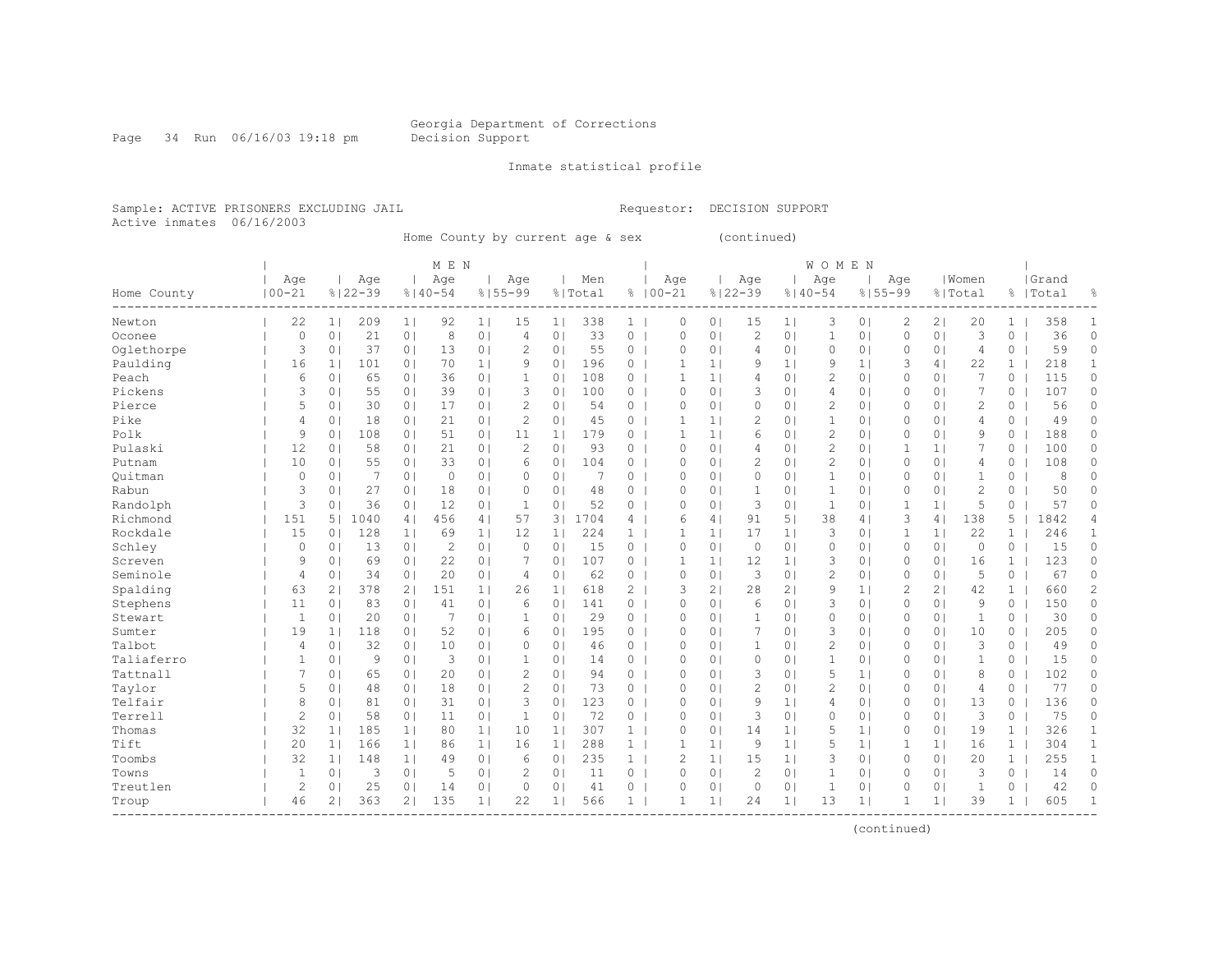Page 35 Run 06/16/03 19:18 pm Decision Support

Inmate statistical profile

Sample: ACTIVE PRISONERS EXCLUDING JAIL Requestor: DECISION SUPPORT Active inmates 06/16/2003

Home County by current age & sex (continued)

|                  |            |                |                              |                | M E N       |                |               |                |                    |          |             |                |                |                | <b>WOMEN</b> |                |             |                |                |                |           |          |
|------------------|------------|----------------|------------------------------|----------------|-------------|----------------|---------------|----------------|--------------------|----------|-------------|----------------|----------------|----------------|--------------|----------------|-------------|----------------|----------------|----------------|-----------|----------|
|                  | Age        |                | Age                          |                | Age         |                | Age           |                | Men                |          | Age         |                | Age            |                | Aqe          |                | Age         |                | Women          |                | Grand     |          |
| Home County      | $100 - 21$ |                | $8122 - 39$                  |                | $8140 - 54$ |                | $8155 - 99$   |                | % Total            |          | $8100 - 21$ |                | $8122 - 39$    |                | $8140 - 54$  |                | $8155 - 99$ |                | % Total        |                | %   Total | ႜ        |
| Turner           | 8          | 0 <sup>1</sup> | 54                           | 0 <sub>1</sub> | 21          | 0 <sub>1</sub> |               | 0 <sub>1</sub> | 84                 | 0        | 0           | 0 <sub>1</sub> | 3              | 0 <sub>1</sub> | $\circ$      | 0              | $\circ$     | 0 <sup>1</sup> | 3              | 0              | 87        | 0        |
| Twiggs           | 4          | 0 <sub>1</sub> | 19                           | 0 <sub>1</sub> | 13          | 0 <sub>1</sub> |               | 0              | 37                 | 0        | $\Omega$    | $\circ$        | 0              | 0              | 0            | 0              | 0           | $\circ$        | O              | 0              | 37        | $\Omega$ |
| Union            | 5          | 0 <sub>1</sub> | 25                           | 0 <sub>1</sub> | 11          | 0 <sub>1</sub> | 4             | 01             | 45                 | 0        | O           | 0 <sup>1</sup> | 0              | 01             | $\mathbf{1}$ | $\Omega$       | 0           | 0 <sub>1</sub> |                | 0              | 46        | 0        |
| Upson            | 19         | 1 <sub>1</sub> | 115                          | 0 <sub>1</sub> | 49          | 0 <sub>1</sub> | 11            | 11             | 194                | 0        | O           | 01             | 7              | 0              | 5            | 1              |             | $\circ$        | 12             | 0              | 206       | 0        |
| Walker           | 14         | 0 <sub>1</sub> | 143                          | 1 <sub>1</sub> | 65          | 1 <sub>1</sub> | 16            | 1 <sub>1</sub> | 238                |          | $\Omega$    | 0              | 14             | 1              | 11           | 1              |             | 1              | 26             | $\mathbf{1}$   | 264       |          |
| Walton           | 16         | 1 <sup>1</sup> | 160                          | 1 <sup>1</sup> | 99          | 1 <sub>1</sub> | 12            | 1 <sub>1</sub> | 287                |          |             | $\mathbf{1}$   | 8              | 0 <sub>1</sub> | 10           | 1 <sub>1</sub> |             | 1              | 20             | $\mathbf{1}$   | 307       |          |
| Ware             | 19         |                | 205                          | 1 <sub>1</sub> | 107         | 1 <sub>1</sub> | 18            | $1\vert$       | 349                |          |             |                | 15             | 1              | 3            | 0              |             | 1              | 20             | $\mathbf{1}$   | 369       |          |
| Warren           | 3          | 0 <sub>1</sub> | 23                           | 0 <sub>1</sub> | 19          | 0 <sub>1</sub> | 4             | 0              | 49                 | 0        | $\Omega$    | $\circ$        | 1              | 01             | 1            | 0              | 0           | 0 <sup>1</sup> | $\overline{2}$ | 0              | 51        | 0        |
| Washington       | 10         | 0 <sub>1</sub> | 66                           | 0 <sub>1</sub> | 31          | 0 <sub>1</sub> | 2             | 01             | 109                | 0        | ∩           | $\circ$        | 5              | 01             | 2            | 0              | 0           | $\circ$        |                | $\Omega$       | 116       | 0        |
| Wayne            | 11         | 01             | 84                           | 0 <sub>1</sub> | 31          | 0 <sub>1</sub> | .5            | $\Omega$       | 131                | 0        |             | $\mathbf{1}$   | 5              | 01             | 1            | $\Omega$       |             | 1              | 8              | 0              | 139       | 0        |
| Webster          | C          | 0 <sub>1</sub> | 5                            | 0 <sub>1</sub> | 3           | 01             | O             | 01             | 8                  | O        | $\Omega$    | 0              | 0              | 01             | 0            | 0              | 0           | $\circ$        | O              | 0              | -8        |          |
| Wheeler          | 3          | 0 <sub>1</sub> | 14                           | 0 <sub>1</sub> | 8           | 0 <sub>1</sub> | 4             | 01             | 29                 | 0        | $\Omega$    | 0 <sub>1</sub> | $\mathbf 1$    | 01             | 1            | 0              | 0           | 0 <sup>1</sup> | 2              | 0              | 31        | 0        |
| White            | 3          | 0 <sub>1</sub> | 32                           | 0 <sub>1</sub> | 13          | 0 <sub>1</sub> | 2             | 0 <sub>1</sub> | 50                 | 0        | $\Omega$    | 0              | 1              | 01             | $\mathbf{1}$ | 0              | 0           | 0 <sup>1</sup> | $\overline{c}$ | 0              | 52        | 0        |
| Whitfield        | 38         |                | 331                          | 1 <sub>1</sub> | 170         | 2 <sub>1</sub> | 34            | 2 <sub>1</sub> | 573                |          | 3           | $\overline{2}$ | 46             | 31             | 18           | 2              |             | 1              | 68             | $\mathbf{2}^-$ | 641       |          |
| Wilcox           |            | 0 <sub>1</sub> | 21                           | 0 <sup>1</sup> | 18          | 0 <sub>1</sub> | 4             | 0 <sub>1</sub> | 50                 | 0        |             | $\mathbf{1}$   | 5              | 01             | 0            | 0              | 0           | 0 <sub>1</sub> | 6              | 0              | 56        | $\Omega$ |
| Wilkes           | 2          | 0 <sub>1</sub> | 44                           | 0 <sub>1</sub> | 14          | 0 <sub>1</sub> | 5             | 01             | 65                 | 0        | ∩           | $\circ$        | $\overline{2}$ | 01             | 1            | 0              | 0           | $\circ$        |                | $\Omega$       | 68        | 0        |
| Wilkinson        | 4          | 0 <sub>1</sub> | 33                           | 0 <sub>1</sub> | 13          | 0 <sub>1</sub> | $\mathcal{D}$ | 01             | 52                 | 0        | $\Omega$    | $\circ$        | 5              | 01             | 0            | 0              | 0           | 0 <sub>1</sub> | 5              | 0              | 57        | 0        |
| Worth            | 4          | 0 <sub>1</sub> | 63                           | 0 <sub>1</sub> | 34          | 0 <sub>1</sub> | 6             | 01             | 107                | $\Omega$ | $\Omega$    | $\circ$        |                | 0 <sup>1</sup> | 3            | 0              | 0           | $\circ$        | 10             | 0              | 117       | U        |
| Total reported   |            |                | 3042 100 24182 100 10996 100 |                |             |                |               |                | 1818 100 40038 100 |          |             | 138 1001       | 1756 100       |                | 901 100      |                |             | 83 1001        | 2878 100       |                | 42916 100 |          |
|                  |            |                |                              |                |             |                |               |                |                    |          |             |                |                |                |              |                |             |                |                |                |           |          |
| Percent reported |            | 91.01          |                              | 91.2           |             | 90.31          |               | 89.21          |                    | 90.9     |             | 89.61          |                | 92.8           |              | 92.5           |             | 93.31          |                | 92.6           |           | 91.0     |
|                  |            |                |                              |                |             |                |               |                |                    |          |             |                |                |                |              |                |             |                |                |                |           |          |
| Not reported     | 300        |                | 2331                         |                | 1176        |                | 221           |                | 4028               |          | 16          |                | 136            |                | 73           |                | 6           |                | 231            |                | 4259      |          |
| Total            | 3342       |                | 26513                        |                | 12172       |                | 2039          |                | 144066             |          | 154         |                | 1892           |                | 974          |                | 89          |                | 3109           |                | 47175     |          |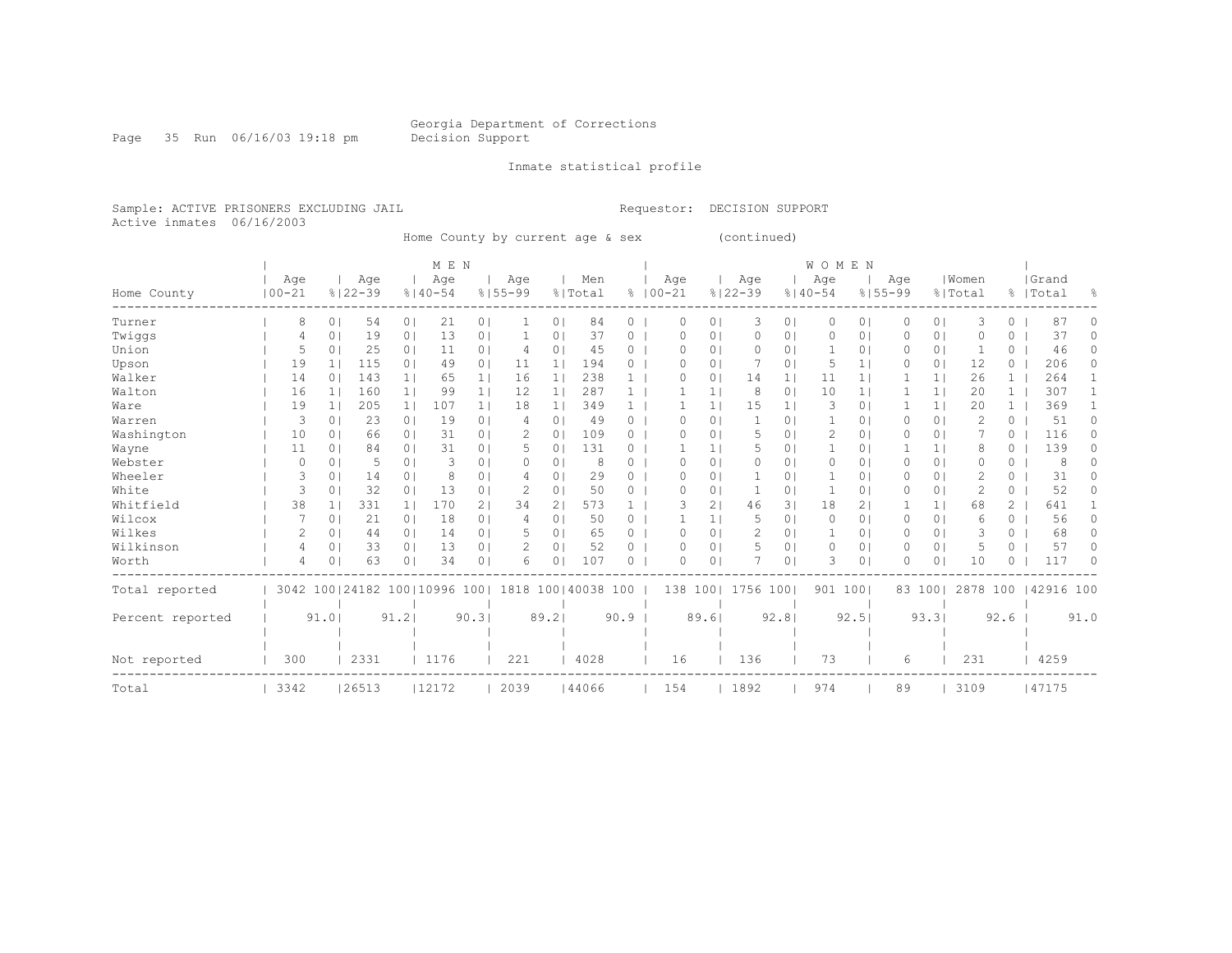Inmate statistical profile

Sample: ACTIVE PRISONERS EXCLUDING JAIL **Requestor: DECISION SUPPORT** 

Active inmates 06/16/2003

Prison Sentence In Years by current age & sex

|                                      |                                                         |                |                    |                 | M E N              |                 |                    |                |                |                 |                    |                 |                    |                | W O M E N          |                 |                    |                |                  |                |                            |                |
|--------------------------------------|---------------------------------------------------------|----------------|--------------------|-----------------|--------------------|-----------------|--------------------|----------------|----------------|-----------------|--------------------|-----------------|--------------------|----------------|--------------------|-----------------|--------------------|----------------|------------------|----------------|----------------------------|----------------|
| Sentence In Years<br>--------------- | Age<br>$100 - 21$                                       |                | Age<br>$8122 - 39$ |                 | Age<br>$8140 - 54$ |                 | Age<br>$8155 - 99$ |                | Men<br>% Total |                 | Aqe<br>$8100 - 21$ |                 | Aqe<br>$8122 - 39$ |                | Aqe<br>$8140 - 54$ | $\perp$         | Age<br>$8155 - 99$ |                | Women<br>% Total |                | Grand<br>%   Total         | ိင             |
| $0 - 1$                              | 68                                                      | 2 <sub>1</sub> | 291                | $1 \mid$        | 126                | 1 <sub>1</sub>  | 13                 | $1 \mid$       | 498            | $1 \mid$        | 5                  | 3               | 42                 | 2 <sub>1</sub> | 11                 | $1\vert$        | 4                  | 4              | 62               | 2              | 560                        | 1              |
| $1.1 - 2$                            | 122                                                     | 4              | 422                | 2 <sub>1</sub>  | 215                | 2 <sub>1</sub>  | 14                 | 1 <sub>1</sub> | 773            | $2-1$           | $\overline{4}$     | 31              | 57                 | 31             | 33                 | 31              | 3                  | 31             | 97               | 3              | 870                        | 2              |
| $2.1 - 3$                            | 308                                                     |                | 91 1138            | 4               | 390                | 3 <sup>1</sup>  | 38                 |                | 2   1874       | 4 <sup>1</sup>  | 16                 | 101             | 178                | 9 <sub>1</sub> | 66                 | 7 <sub>1</sub>  | 7                  | 8 <sub>1</sub> | 267              | 9              | 2141                       | 5              |
| $3.1 - 4$                            | 360                                                     |                | 11  1300           | 5 <sub>1</sub>  | 548                | 5 <sub>1</sub>  | 63                 |                | 3   2271       | 5 <sub>1</sub>  | 24                 | 16 <sub>1</sub> | 177                | 9 <sub>1</sub> | 92                 | 9 <sub>1</sub>  | 7                  | 8 <sub>1</sub> | 300              | 10             | 2571                       | 5              |
| $4.1 - 5$                            | 242                                                     | 71             | 981                | 4               | 372                | 3 <sub>1</sub>  | 48                 |                | 21 1643        | 4 <sup>1</sup>  | 13                 | 8 <sub>1</sub>  | 134                | 71             | 55                 | 61              | 1                  | 1 <sub>1</sub> | 203              | 7              | 1846                       | 4              |
| $5.1 - 6$                            | 595                                                     |                | 18   2960          | 11 <sub>1</sub> | 1128               | 9 <sub>1</sub>  | 142                |                | 7  4825        | 11 <sup>1</sup> | 29                 | 191             | 311                | 171            | 166                | 171             | 7                  | 8 <sub>1</sub> | 513              | 17             | 5338                       | 11             |
| $6.1 - 7$                            | 140                                                     | 4 <sup>1</sup> | 945                | 4               | 319                | 3 <sup>1</sup>  | 43                 |                | 2   1447       | 3 <sub>1</sub>  | 2                  | 1 <sup>1</sup>  | 81                 | 4 <sub>1</sub> | 51                 | 5 <sub>1</sub>  | 3                  | 31             | 137              | $\overline{4}$ | 1584                       | 3              |
| $7.1 - 8$                            | 147                                                     |                | 4   1109           | 4               | 388                | 3 <sup>1</sup>  | 50                 |                | 2   1694       | $4 \mid$        | 11                 | 7 <sub>1</sub>  | 83                 | 4 <sub>1</sub> | 48                 | 5 <sub>1</sub>  | 4                  | 4 <sub>1</sub> | 146              | 5              | 1840                       | 4              |
| $8.1 - 9$                            | 122                                                     |                | 4   1064           | 4               | 362                | 31              | 54                 |                | 31 1602        | $4 \mid$        | 4                  | 31              | 75                 | 4              | 29                 | 31              | $\Omega$           | 0 <sup>1</sup> | 108              | 3 <sup>1</sup> | 1710                       | 4              |
| $9.1 - 10$                           | 30                                                      | $1$            | 335                | 1 <sub>1</sub>  | 115                | 1 <sub>1</sub>  | 12                 | 11             | 492            | $1 \mid$        | $\mathbf{1}$       | 1 <sup>1</sup>  | 27                 | 1 <sup>1</sup> | 11                 | 1 <sup>1</sup>  | $\mathbf{1}$       | 1 <sub>1</sub> | 40               | $\mathbf{1}$   | 532                        | $\mathbf{1}$   |
| $10.1 - 12$                          | 649                                                     |                | 19  4793           |                 | 18   1503          | 12 <sub>1</sub> | 250                |                | 12   7195      | 16              | 25                 | 161             | 265                | 141            | 122                | 131             | 8                  | 91             | 420              | 14             | 7615                       | 16             |
| $12.1 - 15$                          | 132                                                     |                | 4   1763           | 7 <sub>1</sub>  | 621                | 5 <sub>1</sub>  | 97                 |                | 5   2613       | 6               | 3                  | 2 <sub>1</sub>  | 96                 | 51             | 44                 | 5 <sub>1</sub>  | 5                  | 61             | 148              | 5              | 2761                       | 6              |
| $15.1 - 20$                          | 173                                                     |                | 5 2796             |                 | 11  1297           | 11              | 209                |                | 10   4475      | 10 <sub>1</sub> | 5                  | 31              | 111                | 61             | 64                 | 7 <sub>1</sub>  | 5                  | 61             | 185              | 6              | 4660                       | 10             |
| 20.1-OVER                            | 117                                                     |                | 4   3469           |                 | 13 2315            | 191             | 411                |                | 20  6312       | 14              | 4                  | 31              | 110                | 6              | 75                 | 8 <sub>1</sub>  | 5                  | 6              | 194              | 6              | 6506                       | 14             |
| LIFE                                 | 122                                                     |                | 4   2889           | 11 <sub>1</sub> | 2304               | 191             | 562                |                | 28   5877      | 13 <sup>1</sup> | 8                  | 5 <sub>1</sub>  | 125                | 71             | 103                | 11 <sub>1</sub> | 29                 | 331            | 265              | 9              | 6142                       | 13             |
| DEATH                                | $\circ$                                                 | 0 <sup>1</sup> | 53                 | 0 <sub>1</sub>  | 50                 | 0 <sub>1</sub>  | 9                  | 0 <sub>1</sub> | 112            | 0 <sub>1</sub>  | $\circ$            | 0 <sub>1</sub>  | 1                  | 0 <sub>1</sub> | $\circ$            | 0 <sub>1</sub>  | $\circ$            | 0 <sub>1</sub> | 1                | $\circ$        | 113                        | $\circ$        |
| LIFE W/O PAROLE                      | 8                                                       | 0 <sup>1</sup> | 178                | 1 <sup>1</sup>  | 117                | 1 <sub>1</sub>  | 24                 | 1 <sup>1</sup> | 327            | 1 <sup>1</sup>  | $\circ$            | 0 <sup>1</sup>  | 2                  | 0 <sub>1</sub> | 0                  | 0 <sub>1</sub>  | $\Omega$           | 0 <sup>1</sup> | 2                | $\Omega$       | 329                        | $\overline{1}$ |
| YOUTHFUL OFFENDERS                   | 0                                                       | 0 <sup>1</sup> | 1                  | 0 <sup>1</sup>  | 1                  | 0 <sub>1</sub>  | $\Omega$           | 0 <sup>1</sup> | 2              | 0 <sub>1</sub>  | $\Omega$           | 0 <sup>1</sup>  | $\Omega$           | 0 <sub>1</sub> | $\Omega$           | 0 <sup>1</sup>  | $\Omega$           | 0 <sup>1</sup> | $\Omega$         | $\Omega$       | 2                          | $\Omega$       |
| Total reported                       | 3335 100   26487 100   12171 100   2039 100   44032 100 |                |                    |                 |                    |                 |                    |                |                |                 |                    |                 | 154 100  1875 100  |                |                    | 970 1001        |                    |                |                  |                | 89 100 3088 100 147120 100 |                |
| Percent reported                     |                                                         | 99.81          |                    | 99.9            |                    | 100.0           |                    | 100.01         |                | 99.9            |                    | 100.01          |                    | 99.11          |                    | 99.61           |                    | 100.01         |                  | 99.3           |                            | 99.9           |
| NOT REPORTED                         | $7\phantom{.0}$                                         |                | 26                 |                 | 1                  |                 | $\circ$            |                | 34             |                 | $\circ$            |                 | 17                 |                | 4                  |                 | $\circ$            |                | 21               |                | 55                         |                |
| Total                                | 13342                                                   |                | 26513              |                 | 12172              |                 | 12039              |                | 44066          |                 | 154                |                 | 1892               |                | 974                |                 | 89                 |                | 3109             |                | 47175                      |                |
|                                      |                                                         |                |                    |                 |                    |                 |                    |                |                |                 |                    |                 |                    |                |                    |                 |                    |                |                  |                |                            |                |
|                                      |                                                         |                |                    |                 |                    |                 |                    |                |                |                 |                    |                 |                    |                |                    |                 |                    |                |                  |                |                            |                |
| AVG EXCLUDING<br>LIFE, DEATH, YO     |                                                         | 7.15<br>11.11  |                    | 13.00           |                    | 14.57           |                    | 11.39          |                | 6.64            |                    | 7.66            |                    | 8.29           |                    | 7.83            |                    | 7.80           |                  | 11.14          |                            |                |
| AVG INCLUDING<br>LIFE=21, YO=3 YRS   | 7.64                                                    |                | 12.13              |                 | 14.43              |                 | 16.21              |                | 12.61          |                 | 7.39               |                 | 8.54               |                | 9.64               |                 | 12.12              |                | 8.93             |                | 12.37                      |                |

Page 36 Run 06/16/03 19:18 pm Decision Support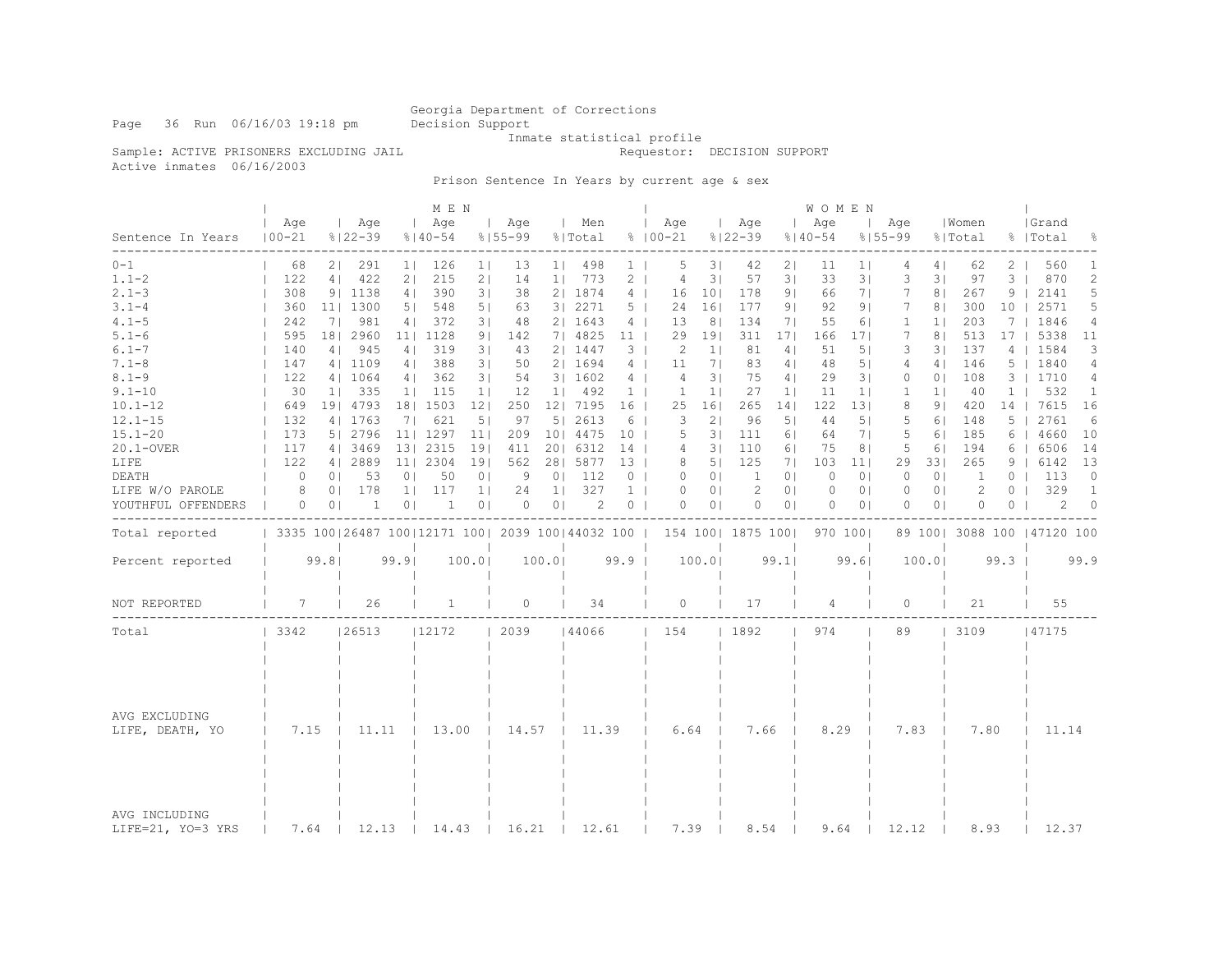Georgia Department of Corrections<br>Decision Support

Page 37 Run 06/16/03 19:18 pm

Inmate statistical profile

| Sample: ACTIVE PRISONERS EXCLUDING JAIL<br>Active inmates 06/16/2003 |                   |                        |                            |                                       |                                                                          |            | Requestor:         | DECISION SUPPORT          |             |                          |                    |                           |         |                          |                  |
|----------------------------------------------------------------------|-------------------|------------------------|----------------------------|---------------------------------------|--------------------------------------------------------------------------|------------|--------------------|---------------------------|-------------|--------------------------|--------------------|---------------------------|---------|--------------------------|------------------|
|                                                                      |                   |                        |                            |                                       | Probation To Follow Prison by current age & sex                          |            |                    |                           |             |                          |                    |                           |         |                          |                  |
|                                                                      |                   |                        | M E N                      |                                       |                                                                          |            |                    |                           |             | <b>WOMEN</b>             |                    |                           |         |                          |                  |
| Prob After Prison                                                    | Age<br>$100 - 21$ | Age<br>$8122 - 39$     | Age<br>$8140 - 54$         | Aqe<br>$8155 - 99$                    | Men<br>% Total                                                           |            | Age<br>$8100 - 21$ | Age<br>$8122 - 39$        | $8140 - 54$ | Aqe                      | Aqe<br>$8155 - 99$ | Women<br>% Total          |         | Grand<br>%   Total       | $\sim$ $\approx$ |
| PROBATION TO FOLLOW<br>NO PROBATION                                  | 1679<br>1670      | 50   11196<br>50115346 | 4628<br>421<br>7547<br>581 | 381<br>716<br>1323<br>62 <sub>1</sub> | 35   18219<br>65   25886                                                 | 41  <br>59 | 87<br>67           | 835<br>561<br>44 <br>1075 | 44  <br>571 | 423<br>431<br>555<br>571 | 36<br>53           | 1381<br>401<br>1750<br>60 |         | 44 19600<br>56 127636 59 | - 42             |
| Total reported                                                       |                   |                        |                            |                                       | 3349 100 26542 100 12175 100   2039 100   44105 100   154 100   1910 100 |            |                    |                           |             | 978 1001                 |                    | 89 1001                   |         | 3131 100 147236 100      |                  |
| Percent reported                                                     |                   | 100.0                  | 100.0                      | 100.0                                 | 100.01                                                                   | $100.0$    |                    | 100.01                    | 100.01      | 100.01                   |                    | 100.01                    | $100.0$ |                          | 100.0            |
| NOT REPORTED                                                         | 0                 | $\Omega$               | 0                          | $\circ$                               | $\Omega$                                                                 |            | $\Omega$           | $\Omega$                  |             | $\Omega$                 | $\Omega$           | $\Omega$                  |         | $\Omega$                 |                  |
| Total                                                                | 3342              | 26513                  | 12172                      | 2039                                  | 44066                                                                    |            | 154                | 1892                      |             | 974                      | 89                 | 3109                      |         | 47175                    |                  |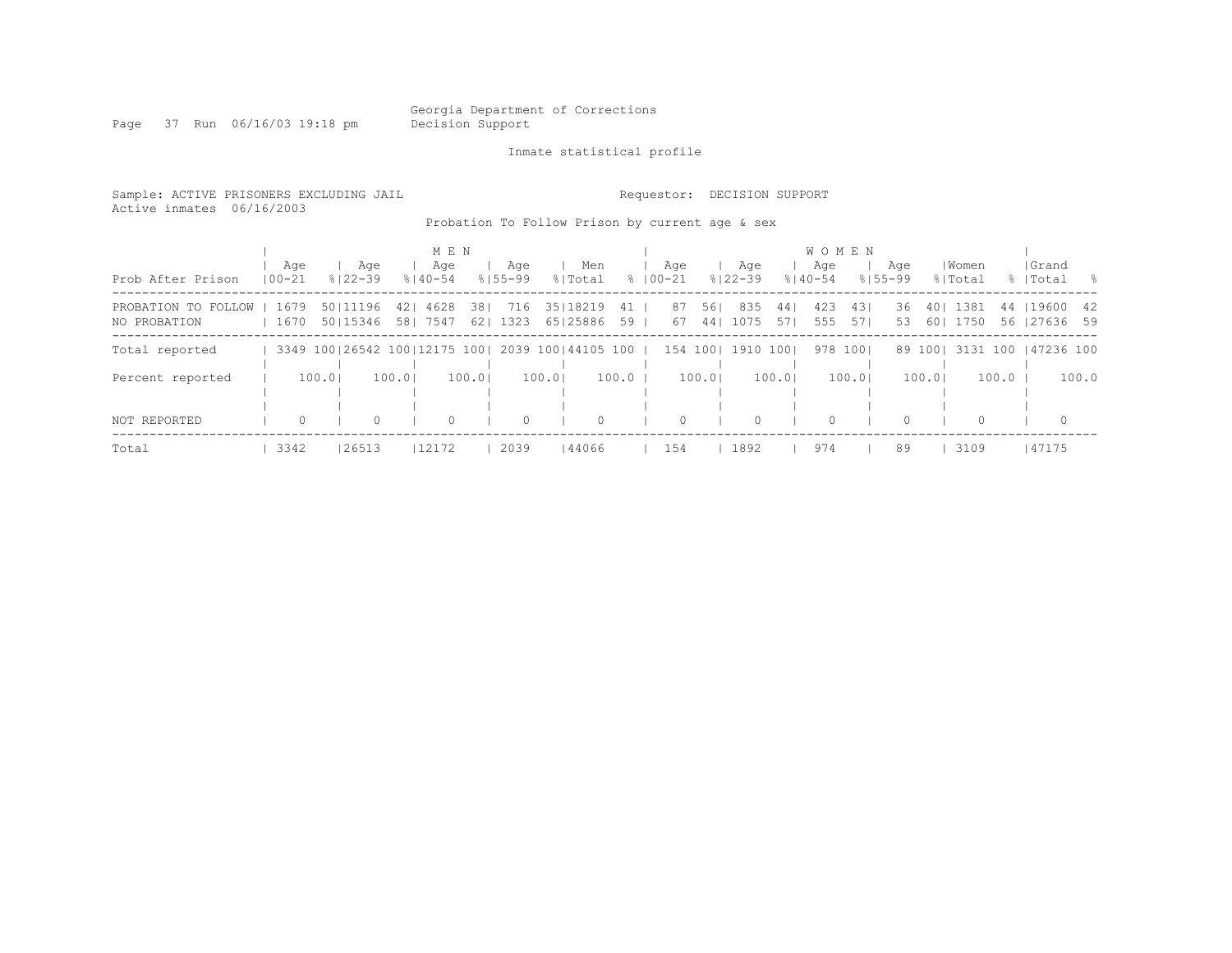Page 38 Run 06/16/03 19:18 pm Decision Support

#### Inmate statistical profile

Sample: ACTIVE PRISONERS EXCLUDING JAIL Requestor: DECISION SUPPORT Active inmates 06/16/2003

Admission Type by current age & sex

|                      |              |                |                                                         |                | M E N          |                |             |                |                |          |             |                |                  |                | <b>WOMEN</b> |                |             |                |          |              |                     |          |
|----------------------|--------------|----------------|---------------------------------------------------------|----------------|----------------|----------------|-------------|----------------|----------------|----------|-------------|----------------|------------------|----------------|--------------|----------------|-------------|----------------|----------|--------------|---------------------|----------|
|                      | Age          |                | Age                                                     |                | Age            |                | Age         |                | Men            |          | Age         |                | Age              |                | Age          |                | Age         |                | Women    |              | Grand               |          |
| Admission Type       | $100 - 21$   |                | $8122 - 39$                                             |                | $8140 - 54$    |                | $8155 - 99$ |                | % Total        |          | $8100 - 21$ |                | $8122 - 39$      |                | $8140 - 54$  |                | $8155 - 99$ |                | % Total  |              | %   Total           | 욲        |
| COMMITTED FROM COURT | 2799         |                | 84   18118                                              | 681            | 8126           | 671            | 1551        |                | 76130594       | 69       | 121         | 791            | 1241             | 661            | 648          | 671            | 77          | 871            | 2087     | 68           | 32681               | 69       |
| RETURN APPEAL/BOND   | $\Omega$     | 0 <sub>1</sub> | 12                                                      | 0 <sub>1</sub> | 3              | $\Omega$       | $\Omega$    | 0 <sub>1</sub> | 15             | $\Omega$ | $\Omega$    | $\Omega$       | $\Omega$         | 0 <sub>1</sub> | $\Omega$     | 0 <sub>1</sub> | $\cap$      | $\bigcirc$     | $\Omega$ | $\Omega$     | 15                  | $\Omega$ |
| PAROLE REV/NEW SENT  | 88           |                | 3   3235                                                | 121            | 1794           | 15             | 211         | 101            | 5328           | 12       | 3           | $\overline{2}$ | 157              | 81             | 106          | 11             | O           | 0 <sub>1</sub> | 266      | 9            | 5594                | 12       |
| PAR REV/NO NEW SENT  | 22           | 1 <sub>1</sub> | 826                                                     | 31             | 445            | 4              | 58          | 31             | 1351           | 3        |             | 11             | 76               | 41             | 32           | 31             |             | 21             | 111      | 4            | 1462                | 3        |
| PROB VIOL/TOTAL REV  | $\Omega$     | 0 <sub>1</sub> | $\Omega$                                                | 0 <sub>1</sub> | -1             | $\circ$        | $\Omega$    | 0 <sup>1</sup> | $\overline{1}$ | 0        | O           | $\cap$         | $\Omega$         | $\cap$         | $\Omega$     | 0 <sub>1</sub> | ∩           | $\Omega$       | $\Omega$ | 0            |                     | $\Omega$ |
| PROB VIOL/PARTIAL    | 183          |                | 5   1295                                                | 51             | 531            | 41             | 43          | ا 2            | 2052           | 5        | 12          | 8              | 175              | 91             | 76           | 81             | 3           | 31             | 266      | 9            | 2318                | 5        |
| ADMIT FM OTHER CUST  | 1            | 01             | 12                                                      | 0 <sub>1</sub> | 13             | 01             | 6           | 01             | 32             | 0        | O           | $\Omega$       | 3                | 01             | 1            | 0 <sub>1</sub> |             | 0 <sub>1</sub> | 4        |              | 36                  | 0        |
| SHOCK INCARCERATION  | $\Omega$     | 0 <sub>1</sub> | $\Omega$                                                | 0 <sub>1</sub> | $\Omega$       | 0 <sup>1</sup> | $\Omega$    | 0 <sub>1</sub> | $\Omega$       | 0        | O           | $\cap$         | $\bigcap$        | 0 <sub>1</sub> | $\Omega$     | 0 <sub>1</sub> | $\Omega$    | 0 <sub>1</sub> | O        | 0            | $\Box$              | $\Omega$ |
| PROB REV/REMAINDER   | 206          | 61             | 2509                                                    | 91             | 922            | 8              | 101         | 51             | 3738           | 8        | 13          | 81             | 205              | 11             | 98           | 101            |             | 81             | 323      | 10           | 4061                | 9        |
| NEW SENT/PAR REV PND | 1            | 0 <sub>1</sub> | 56                                                      | 0 <sub>1</sub> | 35             | 0 <sup>1</sup> | 8           | 0 <sub>1</sub> | 100            | 0        | 0           | $\Omega$ I     | 3                | 0 <sub>1</sub> | 5            | 1 <sup>1</sup> | 0           | 0 <sup>1</sup> | 8        | $\Omega$     | 108                 | $\Omega$ |
| LIFE W/O PAROLE      | 6            | 0 <sub>1</sub> | 114                                                     | 0 <sub>1</sub> | 69             | 1 <sup>1</sup> | 15          | 1 <sup>1</sup> | 204            | $\Omega$ | 0           | $\Omega$       | $\Omega$         | 01             | $\Omega$     | 0 <sub>1</sub> | $\Omega$    | 0 <sup>1</sup> | 0        | $\Omega$     | 204                 | $\Omega$ |
| PAROLE REV BOOT CAMP | $\Omega$     | 0 <sub>1</sub> |                                                         | 0 <sub>1</sub> | $\mathbf{1}$   | 0 <sub>1</sub> | 0           | 0 <sub>1</sub> | 2              | $\Omega$ | 0           | $\Omega$ I     | 0                | 0 <sub>1</sub> | $\Omega$     | 0 <sub>1</sub> |             | 0 <sup>1</sup> | $\Omega$ | $\Omega$     | 2                   | $\Omega$ |
| PAR REV/RSN UNKNOWN  | 0            | 0 <sub>1</sub> | 10                                                      | 0 <sub>1</sub> | 50             | $\Omega$       | 30          | 1 <sub>1</sub> | 90             | $\Omega$ | 0           | $\Omega$ I     | 0                | 01             | $\Omega$     | 0 <sup>1</sup> |             | 0 <sub>1</sub> | 0        | $\Omega$     | 90                  | 0        |
| PROBATION/PAROLE REV | 0            | $\Omega$       | n                                                       | 0 <sub>1</sub> | $\Omega$       | $\circ$        | $\Omega$    | 0 <sub>1</sub> | $\Omega$       | 0        | Ω           | $\Omega$ I     | $\Omega$         | 01             | $\Omega$     | 0 <sup>1</sup> |             | 0 <sup>1</sup> | 0        | $\Omega$     | $\Box$              | 0        |
| PB PAROLE RESCINDED  | $\Omega$     | $\Omega$       |                                                         | 0 <sub>1</sub> | $\mathfrak{D}$ | $\Omega$       | $\Omega$    | 0 <sup>1</sup> | 6              | 0        | Ω           | $\Omega$       | $\Omega$         | 01             | $\Omega$     | 0 <sub>1</sub> | O           | 0 <sub>1</sub> | $\Omega$ | $\Omega$     | 6                   | 0        |
| PROB REVOC/SPEC COND | 20           | 1 <sub>1</sub> | 68                                                      | 0 <sub>1</sub> | 40             | $\Omega$       | 6           | $\Omega$       | 134            | 0        |             | 31             | 15               | 11             | 4            | 01             | ∩           | 0 <sub>1</sub> | 2.3      | $\mathbf{1}$ | 157                 | 0        |
| PAR REV/REVOC CENTER | $\mathbf{1}$ | 0 <sub>1</sub> | 199                                                     | 1 <sup>1</sup> | 128            | 1 <sub>1</sub> | 10          | 0 <sub>1</sub> | 338            |          | Ω           | $\Omega$       | $\mathbf{1}$     | 0 <sub>1</sub> | $\Omega$     | 01             |             | 0 <sup>1</sup> | -1       | 0            | 339                 |          |
| INFORMATION ONLY     | $\Omega$     | 0 <sub>1</sub> |                                                         | 0 <sub>1</sub> | $\Omega$       | 0 <sup>1</sup> | $\Omega$    | 0 <sup>1</sup> | 0              | 0        | Ω           | $\Omega$ I     | $\Omega$         | 0 <sub>1</sub> | $\Omega$     | 01             |             | 0 <sup>1</sup> | $\Omega$ | $\Omega$     | $\Omega$            | 0        |
| INCOMPLETE SENT PKG  | $\Omega$     | 0 <sub>1</sub> |                                                         | 0 <sub>1</sub> | $\bigcap$      | 0 <sup>1</sup> | $\Omega$    | 0 <sub>1</sub> | $\Omega$       | 0        | Ω           | $\Omega$ I     | O                | 0 <sub>1</sub> | $\Omega$     | 0 <sub>1</sub> |             | 0 <sub>1</sub> | O        | 0            | $\Box$              | U        |
| HANCOCK REVOC CENTER | O.           | 0 <sub>1</sub> | $\mathcal{D}$                                           | 0 <sub>1</sub> | $\bigcap$      | 0 <sup>1</sup> | $\Omega$    | $\Omega$       | 2              | 0        | O           | $\cap$         | $\Omega$         | 0 <sub>1</sub> | $\Box$       | 0 <sub>1</sub> | O           | 0 <sub>1</sub> | 0        | $\Omega$     | $\mathcal{L}$       | 0        |
| WHITWORTH DETENTION  | O.           | $\Omega$       | 24                                                      | 0 <sub>1</sub> | 10             | 01             | $\Omega$    | $\Omega$       | 34             | 0        | O           | 0 <sub>1</sub> | $\Omega$         | 0 <sub>1</sub> | $\Omega$     | 0 <sup>1</sup> | $\Box$      | 0 <sup>1</sup> | O        | $\Omega$     | 34                  | $\Omega$ |
| DCYS AT RISK         | 8            | 0 <sub>1</sub> | 4                                                       | 0 <sub>1</sub> | $\Omega$       | 0 <sub>1</sub> | 0           | 0 <sub>1</sub> | 12             | $\Omega$ | 0           | 0 <sub>1</sub> | $\Omega$         | 01             | $\Omega$     | 0 <sub>1</sub> | $\Omega$    | 0 <sup>1</sup> | $\Omega$ | $\Omega$     | 12                  | $\Omega$ |
| <b>OTHER</b>         | $\Omega$     | 0 <sub>1</sub> |                                                         | 0 <sub>1</sub> | O              | 01             | $\Omega$    | 0 <sub>1</sub> | $\Omega$       | 0        | U           | 01             | ∩                | 01             | $\Omega$     | 0 <sub>1</sub> |             | 0 <sub>1</sub> | U        | $\Omega$     | $\Omega$            | $\cap$   |
| Total reported       |              |                | 3335 100   26489 100   12170 100   2039 100   44033 100 |                |                |                |             |                |                |          |             |                | 154 100 1876 100 |                | 970 1001     |                |             | 89 1001        |          |              | 3089 100 147122 100 |          |
|                      |              |                |                                                         |                |                |                |             |                |                |          |             |                |                  |                |              |                |             |                |          |              |                     |          |
| Percent reported     |              | 99.81          |                                                         | 99.9           |                | 100.0          |             | 100.01         |                | 99.9     |             | 100.0          |                  | 99.2           |              | 99.61          |             | 100.01         |          | 99.4         |                     | 99.9     |
|                      |              |                |                                                         |                |                |                |             |                |                |          |             |                |                  |                |              |                |             |                |          |              |                     |          |
| UNKNOWN              |              |                | 24                                                      |                | 2              |                | 0           |                | 33             |          | 0           |                | 16               |                | 4            |                | $\Omega$    |                | 20       |              | 53                  |          |
| Total                | 3342         |                | 26513                                                   |                | 12172          |                | 2039        |                | 144066         |          | 154         |                | 1892             |                | 974          |                | 89          |                | 3109     |              | 147175              |          |
|                      |              |                |                                                         |                |                |                |             |                |                |          |             |                |                  |                |              |                |             |                |          |              |                     |          |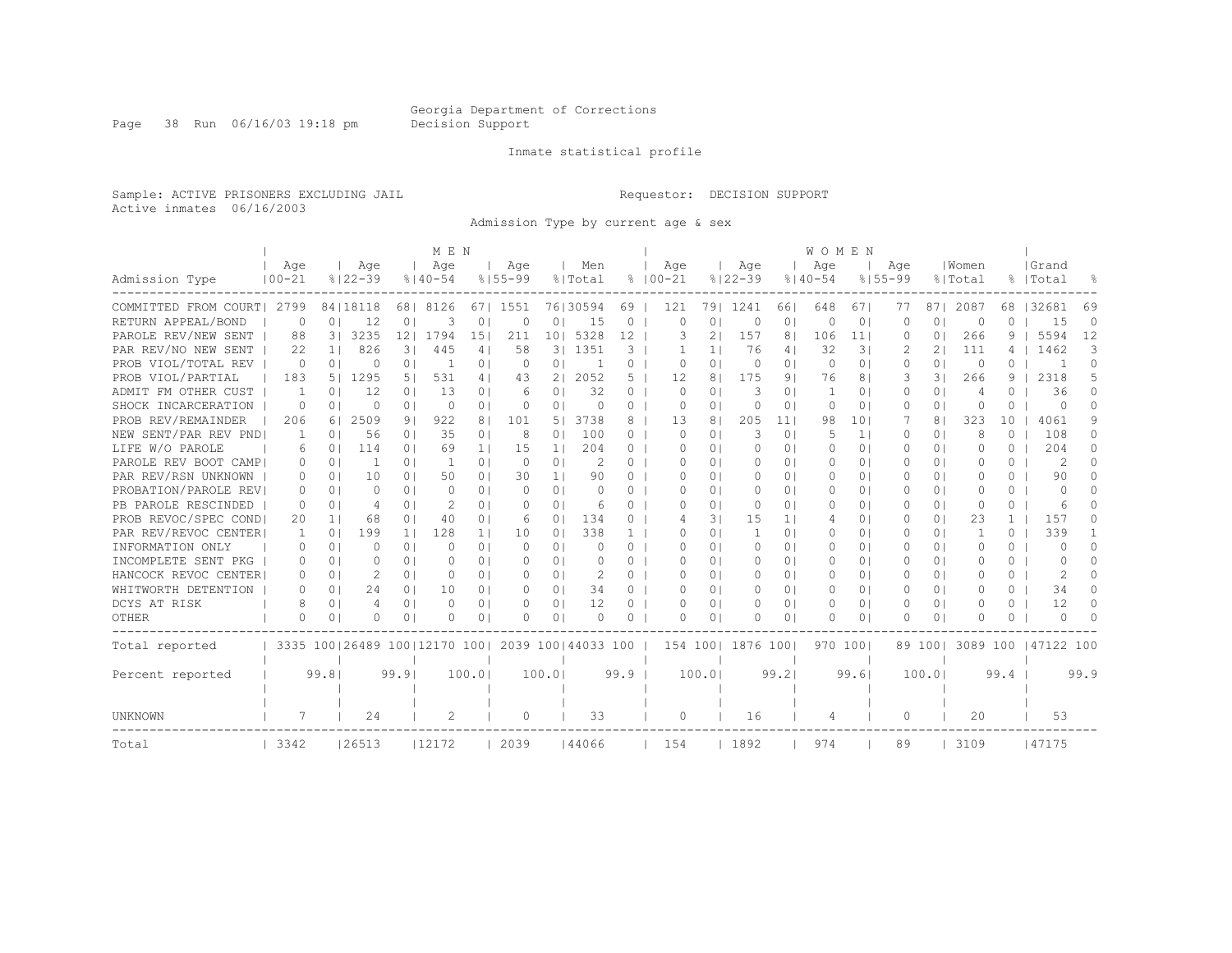Page 39 Run 06/16/03 19:18 pm

Inmate statistical profile

|                                      | Sample: ACTIVE PRISONERS EXCLUDING JAIL<br>Active inmates 06/16/2003   |          |                                  |                      |                                                                                                   |       |                                  |                      |                                  | Release Type by current age & sex |                      | Requestor:           |                                  | DECISION SUPPORT            |                |                    |                                              |                      |                            |                  |                |                                    |                                  |
|--------------------------------------|------------------------------------------------------------------------|----------|----------------------------------|----------------------|---------------------------------------------------------------------------------------------------|-------|----------------------------------|----------------------|----------------------------------|-----------------------------------|----------------------|----------------------|----------------------------------|-----------------------------|----------------|--------------------|----------------------------------------------|----------------------|----------------------------|------------------|----------------|------------------------------------|----------------------------------|
| Release Type                         | M E N<br>Aqe<br>Aqe<br>Aqe<br>$100 - 21$<br>$8122 - 39$<br>$8140 - 54$ |          |                                  |                      |                                                                                                   |       |                                  |                      |                                  | Men<br>% Total                    |                      | Age<br>$8100 - 21$   |                                  | Age<br>$8122 - 39$          |                | Age<br>$8140 - 54$ | <b>WOMEN</b>                                 | Aqe<br>$8155 - 99$   |                            | Women<br>% Total |                | Grand<br>%   Total                 | - 응                              |
| PAROLE<br>SENTENCE EXPIRED<br>Active |                                                                        | $\Omega$ | 0 <sup>1</sup><br>0 <sup>1</sup> | 24<br>$\overline{0}$ | 0 <sup>1</sup><br>0 <sup>1</sup><br>3342 100 26513 100 12171 100   2039 100   44065 100   154 100 | 2.    | 0 <sup>1</sup><br>0 <sup>1</sup> | $\Omega$<br>$\Omega$ | 0 <sup>1</sup><br>0 <sup>1</sup> | 33                                | $\Omega$<br>$\Omega$ | $\Omega$<br>$\Omega$ | $\overline{0}$<br>0 <sup>1</sup> | 16<br>$\Omega$<br>1892 1001 | 0 <sup>1</sup> | 4<br>$\Omega$      | 0 <sup>1</sup><br>0 <sup>1</sup><br>974 1001 | $\Omega$<br>$\Omega$ | $\Omega$<br>0 <sup>1</sup> | 20<br>$\Box$     | $\overline{0}$ | 53<br>89 100  3109 100   47174 100 | $\overline{0}$<br>$\overline{0}$ |
| Total                                |                                                                        | 3342     |                                  | 26513                |                                                                                                   | 12172 |                                  | 2039                 |                                  | 144066                            |                      | 154                  |                                  | 1892                        |                | 974                |                                              | 89                   |                            | 3109             |                | 47175                              |                                  |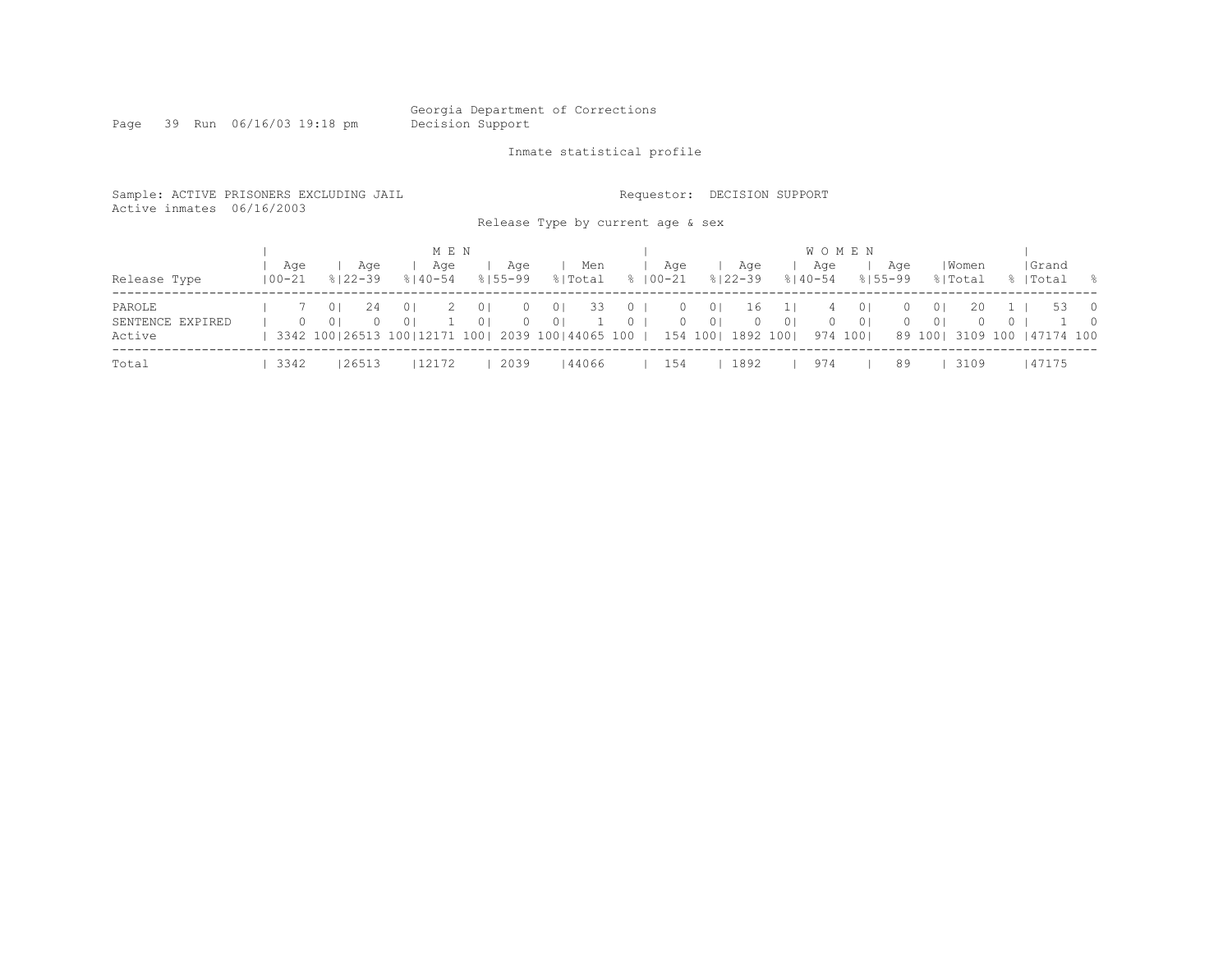Page 40 Run 06/16/03 19:18 pm Decision Support

Inmate statistical profile

Sample: ACTIVE PRISONERS EXCLUDING JAIL Requestor: DECISION SUPPORT Active inmates 06/16/2003

Inst By Group by current age & sex

|                      |            |          |             |          | M E N                   |                 |             |                |           |      |             |         |              |                | WOMEN       |          |             |                |          |          |           |            |
|----------------------|------------|----------|-------------|----------|-------------------------|-----------------|-------------|----------------|-----------|------|-------------|---------|--------------|----------------|-------------|----------|-------------|----------------|----------|----------|-----------|------------|
|                      | Age        |          | Age         |          | Age                     |                 | Age         |                | Men       |      | Aqe         |         | Aqe          |                | Age         |          | Aqe         |                | Women    |          | Grand     |            |
| Inst By Group        | $100 - 21$ |          | $8122 - 39$ |          | $8140 - 54$             |                 | $8155 - 99$ |                | % Total   |      | $8100 - 21$ |         | $8122 - 39$  |                | $8140 - 54$ |          | $8155 - 99$ |                | % Total  |          | %   Total | - 옹        |
| County jails         | $\Omega$   | $\Omega$ |             | $\Omega$ |                         | 0 <sub>1</sub>  |             | $\Omega$       |           |      | 0           | 01      | 0            | 01             | $\Omega$    | 0        | 0           | 0 I            |          | 0        |           |            |
| Transitional centers | 11         |          | 423         | 21       | 249                     | 21              | 20          |                | 703       |      | 5.          | 31      | 104          | 51             | 57          | 6        | 3.          | 31             | 169      |          | 872       |            |
| County camps         | 478        | 141      | 3527        | 131      | 867                     |                 | 30          |                | 4902      |      | 0           | $\circ$ | 0            | 01             | $\circ$     | $\circ$  | 0           | 0 <sup>1</sup> | $\Omega$ | $\Omega$ | 4902      | 10         |
| Inmate boot camps    | 227        |          | 465         |          |                         | 0 <sub>1</sub>  | $\Omega$    | 0              | 692       |      |             |         |              | 0              | 0           | 0        |             |                |          |          | 693       |            |
| State prisons        | 2282       |          | 68   19083  | 721      | 9739                    | 801             | 1817        |                | 89132921  | 75   | 149         | 97      | 1786         | 941            | 916         | 94       | 86          | 97             | 2937     | 94       | 35858     | 76         |
| Private prisons      | 332        | 101      | 2846        |          | 1238                    | LO <sub>1</sub> | 170         |                | 8   4586  | 10   | 0           | $\circ$ | $\mathbf{0}$ | 0              | 0           | 0        | $\Omega$    | 01             |          | ()       | 4586      | 10         |
| Other                | 3          |          | 17          | $\Omega$ |                         | 0 <sub>1</sub>  | $\Omega$    | 0 <sub>1</sub> | 24        |      | 0           | $\circ$ |              | 0 <sup>1</sup> |             | $\Omega$ | 0.          | $\Omega$       |          | 0        | 26        | $\bigcirc$ |
| Total reported       | 3333       |          |             |          | 100   26361 100   12097 | 1001            | 2037        |                | 100143828 | 100  | 154         | 100     | 1892         | 1001           | 974         | 1001     | 89          | 1001           | 3109 100 |          | 46937 100 |            |
|                      |            |          |             |          |                         |                 |             |                |           |      |             |         |              |                |             |          |             |                |          |          |           |            |
| Percent reported     |            | 99.81    |             | 99.9     |                         | 100.0           |             | 100.01         |           | 99.9 |             | 100.01  |              | 100.01         |             | 100.01   |             | 100.01         |          | 100.0    |           | 99.9       |
|                      |            |          |             |          |                         |                 |             |                |           |      |             |         |              |                |             |          |             |                |          |          |           |            |
|                      |            |          |             |          |                         |                 |             |                |           |      |             |         |              |                |             |          |             |                |          |          |           |            |
| Not reported         | 6          |          | 30          |          |                         |                 | $\Omega$    |                | 38        |      | $\Omega$    |         | $\Omega$     |                | $\Omega$    |          |             |                | $\Omega$ |          | 38        |            |
| Total                | 3342       |          | 26513       |          | 12172                   |                 | 2039        |                | 44066     |      | 154         |         | 1892         |                | 974         |          | 89          |                | 3109     |          | 47175     |            |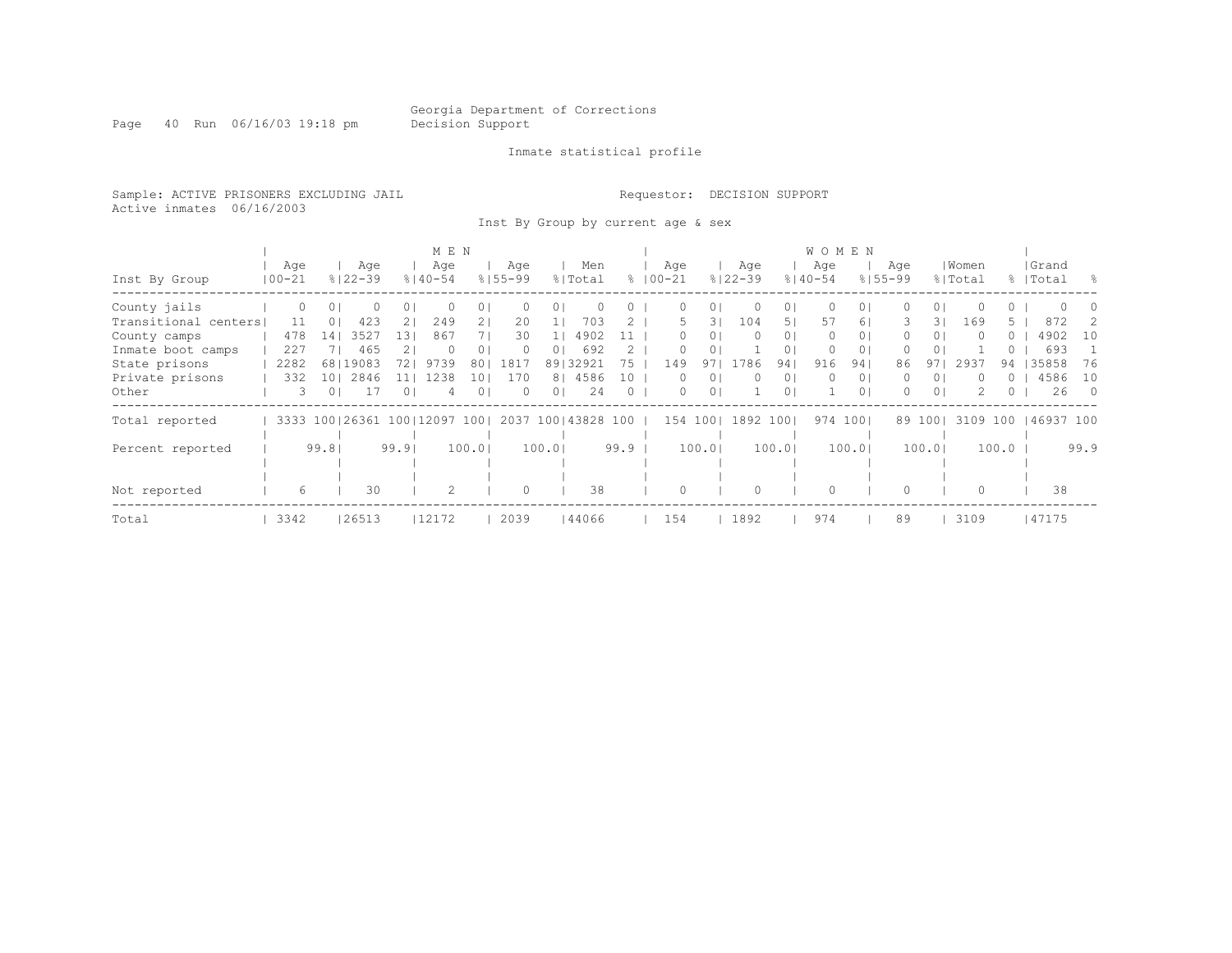Page 41 Run 06/16/03 19:18 pm Decision Support

#### Inmate statistical profile

Sample: ACTIVE PRISONERS EXCLUDING JAIL Requestor: DECISION SUPPORT Active inmates 06/16/2003

Institution by current age & sex

|                       |                   |                |                    |                | M E N              |                |                    |                |                |                |                    |          |                           |                    |                | WOMEN              |                |               |                |                  |          |                    |                |
|-----------------------|-------------------|----------------|--------------------|----------------|--------------------|----------------|--------------------|----------------|----------------|----------------|--------------------|----------|---------------------------|--------------------|----------------|--------------------|----------------|---------------|----------------|------------------|----------|--------------------|----------------|
| Institution           | Age<br>$100 - 21$ |                | Age<br>$8122 - 39$ |                | Age<br>$8140 - 54$ |                | Age<br>$8155 - 99$ |                | Men<br>% Total |                | Age<br>$8100 - 21$ |          |                           | Age<br>$8122 - 39$ |                | Age<br>$8140 - 54$ | $8155 - 99$    | Aqe           |                | Women<br>% Total |          | Grand<br>%   Total |                |
| Albany Trans Ctr      | 2                 | 0 <sub>1</sub> | 93                 | 0 <sub>1</sub> | 47                 | 0 <sub>1</sub> | 2                  | 0 <sup>1</sup> | 144            | $\circ$        |                    | $\circ$  | 0 <sub>1</sub>            | $\circ$            | 0 <sub>1</sub> | $\circ$            | 0 <sub>1</sub> | $\circ$       | 0 <sup>1</sup> | $\circ$          | $\Omega$ | 144                | $\Omega$       |
| Atlanta Trans Ctr (M) | 3                 | 0 <sub>1</sub> | 141                | 1 <sub>1</sub> | 96                 | 1 <sub>1</sub> | 6                  | 0 <sub>1</sub> | 246            | $\mathbf{1}$   |                    | $\Omega$ | $\Omega$                  | $\circ$            | 0 <sub>1</sub> | $\circ$            | 0 <sub>1</sub> | $\circ$       | 0 <sub>1</sub> | $\Omega$         | $\Omega$ | 246                | $\mathbf{1}$   |
| Macon Trans Ctr       | $\overline{4}$    | 0 <sub>1</sub> | 76                 | 0 <sub>1</sub> | 44                 | 0 <sub>1</sub> | 3                  | 0 <sub>1</sub> | 127            | $\circ$        |                    | $\circ$  | 0 <sub>1</sub>            | $\circ$            | 0 <sub>1</sub> | $\circ$            | 0 <sub>1</sub> | $\circ$       | 0 <sub>1</sub> | $\circ$          | 0        | 127                | 0              |
| Metro Trans Ctr (W)   | $\Omega$          | 0 <sub>1</sub> | $\Omega$           | 0 <sub>1</sub> | $\Omega$           | 0 <sub>1</sub> | $\Omega$           | $\Omega$       | $\Omega$       | $\Omega$       |                    | 4        | $\overline{\mathbf{3}}$ l | 97                 | 51             | 53                 | 5 <sub>1</sub> | $\mathcal{D}$ | 21             | 156              | 5.       | 156                | $\Omega$       |
| Savannah Mens TC      | $\mathcal{L}$     | 0 <sub>1</sub> | 113                | 0 <sub>1</sub> | 62                 | 1 <sub>1</sub> | 9                  | $\Omega$       | 186            | $\Omega$       |                    | $\Omega$ | $\Omega$                  | $\bigcap$          | 0 <sub>1</sub> | $\Omega$           | 0 <sub>1</sub> | $\cap$        | 0 <sup>1</sup> | $\Omega$         | $\Omega$ | 186                | $\Omega$       |
| Savannah Womens TC    | $\Omega$          | 0 <sub>1</sub> | $\circ$            | 0 <sub>1</sub> | $\Omega$           | 0 <sub>1</sub> | $\Omega$           | 0 <sub>1</sub> | $\Omega$       | $\Omega$       |                    | 1        | 1 <sup>1</sup>            | 7                  | 0 <sub>1</sub> | 4                  | 0 <sub>1</sub> | 1             | 1 <sup>1</sup> | 13               | $\Omega$ | 13                 | $\Omega$       |
| Augusta Trans Ctr     | 3                 | 0 <sub>1</sub> | 122                | 0 <sub>1</sub> | 73                 | 1 <sub>1</sub> | 2                  | 0 <sub>1</sub> | 200            | 0              |                    | 0        | 0 <sub>1</sub>            | $\circ$            | 0 <sub>1</sub> | 0                  | 0 <sub>1</sub> | $\circ$       | 0 <sub>1</sub> | $\circ$          | 0        | 200                | $\Omega$       |
| Central State Hosp    | 3                 | 0 <sub>1</sub> | 17                 | 0 <sub>1</sub> | $\overline{4}$     | 0 <sub>1</sub> | $\Omega$           | $\Omega$       | 24             | $\Omega$       |                    | $\Omega$ | 0 <sub>1</sub>            | $\mathbf{1}$       | 0 <sub>1</sub> | $\mathbf{1}$       | 0 <sub>1</sub> | $\Omega$      | 0 <sub>1</sub> | $\overline{2}$   | $\Omega$ | 2.6                | $\Omega$       |
| Bulloch County        | 22                | 1 <sub>1</sub> | 93                 | 0 <sub>1</sub> | 25                 | 0 <sub>1</sub> | $\Omega$           | $\Omega$       | 140            | $\Omega$       |                    | $\Omega$ | 0 <sub>1</sub>            | $\Omega$           | 0 <sup>1</sup> | $\Omega$           | 0 <sub>1</sub> | $\Omega$      | 0 <sup>1</sup> | $\Omega$         | $\Omega$ | 140                | $\Omega$       |
| Carroll County        | 29                | 1 <sup>1</sup> | 148                | 1 <sup>1</sup> | 50                 | 0 <sub>1</sub> | $\mathbf{1}$       | 0 <sub>1</sub> | 228            | $\mathbf{1}$   |                    | $\Omega$ | 0 <sup>1</sup>            | 0                  | 0 <sub>1</sub> | $\Omega$           | 0 <sub>1</sub> | $\Omega$      | 0 <sup>1</sup> | $\Omega$         | $\Omega$ | 228                | $\Omega$       |
| Clarke County         | 9                 | 0 <sub>1</sub> | 71                 | 0 <sub>1</sub> | 18                 | 0 <sub>1</sub> | $\mathbf{1}$       | $\Omega$       | 99             | $\Omega$       |                    | $\cap$   | $\Omega$                  | $\Omega$           | $\Omega$       | $\Omega$           | $\Omega$       | $\cap$        | 0 <sup>1</sup> | $\Omega$         | $\Omega$ | 99                 | $\Omega$       |
| Colquitt County       | 13                | 0 <sub>1</sub> | 130                | 0 <sub>1</sub> | 2.8                | 0 <sub>1</sub> | $\Omega$           | $\Omega$       | 171            | $\Omega$       |                    | $\Omega$ | $\Omega$                  | $\Omega$           | 0 <sub>1</sub> | $\Omega$           | 0 <sub>1</sub> | $\Omega$      | 0 <sup>1</sup> | $\Omega$         | $\Omega$ | 171                | $\Omega$       |
| Coweta County         | 14                | 0 <sub>1</sub> | 125                | 0 <sub>1</sub> | 51                 | 0 <sub>1</sub> | 5                  | 0 <sup>1</sup> | 195            | $\circ$        |                    | O        | 0 <sub>1</sub>            | $\circ$            | 0 <sub>1</sub> | 0                  | 0 <sub>1</sub> | $\Omega$      | 0 <sub>1</sub> | $\mathbf{0}$     | $\Omega$ | 195                | $\Omega$       |
| Decatur County        | 19                | 1 <sup>1</sup> | 128                | 0 <sub>1</sub> | 40                 | 0 <sub>1</sub> | $\mathbf{1}$       | $\Omega$       | 188            | $\Omega$       |                    | $\cap$   | $\Omega$                  | $\circ$            | 0 <sub>1</sub> | $\Omega$           | 0 <sub>1</sub> | $\Omega$      | 0 <sub>1</sub> | $\Omega$         | $\Omega$ | 188                | $\Omega$       |
| Effingham County      | 24                | 1 <sub>1</sub> | 186                | 1 <sup>1</sup> | 30                 | 0 <sub>1</sub> | $\mathbf{1}$       | 0 <sub>1</sub> | 241            | 1 <sup>1</sup> |                    | $\Omega$ | 0 <sub>1</sub>            | $\circ$            | 0 <sub>1</sub> | $\Omega$           | 0 <sub>1</sub> | $\Omega$      | 0 <sub>1</sub> | $\circ$          | $\Omega$ | 241                | $\mathbf{1}$   |
| Floyd County          | 2.6               | 1 <sup>1</sup> | 246                | 1 <sup>1</sup> | 65                 | 1 <sub>1</sub> | $\mathbf{1}$       | $\Omega$       | 338            | $\mathbf{1}$   |                    | $\Omega$ | 0 <sub>1</sub>            | $\Omega$           | 0 <sub>1</sub> | $\Omega$           | 0 <sub>1</sub> | $\Omega$      | 0 <sup>1</sup> | $\Omega$         | $\Omega$ | 338                | $\mathbf{1}$   |
| Gwinnett County       | 21                | 1 <sub>1</sub> | 125                | 0 <sub>1</sub> | 31                 | 0 <sub>1</sub> | $\Omega$           | $\Omega$       | 177            | $\Omega$       |                    | $\cap$   | $\Omega$                  | $\Omega$           | $\Omega$       | $\Omega$           | $\Omega$       | $\cap$        | 0 <sup>1</sup> | $\cap$           | $\Omega$ | 177                | $\Omega$       |
| Hall County           | 15                | 0 <sub>1</sub> | 116                | 0 <sub>1</sub> | 25                 | 0 <sub>1</sub> | 1                  | 0              | 157            | $\Omega$       |                    | O        | $\Omega$                  | 0                  | 0 <sub>1</sub> | 0                  | 0 <sub>1</sub> | $\Omega$      | 0 <sup>1</sup> | $\circ$          | $\Omega$ | 157                | $\Omega$       |
| Harris County         | 14                | 0 <sup>1</sup> | 77                 | 0 <sub>1</sub> | 10                 | 0 <sub>1</sub> | 0                  | 0 <sub>1</sub> | 101            | $\circ$        |                    | 0        | 0 <sub>1</sub>            | $\circ$            | 0 <sub>1</sub> | 0                  | 0 <sub>1</sub> | 0             | 0 <sup>1</sup> | $\circ$          | $\Omega$ | 101                | 0              |
| Jackson County        | 11                | 0 <sub>1</sub> | 116                | 0 <sub>1</sub> | 42                 | 0 <sub>1</sub> | 2                  | $\Omega$       | 171            | $\Omega$       |                    | $\Omega$ | 0 <sub>1</sub>            | $\circ$            | 0 <sub>1</sub> | $\Omega$           | 0 <sub>1</sub> | $\Omega$      | 0 <sub>1</sub> | $\Omega$         | $\Omega$ | 171                | $\Omega$       |
| Jefferson County      | 20                | 1 <sup>1</sup> | 137                | 11             | 2.7                | 0 <sub>1</sub> | $\mathbf{1}$       | $\Omega$       | 185            | $\Omega$       |                    | $\cap$   | 0 <sub>1</sub>            | $\Omega$           | 0 <sub>1</sub> | $\Omega$           | 0 <sub>1</sub> | $\Omega$      | 0 <sup>1</sup> | $\Omega$         | $\Omega$ | 185                | $\Omega$       |
| Mitchell County       | 9                 | 0 <sub>1</sub> | 80                 | 0 <sub>1</sub> | 17                 | 0 <sub>1</sub> | $\mathbf{1}$       | 0 <sub>1</sub> | 107            | $\circ$        |                    | $\Omega$ | 0 <sup>1</sup>            | $\circ$            | 0 <sub>1</sub> | $\Omega$           | 0 <sub>1</sub> | $\Omega$      | 0 <sup>1</sup> | $\Omega$         | $\Omega$ | 107                | $\Omega$       |
| Muscogee County       | 51                | 2 <sub>1</sub> | 355                | 1 <sub>1</sub> | 100                | 1 <sub>1</sub> | 3                  | 0 <sup>1</sup> | 509            | $\mathbf{1}$   |                    | U        | $\Omega$                  | $\circ$            | 0 <sub>1</sub> | $\Omega$           | 0 <sub>1</sub> | $\Omega$      | 0 <sub>1</sub> | $\Omega$         | 0        | 509                | 1              |
| Richmond County       | 24                | 1 <sub>1</sub> | 146                | 1 <sub>1</sub> | 34                 | 0 <sub>1</sub> | 4                  | 0 <sup>1</sup> | 208            | $\circ$        |                    | $\Omega$ | 0 <sub>1</sub>            | $\circ$            | 0 <sub>1</sub> | 0                  | 0 <sub>1</sub> | $\Omega$      | 0 <sub>1</sub> | $\circ$          | 0        | 208                | $\Omega$       |
| Screven County        | 15                | 0 <sup>1</sup> | 105                | 0 <sub>1</sub> | 2.6                | 0 <sub>1</sub> | $\Omega$           | 0 <sub>1</sub> | 146            | $\circ$        |                    | $\Omega$ | 0 <sub>1</sub>            | $\circ$            | 0 <sub>1</sub> | 0                  | 0 <sub>1</sub> | $\Omega$      | 0 <sub>1</sub> | $\Omega$         | $\Omega$ | 146                | $\Omega$       |
| Spalding County       | 24                | 1 <sub>1</sub> | 275                | 1 <sub>1</sub> | 74                 | 1 <sub>1</sub> | 2                  | 0 <sup>1</sup> | 375            | $\mathbf{1}$   |                    | 0        | 0 <sub>1</sub>            | $\circ$            | 0 <sub>1</sub> | 0                  | 0 <sub>1</sub> | 0             | 0 <sub>1</sub> | $\circ$          | 0        | 375                | $\mathbf{1}$   |
| Stewart County        | 10                | 0 <sub>1</sub> | 62                 | 0 <sub>1</sub> | 17                 | 0 <sub>1</sub> | $\Omega$           | 0 <sub>1</sub> | 89             | $\circ$        |                    | $\Omega$ | 0 <sub>1</sub>            | $\Omega$           | 0 <sub>1</sub> | $\Omega$           | 0 <sub>1</sub> | $\Omega$      | 0 <sub>1</sub> | $\Omega$         | $\Omega$ | 89                 | $\Omega$       |
| Sumter County         | 38                | 1 <sup>1</sup> | 251                | 1 <sup>1</sup> | 49                 | 0 <sub>1</sub> | 2                  | $\Omega$       | 340            | 1 <sup>1</sup> |                    | $\Omega$ | 0 <sub>1</sub>            | $\Omega$           | 0 <sub>1</sub> | $\Omega$           | 0 <sub>1</sub> | $\Omega$      | 0 <sup>1</sup> | $\Omega$         | $\Omega$ | 340                | $\mathbf{1}$   |
| Terrell County        | 8                 | $\Omega$       | 96                 | 0 <sub>1</sub> | 30                 | 0 <sub>1</sub> | $\Omega$           | $\Omega$       | 134            | $\Omega$       |                    | $\Omega$ | $\Omega$                  | $\Omega$           | 0 <sub>1</sub> | $\Omega$           | 0 <sub>1</sub> | $\Omega$      | 0 <sub>1</sub> | $\Omega$         | $\Omega$ | 134                | $\Omega$       |
| Thomas County         | 7                 | 0 <sup>1</sup> | 106                | 0 <sub>1</sub> | 18                 | 0 <sup>1</sup> | 2                  | $\Omega$       | 133            | $\Omega$       |                    | O        | $\Omega$                  | $\Omega$           | $\Omega$       | $\Omega$           | $\Omega$       | $\Omega$      | 0 <sub>1</sub> | $\Omega$         | $\Omega$ | 133                | $\Omega$       |
| Troup County          | 35                | 1 <sub>1</sub> | 186                | 1 <sub>1</sub> | 34                 | 0 <sub>1</sub> | $\Omega$           | 0 <sub>1</sub> | 255            | 1 <sup>1</sup> |                    | 0        | 0 <sup>1</sup>            | $\circ$            | 0 <sub>1</sub> | 0                  | 0 <sub>1</sub> | 0             | 0 <sup>1</sup> | $\circ$          | $\Omega$ | 255                | 1              |
| Clayton County        | 20                | 1 <sup>1</sup> | 167                | 1 <sub>1</sub> | 26                 | 0 <sub>1</sub> | $\overline{c}$     | 0 <sup>1</sup> | 215            | $\Omega$       |                    | $\Omega$ | 0 <sub>1</sub>            | $\circ$            | 0 <sub>1</sub> | 0                  | 0 <sub>1</sub> | $\Omega$      | 0 <sup>1</sup> | $\Omega$         | $\Omega$ | 215                | $\Omega$       |
| Ware Prison           | 73                | 2 <sub>1</sub> | 683                | 3 <sub>1</sub> | 289                | 21             | 42                 | 21             | 1087           | $\mathcal{L}$  |                    | $\cap$   | 0 <sub>1</sub>            | $\Omega$           | 0 <sub>1</sub> | $\Omega$           | 0 <sub>1</sub> | $\Omega$      | 0 <sup>1</sup> | $\Omega$         | $\Omega$ | 1087               | $\overline{c}$ |
| Lowndes Prison        | 40                | 1 <sup>1</sup> | 186                | 11             | 62                 | 1 <sub>1</sub> | $\mathbf{1}$       | 0 <sub>1</sub> | 289            | $\mathbf{1}$   |                    | $\Omega$ | 0 <sub>1</sub>            | $\mathbf{0}$       | 0 <sup>1</sup> | $\Omega$           | 0 <sub>1</sub> | $\Omega$      | 0 <sup>1</sup> | $\Omega$         | $\Omega$ | 289                | $\mathbf{1}$   |
| Dodge Prison          | 44                | 1 <sub>1</sub> | 651                | 2 <sub>1</sub> | 397                | 3 <sub>1</sub> | 68                 | 3              | 1160           | 3              |                    | 0        | 0 <sub>1</sub>            | 0                  | 0 <sub>1</sub> | 0                  | 0 <sub>1</sub> | $\Omega$      | 0 <sub>1</sub> | 0                | 0        | 1160               | 2              |
| Phillips Prison       | 29                | 1 <sub>1</sub> | 406                | 21             | 261                | 21             | 52                 | 31             | 748            | 2              |                    | $\Omega$ | 0 <sub>1</sub>            | $\Omega$           | 0 <sub>1</sub> | $\Omega$           | 0 <sub>1</sub> | $\cap$        | 0 <sub>1</sub> | $\Omega$         | $\Omega$ | 748                | $\overline{c}$ |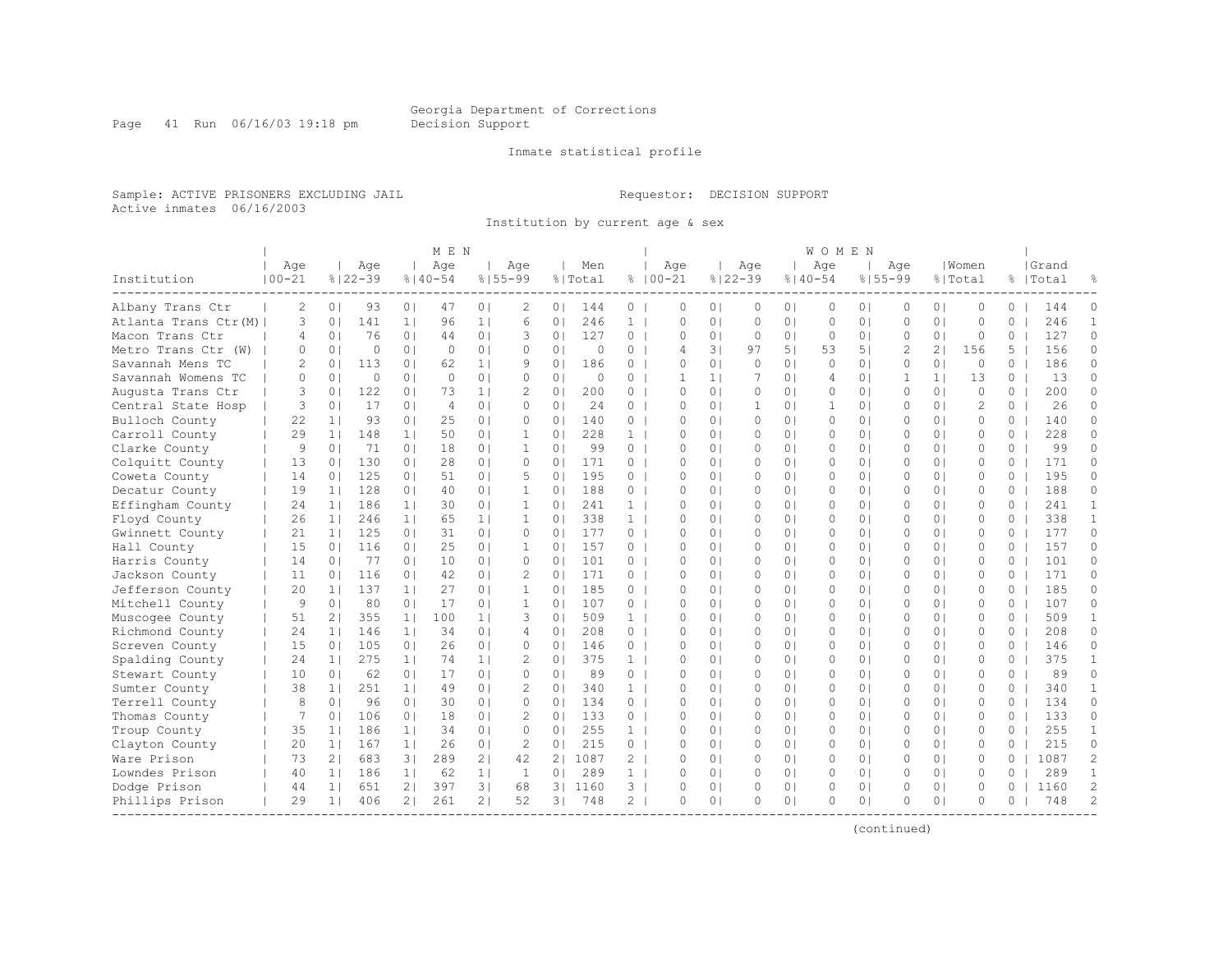Page 42 Run 06/16/03 19:18 pm Decision Support

#### Inmate statistical profile

Sample: ACTIVE PRISONERS EXCLUDING JAIL Requestor: DECISION SUPPORT Active inmates 06/16/2003

Institution by current age & sex (CONTINUED)

|                      |              |                 |             |                | M F. N      |                |             |                |          |                |             |                |              |                | <b>WOMEN</b> |                |             |                |              |          |           |                |
|----------------------|--------------|-----------------|-------------|----------------|-------------|----------------|-------------|----------------|----------|----------------|-------------|----------------|--------------|----------------|--------------|----------------|-------------|----------------|--------------|----------|-----------|----------------|
|                      | Age          |                 | Age         |                | Age         |                | Age         |                | Men      |                | Age         |                | Age          |                | Age          |                | Aqe         |                | Women        |          | Grand     |                |
| Institution          | $100 - 21$   |                 | $8122 - 39$ |                | $8140 - 54$ |                | $8155 - 99$ |                | % Total  |                | $8100 - 21$ |                | $8122 - 39$  |                | $8140 - 54$  |                | $8155 - 99$ |                | % Total      |          | %   Total |                |
| Walker Prison        | 34           | 1 <sub>1</sub>  | 351         | 11             | 209         | 21             | 26          | 1 <sub>1</sub> | 620      | 1.             | O           | $\circ$        | $\circ$      | 0 <sub>1</sub> | 0            | $\circ$        | $\Omega$    | 0 <sup>1</sup> | $\Omega$     | $\Omega$ | 620       |                |
| Wayne Prison         | 15           | 0 <sub>1</sub>  | 108         | 0 <sub>1</sub> | 69          | 1 <sub>1</sub> | 5           | 0 <sub>1</sub> | 197      | $\circ$        | $\Omega$    | 0 <sub>1</sub> | $\circ$      | 0 <sub>1</sub> | 0            | 0 <sub>1</sub> | $\circ$     | 0 <sub>1</sub> | $\circ$      | $\Omega$ | 197       | $\Omega$       |
| Arrendale Prison     | 382          | 11 <sub>1</sub> | 579         | 21             | 220         | 2 <sub>1</sub> | 8           | 0 <sup>1</sup> | 1189     | 3              | $\Omega$    | 0 <sub>1</sub> | $\circ$      | 0 <sub>1</sub> | 0            | 0 <sub>1</sub> | 0           | 0 <sub>1</sub> | $\mathbf{0}$ | 0        | 1189      | 3              |
| Montgomery Prison    | 43           | 1 <sub>1</sub>  | 264         | 1 <sub>1</sub> | 67          | 1 <sub>1</sub> | 9           | 0 <sub>1</sub> | 383      | $\mathbf{1}$   | $\Omega$    | 0 <sub>1</sub> | $\circ$      | 0 <sub>1</sub> | $\circ$      | 0 <sub>1</sub> | $\circ$     | 0 <sub>1</sub> | $\Omega$     | $\Omega$ | 383       | $\mathbf{1}$   |
| Lee Prison           | 41           | 1 <sup>1</sup>  | 423         | 21             | 234         | 21             | 24          | 1 <sub>1</sub> | 722      | 2              | $\cap$      | 0 <sub>1</sub> | $\Omega$     | 0 <sub>1</sub> | $\Omega$     | 0 <sub>1</sub> | $\Omega$    | 0 <sub>1</sub> | $\Omega$     | $\Omega$ | 722       | 2              |
| Putnam Prison        | 25           | 1 <sub>1</sub>  | 80          | 0 <sub>1</sub> | 20          | 0 <sub>1</sub> | $\Omega$    | 0 <sub>1</sub> | 125      | $\circ$        | $\cap$      | 0 <sub>1</sub> | $\circ$      | 0 <sub>1</sub> | $\Omega$     | 0 <sub>1</sub> | 0           | 0 <sub>1</sub> | $\Omega$     | $\Omega$ | 125       | $\circ$        |
| Georgia State Prison | 24           | 1 <sub>1</sub>  | 781         | 31             | 325         | 31             | 49          | 21             | 1179     | 3              | O           | $\Omega$       | 0            | 0 <sub>1</sub> | 0            | 0 <sub>1</sub> | 0           | 0 <sup>1</sup> | $\Omega$     | 0        | 1179      | 3              |
| Mens Prison          | 6            | 0 <sub>1</sub>  | 127         | 0 <sub>1</sub> | 241         | 21             | 293         | 141            | 667      | $\mathcal{L}$  | O           | $\Omega$       | $\Omega$     | 0 <sub>1</sub> | $\Omega$     | 0 <sub>1</sub> | $\Omega$    | 0 <sup>1</sup> | $\Omega$     | 0        | 667       | 1              |
| Jackson Prison-Diag  | 138          | 4               | 894         | 31             | 478         | 4              | 59          | 3 <sup>1</sup> | 1569     | 4              | $\cap$      | $\Omega$       | $\bigcap$    | $\Omega$       | $\cap$       | $\Omega$       | $\cap$      | 0 <sup>1</sup> | $\cap$       | $\Omega$ | 1569      | 3              |
| Jackson Prison-Perm  | -1           | $\Omega$        | 143         | 11             | 94          | 1 <sub>1</sub> | 11          | 1 <sub>1</sub> | 249      | $\mathbf{1}$   | $\Omega$    | $\Omega$       | $\Omega$     | $\Omega$       | $\Omega$     | $\Omega$       | $\cap$      | 0 <sup>1</sup> | $\Omega$     | $\Omega$ | 249       | $\mathbf{1}$   |
| Coastal Prison       | 157          | 51              | 862         | 31             | 378         | 31             | 39          | 21             | 1436     | 3              | $\Omega$    | $\Omega$       | $\circ$      | 0 <sub>1</sub> | $\Omega$     | 0 <sub>1</sub> | $\Omega$    | 0 <sub>1</sub> | $\Omega$     | $\Omega$ | 1436      | 3              |
| Scott Prison         | 41           | 1 <sub>1</sub>  | 696         | 31             | 381         | 3 <sub>1</sub> | 48          | 2 <sub>1</sub> | 1166     | 3              | O           | $\Omega$       | $\circ$      | 0 <sub>1</sub> | 0            | 0 <sub>1</sub> | 0           | 0 <sub>1</sub> | $\circ$      | 0        | 1166      | $\overline{c}$ |
| Rivers Prison        | 43           | 1 <sup>1</sup>  | 626         | 2 <sub>1</sub> | 377         | 31             | 45          | 2 <sub>1</sub> | 1091     | $\overline{2}$ | $\cap$      | $\Omega$       | $\circ$      | 0 <sub>1</sub> | $\circ$      | 0 <sub>1</sub> | $\Omega$    | 0 <sub>1</sub> | $\Omega$     | $\Omega$ | 1091      | 2              |
| Rutledge Prison      | 25           | 1 <sup>1</sup>  | 273         | 1 <sub>1</sub> | 236         | 21             | 46          | 2 <sub>1</sub> | 580      | $\mathbf{1}$   | $\cap$      | $\Omega$       | $\Omega$     | 0 <sup>1</sup> | $\Omega$     | 0 <sub>1</sub> | $\Omega$    | 0 <sub>1</sub> | $\Omega$     | $\Omega$ | 580       | $\mathbf{1}$   |
| Central Prison       | 19           | 1 <sup>1</sup>  | 378         | 1 <sup>1</sup> | 316         | 3 <sup>1</sup> | 65          | 3 <sub>1</sub> | 778      | $\overline{2}$ | $\cap$      | 0 <sub>1</sub> | $\circ$      | 0 <sub>1</sub> | $\Omega$     | 0 <sub>1</sub> | $\Omega$    | 0 <sub>1</sub> | $\Omega$     | 0        | 778       | $\overline{2}$ |
| Augusta Med Prison   | 37           | 1 <sup>1</sup>  | 533         | 21             | 333         | 3 <sup>1</sup> | 111         | 5 I            | 1014     | 2              | $\Omega$    | 0 <sup>1</sup> | 0            | 0 <sub>1</sub> | $\Omega$     | 0 <sub>1</sub> | 0           | 0 <sup>1</sup> | $\Omega$     | $\Omega$ | 1014      | $\overline{2}$ |
| Rogers Prison        | 168          | 51              | 834         | 31             | 242         | 21             | 8           | 0 <sup>1</sup> | 1252     | 3              | O           | $\Omega$       | $\Omega$     | 0 <sub>1</sub> | $\Omega$     | $\Omega$       | $\Omega$    | 01             | $\Omega$     | 0        | 1252      | 3              |
| Burruss Prison       | 25           | 1 <sup>1</sup>  | 167         | 1 <sub>1</sub> | 87          | 1 <sup>1</sup> | 12          | 1 <sub>1</sub> | 291      | $\mathbf{1}$   | U           | $\Omega$       | $\Omega$     | $\Omega$       | $\Omega$     | $\Omega$       | $\Omega$    | 01             | $\Omega$     | 0        | 291       | 1              |
| Bostick Prison       | 14           | 0 <sub>1</sub>  | 197         | 1 <sup>1</sup> | 225         | 21             | 164         | 8              | 600      | $\mathbf{1}$   | O           | $\Omega$       | $\Omega$     | $\Omega$       | $\Omega$     | $\Omega$       | $\Omega$    | 01             | $\Omega$     | $\Omega$ | 600       | 1              |
| Valdosta Prison      | 26           | 1 <sub>1</sub>  | 455         | 21             | 238         | 21             | 44          | 2 <sub>1</sub> | 763      | $\overline{2}$ | $\Omega$    | $\Omega$       | $\Omega$     | $\Omega$       | $\Omega$     | 0 <sub>1</sub> | $\Omega$    | 0 <sub>1</sub> | $\Omega$     | $\Omega$ | 763       | $\overline{2}$ |
| Hays Prison          | 47           | 1 <sub>1</sub>  | 503         | 21             | 240         | 21             | 40          | 21             | 830      | $\overline{2}$ | $\Omega$    | $\Omega$       | $\circ$      | 0 <sub>1</sub> | 0            | 0 <sub>1</sub> | 0           | 0 <sub>1</sub> | $\circ$      | $\Omega$ | 830       | $\overline{c}$ |
| Hancock Prison       | 59           | 2 <sub>1</sub>  | 705         | 31             | 367         | 31             | 57          | 3 <sub>1</sub> | 1188     | 3              | $\Omega$    | 0 <sub>1</sub> | $\circ$      | 0 <sub>1</sub> | $\circ$      | 0 <sub>1</sub> | $\Omega$    | 0 <sub>1</sub> | $\mathbf{0}$ | 0        | 1188      | 3              |
| Telfair Prison       | 57           | 21              | 703         | 31             | 259         | 21             | 30          | 1 <sup>1</sup> | 1049     | $\overline{2}$ | $\cap$      | $\Omega$       | $\circ$      | 0 <sub>1</sub> | $\Omega$     | 0 <sub>1</sub> | $\Omega$    | 0 <sub>1</sub> | $\Omega$     | $\Omega$ | 1049      | 2              |
| Autry Prison         | 89           | 31              | 764         | 3 <sub>1</sub> | 370         | 31             | 66          |                | 3  1289  | 3              | $\cap$      | 0 <sub>1</sub> | $\circ$      | 0 <sub>1</sub> | $\Omega$     | 0 <sub>1</sub> | 0           | 0 <sub>1</sub> | $\Omega$     | $\Omega$ | 1289      | 3              |
| Johnson Prison       | 37           | 1 <sup>1</sup>  | 493         | 21             | 299         | 21             | 52          | 3 <sub>1</sub> | 881      | $\overline{2}$ | $\cap$      | 0 <sup>1</sup> | 0            | 0 <sub>1</sub> | $\Omega$     | 0 <sub>1</sub> | $\Omega$    | 0 <sup>1</sup> | $\Omega$     | $\Omega$ | 881       | $\overline{2}$ |
| Wilcox Prison        | 73           | 21              | 756         | 31             | 456         | 4              | 66          |                | 31 1351  | 3              | O           | $\Omega$       | $\Omega$     | 0 <sup>1</sup> | $\Omega$     | $\Omega$       | $\Omega$    | 01             | $\Omega$     | 0        | 1351      | 3              |
| Calhoun Prison       | 80           | 21              | 768         | 31             | 334         | 31             | 49          |                | 2  1231  | 3              | $\Omega$    | $\Omega$       | $\Omega$     | 0 <sub>1</sub> | $\Omega$     | $\circ$        | $\Omega$    | 0 <sub>1</sub> | $\Omega$     | 0        | 1231      | 3              |
| Dooly Prison         | 50           | 1 <sub>1</sub>  | 659         | 21             | 378         | 31             | 59          |                | 31 1146  | 3.             | U           | $\Omega$       | $\Omega$     | $\Omega$       | $\Omega$     | $\Omega$       | $\Omega$    | 01             | $\Omega$     | 0        | 1146      | 2              |
| Macon Prison         | 38           | 1 <sup>1</sup>  | 889         | 31             | 360         | 3 <sub>1</sub> | 71          |                | 3  1358  | 3              | $\Omega$    | $\Omega$       | $\Omega$     | $\Omega$       | $\Omega$     | 0 <sub>1</sub> | $\Omega$    | 0 <sub>1</sub> | $\Omega$     | 0        | 1358      | 3              |
| Smith Prison         | 50           | 1 <sub>1</sub>  | 753         | 3 <sub>1</sub> | 282         | 2 <sub>1</sub> | 38          | 2 <sub>1</sub> | 1123     | 3              | $\Omega$    | $\Omega$       | $\circ$      | 0 <sub>1</sub> | $\circ$      | 0 <sub>1</sub> | $\Omega$    | 0 <sub>1</sub> | $\Omega$     | 0        | 1123      | $\overline{c}$ |
| Homerville Prison    | $\mathbf{1}$ | 0 <sub>1</sub>  | 126         | 0 <sub>1</sub> | 63          | 1 <sub>1</sub> | 4           | 0 <sub>1</sub> | 194      | $\circ$        | $\circ$     | $\circ$        | $\mathbf{1}$ | 0 <sub>1</sub> | $\circ$      | 0 <sub>1</sub> | $\Omega$    | 0 <sup>1</sup> | 1            | $\Omega$ | 195       | $\Omega$       |
| Washingtn Women Pris | $\circ$      | 0 <sub>1</sub>  | -1          | 0 <sub>1</sub> | $\Omega$    | 0 <sub>1</sub> | $\Omega$    | 0 <sub>1</sub> | -1       | $\circ$        | 56          | 361            | 651          | 341            | 320          | 331            | 31          | 351            | 1058         | 34       | 1059      | $\overline{2}$ |
| Baldwin Prison       | 64           | 21              | 390         | 1 <sup>1</sup> | 204         | 21             | 27          | 1 <sub>1</sub> | 685      | $\overline{2}$ | $\circ$     | $\circ$        | $\circ$      | 0 <sup>1</sup> | $\circ$      | 0 <sup>1</sup> | $\circ$     | 0 <sup>1</sup> | $\circ$      | $\Omega$ | 685       | $\mathbf{1}$   |
| Metro Womens Prison  | 0            | 0 <sub>1</sub>  | 0           | 0 <sub>1</sub> | $\Omega$    | 0 <sub>1</sub> | $\Omega$    | 0 <sub>1</sub> | $\Omega$ | $\Omega$       | 35          | 231            | 500          | 261            | 281          | 291            | 28          | 311            | 844          | 27       | 844       | $\overline{2}$ |
| Pulaski Womens Pris  | $\Omega$     | 0 <sub>1</sub>  | 3           | 0 <sub>1</sub> | $\Omega$    | 0 <sub>1</sub> | $\Omega$    | 0 <sub>1</sub> | 3        | $\Omega$       | 58          | 38             | 634          | 341            | 315          | 321            | 27          | 301            | 1034         | 33       | 1037      | $\mathcal{D}$  |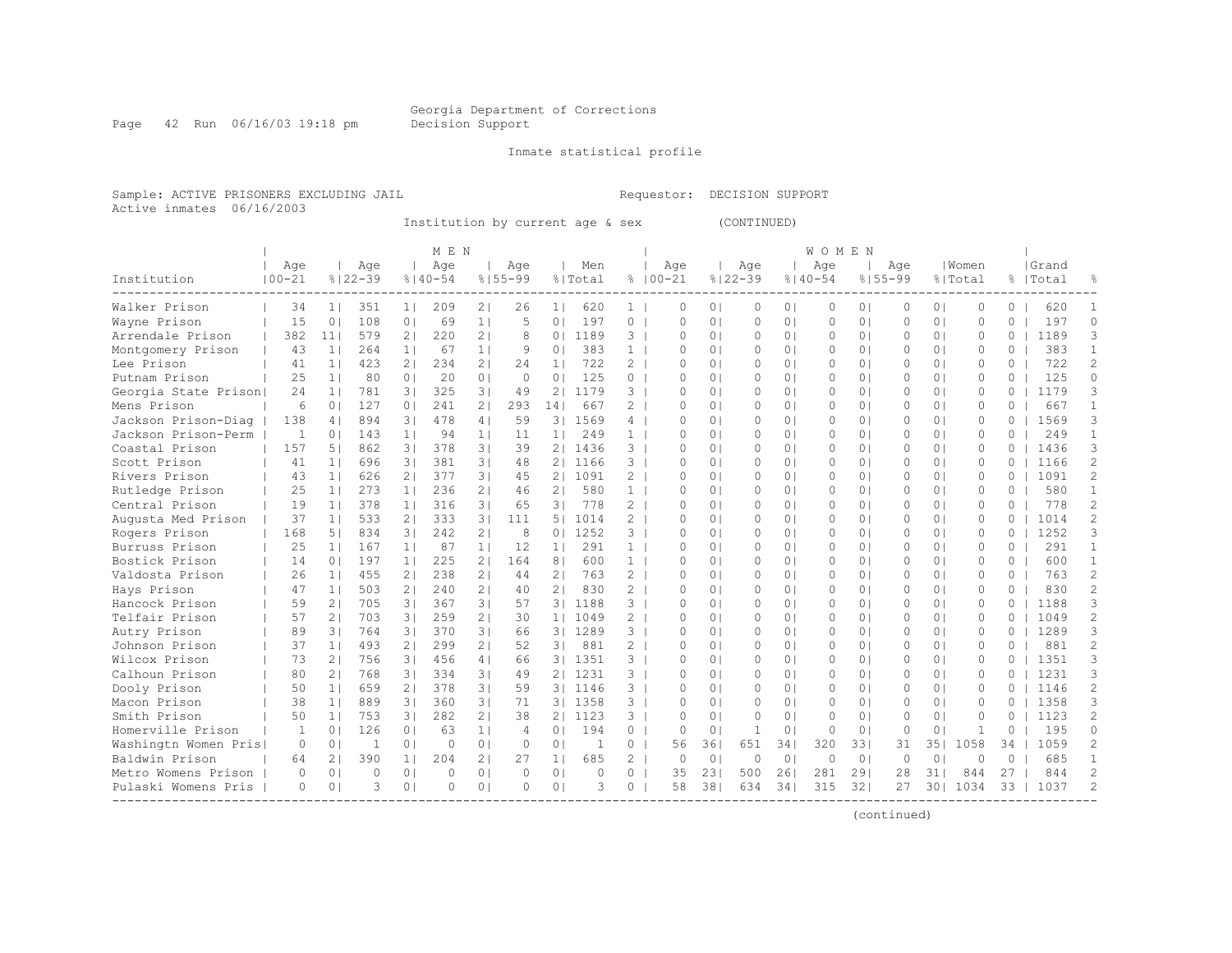Page 43 Run 06/16/03 19:18 pm Decision Support

#### Inmate statistical profile

Sample: ACTIVE PRISONERS EXCLUDING JAIL Requestor: DECISION SUPPORT Active inmates 06/16/2003

Institution by current age & sex (CONTINUED)

|                      |            |       |     |                    |                | M E N                            |                |                    |                |                |           |                   |          |                    |                | <b>WOMEN</b>       |          |                    |                |                  |          |                    |      |
|----------------------|------------|-------|-----|--------------------|----------------|----------------------------------|----------------|--------------------|----------------|----------------|-----------|-------------------|----------|--------------------|----------------|--------------------|----------|--------------------|----------------|------------------|----------|--------------------|------|
| Institution          | $100 - 21$ | Age   |     | Age<br>$8122 - 39$ |                | Age<br>$8140 - 54$               |                | Age<br>$8155 - 99$ |                | Men<br>% Total | $\approx$ | Age<br>$100 - 21$ |          | Age<br>$8122 - 39$ |                | Age<br>$8140 - 54$ |          | Age<br>$8155 - 99$ |                | Women<br>% Total |          | Grand<br>%   Total |      |
| Pelham PreTrans Unit |            | 4     | ()  | 122                | 0 <sup>1</sup> | 66                               |                | 5.                 | 0 <sup>1</sup> | 197            | 0         |                   | 0        | $\Omega$           | 01             | $\Omega$           | 0        |                    | 0 <sup>1</sup> |                  | 0        | 197                |      |
| Milan Prison         |            | 38    |     | 155                | 1 <sub>1</sub> | 58                               | 0 <sup>1</sup> |                    | 0              | 255            |           |                   | 01       | $\Omega$           | 01             | $\Omega$           | 0        |                    | $\Omega$       |                  | 0        | 255                |      |
| D Ray James Prison   |            | 135   | 41  | 968                | 4 <sub>1</sub> | 399                              | 3 <sub>1</sub> | 49                 | 2 <sub>1</sub> | 1551           | 4         |                   | $\Omega$ | $\Omega$           | $\Omega$       | $\Omega$           | $\Omega$ |                    | $\Omega$       | O                |          | 1551               |      |
| Coffee Corr Facility |            | 109   | 3 I | 941                | 4              | 406                              | 3 <sub>1</sub> | 55                 |                | 3   1511       | २         |                   |          | $\Omega$           | 0              | 0                  | 0        |                    | 01             | n                |          | 1511               |      |
| Wheeler Corr Facilty |            | 88    |     | 937                | 4              | 433                              | 4              | 66                 |                | 3   1524       | 3.        |                   | 0.       | $\Omega$           | 01             | $\Omega$           | 0        | 0                  | 01             |                  |          | 1524               |      |
| Ware Annex           |            | 31    |     | 117                | $\Omega$       | 43                               | 0 <sub>1</sub> | 6                  | 0 <sup>1</sup> | 197            | 0         |                   | 0        | $\bigcap$          | 01             | $\bigcap$          | 0        |                    | $\Omega$       | n                |          | 197                |      |
| Phillips Annex       |            | 25    |     | 120                | 0 <sub>1</sub> | 55                               | 0 <sup>1</sup> |                    | $\Omega$       | 205            |           |                   | 0        | $\Omega$           | 01             | $\Omega$           | 0        |                    | $\Omega$       | O                | 0        | 205                |      |
| Hays Annex           |            | 60    | 21  | 236                | 11             | 88                               | 1              |                    | 0              | 392            |           | n                 | 0.       | $\Omega$           | 0              | $\Omega$           | 0        | 0                  | 01             |                  | 0        | 392                |      |
| Hancock Annex        |            | 29    |     | 123                | 0 <sub>1</sub> | 38                               | 0 <sub>1</sub> |                    | $\Omega$       | 191            |           |                   | 0        | $\Omega$           | 0.             | $\Omega$           | 0        |                    | 0 <sub>1</sub> |                  | $\Omega$ | 191                |      |
| Dodge BC             |            | 26    |     | 52                 | $\Omega$       | ∩                                | 0 <sub>1</sub> |                    | 0              | 78             |           |                   | 01       | $\Box$             | 01             | $\Omega$           | 0.       | 0                  | 01             |                  | 0.       | 78                 |      |
| Montgomery BC        |            | 19    |     | 38                 | $\Omega$       |                                  | 0 <sub>1</sub> |                    | $\Omega$       | 57             |           |                   | 0        | $\Omega$           | $\Omega$       | $\Omega$           | 0        |                    | $\Omega$       |                  | 0        | 57                 |      |
| Burruss BC           |            | 49    |     | 96                 | $\Omega$       |                                  | 0 <sub>1</sub> | n.                 | $\cap$         | 145            |           |                   | 0.       | $\bigcap$          | 01             | 0                  | 0        |                    | 0 I            |                  | 0        | 145                |      |
| Hays BC              |            | 42    |     | 108                | $\Omega$       | ∩                                | 0 <sub>1</sub> | $\Omega$           | $\Omega$       | 150            | 0         | O                 | $\circ$  | $\Omega$           | 0 <sub>1</sub> | $\Omega$           | 0        | 0                  | 0 <sup>1</sup> | O                | $\Omega$ | 150                |      |
| Baldwin BC           |            | 91    | 31  | 171                | 1 <sup>1</sup> |                                  | $\Omega$       |                    | 0              | 262            |           |                   | $\Omega$ |                    | $\Omega$       | $\bigcap$          | 0        |                    | $\Omega$       |                  | 0        | 263                |      |
| Total reported       |            |       |     |                    |                | 3336 100   26483 100   12170 100 |                | 2039 100 44028 100 |                |                |           | 154 100           |          | 1892 100           |                | 974 1001           |          |                    | 89 1001        | 3109 100         |          | 47137 100          |      |
| Percent reported     |            | 99.81 |     |                    | 99.9           |                                  | 100.0          |                    | 100.01         |                | 99.9      |                   | 100.0    |                    | 100.01         |                    | 100.0    |                    | 100.01         |                  | 100.0    |                    | 99.9 |
|                      |            |       |     |                    |                |                                  |                |                    |                |                |           |                   |          |                    |                |                    |          |                    |                |                  |          |                    |      |
| Not Reported         |            | 6     |     | 30                 |                |                                  |                | 0                  |                | 38             |           | O                 |          | 0                  |                | $\Omega$           |          | 0                  |                | $\Omega$         |          | 38                 |      |
| Total                | 3342       |       |     | 26513              |                | 12172                            |                | 2039               |                | 144066         |           | 154               |          | 1892               |                | 974                |          | 89                 |                | 3109             |          | 47175              |      |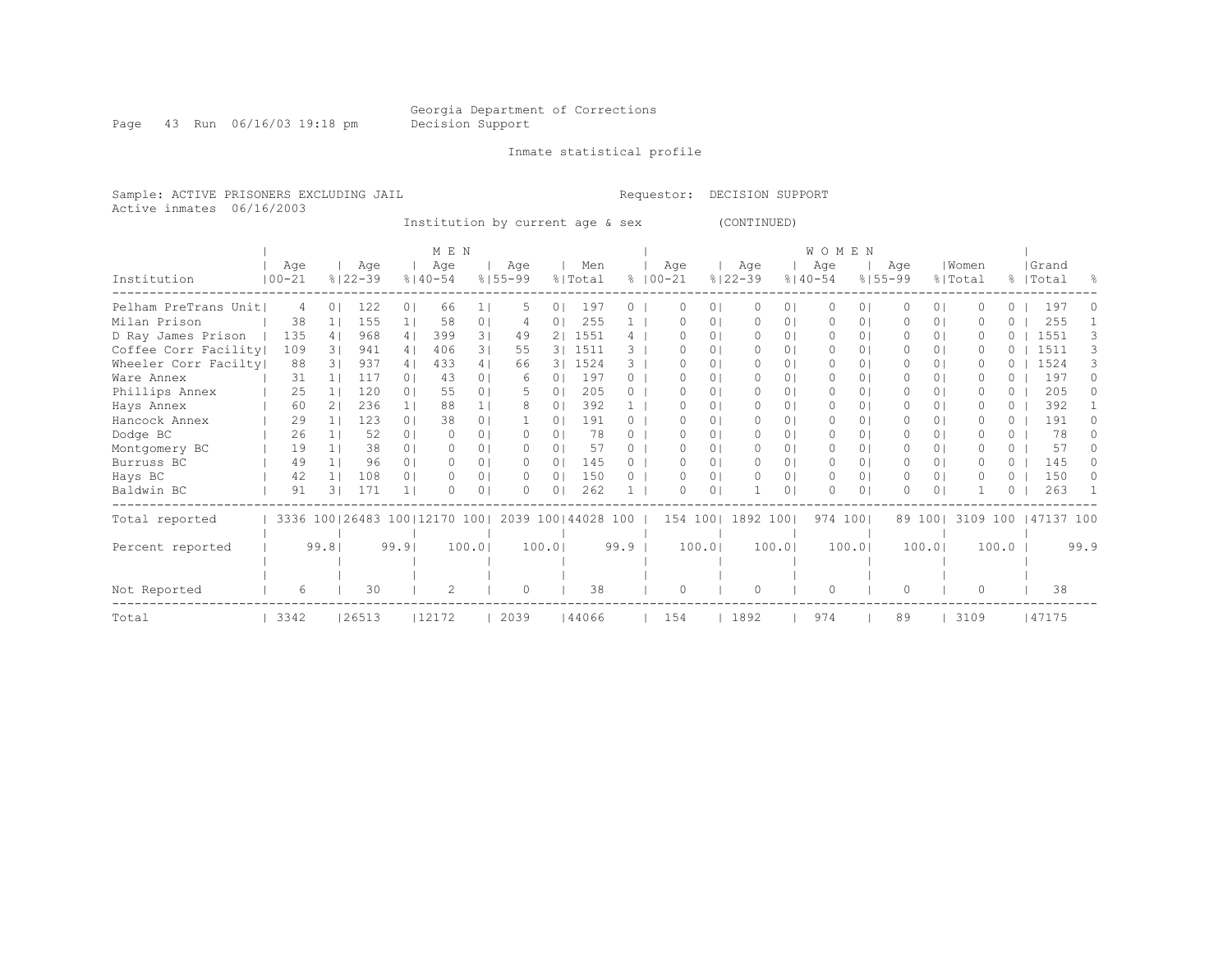Page 44 Run 06/16/03 19:18 pm Decision Support

Inmate statistical profile

| Sample: ACTIVE PRISONERS EXCLUDING JAIL<br>Active inmates 06/16/2003 |                   |          |                                                 |                |                             |        |                    |        |                |          | Requestor:       |          | DECISION SUPPORT                               |      |                                    |                |                    |                     |                  |                 |                           |      |
|----------------------------------------------------------------------|-------------------|----------|-------------------------------------------------|----------------|-----------------------------|--------|--------------------|--------|----------------|----------|------------------|----------|------------------------------------------------|------|------------------------------------|----------------|--------------------|---------------------|------------------|-----------------|---------------------------|------|
|                                                                      |                   |          |                                                 |                |                             |        |                    |        |                |          |                  |          | Misdemeanors And Felonies by current age & sex |      |                                    |                |                    |                     |                  |                 |                           |      |
| Crime Type                                                           | Aqe<br>$100 - 21$ |          | Aqe<br>$8122 - 39$                              |                | M E N<br>Aqe<br>$8140 - 54$ |        | Age<br>$8155 - 99$ |        | Men<br>% Total |          | Aqe<br>%   00−21 |          | Aqe<br>$8122 - 39$                             |      | <b>WOMEN</b><br>Aqe<br>$8140 - 54$ |                | Aqe<br>$8155 - 99$ |                     | Women<br>% Total |                 | Grand<br>%   Total        | - 옹  |
| MISDEMEANOR<br>FELONY                                                |                   | $\Omega$ | 3334 100 26477 100 12164 100 2039 100 44014 100 | 0 <sup>1</sup> |                             | ()     |                    | 0      | 16             | $^{(1)}$ | 154 100          | $\Omega$ | 1875 1001                                      |      |                                    | 01<br>968 1001 |                    | $\Omega$<br>89 1001 |                  |                 | 18<br>3086 100 147100 100 |      |
| Total reported                                                       |                   |          | 3335 100 26485 100 12171 100 2039 100 44030 100 |                |                             |        |                    |        |                |          | 154 100          |          | 1875 1001                                      |      |                                    | 970 1001       |                    | 89 1001             | 3088 100         |                 | 147118 100                |      |
| Percent reported                                                     |                   | 99.81    |                                                 | 99.9           |                             | 100.01 |                    | 100.01 |                | 99.9     |                  | 100.01   |                                                | 99.1 |                                    | 99.61          |                    | 100.01              |                  | $99.3 \text{ }$ |                           | 99.9 |
| NOT REPORTED                                                         | 7                 |          | 28                                              |                |                             |        | $\Omega$           |        | 36             |          | $\Omega$         |          | 17                                             |      | 4                                  |                | $\cap$             |                     | 2.1              |                 | 57                        |      |
| Total                                                                | 3342              |          | 26513                                           |                | 12172                       |        | 2039               |        | 144066         |          | 154              |          | 1892                                           |      | 974                                |                | 89                 |                     | 3109             |                 | 47175                     |      |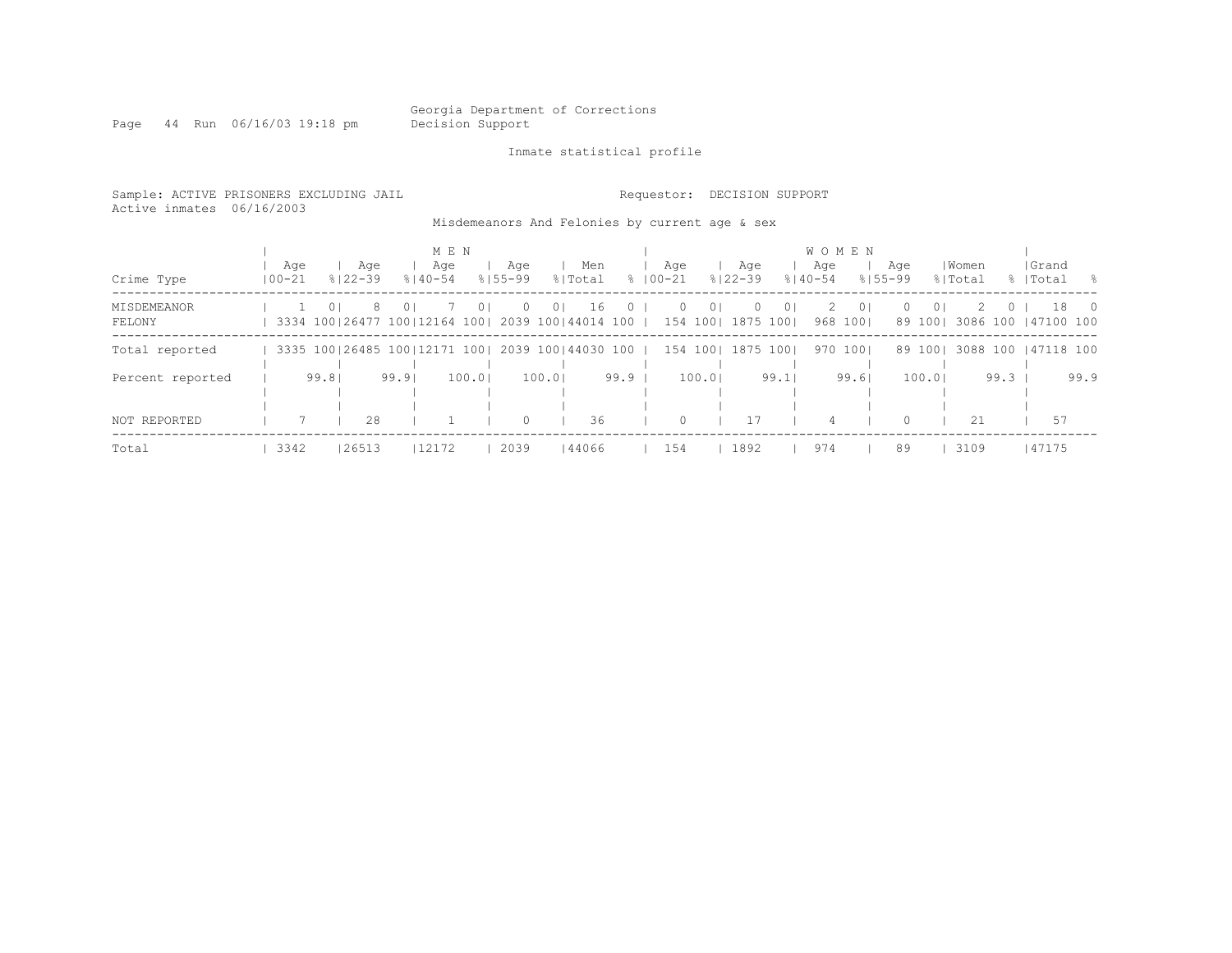Page 45 Run 06/16/03 19:18 pm Decision Support

#### Inmate statistical profile

Sample: ACTIVE PRISONERS EXCLUDING JAIL Requestor: DECISION SUPPORT Active inmates 06/16/2003

Crimes By Group by current age & sex

|                      |                   |                |                                  |                 | M E N              |                |                    |                |                    |              |                    |                |                    |                | <b>WOMEN</b>       |                |                    |                |                  |              |                     |                |
|----------------------|-------------------|----------------|----------------------------------|-----------------|--------------------|----------------|--------------------|----------------|--------------------|--------------|--------------------|----------------|--------------------|----------------|--------------------|----------------|--------------------|----------------|------------------|--------------|---------------------|----------------|
| Crimes By Group      | Age<br>$100 - 21$ |                | Age<br>$8122 - 39$               |                 | Aqe<br>$8140 - 54$ |                | Age<br>$8155 - 99$ |                | Men<br>% Total     |              | Age<br>$8100 - 21$ |                | Age<br>$8122 - 39$ |                | Age<br>$8140 - 54$ |                | Age<br>$8155 - 99$ |                | Women<br>% Total |              | Grand<br> Total     | 욲              |
| HOMICIDE             | 171               | 51             | 3110                             | 12 <sub>1</sub> | 1909               | 161            | 559                | 271            | 5749               | 13           | 14                 | 9 <sub>1</sub> | 249                | 131            | 161                | 17             | 38                 | 431            | 462              | 15           | 6211                | 13             |
| ABORTION             | $\Omega$          | 0 <sub>1</sub> | 0                                | 0               | 0                  | $\circ$        | $\circ$            | 0              | $\Omega$           | 0            | 0                  | $\circ$        | $\circ$            | 0 <sub>1</sub> | 0                  | 0              | 0                  | 0 <sub>1</sub> | 0                | $\Omega$     | $\Omega$            | $\circ$        |
| BODILY INJRY&REL OFF | 489               | 151            | 4604                             | 171             | 1769               | 15             | 285                | 14             | 7147               | 16           | 33                 | 211            | 228                | 12             | 126                | 131            | 9                  | 101            | 396              | 13           | 7543                | 16             |
| ARSON & REL OFF      | 9                 | $\Omega$       | 72                               | 01              | 40                 | 0              | 6                  | 0              | 127                | $\Omega$     | $\Omega$           | $\circ$        | 10                 | $1\vert$       | 10                 | $1\vert$       |                    | 1 <sup>1</sup> | 21               | 1            | 148                 | $\Omega$       |
| DAMAGE OF PROPERTY   | 14                | 0              | 64                               | 0 <sub>1</sub>  | 27                 | 0              | 1                  | 0              | 106                | 0            | 1                  | 1 <sup>1</sup> | $\overline{4}$     | $\circ$        | 2                  | $\circ$        | $\Omega$           | 0 <sub>1</sub> | 7                | $\Omega$     | 113                 | $\Omega$       |
| BURGLARY & REL OFF   | 529               | 161            | 3075                             | 12              | 1401               | 12             | 69                 | 31             | 5074               | 12           | 9                  | 6              | 125                | 71             | 50                 | 5 <sub>1</sub> | 0                  | 0 <sub>1</sub> | 184              | 6            | 5258                | 11             |
| FORGERY & REL OFF    | 39                | 1 <sub>1</sub> | 717                              | 31              | 358                | 31             | 30                 | 1 <sup>1</sup> | 1144               | 3            | 12                 | 8              | 332                | 181            | 152                | 161            | 11                 | 131            | 507              | 16           | 1651                | $\overline{4}$ |
| THEFT                | 257               | 8 <sub>1</sub> | 1485                             | 61              | 768                | 61             | 60                 | 31             | 2570               | 6            | 15                 | 101            | 197                | 11             | 142                | 151            | 5                  | 61             | 359              | 12           | 2929                | 6              |
| <b>ROBBERY</b>       | 931               | 281            | 4487                             | 171             | 1224               | 101            | 106                | 5              | 6748               | 15           | 36                 | 231            | 160                | 9 <sub>1</sub> | 36                 | 4              | 2                  | 21             | 234              | 8            | 6982                | 15             |
| SEXUAL OFFENSES      | 315               | 9 <sub>1</sub> | 2922                             | 11              | 2322               | 19             | 654                | 32.            | 6213               | 14           | 1                  | $\frac{1}{2}$  | 63                 | 31             | 28                 | 31             | 3                  | 31             | 95               | 3            | 6308                | 13             |
| OBSCENITY CRIMES     | $\Omega$          | $\Omega$       | Ω                                | 0               | 1                  | $\Omega$       | C                  | 0              |                    | $\Omega$     | O                  | $\Omega$       | $\Omega$           | 0 <sub>1</sub> | $\Omega$           | $\Omega$       | $\Omega$           | $\Omega$       | $\Omega$         | $\Omega$     |                     | $\Omega$       |
| TREASON & REL OFF    | 0                 | 01             | -1                               | 0 <sub>1</sub>  | 1                  | 0 <sub>1</sub> | 0                  | 01             | 2                  | 0            | O                  | 0 <sub>1</sub> | 0                  | 0 <sup>1</sup> | 0                  | 0 <sub>1</sub> | 0                  | 01             | 0                | $\Omega$     | $\overline{2}$      | $\Omega$       |
| CRIMES INVOLVNG GOVT | 44                | 1 <sup>1</sup> | 424                              | 2 <sub>1</sub>  | 137                | 1 <sub>1</sub> | 6                  | 01             | 611                | $\mathbf{1}$ | 3                  | 2 <sub>1</sub> | 32                 | 2 <sub>1</sub> | 12                 | 1 <sub>1</sub> | 0                  | 01             | 47               | 2            | 658                 | -1             |
| FALSIFICATIONS       | $\mathbf{1}$      | 0 <sub>1</sub> | 23                               | 0 <sub>1</sub>  | 6                  | 0 <sub>1</sub> | $\mathbf{1}$       | 01             | 31                 | 0            | O                  | 0 <sub>1</sub> | 4                  | 0 <sub>1</sub> | -1                 | $\circ$        | $\Omega$           | 0 <sup>1</sup> | 5                | $\Omega$     | 36                  | $\Omega$       |
| OBSTRUCT LAW ENFORCE | 10                | $\Omega$       | 60                               | 0 <sub>1</sub>  | 25                 | 0 <sub>1</sub> | $\mathcal{D}$      | 0              | 97                 | $\Omega$     | O                  | 0 <sub>1</sub> | .5                 | 0 <sub>1</sub> | $\mathbf{1}$       | 0 <sub>1</sub> | -1                 | 1 <sup>1</sup> | 7                | $\Omega$     | 104                 | $\Omega$       |
| DISORDERLY CONDUCT   | 7                 | 0 <sub>1</sub> | 23                               | 0 <sub>1</sub>  | 10                 | 01             | $\mathcal{D}$      | 01             | 42                 | 0            | O                  | $\Omega$       | 3                  | 01             | 0                  | $\circ$        | O                  | 0 <sup>1</sup> | 3                | 0            | 45                  | O              |
| GAMBLING & REL OFF   | $\Omega$          | 0 <sup>1</sup> | $\mathcal{D}$                    | 0 <sub>1</sub>  | 3                  | $\Omega$       | $\Omega$           | 0              | 5                  | $\Omega$     | O                  | $\Omega$       | $\Omega$           | 0 <sub>1</sub> | 0                  | $\circ$        | O                  | 0 <sub>1</sub> | $\Omega$         | $\Omega$     | 5                   | U              |
| CRUELTY TO CHILDREN  | 6                 | 01             | 201                              | 1 <sup>1</sup>  | 54                 | 0 <sub>1</sub> | 8                  | 0              | 269                | $\mathbf{1}$ | 5                  | 31             | 65                 | 31             | 10                 | 1 <sup>1</sup> | 0                  | 0 <sup>1</sup> | 80               | 3            | 349                 | -1             |
| CRIMES WITH GUNS     | 34                | 1 <sub>1</sub> | 584                              | 2 <sub>1</sub>  | 235                | 2 <sub>1</sub> | 47                 | 2              | 900                | 2            | 2                  | 11             | 19                 | 1 <sup>1</sup> | 12                 | 1 <sup>1</sup> |                    | 1 <sup>1</sup> | 34               | $\mathbf{1}$ | 934                 | $\overline{2}$ |
| INVASION PRIVACY     | 3                 | 0 <sub>1</sub> | 14                               | 0 <sub>1</sub>  | 8                  | 0 <sup>1</sup> | $\mathbf{1}$       | 0              | 26                 | $\Omega$     | $\Omega$           | $\circ$        | $\circ$            | 0 <sub>1</sub> | $\circ$            | $\circ$        | O                  | 0 <sub>1</sub> | $\circ$          | $\Omega$     | 26                  | $\Omega$       |
| RACKETEERING         | $\Omega$          | 0 <sup>1</sup> | 29                               | 0 <sub>1</sub>  | 14                 | 0 <sup>1</sup> | $\overline{4}$     | 0              | 47                 | 0            | 0                  | $\circ$        | 6                  | 0 <sub>1</sub> | 6                  | 1 <sub>1</sub> | 0                  | 0 <sub>1</sub> | 12               | 0            | 59                  | $\circ$        |
| DRUG ABUSE OFFENSES  | 403               | 121            | 3536                             | 131             | 1424               | 12             | 131                | 61             | 5494               | 12           | 16                 | 101            | 299                | 161            | 176                | 18             | 13                 | 151            | 504              | 16           | 5998                | 13             |
| DRUG TRAFFICKING     | 34                | 1 <sup>1</sup> | 794                              | 31              | 217                | 2              | 32                 | 2              | 1077               | 2            | 4                  | 31             | 49                 | 3 <sub>1</sub> | 27                 | 3              | 3                  | 3              | 83               | 3            | 1160                | 2              |
| AUTO CRIMES          | 5                 | 01             | 133                              | 1 <sup>1</sup>  | 175                | 11             | 24                 | 11             | 337                | $\mathbf{1}$ | O                  | 01             | 8                  | 01             | 10                 | 1 <sup>1</sup> | 0                  | 01             | 18               | 1.           | 355                 | 1              |
| REVENUE & CONTRABAND | $\Omega$          | 0 <sub>1</sub> | 0                                | 0 <sub>1</sub>  | 0                  | 0 <sub>1</sub> | 0                  | 0 <sub>1</sub> | 0                  | 0            | 0                  | 0 <sub>1</sub> | 0                  | 0 <sup>1</sup> | 0                  | 0 <sub>1</sub> | 0                  | 0 <sup>1</sup> | 0                | 0            | 0                   | 0              |
| CRIMES OF OTH STATES | $\Omega$          | 0 <sub>1</sub> | 0                                | 0 <sub>1</sub>  | $\Omega$           | 0 <sub>1</sub> | $\Omega$           | 0              | $\Omega$           | $\Omega$     | $\Omega$           | $\circ$        | $\circ$            | 0 <sub>1</sub> | 0                  | 0 <sub>1</sub> | 0                  | 0 <sup>1</sup> | 0                | $\Omega$     | $\circ$             | $\Omega$       |
| MISC. FELONIES       | 31                | 1 <sub>1</sub> | 99                               | 0 <sub>1</sub>  | 30                 | 0 <sub>1</sub> | 9                  | 0              | 169                | $\Omega$     | ς                  | 21             | 16                 | 1 <sup>1</sup> | 4                  | $\circ$        | -1                 | 1 <sup>1</sup> | 24               | $\mathbf{1}$ | 193                 | $\Omega$       |
| MISDEMEANORS         |                   | 0 <sub>1</sub> | 8                                | 0 <sub>1</sub>  |                    | 0              | 0                  | 0              | 16                 | 0            | O                  | $\circ$        | 0                  | 0 <sub>1</sub> | 2                  | 0              | O                  | 0 <sub>1</sub> | 2                | 0            | 18                  | 0              |
| Total reported       |                   |                | 3333 100   26467 100   12165 100 |                 |                    |                |                    |                | 2037 100 44002 100 |              |                    |                | 154 100  1874 100  |                | 968 100            |                |                    | 88 1001        |                  |              | 3084 100 147086 100 |                |
| Percent reported     |                   | 99.71          |                                  | 99.8            |                    | 99.9           |                    | 99.9           |                    | 99.9         |                    | 100.0          |                    | 99.01          |                    | 99.4           |                    | 98.91          |                  | 99.2         |                     | 99.8           |
|                      |                   |                |                                  |                 |                    |                |                    |                |                    |              |                    |                |                    |                |                    |                |                    |                |                  |              |                     |                |
| NOT REPORTED         | 9                 |                | 46                               |                 | 7                  |                | $\overline{c}$     |                | 64                 |              | 0                  |                | 18                 |                | 6                  |                | 1                  |                | 25               |              | 89                  |                |
| Total                | 3342              |                | 26513                            |                 | 112172             |                | 2039               |                | 144066             |              | 154                |                | 1892               |                | 974                |                | 89                 |                | 3109             |              | 147175              |                |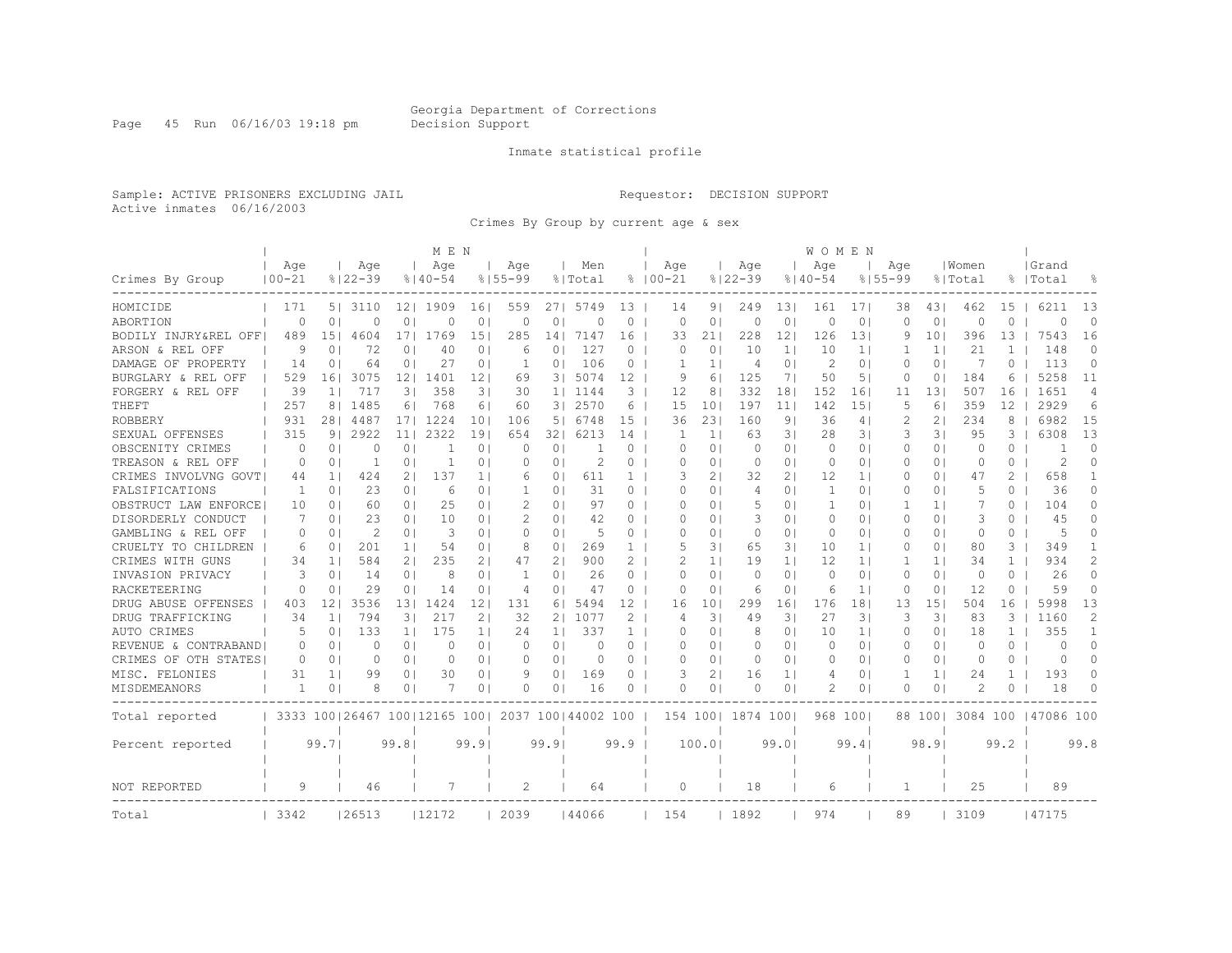Page 46 Run 06/16/03 19:18 pm Decision Support

#### Inmate statistical profile

Sample: ACTIVE PRISONERS EXCLUDING JAIL Requestor: DECISION SUPPORT Active inmates 06/16/2003

Most Serious Offense by current age & sex

|                                                                                                                                    |          |                |             |                | M F. N         |                |                |                |          |               |               |                |              |                | <b>WOMEN</b>   |                |                |                |                |                |              |          |
|------------------------------------------------------------------------------------------------------------------------------------|----------|----------------|-------------|----------------|----------------|----------------|----------------|----------------|----------|---------------|---------------|----------------|--------------|----------------|----------------|----------------|----------------|----------------|----------------|----------------|--------------|----------|
|                                                                                                                                    | Age      |                | Age         |                | Aqe            |                | Age            |                | Men      |               | Age           |                | Age          |                | Age            |                | Age            |                | Women          |                | Grand        |          |
| Most Serious Offense   00-21                                                                                                       |          |                | $8122 - 39$ |                | $8140 - 54$    |                | $8155 - 99$    |                | % Total  |               | $8100 - 21$   |                | $8122 - 39$  |                | $8140 - 54$    |                | $8155 - 99$    |                | % Total        |                | %   Total    |          |
| NOTE: In the table below, misdemeanors come first, and are in lower-case letters. AFTER THAT COME FELONIES, IN UPPER-CASE LETTERS. |          |                |             |                |                |                |                |                |          |               |               |                |              |                |                |                |                |                |                |                |              |          |
| aggravated assault                                                                                                                 | $\Omega$ | 0 <sub>1</sub> |             | 0              | $\Omega$       | 0 <sub>1</sub> | 0              | 0              |          | 0             | O             | $\circ$        | 0            | 0 <sub>1</sub> | 0              | 0              | 0              | 0 <sup>1</sup> | 0              | 0              |              | O        |
| simple assault                                                                                                                     |          | 0 <sub>1</sub> |             | 0 <sup>1</sup> | $\Omega$       | 0 <sub>1</sub> | O              | 0              |          | $\mathbf 0$   | 0             | $\circ$        | 0            | 0 <sub>1</sub> | 0              | $\circ$        | 0              | 0 <sub>1</sub> | O              | 0              |              | $\Omega$ |
| simple battery                                                                                                                     |          | $\Omega$       | O           | 0 <sub>1</sub> |                | 0 <sup>1</sup> | $\Omega$       | $\Omega$       |          | $\Omega$      | $\Omega$      | $\Omega$       | $\Omega$     | 0 <sub>1</sub> | 0              | $\circ$        | $\Omega$       | 0 <sup>1</sup> | U              | $\Omega$       |              | $\cap$   |
| reckless conduct                                                                                                                   |          | 0 <sup>1</sup> | 1           | $\Omega$ 1     | $\Omega$       | 0 <sub>1</sub> | $\Omega$       | 0 <sub>1</sub> |          | $\Omega$      | O             | $\Omega$       | 0            | 0 <sub>1</sub> | $\Omega$       | 0 <sub>1</sub> | $\Omega$       | 0 <sup>1</sup> | $\Omega$       | $\Omega$       |              | $\Omega$ |
| disorderly conduct                                                                                                                 |          | 0 <sub>1</sub> | 1           | 0 <sub>1</sub> | $\Omega$       | 0 <sub>1</sub> | $\Omega$       | 0 <sub>1</sub> |          | $\Omega$      | 0             | 0 <sup>1</sup> | 0            | 01             | $\Omega$       | 0 <sub>1</sub> | $\Omega$       | 01             | $\Omega$       | $\Omega$       |              | O        |
| robbery                                                                                                                            |          | 0 <sub>1</sub> |             | $\Omega$ 1     | $\Omega$       | 0 <sub>1</sub> | $\Omega$       | 0 <sub>1</sub> |          | $\Omega$      | 0             | $\Omega$       | 0            | 0 <sub>1</sub> | $\Omega$       | 0 <sub>1</sub> | $\Omega$       | 0 <sup>1</sup> | 0              | $\Omega$       |              | O        |
| bad checks                                                                                                                         |          | 0 <sup>1</sup> | 0           | $\Omega$ 1     | $\Omega$       | 0 <sup>1</sup> | $\Omega$       | 0 <sub>1</sub> | $\Omega$ | $\Omega$      | $\Omega$      | $\Omega$       | $\circ$      | $\Omega$       | $\mathbf{1}$   | 0 <sub>1</sub> | $\Omega$       | 0 <sup>1</sup> | 1              | 0              | $\mathbf{1}$ | $\Omega$ |
| s/d of marijuana                                                                                                                   |          | 0 <sub>1</sub> | -1          | $\Omega$ 1     | $\Omega$       | 0 <sub>1</sub> | $\Omega$       | 0 <sub>1</sub> | -1       | $\Omega$      | $\Omega$      | $\Omega$       | 0            | 0 <sub>1</sub> | $\Omega$       | 0 <sub>1</sub> | $\Omega$       | 0 <sup>1</sup> | $\Omega$       | 0              |              | $\Omega$ |
| dui                                                                                                                                |          | 0 <sup>1</sup> | O           | 0 <sub>1</sub> | 3              | 0 <sub>1</sub> | $\Omega$       | $\Omega$ 1     | 3        | 0             | $\Omega$      | $\Omega$       | 0            | 0 <sub>1</sub> | $\Omega$       | $\Omega$       | $\Omega$       | 0 <sup>1</sup> | O              | $\Omega$       | 3            | $\Omega$ |
| obstr of law enf off!                                                                                                              |          | $\Omega$       |             | $\Omega$       |                | 0 <sub>1</sub> | $\Omega$       | $\Omega$       |          | $\Omega$      | $\Omega$      | $\Omega$       | $\Omega$     | $\Omega$       | $\mathbf{1}$   | $\Omega$       | $\Omega$       | 0 <sub>1</sub> | -1             | 0              |              | $\cap$   |
| crmnl trespassing                                                                                                                  | $\Omega$ | 0 <sup>1</sup> | O           | $\Omega$       | -1             | 0 <sup>1</sup> | $\Omega$       | $\Omega$       |          | $\Omega$      | O             | $\Omega$       | $\Omega$     | $\Omega$       | $\Omega$       | $\Omega$       | $\Omega$       | 01             | $\Omega$       | 0              |              | ∩        |
| shoplifting                                                                                                                        | $\Omega$ | 0 <sub>1</sub> | -1          | 01             | $\Omega$       | 0 <sub>1</sub> | $\Omega$       | 0 <sub>1</sub> |          | $\Omega$      | O             | $\Omega$       | 0            | 0 <sub>1</sub> | 0              | 0 <sub>1</sub> | $\Omega$       | 0 <sup>1</sup> | $\Omega$       | 0              |              | Λ        |
| misc abuse govt offil                                                                                                              |          | 0 <sub>1</sub> | 0           | $\Omega$       | -1             | 0 <sub>1</sub> | 0              | 0 <sub>1</sub> | 2        | $\Omega$      | 0             | $\circ$        | 0            | 0 <sub>1</sub> | 0              | 0 <sub>1</sub> | 0              | 0 <sup>1</sup> | O              | $\Omega$       | 2            | U        |
| MISC HOMICIDE OFFENS                                                                                                               | 1        | 0 <sub>1</sub> | 10          | 0 <sup>1</sup> | 1              | 0 <sub>1</sub> | $\overline{1}$ | 0              | 13       | $\Omega$      | 0             | $\circ$        | $\mathbf{1}$ | 0 <sub>1</sub> | $\overline{2}$ | $\circ$        | 0              | 0 <sup>1</sup> | 3              | 0              | 16           | $\Omega$ |
| MURDER                                                                                                                             | 102      | 61             | 2126        | 141            | 1486           | 201            | 441            | 331            | 4155     | 16            |               | 101            | 117          | 11             | 91             | 171            | 28             | 531            | 243            | 14             | 4398         | 16       |
| VOLUNTARY MANSLAUGHT                                                                                                               | 46       | 3 I            | 685         | 4              | 296            | 4 <sub>1</sub> | 87             | 71             | 1114     | 4             | 3             | 4 <sup>1</sup> | 101          | 101            | 53             | 101            | 7              | 131            | 164            | 9              | 1278         | 5        |
| INVOLUNTARY MANSLAUG                                                                                                               | 11       | 1 <sub>1</sub> | 86          | 1 <sup>1</sup> | 25             | 0 <sub>1</sub> | 9              | 1 <sub>1</sub> | 131      | 1             | 1             | 1 <sup>1</sup> | 12           | 1 <sup>1</sup> | 6              | 1 <sup>1</sup> | $\Omega$       | 0 <sup>1</sup> | 19             | $\mathbf{1}$   | 150          | 1        |
| FETICIDE                                                                                                                           | $\Omega$ | 0 <sub>1</sub> |             | 0 <sub>1</sub> | $\mathcal{D}$  | 0 <sub>1</sub> | 0              | 0              | 3        | 0             | 0             | $\circ$        | 0            | 0 <sub>1</sub> | 0              | $\circ$        | 0              | 0 <sup>1</sup> | 0              | 0              | 3            | $\Omega$ |
| VEHICULAR HOMICIDE                                                                                                                 | 11       | 1 <sup>1</sup> | 195         | 1 <sup>1</sup> | 92             | 1 <sub>1</sub> | 21             | ا 2            | 319      | 1.            | 2             | 31             | 19           | 21             | 10             | 2 <sub>1</sub> | 3              | 61             | 34             | $\overline{2}$ | 353          |          |
| HOMICIDE BY PILOT, DU                                                                                                              | $\Omega$ | 0 <sup>1</sup> | 8           | 0 <sub>1</sub> | $\overline{4}$ | 0 <sub>1</sub> | $\Omega$       | $\Omega$       | 12       | $\Omega$      | O             | $\Omega$       | 0            | 0 <sub>1</sub> | 0              | 0 <sub>1</sub> | $\Omega$       | 0 <sup>1</sup> | $\Omega$       | $\Omega$       | 12           | $\Omega$ |
| CONCEAL DEATH OF ANO                                                                                                               | 1        | 0 <sub>1</sub> | 4           | 0 <sub>1</sub> | 2              | 0 <sub>1</sub> | 1              | $\Omega$       | 8        | $\Omega$      | -1            | 1 <sup>1</sup> | 0            | 0 <sub>1</sub> | 0              | 0 <sub>1</sub> | $\Omega$       | 0 <sup>1</sup> | -1             | $\Omega$       | 9            | $\Omega$ |
| ATMPT MURDER                                                                                                                       | $\Omega$ | 0 <sup>1</sup> | 5           | 0 <sub>1</sub> | $\mathcal{D}$  | 0 <sub>1</sub> | $\Omega$       | $\Omega$       |          | $\Omega$      | $\Omega$      | $\Omega$       | 0            | 0 <sub>1</sub> | 1              | $\Omega$       | $\Omega$       | 0 <sup>1</sup> | 1              | $\Omega$       | 8            | U        |
| MISC ASSAULT/BATTERY                                                                                                               | 2        | 0 <sup>1</sup> | 25          | $\Omega$       | $\circ$        | 0 <sub>1</sub> | $\mathcal{L}$  | 0 <sub>1</sub> | 38       | 0             | -1            | 1 <sup>1</sup> | 1            | 0 <sup>1</sup> | $\Omega$       | 0 <sub>1</sub> | $\Omega$       | 0 <sup>1</sup> | $\mathcal{D}$  | $\Omega$       | 40           | $\Omega$ |
| FAMILY VIOLENCE BATT                                                                                                               | 3        | 0 <sub>1</sub> | 26          | 0 <sub>1</sub> | 12             | 0 <sub>1</sub> | $\Omega$       | 0              | 41       | 0             | 0             | $\circ$        | $\mathbf{1}$ | 0 <sup>1</sup> | $\Omega$       | 0 <sub>1</sub> | $\Omega$       | 0 <sup>1</sup> | 1              | 0              | 42           | $\Omega$ |
| <b>AGGRAV ASSAULT</b>                                                                                                              | 326      | 201            | 2842        | 191            | 1022           | 141            | 190            | 141            | 4380     | 17            | 24            | 361            | 153          | 141            | 93             | 171            | $\mathfrak{D}$ | 4              | 272            | 16             | 4652         | 17       |
| ATMPT AGGRAV ASSAULT                                                                                                               | $\Omega$ | 0 <sup>1</sup> | 3           | 0 <sub>1</sub> | $\Omega$       | 0 <sup>1</sup> | $\Omega$       | 0              | 3        | 0             | 0             | $\circ$        | 0            | 0 <sup>1</sup> | 0              | $\circ$        | $\Omega$       | 0 <sup>1</sup> | $\circ$        | 0              | 3            | $\Omega$ |
| <b>AGGRAV BATTERY</b>                                                                                                              | 36       | 21             | 345         | 2 <sub>1</sub> | 145            | 21             | 23             | $\overline{2}$ | 549      | $\mathcal{L}$ | 4             | 61             | 19           | 21             | 9              | $\overline{2}$ | 3              | 61             | 35             | 2              | 584          | 2        |
| TERRORIST THREATS &                                                                                                                | 22       | 1 <sup>1</sup> | 192         | 1 <sup>1</sup> | 85             | 1 <sup>1</sup> | 7              | 1 <sup>1</sup> | 306      | $\mathbf{1}$  | $\Omega$      | $\Omega$       | 11           | 11             | 8              | 1 <sup>1</sup> | $\Omega$       | 01             | 19             | $\mathbf{1}$   | 325          | 1        |
| FALSE IMPRISONMENT                                                                                                                 | 6        | 0 <sub>1</sub> | 80          | 1 <sup>1</sup> | 31             | 0 <sub>1</sub> | 3              | 0 <sub>1</sub> | 120      | 0             | 0             | 0 <sub>1</sub> | -1           | 0 <sub>1</sub> | 3              | 1 <sup>1</sup> | 0              | 0 <sup>1</sup> | $\overline{4}$ | $\Omega$       | 124          | $\Omega$ |
| KIDNAPPING                                                                                                                         | 71       | 4              | 748         | 5 <sub>1</sub> | 320            | 4              | 36             | 3 <sub>1</sub> | 1175     | 5             | 1             | 1 <sup>1</sup> | 22           | 21             | 6              | 1 <sup>1</sup> |                | 21             | 30             | $\overline{2}$ | 1205         | 4        |
| INTERFERENCE WITH CU                                                                                                               | $\circ$  | 0 <sub>1</sub> | 5           | 0 <sub>1</sub> | $\Omega$       | 0 <sub>1</sub> | $\Omega$       | 0 <sub>1</sub> | 5        | $\Omega$      | $\Omega$      | $\Omega$       | $\circ$      | $\Omega$       | $\Omega$       | 0 <sub>1</sub> | $\Omega$       | 0 <sub>1</sub> | $\Omega$       | $\Omega$       | 5            | $\Omega$ |
| AGGRAV ASSAULT POLCE                                                                                                               | 13       | 11             | 199         | 1 <sup>1</sup> | 73             | 1 <sub>1</sub> | 14             | 1 <sub>1</sub> | 299      | 1.            | $\mathcal{D}$ | 31             | 12           | 1 <sub>1</sub> | 3              | 1 <sup>1</sup> | -1.            | 21             | 18             | $\mathbf{1}$   | 317          | -1       |
| AGGRAV BATTERY PEACE                                                                                                               | -1       | 0 <sup>1</sup> | 8           | $\Omega$       | $\mathcal{D}$  | 0 <sup>1</sup> | $\Omega$       | $\Omega$ 1     | 11       | $\Omega$      | $\Omega$      | $\Omega$       | $\Omega$     | $\Omega$       | O              | $\Omega$       | $\Omega$       | 0 <sup>1</sup> | $\Omega$       | $\Omega$       | 11           | $\cap$   |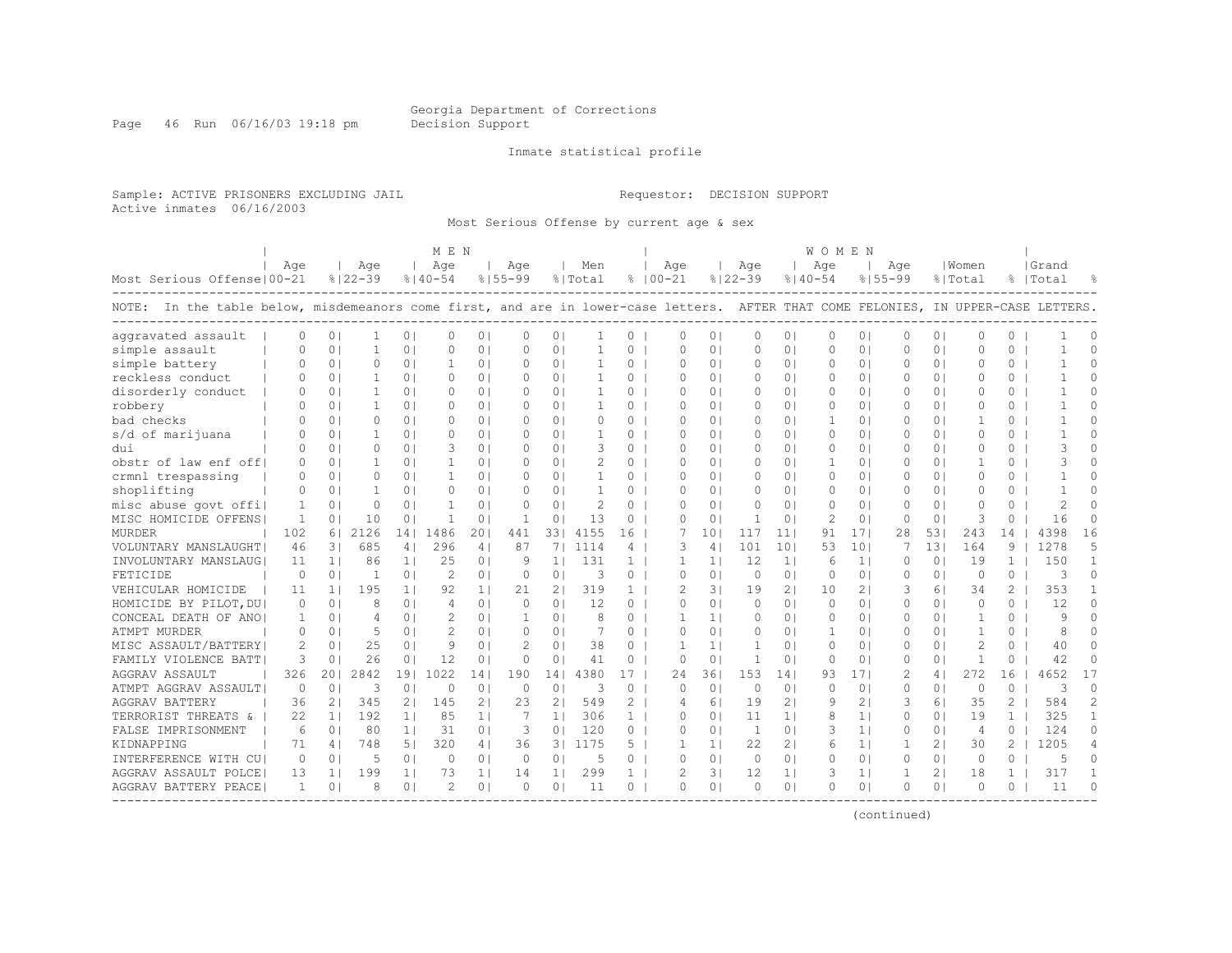Page 47 Run 06/16/03 19:18 pm Decision Support

Inmate statistical profile

Sample: ACTIVE PRISONERS EXCLUDING JAIL Requestor: DECISION SUPPORT Active inmates 06/16/2003

Most Serious Offense by current age & sex (CONTINUED)

|                              |          |                |               |                | M E N          |                |             |                |                |              |             |                 |               |                | W O M E N    |                |             |                |                |              |           |          |
|------------------------------|----------|----------------|---------------|----------------|----------------|----------------|-------------|----------------|----------------|--------------|-------------|-----------------|---------------|----------------|--------------|----------------|-------------|----------------|----------------|--------------|-----------|----------|
|                              | Aqe      |                | Aqe           |                | Age            |                | Age         |                | Men            |              | Age         |                 | Age           |                | Age          |                | Aqe         |                | Women          |              | Grand     |          |
| Most Serious Offense   00-21 |          |                | $8122 - 39$   |                | $8140 - 54$    |                | $8155 - 99$ |                | % Total        |              | $8100 - 21$ |                 | $8122 - 39$   |                | $8140 - 54$  |                | $8155 - 99$ |                | % Total        |              | %   Total |          |
| SIMPLE BATTERY               | $\Omega$ | 0 <sub>1</sub> | 3             | 0 <sub>1</sub> | $\Omega$       | 0 <sub>1</sub> | 0           | 0 <sub>1</sub> | 3              | 0            | $\Omega$    | 0 <sup>1</sup>  | 0             | 0              | 1            | 0              | 0           | 0 <sub>1</sub> | -1             | $\Omega$     | 4         | 0        |
| RECK COND                    |          | 0 <sub>1</sub> |               | 0 <sub>1</sub> | 4              | 0 <sub>1</sub> | $\Omega$    | 0 <sub>1</sub> | 11             | 0            | $\Omega$    | 0 <sup>1</sup>  | 4             | 01             | 1            | 0              | 0           | $\circ$        | 5              | 0            | 16        | 0        |
| INJURY BY VEHICLE            |          | $\Omega$       | 8             | $\Omega$       |                | 0 <sub>1</sub> | 0           | 0 <sub>1</sub> | 14             | 0            |             | $\mathbf{1}$    | 1             | 01             | $\Omega$     | $\Omega$       | 2           | 4 I            | 4              | 0            | 18        | 0        |
| STALKING                     | O        | 0 <sub>1</sub> | 1             | 0              | -1             | 0 <sub>1</sub> | 0           | 0 <sub>1</sub> | 2              | 0            | O           | 01              | 0             | 01             | 0            | 0              | 0           | 0 <sup>1</sup> | 0              | 0            | 2         | U        |
| AGGRAV STALKING              |          | 0 <sup>1</sup> | 111           | 1 <sub>1</sub> | 58             | 1 <sub>1</sub> | 10          | 1 <sub>1</sub> | 186            | $\mathbf{1}$ | O           | 0 <sub>1</sub>  | 3             | 01             |              | 0 <sub>1</sub> | 0           | 0 <sup>1</sup> | 5              | 0            | 191       |          |
| ATMPT KIDNAP                 |          | 0 <sup>1</sup> | 1             | 0 <sub>1</sub> | 2              | 0 <sub>1</sub> | $\Omega$    | 0 <sub>1</sub> | $\overline{4}$ | $\circ$      | $\Omega$    | 0 <sub>1</sub>  | 0             | 01             | 0            | 0 <sub>1</sub> | 0           | 0 <sup>1</sup> | 0              | $\Omega$     | 4         | O        |
| ARSON MISC                   |          | 0 <sup>1</sup> | 1             | 0 <sub>1</sub> | $\circ$        | 01             | 0           | 0 <sub>1</sub> |                | $\circ$      | 0           | $\Omega$ I      | 0             | 01             | 0            | 0 <sub>1</sub> | 0           | 0 <sup>1</sup> | $\circ$        | $\Omega$     | -1        | $\Omega$ |
| ARSON 1ST DEGREE             |          | 0 <sup>1</sup> | 60            | 0 <sub>1</sub> | 33             | 01             | 6           | 0 <sub>1</sub> | 107            | $\circ$      | 0           | 0 <sub>1</sub>  | 10            | 1 <sup>1</sup> | 10           | 21             |             | 21             | 21             | $\mathbf{1}$ | 128       | O        |
| ARSON 2ND DEGREE             |          | 0 <sub>1</sub> | 9             | 0 <sub>1</sub> | 6              | 0 <sub>1</sub> | 0           | 0 <sub>1</sub> | 16             | $\circ$      | $\Omega$    | 0 <sub>1</sub>  | $\circ$       | 0 <sub>1</sub> | $\circ$      | 0 <sub>1</sub> | $\circ$     | 0 <sup>1</sup> | $\circ$        | 0            | 16        | $\cap$   |
| ARSON 3RD DEGREE             | $\Omega$ | 0 <sub>1</sub> | 2             | 0 <sub>1</sub> | 0              | 0 <sub>1</sub> | $\Omega$    | 0 <sub>1</sub> | 2              | $\circ$      | $\Omega$    | $\Omega$        | 0             | 0 <sup>1</sup> | $\Omega$     | 0 <sup>1</sup> | 0           | 0 <sup>1</sup> | $\Omega$       | $\Omega$     | 2         | 0        |
| CRMNL POSS EXPLOSIVE         | O        | 0 <sub>1</sub> | $\Omega$      | $\Omega$       | -1             | 01             | O.          | 0 <sub>1</sub> | 1.             | $\circ$      | O           | 0 <sup>1</sup>  | 0             | 01             | $\Omega$     | 0 <sup>1</sup> | $\Omega$    | 01             | $\Omega$       | 0            | -1        | 0        |
| MISC CRIMINAL DAMAGE         | 0        | 0 <sub>1</sub> | $\Omega$      | 0 <sub>1</sub> | $\Omega$       | 0 <sub>1</sub> | 0           | 0 <sub>1</sub> | 0              | $\circ$      | O           | $\Omega$        | 1             | 01             | $\Omega$     | 0 <sup>1</sup> | 0           | 01             | 1              | 0            | -1        | 0        |
| CRMNL DAMAGE 1ST DEGI        | 5        | 0 <sub>1</sub> | 16            | 0 <sub>1</sub> | 6              | 0 <sub>1</sub> | $\Omega$    | 0 <sub>1</sub> | 27             | $\circ$      | $\Omega$    | 0 <sub>1</sub>  | 0             | 0 <sup>1</sup> | 1            | 0 <sup>1</sup> | 0           | 0 <sup>1</sup> | $\mathbf{1}$   | 0            | 28        | $\Omega$ |
| CRMNL DAMAGE 2ND DEG         | 8        | 0 <sub>1</sub> | 47            | 0 <sub>1</sub> | 21             | 0 <sub>1</sub> | -1          | 0 <sub>1</sub> | 77             | 0            |             | 11              | 2             | 01             | 1            | 0 <sup>1</sup> | 0           | 0 <sup>1</sup> | 4              | 0            | 81        | O        |
| VANDALISM TO CHURCH          | C        | 0 <sub>1</sub> | $\Omega$      | 0 <sub>1</sub> | $\Omega$       | 0 <sub>1</sub> | $\Omega$    | 0 <sub>1</sub> | $\Omega$       | 0            | $\Omega$    | 0 <sup>1</sup>  | 1             | 01             | 0            | 0 <sup>1</sup> | 0           | 0 <sup>1</sup> | -1             | 0            |           | O        |
| ALTER ID                     |          | 0 <sup>1</sup> | 1             | 0              | $\Omega$       | 0 <sub>1</sub> | $\Omega$    | 0 <sub>1</sub> |                | 0            | $\Omega$    | $\circ$         | 0             | 01             | 0            | 0              | 0           | 0 <sup>1</sup> | $\circ$        | 0            | 2         | $\Omega$ |
| <b>BURGLARY</b>              | 519      | 31 I           | 3044          | 201            | 1388           | 181            | 68          | 51             | 5019           | 19           |             | 131             | 123           | 12             | 49           | 9              | $\Omega$    | $\Omega$       | 181            | 10           | 5200      | 19       |
| POSS BURGLAR TOOLS           | 6        | 0 <sub>1</sub> | 15            | 0              | 4              | 0 <sub>1</sub> | $\Omega$    | 0 <sub>1</sub> | 25             | 0            | $\Omega$    | $\circ$         | $\mathcal{D}$ | 0 <sup>1</sup> | 1            | 0              | 0           | $\circ$        | 3              | 0            | 28        | $\Omega$ |
| ATMPT BURGLARY               | 4        | 0 <sub>1</sub> | 16            | 0 <sub>1</sub> | 9              | 0 <sub>1</sub> | -1          | 0 <sub>1</sub> | 30             | $\Omega$     | O           | 0 <sup>1</sup>  | 0             | 01             | 0            | 0              | 0           | $\circ$        | 0              | 0            | 30        | 0        |
| MISC FORGERY                 | C        | 0 <sub>1</sub> | $\mathcal{D}$ | 0 <sub>1</sub> | $\overline{4}$ | 0 <sub>1</sub> | $\Omega$    | 0 <sub>1</sub> | 6              | $\circ$      | $\Omega$    | 0 <sup>1</sup>  | 1             | 0 <sup>1</sup> | $\mathbf{1}$ | 0              |             | 21             | 3              | $\Omega$     | q         | O        |
| FORGERY 1ST DEGREE           | 30       | 21             | 614           | 4              | 321            | 4              | 26          | 21             | 991            | 4            | 9           | 131             | 292           | 281            | 134          | 241            | 8           | 151            | 443            | 26           | 1434      | 5        |
| FORGERY 2ND DEGREE           |          | 0 <sup>1</sup> | 21            | 0 <sub>1</sub> | 6              | 0 <sub>1</sub> | $\Omega$    | 0 <sub>1</sub> | 28             | $\Omega$     | $\Omega$    | $\Omega$        |               | 11             | 6            | 1              | 0           | 0 <sup>1</sup> | 13             | $\mathbf{1}$ | 41        | $\Omega$ |
| <b>BAD CHECKS</b>            |          | 0 <sup>1</sup> | 3             | 0 <sub>1</sub> | 2              | 0 <sub>1</sub> | 0           | 0 <sub>1</sub> | 5              | $\circ$      | 0           | 0 <sub>1</sub>  | 5             | 01             | 2            | 0 <sub>1</sub> | 0           | 0 <sup>1</sup> | 7              | 0            | 12        | $\Omega$ |
| THEFT CREDIT CARD            | 1        | 0 <sub>1</sub> | 22            | 0 <sub>1</sub> |                | 0 <sub>1</sub> | $\Omega$    | 0 <sub>1</sub> | 30             | $\circ$      | $\Omega$    | $\Omega$        | 3             | $\Omega$       | 1            | 0 <sup>1</sup> | 0           | 0 <sup>1</sup> | $\overline{4}$ | $\Omega$     | 34        | $\Omega$ |
| FRAUDULENT CREDIT CA         | 6        | 0 <sup>1</sup> | 38            | 0 <sub>1</sub> | 8              | 0 <sub>1</sub> | $\Omega$    | 0 <sub>1</sub> | 52             | $\Omega$     |             | 4               | 16            | 21             | 4            | 1 <sup>1</sup> | 1           | 21             | 24             | $\mathbf{1}$ | 76        | 0        |
| TELECOMMUNICATIONS<br>F      | 0        | 0 <sub>1</sub> | -1            | 0 <sub>1</sub> | $\Omega$       | 0 <sub>1</sub> | $\Omega$    | 0 <sub>1</sub> | 1              | $\Omega$     | $\Omega$    | $\Omega$        | 0             | $\Omega$ I     | $\Omega$     | 0 <sup>1</sup> | $\Omega$    | 0 <sup>1</sup> | $\Omega$       | $\Omega$     | -1        | 0        |
| ATMPT FORGERY                | $\Omega$ | 0 <sub>1</sub> | $\Omega$      | 0 <sub>1</sub> | -1             | 0 <sub>1</sub> | $\Omega$    | 0 <sub>1</sub> | 1              | $\circ$      | O           | 0 <sub>1</sub>  | 0             | 0 <sup>1</sup> | 0            | 0 <sup>1</sup> | 0           | 0 <sup>1</sup> | 0              | $\circ$      | -1        | 0        |
| FRAUDULENT ACCESS CO         | $\Omega$ | 0 <sub>1</sub> | 3             | 0 <sub>1</sub> | $\mathcal{D}$  | 0 <sub>1</sub> | $\Omega$    | 0 <sub>1</sub> | 5              | $\circ$      | $\Omega$    | 0 <sub>1</sub>  | 0             | 0 <sup>1</sup> | 0            | 0 <sub>1</sub> | 0           | 0 <sup>1</sup> | $\Omega$       | 0            | 5         | $\Omega$ |
| MISC FRAUD                   | -1       | 0 <sub>1</sub> | 13            | 0 <sub>1</sub> |                | 0 <sub>1</sub> | 4           | 0 <sub>1</sub> | 25             | $\circ$      | $\Omega$    | $\Omega$        | 7             | $1\vert$       | 4            | 1 <sub>1</sub> | -1          | 21             | 12             | $\mathbf{1}$ | 37        | O        |
| THEFT BY TAKING              | 74       | 41             | 518           | 3 <sub>1</sub> | 226            | 31             | 22          | 2 <sub>1</sub> | 840            | 3            | 8           | 12 <sup>1</sup> | 65            | 61             | 38           | 71             | 2           | 41             | 113            | 7            | 953       | 3        |
| THEFT BY DECEPTION           | 0        | 0 <sub>1</sub> | 21            | 0 <sub>1</sub> | 18             | 0 <sub>1</sub> | 4           | 0 <sub>1</sub> | 43             | 0            | $\Omega$    | $\circ$         | 9             | $1\vert$       | 4            | 1 <sup>1</sup> | 0           | 0 <sup>1</sup> | 13             | $\mathbf{1}$ | 56        | $\Omega$ |
| THEFT BY EXTORTION           | 0        | 0 <sub>1</sub> | $\Omega$      | 0 <sub>1</sub> |                | 0 <sub>1</sub> | 1           | 0 <sup>1</sup> | 3              | 0            | $\Omega$    | 0 <sup>1</sup>  | 0             | 01             | 0            | 0              | 0           | 0 <sup>1</sup> | 0              | 0            |           | $\cap$   |
| THEFT OF LOST PROPER         | 0        | 0 <sub>1</sub> | -1            | 0              | -1             | 0 <sub>1</sub> | $\mathbf 1$ | 0 <sup>1</sup> | 3              | 0            | $\Omega$    | 0               | 0             | 0              | 0            | 0              | O           | 0 <sub>1</sub> | 0              | 0            | 3         | U        |
| THEFT BY REC STOLEN          | 121      | 7 I            | 529           | 31             | 194            | 31             | 7           | $1\vert$       | 851            | 3.           | 5           | 7               | 33            | 31             | 10           | 2              | O           | $\Omega$       | 48             | 3            | 899       | २        |
|                              |          |                |               |                |                |                |             |                |                |              |             |                 |               |                |              |                |             |                |                |              |           |          |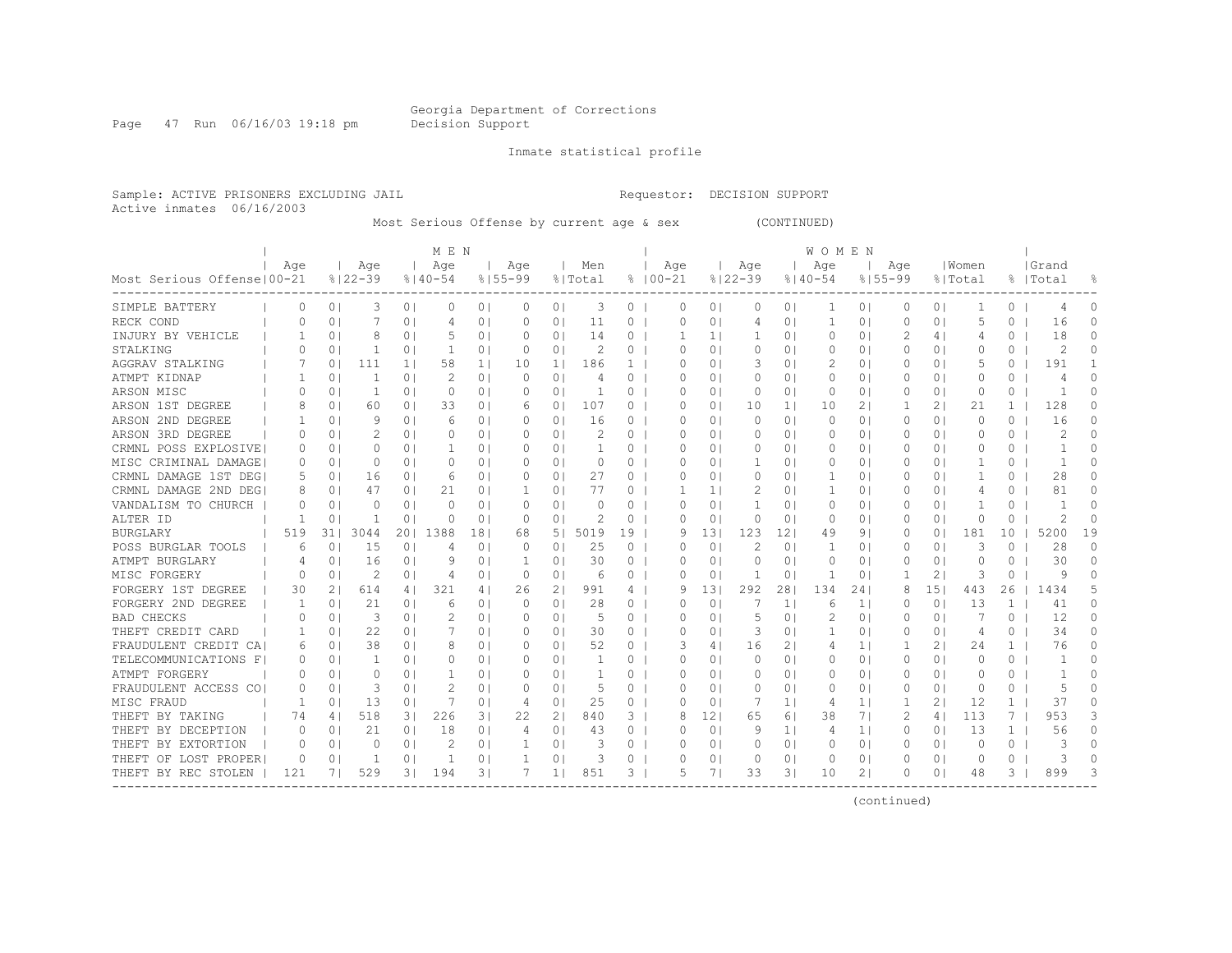Page 48 Run 06/16/03 19:18 pm Decision Support

Inmate statistical profile

Sample: ACTIVE PRISONERS EXCLUDING JAIL Requestor: DECISION SUPPORT Active inmates 06/16/2003

Most Serious Offense by current age & sex (CONTINUED)

|                              |          |                |             |                | MEN         |                |              |                 |               |          |                  |                |                |                | WOMEN       |                |                |                |              |              |                |              |
|------------------------------|----------|----------------|-------------|----------------|-------------|----------------|--------------|-----------------|---------------|----------|------------------|----------------|----------------|----------------|-------------|----------------|----------------|----------------|--------------|--------------|----------------|--------------|
|                              | Aqe      |                | Age         |                | Age         |                | Aqe          |                 | Men           |          | Age              |                | Age            |                | Age         |                | Aqe            |                | Women        |              | Grand          |              |
| Most Serious Offense   00-21 |          |                | $8122 - 39$ |                | $8140 - 54$ |                | $8155 - 99$  |                 | % Total       |          | $8100 - 21$      |                | $8122 - 39$    |                | $8140 - 54$ | $8155 - 99$    |                |                | % Total      |              | %  Total       | 읏            |
| THEFT OF SERVICES            | 0        | 0 <sup>1</sup> | 2           | 0 <sub>1</sub> | $\Omega$    | 0 <sub>1</sub> | 0            | 0 <sub>1</sub>  | 2             | 0        | $\Omega$         | 0 <sup>1</sup> | 0              | 01             | -1          | 0              | 0              | 0 <sup>1</sup> |              | 0            | 3              | O            |
| THEFT BY CONVERSION          | ı        | 0 <sup>1</sup> | 15          | 0 <sub>1</sub> | 14          | 0 <sub>1</sub> | 1            | 01              | 31            | 0        | $\Omega$         | 01             | $\overline{2}$ | 01             | 2           | 0              | 0              | 0 <sup>1</sup> | 4            | 0            | 35             | U            |
| THEFT OF TRADE SECRE         |          | 0 <sub>1</sub> | 1           | 0 <sub>1</sub> | $\Omega$    | 0 <sub>1</sub> | $\Omega$     | 0 <sup>1</sup>  |               | 0        | $\Omega$         | $\Omega$ I     | 0              | 0              | $\circ$     | 0              | O              | 0 <sup>1</sup> | $\Omega$     | 0            |                | $\cap$       |
| CONVSN PAYMNTS REAL          | $\Omega$ | 0 <sub>1</sub> |             | $\Omega$       |             | 0 <sub>1</sub> | $\Omega$     | $\Omega$ 1      | 3             | 0        | $\Omega$         | $\Omega$ I     | 0              | 01             | $\Omega$    | 0              | O              | $\Omega$       | O            | 0            | 3              |              |
| ATMPT THEFT BY TAKIN         | 2        | 01             | 1           | 0              | -1          | 0 <sub>1</sub> | 0            | $\Omega$ 1      | 4             | 0        | 0                | 01             | -1             | 01             | $\Omega$    | 0              | 0              | 0 I            | -1           | 0            |                | n            |
| THEFT OF MOTOR VEH,          | 15       | 1 <sup>1</sup> | 92          | 1 <sub>1</sub> | 25          | 0 <sub>1</sub> |              | 0 <sub>1</sub>  | 133           | 1        | $\left( \right)$ | 01             |                | 11             | 0           | 0              | 0              | 0 I            |              | 0            | 140            |              |
| THEFT BRING PROP IN          | ı.       | 0 <sup>1</sup> | 8           | 0 <sub>1</sub> | .5          | 0 <sub>1</sub> |              | 01              | 15            | 0        | $\Omega$         | $\Omega$ I     | 0              | 01             | 0           | 0 <sup>1</sup> | 0              | 0 <sup>1</sup> | $\Omega$     | 0            | 15             | O            |
| THEFT RECV PROP OUT          | 0        | 0 <sub>1</sub> | 1           | 0 <sub>1</sub> | $\Omega$    | 0 <sub>1</sub> | $\Omega$     | 0 <sub>1</sub>  | $\mathbf{1}$  | 0        | $\Omega$         | $\Omega$       | 0              | 01             | 0           | 0 <sub>1</sub> | 0              | 0 <sup>1</sup> | 0            | 0            |                | O            |
| THEFT BY SHOPLIFTING         | 12       | 1 <sub>1</sub> | 204         | 1 <sub>1</sub> | 231         | 31             | 21           | 21              | 468           | 2        | 2                | 31             | 79             | 71             | 87          | 161            | 3              | 61             | 171          | 10           | 639            | 2            |
| ENTERING VEHICLE             | 31       | 2 <sub>1</sub> | 91          | 1 <sup>1</sup> | 49          | 1 <sup>1</sup> | $\mathbf{1}$ | 0 <sub>1</sub>  | 172           | 1        | $\circ$          | $\circ$        | 1              | 01             | $\circ$     | 0              | $\Omega$       | 0 <sup>1</sup> | $\mathbf{1}$ | $\Omega$     | 173            | $\mathbf{1}$ |
| <b>ROBBERY</b>               | 329      | 201            | 1418        | 91             | 413         | 51             | 29           | 2 <sub>1</sub>  | 2189          | 8        | 15               | 22             | 85             | 81             | 19          | 3 <sup>1</sup> | $\overline{c}$ | 4              | 121          | 7            | 2310           | 8            |
| ARMED ROBBERY                | 515      | 311            | 2886        | 191            | 771         | 101            | 76           | 61              | 4248          | 16       | 13               | 19             | 65             | 61             | 17          | 31             | 0              | 0 <sup>1</sup> | 95           | 5            | 4343           | 16           |
| ROBBERY BY FORCE             | 21       | 1 <sup>1</sup> | 38          | 0 <sub>1</sub> | 6           | 0 <sub>1</sub> | $\Omega$     | 0 <sub>1</sub>  | 65            | $\circ$  | 3                | 4              | 1              | 0 <sup>1</sup> | 0           | 0 <sup>1</sup> | 0              | 0 <sup>1</sup> | 4            | 0            | 69             | $\Omega$     |
| ROBBERY BY INTIMIDAT         | 27       | 21             | 44          | 0 <sub>1</sub> | 11          | 0 <sub>1</sub> | $\Omega$     | 0 <sub>1</sub>  | 82            | $\circ$  |                  | 31             | 4              | 0 <sub>1</sub> | $\Omega$    | 0 <sup>1</sup> | 0              | 0 <sub>1</sub> | 6            | 0            | 88             | $\Omega$     |
| ROBBERY BY SUDDEN SN         | 5        | 0 <sub>1</sub> | 28          | 0 <sub>1</sub> | 14          | 0 <sub>1</sub> | -1           | 0 <sub>1</sub>  | 48            | $\circ$  | $\Omega$         | $\Omega$       | 1              | 01             | $\Omega$    | 0 <sup>1</sup> | 0              | 0 <sub>1</sub> | -1           | 0            | 49             | $\Omega$     |
| HIJACKING MOTOR VEHI         | 10       | 1 <sup>1</sup> | 17          | 0 <sub>1</sub> | $\Omega$    | 0 <sub>1</sub> | 0            | 0 <sub>1</sub>  | 27            | $\circ$  | 0                | $\Omega$       | 1              | 01             | $\Omega$    | 0 <sup>1</sup> | 0              | 0 <sub>1</sub> | -1           | 0            | 28             | 0            |
| ATMPT ROBBERY                | 4        | 01             | 19          | 0 <sub>1</sub> | 5           | 01             | 0            | 0 <sub>1</sub>  | 28            | 0        | 0                | 0              | -1             | 01             | $\Omega$    | 0              |                | 0 I            | 1            | 0            | 29             | $\Omega$     |
| ATMPT ARMED ROBBERY          | 20       | 1 <sup>1</sup> | 37          | 0 <sub>1</sub> | 4           | 0 <sub>1</sub> | $\Omega$     | 0 <sup>1</sup>  | 61            | $\circ$  |                  | 4              |                | 01             | 0           | 0              | 0              | 0 <sup>1</sup> | 5            | 0            | 66             | $\Omega$     |
| MISC SEXUAL                  | $\Omega$ | 0 <sub>1</sub> | 13          | 0 <sub>1</sub> | 6           | 0 <sub>1</sub> | $\Omega$     | 0 <sub>1</sub>  | 19            | $\Omega$ | $\Omega$         | $\Omega$       | 1              | $\Omega$ I     | $\Omega$    | $\Omega$       | $\Omega$       | 0 <sup>1</sup> | 1            | $\Omega$     | 20             | 0            |
| RAPE                         | 49       | 31             | 796         | 51             | 763         | 101            | 117          | 91              | 1725          |          | ∩                | $\Omega$ I     | $\overline{2}$ | $\Omega$ I     | 2           | $\Omega$       |                | 21             | 5            | 0            | 1730           | 6            |
| SODOMY                       | 2        | 01             | 13          | 0 <sub>1</sub> | 10          | 0 <sub>1</sub> | 7            | 1 <sub>1</sub>  | 32            | 0        | O                | 01             | $\Omega$       | 01             | 0           | 0              | O              | 0 I            | $\Omega$     | 0            | 32             | 0            |
| AGGRAV SODOMY                | 6        | 01             | 85          | 1 <sup>1</sup> | 102         | 1 <sup>1</sup> | 35           | 31              | 228           | 1.       | 0                | 01             | 1              | 01             | 2           | 0 <sup>1</sup> |                | 21             | 4            | $\Omega$     | 232            |              |
| INCEST                       | 3        | 0 <sub>1</sub> | 52          | 0 <sub>1</sub> | 69          | 1 <sub>1</sub> | 23           | 21              | 147           | 1        | 0                | 01             | 4              | 01             | 1           | 0 <sup>1</sup> | 0              | 0 <sup>1</sup> | 5            | 0            | 152            |              |
| <b>BIGAMY</b>                |          | 0 <sub>1</sub> | 1           | 0 <sub>1</sub> | $\circ$     | 0 <sub>1</sub> | 0            | 0 <sup>1</sup>  |               | 0        | $\Omega$         | 01             | 0              | 01             | 0           | 0 <sub>1</sub> | $\Omega$       | 0 <sub>1</sub> | $\Omega$     | 0            | -1             | $\Omega$     |
| AGGRAV SEXUAL BATTER         |          | 0 <sub>1</sub> | 41          | 0 <sub>1</sub> | 45          | 1 <sub>1</sub> | 12           | 1 <sub>1</sub>  | 99            | $\circ$  | $\Omega$         | 01             | 0              | 01             | 2           | 0 <sub>1</sub> | $\Omega$       | 0 <sub>1</sub> | 2            | 0            | 101            | O            |
| PIMPING A MINOR UNDE         | 2        | 0 <sub>1</sub> | 0           | 0 <sup>1</sup> | $\circ$     | 0 <sub>1</sub> | $\circ$      | 0 <sup>1</sup>  | $\mathcal{D}$ | 0        | $\Omega$         | 0 <sup>1</sup> | 0              | 01             | 0           | 0 <sub>1</sub> | $\Omega$       | 0 <sub>1</sub> | $\circ$      | 0            | $\overline{c}$ | $\Omega$     |
| STATUTORY RAPE               | 92       | 61             | 471         | 31             | 96          | 1 <sup>1</sup> | 23           | 2 <sub>1</sub>  | 682           | 3        | $\Omega$         | $\Omega$       | 5              | $\Omega$ I     | 3           | 1 <sub>1</sub> | $\Omega$       | 0 <sup>1</sup> | 8            | $\Omega$     | 690            | 3            |
| CHILD MOLESTATION            | 109      | 7 I            | 912         | 61             | 733         | 101            | 274          | 211             | 2028          | 8        |                  | 1 <sup>1</sup> | 30             | 31             | 8           | 1              | 1              | 2 <sub>1</sub> | 40           | $\mathbf{2}$ | 2068           | 7            |
| ENTICING CHILD-INDEC         | 4        | 0 <sub>1</sub> | 32          | 0 <sub>1</sub> | 21          | 0 <sub>1</sub> | 8            | 1 <sup>1</sup>  | 65            | $\circ$  | O                | 0 <sub>1</sub> | 5              | 0 <sup>1</sup> | 0           | 0 <sup>1</sup> | 0              | 0 <sup>1</sup> | 5            | 0            | 70             | $\Omega$     |
| AGGRAV CHILD MOLESTA         | 36       | 2 <sub>1</sub> | 477         | 31             | 465         | 6 <sup>1</sup> | 154          | 12 <sub>1</sub> | 1132          | 4        | $\Omega$         | $\Omega$       | 13             | 1 <sub>1</sub> | 10          | 2              | 0              | 0 <sup>1</sup> | 23           | 1            | 1155           | 4            |
| SEXL/ASSLT/AGN/PERS/         | $\Omega$ | 0 <sub>1</sub> | .5          | 0 <sub>1</sub> | n           | 01             | O            | 0 <sub>1</sub>  | 5             | 0        | O                | $\Omega$       | 2              | 0 <sub>1</sub> | $\Omega$    | 0 <sup>1</sup> | 0              | 0 <sup>1</sup> | 2            | $\Omega$     |                | O            |
| SOLICIT SODOMY FROM          | $\Omega$ | 0 <sub>1</sub> | $\Omega$    | 0 <sub>1</sub> | -1          | 0 <sub>1</sub> | -1           | 0 <sub>1</sub>  | 2             | 0        | $\Omega$         | $\Omega$       | 0              | 0 <sub>1</sub> | 0           | 0 <sub>1</sub> | $\Omega$       | 0 <sup>1</sup> | O            | 0            | 2              | O            |
| ATMPT RAPE                   | З        | 01             | 17          | 0 <sub>1</sub> | 6           | 0 <sub>1</sub> | 0            | 0 <sub>1</sub>  | 26            | 0        | 0                | 01             | 0              | 0              | 0           | 0              |                | 0 I            | 0            | 0            | 26             | 0            |
| ATMPT AGGRAV SODOMY          | 4        | 0 <sub>1</sub> | 2           | 0              |             | 0 <sub>1</sub> | 0            | 0 <sub>1</sub>  |               | 0        | $\Omega$         | 0              | 0              | 01             | 0           | 0              | O              | 0 <sup>1</sup> | $\Omega$     | 0            | 8              | U            |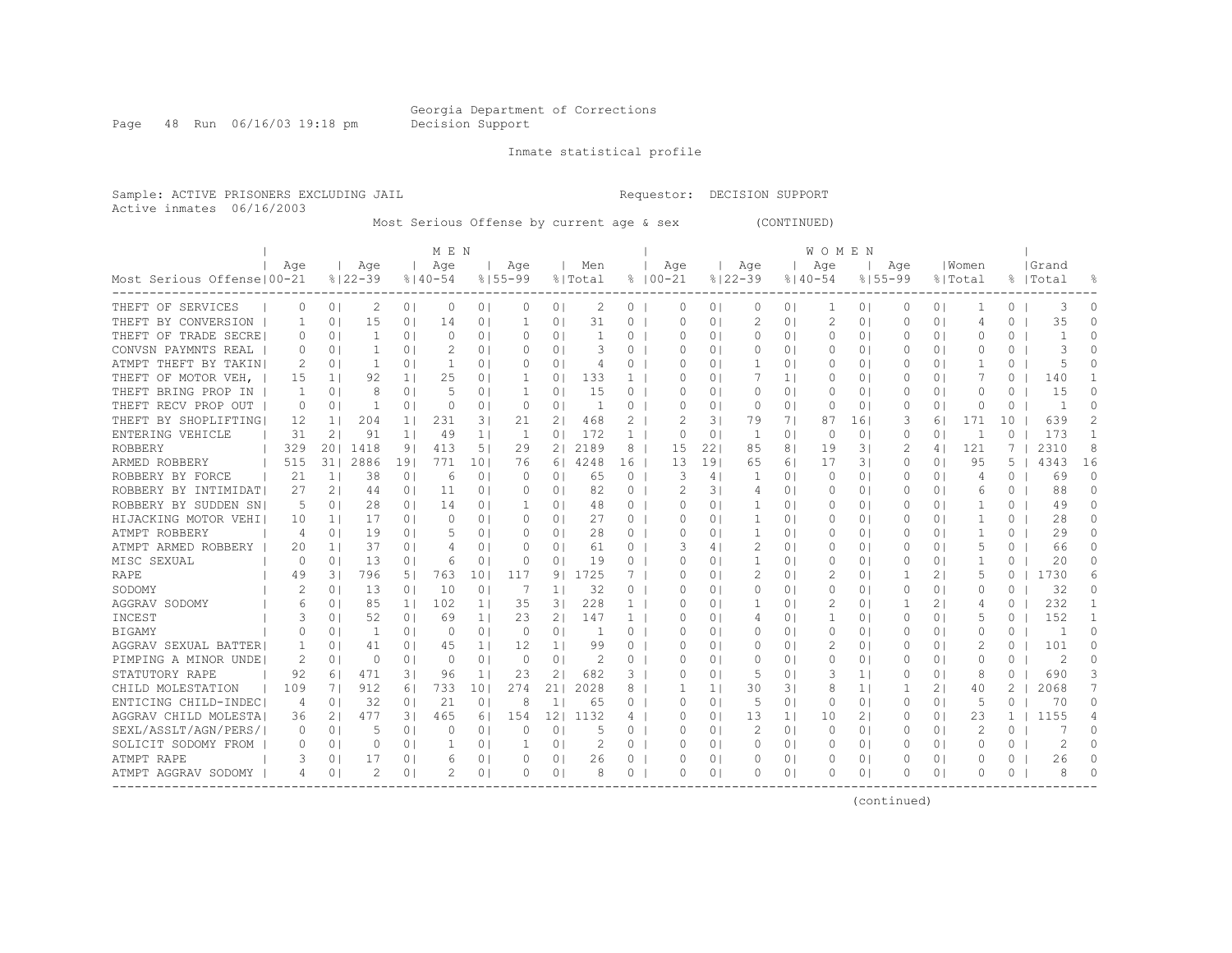Page 49 Run 06/16/03 19:18 pm Decision Support

Inmate statistical profile

Sample: ACTIVE PRISONERS EXCLUDING JAIL Requestor: DECISION SUPPORT Active inmates 06/16/2003

Most Serious Offense by current age & sex (CONTINUED)

|                              |                  |                |               |                | MEN            |                |             |                |              |              |             |                |                |                | WOMEN       |                |          |                |             |                |                |                |
|------------------------------|------------------|----------------|---------------|----------------|----------------|----------------|-------------|----------------|--------------|--------------|-------------|----------------|----------------|----------------|-------------|----------------|----------|----------------|-------------|----------------|----------------|----------------|
|                              | Age              |                | Age           |                | Age            |                | Aqe         |                | Men          |              | Age         |                | Age            |                | Age         |                | Aqe      |                | Women       |                | Grand          |                |
| Most Serious Offense   00-21 |                  |                | $8122 - 39$   |                | $8140 - 54$    |                | $8155 - 99$ |                | % Total      |              | $8100 - 21$ |                | $8122 - 39$    |                | $8140 - 54$ | $8155 - 99$    |          |                | % Total     |                | %  Total       | 욲              |
| ATMPT CHILD MOLESTAT         | 0                | 0 <sub>1</sub> | 2             | 0 <sub>1</sub> | $\Omega$       | 0 <sub>1</sub> | 0           | 0 <sub>1</sub> | 2            | 0            | $\Omega$    | 0 <sub>1</sub> | 0              | 0 <sub>1</sub> | 0           | 0 <sub>1</sub> | 0        | 0 <sub>1</sub> | $\circ$     | 0              |                | 0              |
| AGG ASLT W ATMPT TO          | 4                | 0 <sup>1</sup> | 2             | 0 <sub>1</sub> | 1              | 0 <sub>1</sub> | 0           | 0 <sub>1</sub> |              | $\circ$      | $\Omega$    | 0 <sub>1</sub> | $\circ$        | 0 <sub>1</sub> | 0           | 0 <sub>1</sub> | 0        | 0 <sup>1</sup> | $\Omega$    | 0              |                | $\cap$         |
| EXHIB SEX SHOWS TO M         | $\Omega$         | 0 <sub>1</sub> | O             | 0 <sub>1</sub> | 1              | 0 <sub>1</sub> | $\Omega$    | 0 <sub>1</sub> |              | 0            | $\Omega$    | $\Omega$       | 0              | 0              | 0           | 0 <sup>1</sup> | $\Omega$ | 0 <sup>1</sup> | O           | 0              |                | $\Omega$       |
| FALSE SWEARNG WRITTN         |                  | 0 <sub>1</sub> | 1             | 0 <sup>1</sup> | 1              | 0 <sub>1</sub> | $\Omega$    | 0 <sub>1</sub> |              | 0            | $\Omega$    | $\Omega$ I     | 0              | 01             | $\Omega$    | $\Omega$       | $\Omega$ | $\Omega$       | O           | 0              | 2              | 0              |
| BRIBERY GOVT OFFICER         | $\left( \right)$ | 01             | 2             | 01             | 2              | 0 <sub>1</sub> | $\Omega$    | 0 <sub>1</sub> | 4            | 0            | 0           | 01             | 1              | 0 <sup>1</sup> | -1          | 0 <sup>1</sup> | 0        | 0 <sup>1</sup> | 2           | 0              | 6              | 0              |
| DEFRAUDING STATE             | 0                | 0 <sub>1</sub> | $\Omega$      | 0 <sub>1</sub> | 2              | 0 <sub>1</sub> | 0           | 0 <sub>1</sub> | 2            | $\circ$      | O           | 0 <sub>1</sub> | 1              | 01             | 2           | 0 <sub>1</sub> | 0        | 0 <sup>1</sup> | 3           | 0              | 5              | U              |
| INFLUENCING WITNESS          | 2                | 0 <sup>1</sup> | 3             | 0 <sub>1</sub> | $\Omega$       | 0 <sub>1</sub> | $\Omega$    | 0 <sub>1</sub> | 5            | 0            | $\Omega$    | 0 <sub>1</sub> | 0              | 0 <sub>1</sub> | 0           | 0 <sub>1</sub> | 0        | 0 <sup>1</sup> | 0           | $\Omega$       | 5              | O              |
| OBSTR OF LAW ENF OFF         | 42               | 31             | 419           | 31             | 133            | 2 <sub>1</sub> | 6           | 0 <sub>1</sub> | 600          | 2            | 3           | 4              | 30             | 31             | 9           | 2 <sub>1</sub> | 0        | 0 <sup>1</sup> | 42          | $\mathbf{2}^-$ | 642            |                |
| PERJURY                      | C                | 0 <sup>1</sup> | 3             | 0 <sub>1</sub> | 1              | 0 <sub>1</sub> | $\Omega$    | 0 <sub>1</sub> |              | $\circ$      | $\Omega$    | $\Omega$       | 0              | 01             | 0           | 0 <sub>1</sub> | 0        | 0 <sup>1</sup> | $\circ$     | $\Omega$       |                | $\Omega$       |
| FALSE SWEARING               | $\Omega$         | 0 <sup>1</sup> | 1             | 0 <sub>1</sub> | $\circ$        | 0 <sub>1</sub> | 0           | 0 <sub>1</sub> |              | $\circ$      | $\Omega$    | 0 <sub>1</sub> | 1              | 01             | 0           | 0 <sub>1</sub> | 0        | 0 <sup>1</sup> | $\mathbf 1$ | 0              | 2              | $\Omega$       |
| IMPERSONATING OFFICE         | $\Omega$         | 0 <sup>1</sup> | 3             | 0 <sub>1</sub> | 1              | 0 <sub>1</sub> | $\Omega$    | 0 <sub>1</sub> | 4            | $\circ$      | $\Omega$    | $\Omega$       | 0              | 0 <sub>1</sub> | $\Omega$    | 0 <sup>1</sup> | $\Omega$ | 0 <sup>1</sup> | $\Omega$    | $\Omega$       | 4              | 0              |
| <b>EMBRACERY</b>             | $\Omega$         | 0 <sup>1</sup> | 1             | 0 <sub>1</sub> | $\Omega$       | 0 <sub>1</sub> | $\Omega$    | 0 <sub>1</sub> | 1            | $\circ$      | $\Omega$    | $\Omega$       | 0              | 0 <sub>1</sub> | $\Omega$    | 0 <sup>1</sup> | $\Omega$ | 0 <sub>1</sub> | $\Omega$    | $\circ$        | -1             | 0              |
| FALSE STATEMENTS GOVI        | -1               | 0 <sub>1</sub> | 1.5           | 0 <sub>1</sub> | 4              | 0 <sub>1</sub> | -1.         | 0 <sub>1</sub> | 21           | $\circ$      | O           | 0 <sub>1</sub> | 0              | 01             | 1           | 0 <sub>1</sub> | $\Omega$ | 0 <sub>1</sub> | 1           | 0              | 22             | 0              |
| IMPRSNTNG ANTHR RBAL         | O                | 0 <sub>1</sub> | 0             | 0 <sub>1</sub> | $\Omega$       | 0 <sub>1</sub> | $\Omega$    | 0 <sub>1</sub> | 0            | $\circ$      | $\Omega$    | 0 <sub>1</sub> | 3              | 01             | $\Omega$    | 0 <sub>1</sub> | 0        | 0 <sup>1</sup> | 3           | 0              | 3              | $\Omega$       |
| <b>ESCAPE</b>                | 8                | 0 <sub>1</sub> | 50            | 0 <sub>1</sub> | 20             | 0 <sub>1</sub> | 2           | 0 <sub>1</sub> | 80           | $\circ$      | $\Omega$    | $\Omega$       | $\overline{2}$ | 01             | 0           | 0 <sub>1</sub> | 0        | 0 <sup>1</sup> | 2           | 0              | 82             | $\Omega$       |
| AIDING ESCAPE                | C                | 0 <sub>1</sub> | -1            | 0 <sub>1</sub> | 0              | 0 <sub>1</sub> | $\Omega$    | 0 <sub>1</sub> |              | $\circ$      | $\Omega$    | 0 <sub>1</sub> | 0              | 0              | 0           | 0 <sub>1</sub> | $\Omega$ | 0 <sup>1</sup> | 0           | 0              | -1             | O              |
| HINDERING APPREH OR          |                  | 0 <sub>1</sub> | 5             | 0 <sub>1</sub> | -1             | 0 <sub>1</sub> | $\Omega$    | 0 <sub>1</sub> |              | 0            | $\Omega$    | 01             | 3              | 01             | 0           | 0 <sup>1</sup> |          | 21             | 4           | 0              | 11             | $\Omega$       |
| COMPOUNDING A CRIME          |                  | $\Omega$       | 1             | 0 <sub>1</sub> | $\Omega$       | 0 <sub>1</sub> | $\Omega$    | 0 <sub>1</sub> | 1            | 0            | $\Omega$    | $\Omega$ I     | 0              | $\Omega$       | $\Omega$    | $\Omega$       | $\Omega$ | $\Omega$       | $\Omega$    | $\Omega$       | $\mathbf{1}$   | $\cap$         |
| <b>BAIL JUMPING</b>          | O                | 0 <sub>1</sub> | 3             | 0 <sub>1</sub> | $\overline{4}$ | 0 <sub>1</sub> | $\Omega$    | 0 <sub>1</sub> | 7            | $\circ$      | $\Omega$    | $\Omega$ I     | 0              | 01             | 1           | 0 <sup>1</sup> | $\Omega$ | 0 <sup>1</sup> | -1          | 0              | 8              | $\Omega$       |
| ATMPT ESCAPE                 |                  | 0 <sub>1</sub> | $\Omega$      | 0 <sub>1</sub> | $\Omega$       | 0 <sub>1</sub> | $\Omega$    | 0 <sub>1</sub> |              | 0            | O           | $\Omega$ I     | 0              | 01             | 0           | 0 <sup>1</sup> | O        | 0 <sup>1</sup> | $\Omega$    | 0              |                | 0              |
| FALSE PUBLIC ALARM           | O                | 0 <sub>1</sub> | 1             | 0 <sub>1</sub> | $\Omega$       | 0 <sub>1</sub> | $\Omega$    | 0 <sub>1</sub> | 1            | $\circ$      | O           | $\Omega$ I     | 0              | 01             | 0           | 0 <sub>1</sub> | $\Omega$ | 0 <sup>1</sup> | $\Omega$    | 0              | -1             | 0              |
| CRMNL INTERFERE GOVT         |                  | 0 <sub>1</sub> | 22            | 0 <sub>1</sub> | 10             | 0 <sub>1</sub> | 2           | 0 <sub>1</sub> | 41           | $\circ$      | O           | $\Omega$       | 3              | 01             | 0           | 0 <sub>1</sub> | $\Omega$ | 01             | 3           | 0              | 44             | 0              |
| DOGFIGHTING                  |                  | 0 <sub>1</sub> | $\Omega$      | 0 <sub>1</sub> | $\mathbf{1}$   | 0 <sub>1</sub> | $\Omega$    | 0 <sup>1</sup> | 1            | $\Omega$     | $\Omega$    | 0 <sub>1</sub> | 0              | 01             | $\Omega$    | 0 <sup>1</sup> | $\Omega$ | 0 <sup>1</sup> | $\Omega$    | $\Omega$       | -1             | $\Omega$       |
| LOTTERY VIOLATION            |                  | 0 <sup>1</sup> | $\Omega$      | 0 <sub>1</sub> | 1              | 0 <sub>1</sub> | $\Omega$    | 0 <sub>1</sub> |              | $\circ$      | $\Omega$    | 0 <sub>1</sub> | 0              | 01             | 0           | 0 <sup>1</sup> | $\Omega$ | 0 <sup>1</sup> | $\circ$     | 0              | $\mathbf{1}$   | $\cap$         |
| REMOVAL BAGGAGE, CARGI       |                  | 0 <sub>1</sub> | 2             | 0 <sub>1</sub> | 1              | 0 <sub>1</sub> | $\Omega$    | 0 <sub>1</sub> | 3            | $\circ$      | $\Omega$    | 0 <sub>1</sub> | 0              | 01             | 0           | 0 <sub>1</sub> | 0        | 0 <sup>1</sup> | $\Omega$    | $\Omega$       | 3              | 0              |
| CRUELTY TO CHILDREN          | 6                | 0 <sub>1</sub> | 194           | 1 <sup>1</sup> | 46             | 1 <sub>1</sub> | 5           | 0 <sub>1</sub> | 251          | $\mathbf{1}$ | 4           | 61             | 63             | 61             | 10          | 2 <sub>1</sub> | 0        | 0 <sup>1</sup> | 77          | 4              | 328            |                |
| ATMPT CRUELTY TO CHI         | 0                | 0 <sub>1</sub> | $\Omega$      | 0 <sub>1</sub> | $\mathbf{1}$   | 0 <sub>1</sub> | $\Omega$    | 0 <sub>1</sub> | $\mathbf{1}$ | $\Omega$     | $\Omega$    | $\Omega$       | 0              | $\Omega$       | $\Omega$    | 0 <sub>1</sub> | $\Omega$ | 0 <sup>1</sup> | $\Omega$    | $\Omega$       | $\overline{1}$ | $\Omega$       |
| SEX EXPLOITATION CHI         | 0                | 0 <sub>1</sub> | 5             | 0 <sub>1</sub> | 6              | 0 <sub>1</sub> | 3           | 0 <sup>1</sup> | 14           | $0-1$        | 1           | 1 <sup>1</sup> | 1              | $\Omega$       | $\Omega$    | 0 <sub>1</sub> | $\Omega$ | 0 <sub>1</sub> | 2           | $\Omega$       | 16             | $\Omega$       |
| ABANDONMENT OF CHILD         | 0                | 0 <sup>1</sup> | 2             | 0 <sub>1</sub> | -1             | 0 <sup>1</sup> | $\Omega$    | 0 <sub>1</sub> | 3            | $\circ$      | $\Omega$    | 0 <sub>1</sub> | 1              | 0 <sub>1</sub> | 0           | 0 <sub>1</sub> | 0        | 0 <sup>1</sup> | -1          | $\circ$        | 4              | $\Omega$       |
| MISC WEAPON/EXPLOSIV         | 1                | 0 <sub>1</sub> |               | 0 <sub>1</sub> | $\Omega$       | 0 <sub>1</sub> | $\Omega$    | 0 <sub>1</sub> | 8            | $\circ$      | $\Omega$    | $\Omega$       | 0              | 0 <sub>1</sub> | 0           | 0 <sub>1</sub> | 0        | 0 <sup>1</sup> | $\Omega$    | 0              | 8              | O              |
| CARRY CONCEALED WEAP         | $\Omega$         | 01             | $\mathcal{D}$ | 0 <sub>1</sub> | -1             | 0 <sub>1</sub> | $\Omega$    | 0 <sub>1</sub> | 3            | 0            | 0           | $\Omega$       | 0              | 0 <sub>1</sub> | 0           | 0 <sub>1</sub> | 0        | 01             | $\Omega$    | 0              | 3              | $\Omega$       |
| POSS OF FIREARM DUR          | 8                | 0 <sub>1</sub> | 135           | 1 <sub>1</sub> | 42             | 1 <sub>1</sub> | 9           | $1\vert$       | 194          | $\mathbf{1}$ | $\Omega$    | 0 <sub>1</sub> | 6              | 1 <sub>1</sub> | 2           | 0 <sub>1</sub> | 0        | 0 <sup>1</sup> | 8           | 0              | 202            |                |
| POSS OF CERTAIN WEAP!        | 1                | 0 <sub>1</sub> | 17            | 0 <sub>1</sub> |                | 0 <sub>1</sub> | 2           | 0 <sub>1</sub> | 27           | 0            | $\Omega$    | 0 <sup>1</sup> | 0              | 0 <sup>1</sup> | $\circ$     | 0 <sup>1</sup> | 0        | 0 <sup>1</sup> | $\circ$     | 0              | 27             | $\Omega$       |
| POSS FIREARM CONVCT          | 20               | 1 <sup>1</sup> | 411           | 31             | 183            | 21             | 36          | 31             | 650          | 3            | 1           | $\mathbf{1}$   | 13             | 1 <sub>1</sub> | 10          | 2              |          | 2 <sub>1</sub> | 25          | $\mathbf{1}$   | 675            | $\mathfrak{D}$ |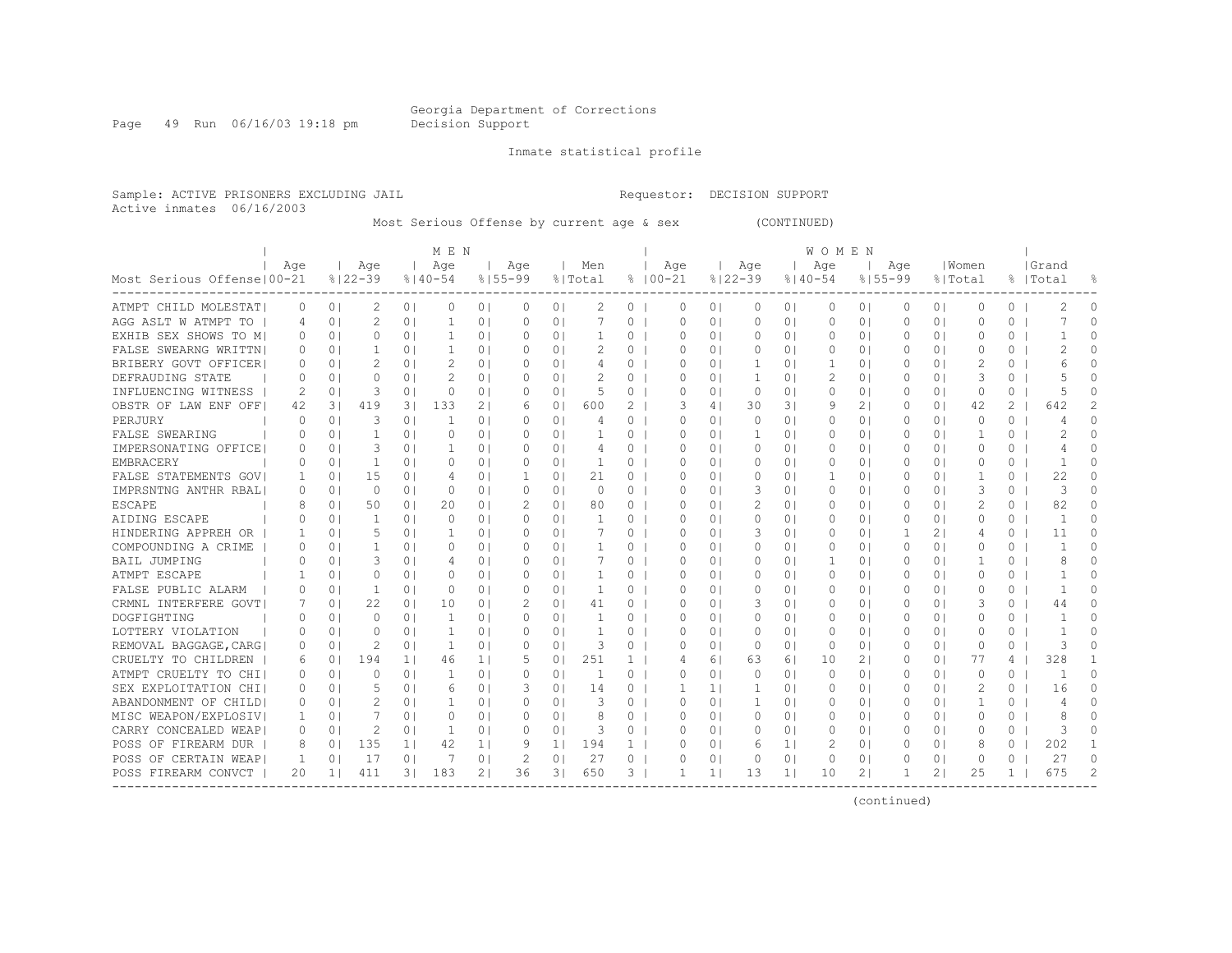Page 50 Run 06/16/03 19:18 pm Decision Support

Inmate statistical profile

Sample: ACTIVE PRISONERS EXCLUDING JAIL Requestor: DECISION SUPPORT Active inmates 06/16/2003

Most Serious Offense by current age & sex (CONTINUED)

|                              |          |                |                |                | MEN            |                |               |                |                |                |             |                |                |                | WOMEN          |                |             |                |           |                |               |              |
|------------------------------|----------|----------------|----------------|----------------|----------------|----------------|---------------|----------------|----------------|----------------|-------------|----------------|----------------|----------------|----------------|----------------|-------------|----------------|-----------|----------------|---------------|--------------|
|                              | Age      |                | Age            |                | Age            |                | Age           |                | Men            |                | Age         |                | Age            |                | Age            |                | Age         |                | Women     |                | Grand         |              |
| Most Serious Offense   00-21 |          |                | $8122 - 39$    |                | $8140 - 54$    |                | $8155 - 99$   |                | % Total        |                | $8100 - 21$ |                | $8122 - 39$    |                | $8140 - 54$    |                | $8155 - 99$ |                | % Total   |                | %   Total     | 욲            |
| CARRY WEAPON AT SCHOI        | 3        | 0 <sub>1</sub> | 6              | 0 <sub>1</sub> | $\Omega$       | 0 <sub>1</sub> | 0             | 0 <sup>1</sup> | 9              | 0              | 1           | 1 <sub>1</sub> | 0              | 0 <sub>1</sub> | 0              | 0 <sub>1</sub> | 0           | 0 <sub>1</sub> | -1        | 0              | 10            | $\Omega$     |
| POSS WEAPON BY PRISOL        | $\Omega$ | 0 <sup>1</sup> | 0              | 0 <sub>1</sub> | 1              | 0 <sub>1</sub> | 0             | 0 <sup>1</sup> | 1              | $\circ$        | $\Omega$    | 0 <sub>1</sub> | $\circ$        | 0 <sub>1</sub> | 0              | 0 <sub>1</sub> | 0           | 0 <sup>1</sup> | $\Omega$  | 0              | $\mathbf{1}$  | $\cap$       |
| DESTROY/INJUR POLICE         |          | 0 <sub>1</sub> | 1              | 0 <sub>1</sub> | $\Omega$       | 0 <sub>1</sub> | $\Omega$      | 0 <sub>1</sub> |                | 0              | $\Omega$    | $\Omega$       | 0              | 0 <sup>1</sup> | 0              | 0 <sup>1</sup> | $\Omega$    | 0 <sup>1</sup> | $\bigcap$ | 0              |               | $\Omega$     |
| CRUELTY TO ANIMALS           | 0        | 0 <sup>1</sup> | 4              | $\Omega$       | $\Omega$       | 0 <sub>1</sub> | $\Omega$      | 0 <sub>1</sub> | 4              | $\circ$        | $\Omega$    | $\Omega$ I     | $\Omega$       | $\Omega$       | $\Omega$       | $\Omega$       | $\Omega$    | $\Omega$       | O         | 0              | 4             | 0            |
| AGGRAV CRUELTY TO AN         | 1        | 0 <sub>1</sub> | -1             | 01             | -1             | 0 <sub>1</sub> | $\Omega$      | 0 <sub>1</sub> | 3              | $\circ$        | O           | 01             | 0              | 0 <sup>1</sup> | 0              | 0 <sup>1</sup> | 0           | 0 <sup>1</sup> | $\Omega$  | 0              | 3             | 0            |
| PEEPING TOM                  | 3        | 0 <sup>1</sup> | 14             | 0 <sub>1</sub> | 8              | 0 <sub>1</sub> | -1            | 0 <sub>1</sub> | 26             | $\circ$        | O           | $\Omega$       | 0              | 0 <sup>1</sup> | 0              | 0 <sub>1</sub> | 0           | 0 <sup>1</sup> | $\circ$   | 0              | 26            | 0            |
| RACKETEERING                 | $\Omega$ | 0 <sup>1</sup> | 29             | 0 <sub>1</sub> | 14             | 0 <sub>1</sub> | 4             | 0 <sub>1</sub> | 47             | $\circ$        | $\Omega$    | $\Omega$       | 6              | 1 <sub>1</sub> | 6              | 1 <sub>1</sub> | 0           | 0 <sup>1</sup> | 12        | $\mathbf{1}$   | 59            | O            |
| S/D NARCOTICS, OPIAT         | 5        | 0 <sup>1</sup> | 68             | 0 <sub>1</sub> | 56             | 1 <sub>1</sub> | 6             | 0 <sub>1</sub> | 135            | $\mathbf{1}$   | $\Omega$    | $\Omega$       | 3              | 0 <sub>1</sub> | 3              | 1 <sub>1</sub> | 3           | 61             | 9         | $\mathbf{1}$   | 144           |              |
| S/D DEP, STIM, CNTRF D       | 8        | 0 <sub>1</sub> | 73             | 0 <sub>1</sub> | 32             | 0 <sub>1</sub> | -1            | 0 <sub>1</sub> | 114            | $\circ$        |             | 11             | 13             | 1 <sup>1</sup> | 5              | 1 <sup>1</sup> | 0           | 0 <sup>1</sup> | 19        | $\mathbf{1}$   | 133           | $\Omega$     |
| S/D OF LSD                   | 0        | 0 <sub>1</sub> | 0              | 0 <sub>1</sub> | 2              | 0 <sub>1</sub> | 0             | 0 <sub>1</sub> | 2              | $\circ$        | $\Omega$    | 0 <sub>1</sub> | $\circ$        | 01             | $\circ$        | 0 <sub>1</sub> | 0           | 0 <sup>1</sup> | $\circ$   | 0              | 2             | 0            |
| S/D OF MARIJUANA             | 31       | 2 <sub>1</sub> | 168            | 1 <sup>1</sup> | 65             | 1 <sub>1</sub> | 9             | 1 <sub>1</sub> | 273            | $\mathbf{1}$   | $\Omega$    | $\Omega$       | 5              | 0 <sub>1</sub> | 4              | 1 <sub>1</sub> | $\Omega$    | 0 <sup>1</sup> | 9         | $\mathbf{1}$   | 282           | $\mathbf{1}$ |
| POSS NARCOTICS, OPIA         | 14       | 11             | 167            | 1 <sub>1</sub> | 93             | 1 <sub>1</sub> | 7             | 1 <sup>1</sup> | 281            | $\mathbf{1}$   | 1           | 1 <sup>1</sup> | 25             | 21             | 27             | 51             | $\Omega$    | 0 <sub>1</sub> | 53        | 3              | 334           | 1            |
| POSS DEP, STIM, CNTRF        | 15       | 11             | 149            | 11             | 56             | 1 <sub>1</sub> | 4             | 0 <sup>1</sup> | 224            | $\mathbf{1}$   | 1           | 11             | 27             | 31             | 10             | 21             | $\Omega$    | 0 <sub>1</sub> | 38        | $\overline{2}$ | 262           | 1            |
| POSS OF LSD                  | 3        | 0 <sub>1</sub> | 2              | 0 <sub>1</sub> | 3              | 0 <sub>1</sub> | $\Omega$      | 0 <sub>1</sub> | 8              | $\circ$        | $\Omega$    | 0 <sub>1</sub> | $\mathbf{0}$   | 0 <sub>1</sub> | $\Omega$       | 0 <sub>1</sub> | 0           | 0 <sup>1</sup> | $\Omega$  | 0              | 8             | $\Omega$     |
| POSS OF MARIJUANA            | 40       | 21             | 218            | 1 <sup>1</sup> | 45             | 1 <sub>1</sub> | 5             | 0 <sub>1</sub> | 308            | $\mathbf{1}$   | 3           | 4              | 14             | 1 <sub>1</sub> | 6              | 1 <sup>1</sup> |             | 21             | 24        | $\mathbf{1}$   | 332           | 1            |
| ILLEGAL ATTM TO OBT          | $\Omega$ | 0 <sub>1</sub> | 3              | 0 <sub>1</sub> | 5              | 0 <sub>1</sub> | $\Omega$      | 0 <sub>1</sub> | 8              | $\circ$        | $\Omega$    | $\Omega$       | $\overline{4}$ | 0 <sub>1</sub> | 2              | 0 <sup>1</sup> | $\Omega$    | 0 <sup>1</sup> | 6         | 0              | 14            | O            |
| VIOL GA CNTRL SBST AI        |          | 01             | 29             | 0 <sub>1</sub> | 13             | 0 <sub>1</sub> | $\Omega$      | 0 <sub>1</sub> | 42             | $\circ$        | $\Omega$    | 0 <sub>1</sub> | 1              | 0 <sup>1</sup> | 3              | 1 <sup>1</sup> | O           | 01             | 4         | 0              | 46            | O            |
| VIOL DNGROUS DRGS AC         |          | 0 <sub>1</sub> | $\overline{1}$ | 0 <sup>1</sup> | $\Omega$       | 0 <sub>1</sub> | $\Omega$      | 0 <sub>1</sub> | $\overline{1}$ | $\Omega$       | $\Omega$    | 0 <sub>1</sub> | $\mathbf{1}$   | $\Omega$       | $\Omega$       | $\Omega$       | $\Omega$    | $\Omega$       | -1        | $\Omega$       | $\mathcal{L}$ | U            |
| UNLWFL MFG/DEL/DIST          | 4        | 0 <sub>1</sub> | 13             | 0 <sub>1</sub> | 8              | 0 <sub>1</sub> | $\Omega$      | 0 <sub>1</sub> | 25             | $\circ$        | $\Omega$    | 0 <sub>1</sub> | 0              | 0 <sup>1</sup> | 0              | 0 <sup>1</sup> | $\Omega$    | 0 <sup>1</sup> | $\Omega$  | 0              | 25            | 0            |
| POSS DRUG RELATED MA         |          | 0 <sub>1</sub> | $\mathbf{1}$   | 0 <sub>1</sub> | $\mathcal{D}$  | 0 <sub>1</sub> | $\Omega$      | 0 <sub>1</sub> | 3              | $\circ$        | $\Omega$    | $\Omega$ I     | 1              | 0 <sup>1</sup> | 0              | $\Omega$       | $\Omega$    | 0 <sup>1</sup> | -1        | 0              | 4             | 0            |
| S/D CONT SUB PUBLIC          | 7        | 0 <sub>1</sub> | 72             | 0 <sub>1</sub> | 14             | 0 <sub>1</sub> | 3             | 0 <sub>1</sub> | 96             | $\circ$        | ∩           | $\Omega$       | 5              | 0 <sup>1</sup> | 0              | 0 <sup>1</sup> | 0           | 0 <sup>1</sup> | 5         | 0              | 101           | 0            |
| S/D CONT SUB SCHOOL          | 4        | 0 <sub>1</sub> | 27             | 0 <sub>1</sub> | $\overline{4}$ | 0 <sub>1</sub> | $\mathbf{1}$  | 0 <sub>1</sub> | 36             | $\circ$        | O           | $\Omega$       | 0              | 0 <sub>1</sub> | 1              | 0 <sup>1</sup> | $\Omega$    | 0 <sup>1</sup> | -1        | $\Omega$       | 37            | 0            |
| S/D COCAINE                  | 96       | 61             | 1147           | 71             | 451            | 61             | 33            | 21             | 1727           | 7              | 3           | 4 <sub>1</sub> | 69             | 71             | 43             | 8 <sub>1</sub> | 2           | 4 <sub>1</sub> | 117       |                | 1844          |              |
| POSS OF COCAINE              | 172      | 101            | 1357           | 9 <sub>1</sub> | 563            | 71             | 60            | 5              | 2152           | 8              |             | 101            | 127            | 121            | 69             | 131            |             | 131            | 210       | 12             | 2362          | 9            |
| ATMPT VIOL SUBSTANCE         | 4        | 0 <sub>1</sub> | 41             | 0 <sup>1</sup> | 12             | 0 <sub>1</sub> | 2             | 0 <sub>1</sub> | 59             | $\circ$        | $\Omega$    | 0 <sup>1</sup> | 4              | 0 <sub>1</sub> | 3              | 1 <sub>1</sub> | 0           | 0 <sup>1</sup> | 7         | $\Omega$       | 66            | $\Omega$     |
| MISC DRUGS TRAFFICKI         | 13       | 1 <sub>1</sub> | 310            | 2 <sub>1</sub> | 87             | 1 <sub>1</sub> | 12            | 1 <sub>1</sub> | 422            | 2              |             | 31             | 20             | 21             | 14             | 3              | 1           | 2 <sub>1</sub> | 37        | $\mathbf{2}^-$ | 459           | 2            |
| TRAF COCAINE LESS 201        | 11       | 11             | 292            | 2 <sub>1</sub> | 69             | 1 <sub>1</sub> | 9             | 1 <sup>1</sup> | 381            | 1 <sub>1</sub> | $\Omega$    | $\Omega$       | 16             | 2 <sub>1</sub> | 5              | 1 <sup>1</sup> | $\Omega$    | 0 <sub>1</sub> | 2.1       | $\mathbf{1}$   | 402           | $\mathbf{1}$ |
| TRAF COCAINE 201-4001        | 2        | 0 <sub>1</sub> | 52             | 0 <sup>1</sup> | 14             | 0 <sub>1</sub> | $\mathcal{L}$ | 0 <sub>1</sub> | 70             | $0-1$          | $\Omega$    | 0 <sup>1</sup> | 3              | $\Omega$       | $\overline{1}$ | 0 <sub>1</sub> | $\Omega$    | 0 <sub>1</sub> | 4         | $\Omega$       | 74            | $\Omega$     |
| TRAF COCAINE 401+ GM         | 1        | 0 <sub>1</sub> | 88             | 1 <sup>1</sup> | 28             | 0 <sup>1</sup> | 5             | 0 <sub>1</sub> | 122            | 0 <sub>1</sub> | 1           | 1 <sup>1</sup> | 6              | 1 <sub>1</sub> | 1              | 0 <sub>1</sub> | 2           | 4              | 10        | 1              | 132           | $\Omega$     |
| TRAF NARCOTIC LESS 1         | $\Omega$ | 0 <sub>1</sub> | $\Omega$       | 0 <sub>1</sub> | 1              | 0 <sub>1</sub> | $\Omega$      | 0 <sub>1</sub> |                | $\circ$        | $\Omega$    | 0 <sup>1</sup> | 0              | 0 <sub>1</sub> | $\Omega$       | 0 <sub>1</sub> | 0           | 0 <sup>1</sup> | $\Omega$  | 0              |               | O            |
| TRAF NARCOTIC 15-28          | $\Omega$ | 0 <sub>1</sub> | $\Omega$       | 0 <sub>1</sub> | $\mathcal{D}$  | 0 <sub>1</sub> | $\Omega$      | 0 <sub>1</sub> | 2              | $\circ$        | 0           | $\Omega$       | 0              | 0 <sub>1</sub> | 0              | 0 <sup>1</sup> | 0           | 01             | $\Omega$  | 0              | 2             | $\Omega$     |
| TRAF NARCOTIC 29+ GMI        | 1        | 0 <sub>1</sub> | 11             | 0 <sub>1</sub> | 3              | 0 <sub>1</sub> | $\Omega$      | 0 <sub>1</sub> | 15             | $\circ$        | $\Omega$    | $\Omega$       | 0              | 0 <sup>1</sup> | 2              | 0 <sub>1</sub> | 0           | 0 <sup>1</sup> | 2         | 0              | 17            | $\Omega$     |
| TRAF MARIJNA 101-2001        | 1        | 0 <sub>1</sub> |                | 0 <sub>1</sub> |                | 0 <sub>1</sub> | 1             | 0 <sup>1</sup> | 11             | $\circ$        | $\Omega$    | 0 <sub>1</sub> |                | 01             | $\circ$        | 0 <sub>1</sub> | 0           | 0 <sup>1</sup> | 2         | 0              | 13            | O            |
| TRAF MARIJNA 2001-10         | $\Omega$ | 0 <sub>1</sub> | 1              | $\Omega$       | $\Omega$       | 0 <sub>1</sub> | $\Omega$      | 0 <sub>1</sub> | 1              | $\Omega$       | $\Omega$    | $\Omega$       | $\Omega$       | 01             | $\Omega$       | 0              | $\cap$      | 0 <sup>1</sup> | $\Omega$  | 0              | $\mathbf{1}$  | $\Omega$     |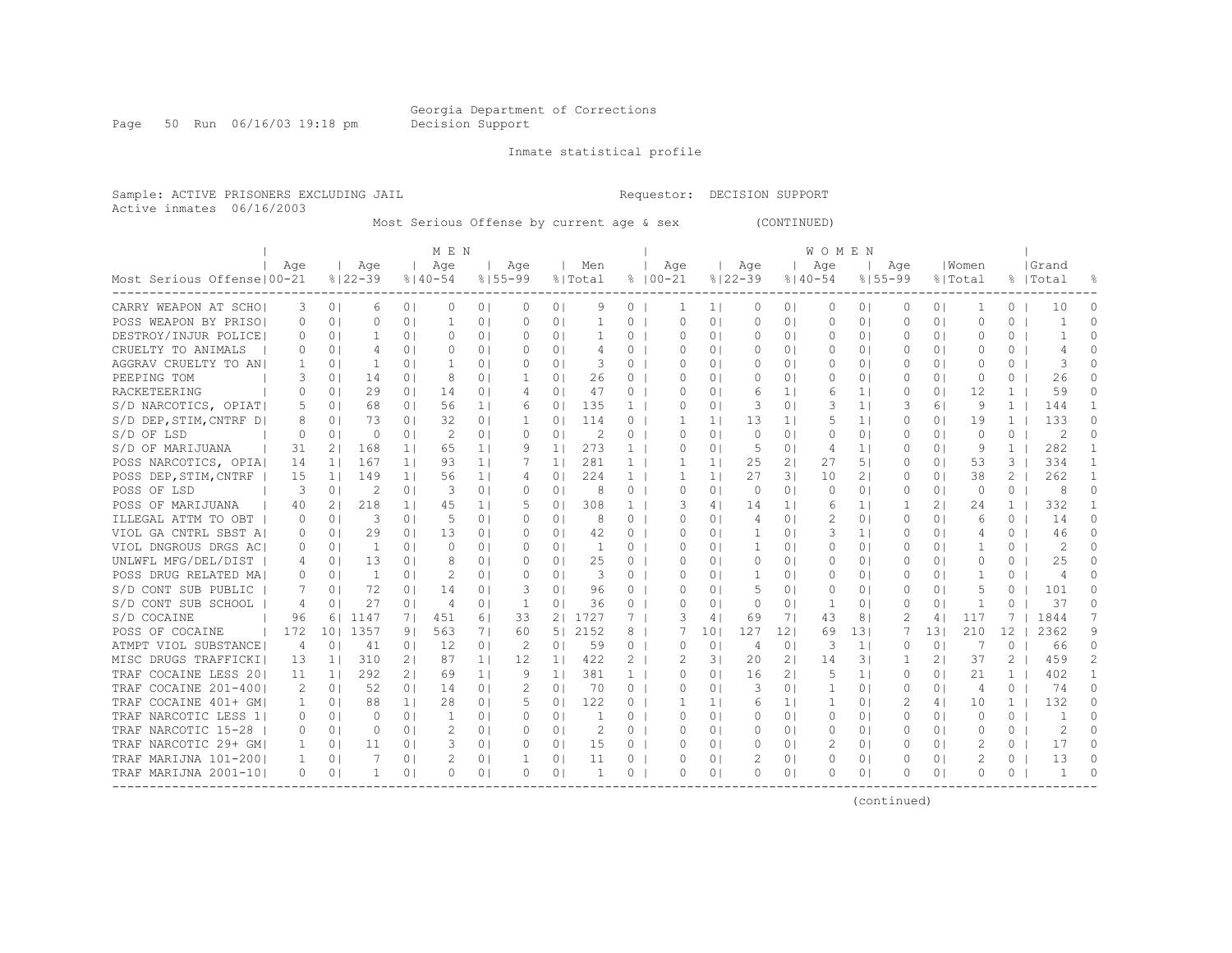Page 51 Run 06/16/03 19:18 pm Decision Support

Inmate statistical profile

Sample: ACTIVE PRISONERS EXCLUDING JAIL Requestor: DECISION SUPPORT Active inmates 06/16/2003

Most Serious Offense by current age & sex (CONTINUED)

|                              | MEN      |                |             |                |                                                         |                |               |                |         |          |             |          |                |               |                | <b>WOMEN</b> |                |             |                |           |              |                     |          |
|------------------------------|----------|----------------|-------------|----------------|---------------------------------------------------------|----------------|---------------|----------------|---------|----------|-------------|----------|----------------|---------------|----------------|--------------|----------------|-------------|----------------|-----------|--------------|---------------------|----------|
|                              | Aqe      |                | Age         |                | Aqe                                                     |                | Age           |                | Men     |          |             | Age      |                | Age           |                | Aqe          |                | Age         |                | Women     |              | Grand               |          |
| Most Serious Offense   00-21 |          |                | $8122 - 39$ |                | $8140 - 54$                                             | $8155 - 99$    |               |                | % Total |          | $8100 - 21$ |          |                | $8122 - 39$   |                | $8140 - 54$  |                | $8155 - 99$ |                | % Total   |              | %   Total           | ႜ        |
| TRAF AMPHTMINE 28-19         | 2        | 0 <sub>1</sub> | 8           | $\Omega$       | .5                                                      | 0 <sub>1</sub> | $\Omega$      | 0 <sup>1</sup> | 15      | 0        |             |          | 1 <sup>1</sup> | 0             | 0 <sub>1</sub> |              | 0              | 0           | 0 <sup>1</sup> | 2         | $\Omega$     | 17                  | 0        |
| TRAF AMPHTMINE 200-31        | $\Omega$ | 0 <sub>1</sub> | 3           | 0 <sub>1</sub> | $\Omega$                                                | 0 <sub>1</sub> | $\Omega$      | 0              | 3       | $\Omega$ |             | O        | $\circ$        | 0             | 01             | 0            | $\circ$        | 0           | 0 <sup>1</sup> | O         | 0            | 3                   | $\Omega$ |
| TRAF AMPHTMINE 400+          |          | $\Omega$       | 5           | $\Omega$       | 3                                                       | 0 <sub>1</sub> | <sup>o</sup>  | $\Omega$       | 9       | $\Omega$ |             | O        | $\Omega$       | -1            | 01             | $\Omega$     | $\Omega$       | $\Omega$    | $\Omega$       |           | $\Omega$     | 10                  | n.       |
| CNSPIRE TRAFFIC CNTR         |          | $\Omega$       | 2.          | $\Omega$       |                                                         | 0 <sub>1</sub> |               | $\Omega$       |         | 0        |             | O        | $\Omega$       |               | $\Omega$ I     | $\Omega$     | $\Omega$       | O           | $\Omega$       |           | 0            |                     |          |
| TRANSACTIONS DRUG OB         | $\Omega$ | $\Omega$       |             | 0 <sub>1</sub> | ∩                                                       | 0 <sub>1</sub> | $\Omega$      | 0 <sub>1</sub> |         | 0        |             | O        | $\Omega$       | 0             | 0 <sub>1</sub> | $\Omega$     | $\Omega$       | $\Omega$    | $\Omega$       | O         | $\Omega$     |                     |          |
| USE COMM FACLTY VIO          | $\Omega$ | $\Omega$       | 0           | $\Omega$       |                                                         | 0 <sub>1</sub> | <sup>o</sup>  | $\Omega$       |         | 0        |             | U        | $\Omega$       | $\Omega$      | 01             | $\Omega$     | $\Omega$       | 0           | $\Omega$       | U         | $\Omega$     |                     |          |
| ATT/CONSPRCY COMMT CI        | 2        | 0 <sub>1</sub> | 14          | $\Omega$       | $\mathcal{P}$                                           | 0 <sub>1</sub> | 2             | 0 <sub>1</sub> | 20      | 0        |             | O        | $\Omega$       | $\Omega$      | $\Omega$ I     | Β            | 1 <sup>1</sup> | O           | $\Omega$       |           | 0            | 2.3                 |          |
| VIOL MOTOR VEHICLE LI        | 5        | $\Omega$       | 48          | 0 <sub>1</sub> | 34                                                      | 0 <sub>1</sub> | 3             | $\Omega$       | 90      | $\Omega$ |             | O        | $\Omega$       | 3             | $\Omega$ I     | 5            | 1 <sup>1</sup> | 0           | $\Omega$       | 8         | 0            | 98                  | $\Omega$ |
| DRVNG HABTL VIOLATOR         | $\Omega$ | $\Omega$       | 82          | 1 <sup>1</sup> | 132                                                     | 21             | 18            | 1 <sub>1</sub> | 232     |          |             | U        | $\Omega$       | 4             | 01             | 5            | 1 <sup>1</sup> | 0           | 0 I            | q         | $\mathbb{1}$ | 241                 |          |
| HABIT TRAF VOIL/IMPAI        |          | $\Omega$       | 3           | $\Omega$       | 8                                                       | 0 <sub>1</sub> | 3             | $\Omega$       | 14      | 0        |             | O        | $\Omega$       |               | $\Omega$ I     | $\bigcap$    | $\Omega$       | O           | $\Omega$       |           | 0            | 15                  | 0        |
| HABIT TRAF VIOL/OTHE         | 0        | 0 <sub>1</sub> | 0           | 0 <sub>1</sub> |                                                         | 0 <sub>1</sub> | $\Omega$      | 0              |         | $\Omega$ |             | O        | $\circ$        | 0             | 0 <sub>1</sub> | 0            | $\circ$        | 0           | 0 <sup>1</sup> | O         | $\Omega$     |                     | 0        |
| MISC MRALS/PBLIC H/S         | $\Omega$ | $\cap$         |             | $\Omega$       |                                                         | 0 <sub>1</sub> |               | $\Omega$       |         | 0        |             | U        | $\Omega$       | $\bigcap$     | $\Omega$       | $\bigcap$    | $\Omega$       |             | 21             |           | $\Omega$     | 9                   |          |
| MISC CORRECTIONL INS         |          | $\Omega$       |             | $\Omega$       | 3                                                       | 0 <sub>1</sub> | $\Omega$      | $\Omega$       |         | $\Omega$ |             | O        | $\Omega$       | $\Omega$      | $\Omega$ I     | $\bigcap$    | $\Omega$       |             | $\Omega$       | $\bigcap$ | 0            |                     |          |
| CONSPIRACY                   | 14       | 11             | 54          | $\Omega$       | - Q                                                     | 0 <sup>1</sup> | $\mathcal{L}$ | $\Omega$       | 79      | 0        |             |          | 41             |               | 1 <sup>1</sup> | 2            | $\circ$        |             | 2 <sub>1</sub> | 13        | $\mathbf{1}$ | 92                  | 0        |
| CRMNL ATMPT                  | 11       | 1.             | 32          | $\cap$         | 16                                                      | 0 <sub>1</sub> | 5             | $\Omega$       | 64      | $\Omega$ |             | U        | $\Omega$       |               | 1              |              | $\Omega$       | $\Omega$    | $\Omega$       | 9         | $\mathbf{1}$ | 73                  |          |
| AIRCRAFT HIJACKING           | ∩        | $\Omega$       |             | 0 <sup>1</sup> | ∩                                                       | 0 <sub>1</sub> | $\Omega$      | $\Omega$       |         | 0        |             | U        | $\Omega$       | $\Omega$      | $\Omega$       | $\Omega$     | $\Omega$       | $\Omega$    | $\Omega$       | U         | 0            |                     | 0        |
| CRMNL SOLICITATION           |          | 0 <sup>1</sup> |             | 0 <sub>1</sub> | $\mathcal{D}$                                           | 0 <sub>1</sub> | 2             | 0 <sub>1</sub> | 12      | $\Omega$ |             | 0        | $\Omega$       | $\Omega$      | 0 <sub>1</sub> | $\Omega$     | $\Omega$       | $\Omega$    | 0 <sup>1</sup> | O         | $\Omega$     | 12                  | $\Omega$ |
| PARTY TO A CRIME             |          | $\Omega$       | 5           | $\Omega$ 1     |                                                         | 0 <sup>1</sup> | <sup>o</sup>  | $\Omega$       | 11      | $\Omega$ |             | U        | $\Omega$       | $\mathcal{D}$ | $\Omega$       | $\Omega$     | $\Omega$       | 0           | $\Omega$       |           | $\Omega$     | 13                  | n.       |
| CRMNL TRESPASSING            |          | 0              | 0           | $\Omega$       |                                                         | 0 <sub>1</sub> | O             | 0              |         | O        |             | O        | 0              | $\Omega$      | 01             | O            | 0              |             | 0 <sup>1</sup> | O         | 0            | 2                   |          |
| Total reported               |          |                |             |                | 3335 100   26484 100   12169 100   2039 100   44027 100 |                |               |                |         |          |             | 154 1001 |                | 1874 1001     |                | 970 1001     |                |             | 89 1001        |           |              | 3087 100 147114 100 |          |
|                              |          |                |             |                |                                                         |                |               |                |         |          |             |          |                |               |                |              |                |             |                |           |              |                     |          |
| Percent reported             |          | 49.81          |             | 57.81          |                                                         | 62.01          |               | 64.91          |         | 58.7     |             |          | 43.51          |               | 55.91          |              | 56.61          |             | 59.61          |           | 55.6         |                     | 58.5     |
|                              |          |                |             |                |                                                         |                |               |                |         |          |             |          |                |               |                |              |                |             |                |           |              |                     |          |
| Not reported                 | 1679     |                | 11196       |                | 4628                                                    |                | 716           |                | 18219   |          |             | 87       |                | 835           |                | 423          |                | 36          |                | 1381      |              | 19600               |          |
| Total                        | 3342     |                | 26513       |                | 12172                                                   |                | 2039          |                | 144066  |          |             | 154      |                | 1892          |                | 974          |                | 89          |                | 3109      |              | 47175               |          |